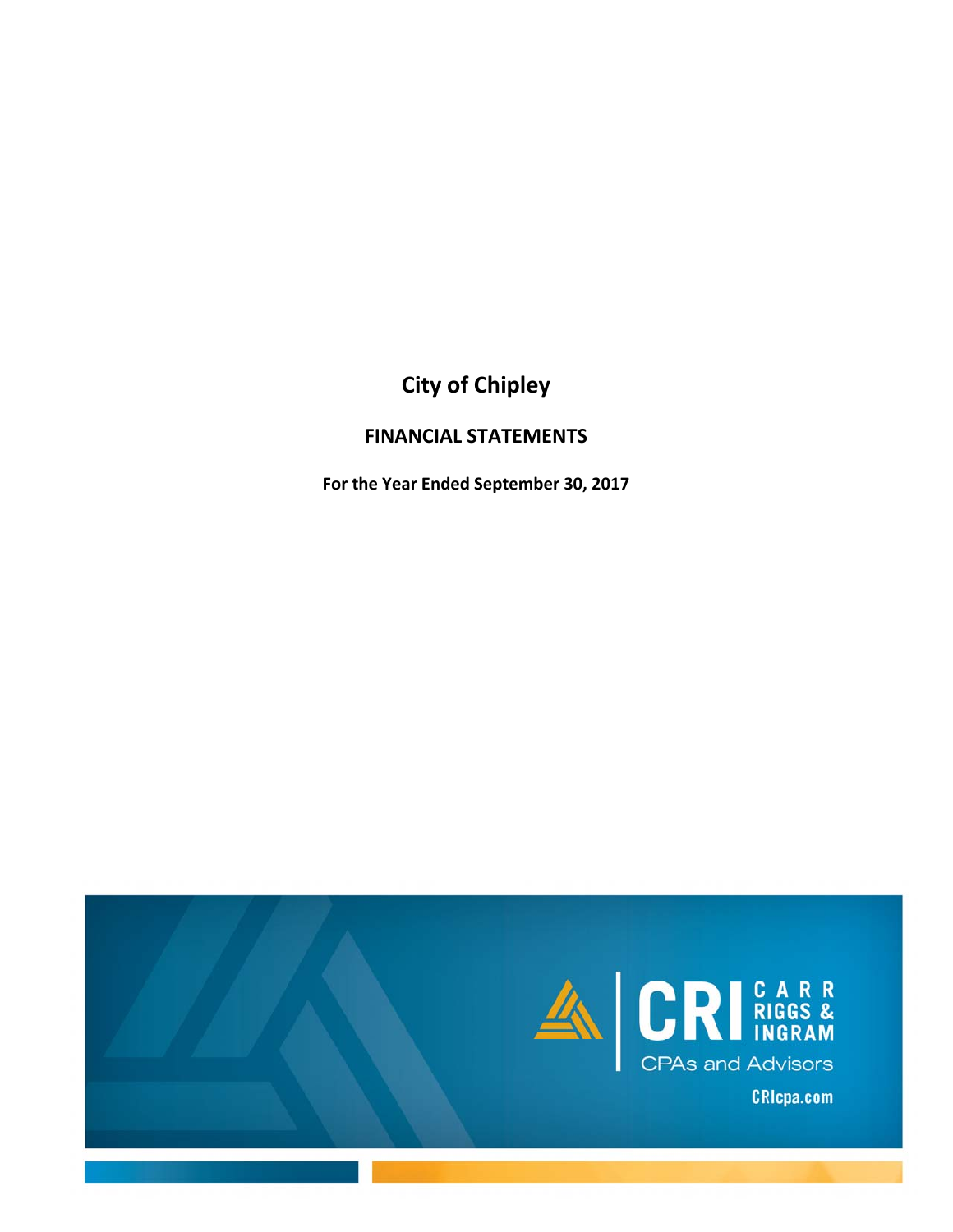# **City of Chipley Table of Contents September 30, 2017**

| <b>REPORT</b><br>Independent Auditors' Report                                                                                                           | 1        |
|---------------------------------------------------------------------------------------------------------------------------------------------------------|----------|
| <b>FINANCIAL STATEMENTS</b><br>Management's Discussion and Analysis                                                                                     | 4        |
| <b>Statement of Net Position</b>                                                                                                                        | 12       |
| <b>Statement of Activities</b>                                                                                                                          | 13       |
| Balance Sheet - Governmental Funds                                                                                                                      | 14       |
| Reconciliation of the Balance Sheet of Governmental Funds to the Statement<br>of Net Position                                                           | 15       |
| Statement of Revenues, Expenditures and Changes in Fund Balances -<br><b>Governmental Funds</b>                                                         | 16       |
| Reconciliation of the Statement of Revenues, Expenditures and Changes in Fund<br>Balances of Governmental Funds to the Statement of Activities          | 17       |
| Statement of Revenues, Expenditures and Changes in Fund Balances -<br><b>Budget and Actual:</b>                                                         |          |
| <b>General Fund</b>                                                                                                                                     | 18       |
| Chipley Redevelopment Agency                                                                                                                            | 19       |
| Statement of Net Position - Proprietary Funds                                                                                                           | 20       |
| Statement of Revenues, Expenditures and Changes in Net Position - Proprietary<br><b>Funds</b>                                                           | 21       |
| Statement of Cash Flows - Proprietary Funds                                                                                                             | 22       |
| <b>Notes to Financial Statements</b>                                                                                                                    | 24       |
| <b>Required Supplementary Information</b>                                                                                                               |          |
| Post-employment Benefits Plan Schedule of Funding Progress and Schedule of<br><b>Employer Contributions</b>                                             | 57       |
| Florida Retirement System Pension Plan<br>Schedule of Employer's Proportionate Share of the Net Pension Liability<br>Schedule of Employer Contributions | 58<br>59 |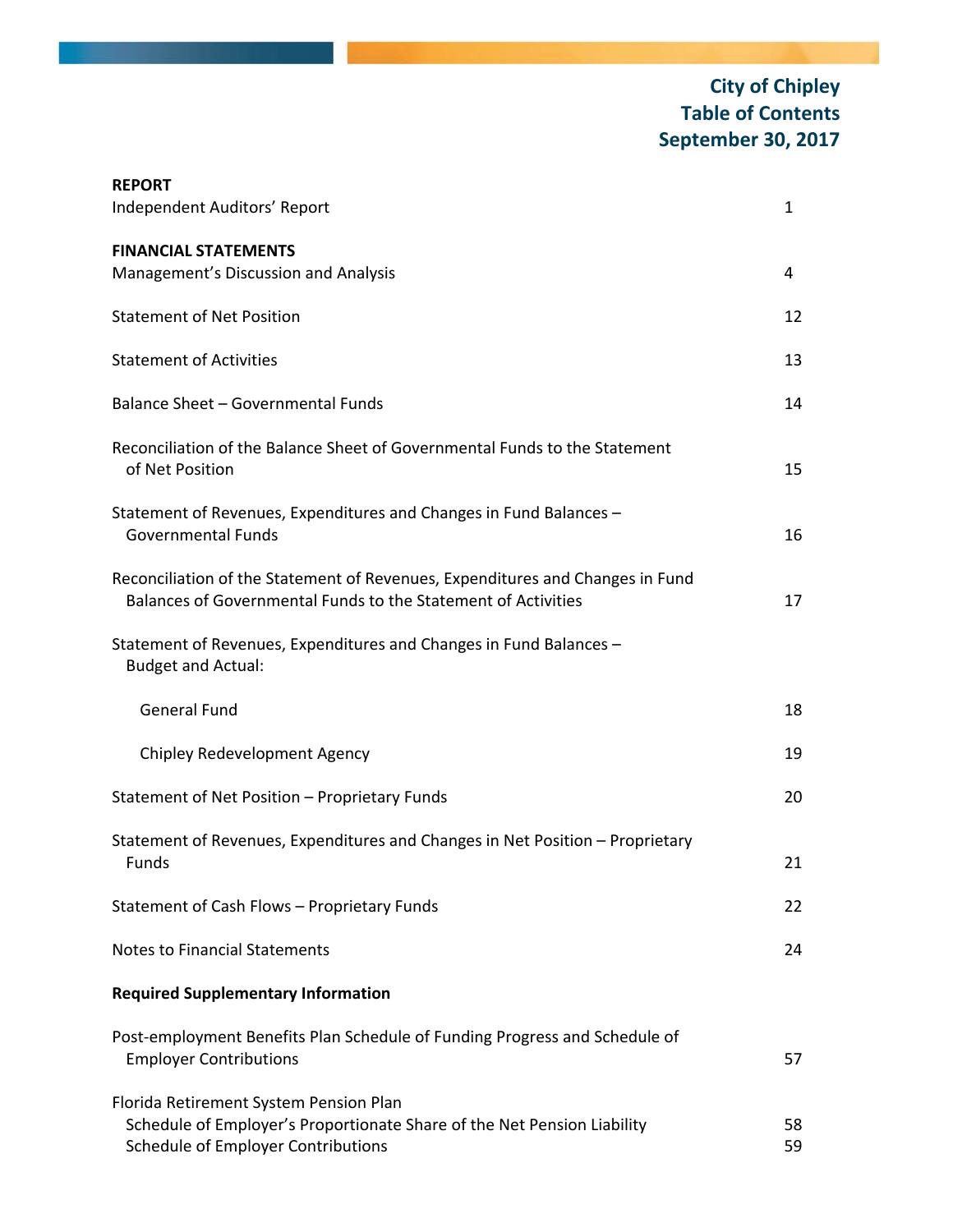# **City of Chipley Table of Contents September 30, 2017**

| Schedule of Employer's Proportionate Share of the Net Pension Liability<br><b>Schedule of Employer Contributions</b><br>Notes to Required Supplementary Information                                                      | 60<br>61<br>62<br>63 |
|--------------------------------------------------------------------------------------------------------------------------------------------------------------------------------------------------------------------------|----------------------|
|                                                                                                                                                                                                                          |                      |
|                                                                                                                                                                                                                          |                      |
| <b>COMPLIANCE SECTION</b>                                                                                                                                                                                                |                      |
| Description of Compliance Section                                                                                                                                                                                        |                      |
| Independent Auditors' Report on Internal Control over Financial Reporting and<br>on Compliance and Other Matters Based on an Audit of Financial Statements<br>Performed in Accordance with Government Auditing Standards | 64                   |
|                                                                                                                                                                                                                          |                      |
| Independent Accountants' Report on Compliance with Local Government Investment<br>Policies                                                                                                                               | 66                   |
| Independent Auditors' Report on Compliance for Each Major State Project and<br>on Internal Control Over Compliance in Accordance with Chapter 10.550                                                                     |                      |
| Rules of the Auditor General of the State of Florida                                                                                                                                                                     | 67                   |
| Schedule of Expenditures of State Financial Assistance                                                                                                                                                                   | 69                   |
| Notes to Schedule of State Financial Assistance                                                                                                                                                                          | 70                   |
| Schedule of Findings and Questioned Costs                                                                                                                                                                                | 72                   |
| Management Letter                                                                                                                                                                                                        | 74                   |
| Management's Response to Findings                                                                                                                                                                                        | 76                   |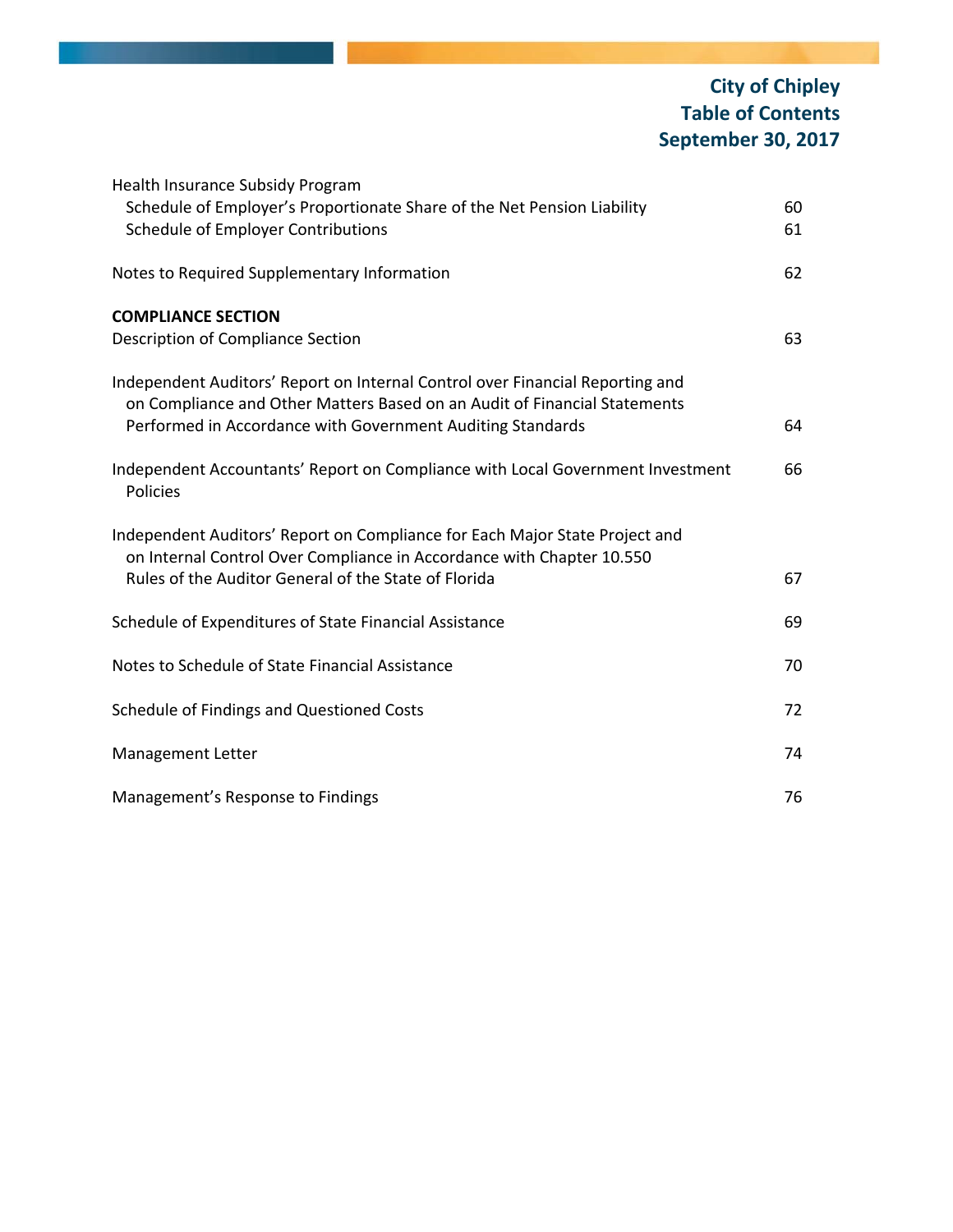

Carr, Riggs & Ingram, LLC 1117 Boll Weevil Circle Enterprise, AL 36330

**Mailing Address:** P.O. Box 311070 Enterprise, AL 36331

(334) 347-0088  $(334)$  347-7650 (fax) www.cricpa.com

#### **INDEPENDENT AUDITORS' REPORT**

Honorable Mayor and Members of the City Council City of Chipley, Florida

#### *Report on the Financial Statements*

We have audited the accompanying financial statements of the governmental activities, the business‐type activities, each major fund, and the aggregate remaining fund information of the City of Chipley, Florida (the "City"), as of and for the year ended September 30, 2017, and the related notes to the financial statements, which collectively comprise the City's basic financial statements as listed in the table of contents.

#### *Management's Responsibility for the Financial Statements*

Management is responsible for the preparation and fair presentation of these financial statements in accordance with accounting principles generally accepted in the United States of America; this includes the design, implementation, and maintenance of internal control relevant to the preparation and fair presentation of financial statements that are free from material misstatement, whether due to fraud or error.

#### *Auditors' Responsibility*

Our responsibility is to express opinions on these financial statements based on our audit. We conducted our audit in accordance with auditing standards generally accepted in the United States of America and the standards applicable to financial audits contained in *Government Auditing Standards*, issued by the Comptroller General of the United States. Those standards require that we plan and perform the audit to obtain reasonable assurance about whether the financial statements are free from material misstatement.

An audit involves performing procedures to obtain audit evidence about the amounts and disclosures in the financial statements. The procedures selected depend on the auditors' judgment, including the assessment of the risks of material misstatement of the financial statements, whether due to fraud or error. In making those risk assessments, the auditors consider internal control relevant to the entity's preparation and fair presentation of the financial statements in order to design audit procedures that are appropriate in the circumstances, but not for the purpose of expressing an opinion on the effectiveness of the entity's internal control. Accordingly, we express no such opinion. An audit also includes evaluating the appropriateness of accounting policies used and the reasonableness of significant accounting estimates made by management, as well as evaluating the overall presentation of the financial statements. We believe that the audit evidence we have obtained is sufficient and appropriate to provide a basis for our audit opinions.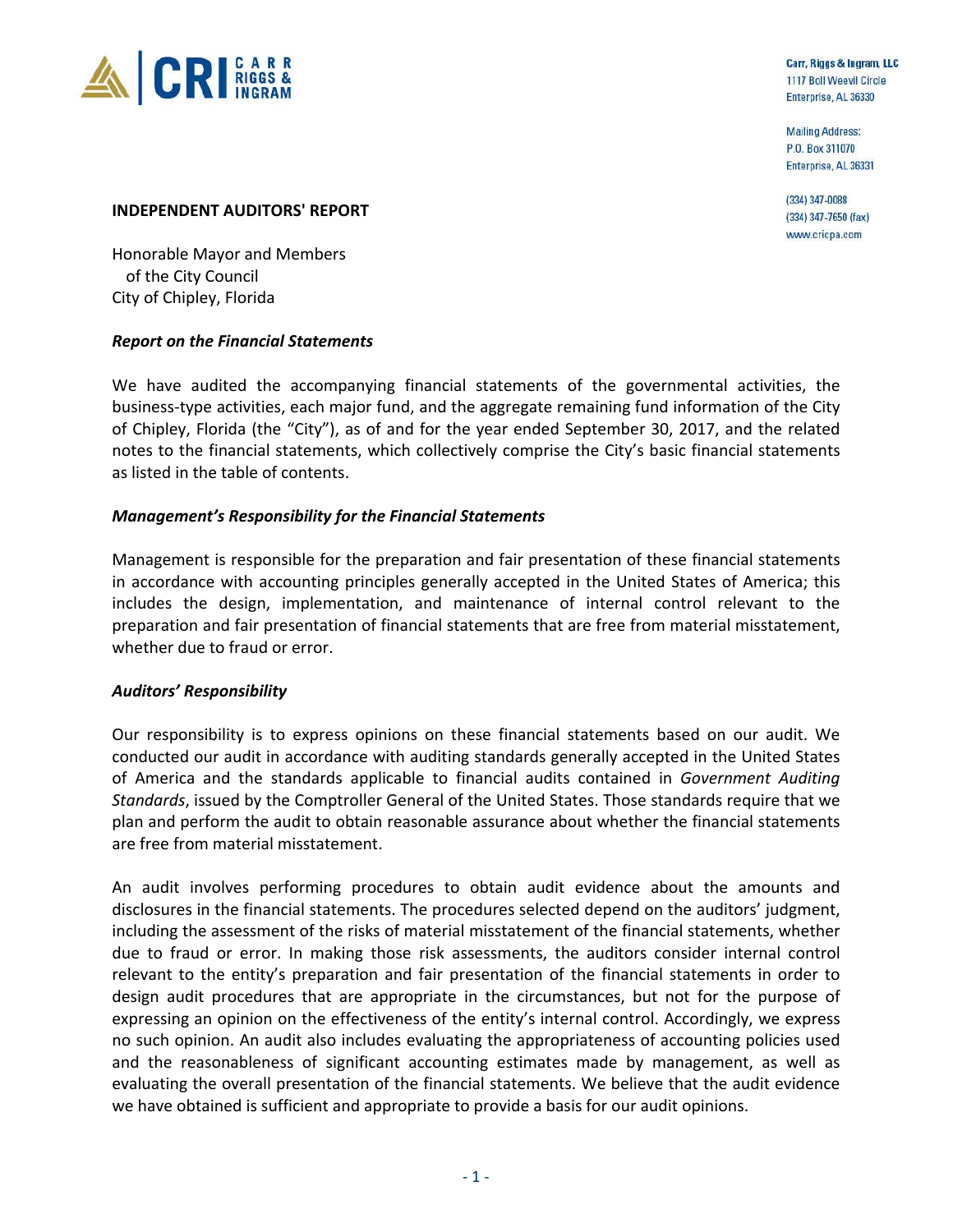#### *Opinions*

In our opinion, the financial statements referred to above present fairly, in all material respects, the respective financial position of the governmental activities, the business-type activities, each major fund, and the aggregate remaining fund information of the City as of September 30, 2017, and the respective changes in financial position and, where applicable, cash flows thereof, and the budgetary comparison for the General Fund and Chipley Redevelopment Agency for the year then ended in conformity with accounting principles generally accepted in the United States of America.

#### **Other Matters**

#### *Required Supplementary Information*

Accounting principles generally accepted in the United States of America require that the management's discussion and analysis on pages 4 through 11, post-employment benefits plan schedule of funding progress, schedule of employer contributions, Florida Retirement System Pension Plan schedule of employer's proportionate share of net pension liability and schedule of employer contributions, and the Health Insurance Subsidy Program schedule of employer's proportionate share of net pension liability and schedule of employer contributions, on pages 57 through 61 be presented to supplement the basic financial statements. Such information, although not a part of the basic financial statements, is required by the Governmental Accounting Standards Board, who considers it to be an essential part of financial reporting for placing the basic financial statements in an appropriate operational, economic, or historical context. We have applied certain limited procedures to the required supplementary information in accordance with auditing standards generally accepted in the United States of America, which consisted of inquiries of management about the methods of preparing the information and comparing the information for consistency with management's responses to our inquiries, the basic financial statements, and other knowledge we obtained during our audit of the basic financial statements. We do not express an opinion or provide any assurance on the information because the limited procedures do not provide us with sufficient evidence to express an opinion or provide any assurance.

#### *Other Information*

Our audit was conducted for the purpose of forming opinions on the financial statements that collectively comprise the City's basic financial statements. The accompanying schedule of expenditures of state financial assistance is presented for purposes of additional analysis as required by Chapter 10.550, Local Governmental Entity Audits, *Rules of the Auditor General* State of Florida, and is not a required part of the basic financial statements.

The schedule of expenditures of state financial assistance is the responsibility of management and was derived from and relate directly to the underlying accounting and other records used to prepare the basic financial statements. Such information has been subjected to the auditing procedures applied in the audit of the basic financial statements and certain additional procedures, including comparing and reconciling such information directly to the underlying accounting and other records used to prepare the basic financial statements or to the basic financial statements themselves, and other additional procedures in accordance with auditing standards generally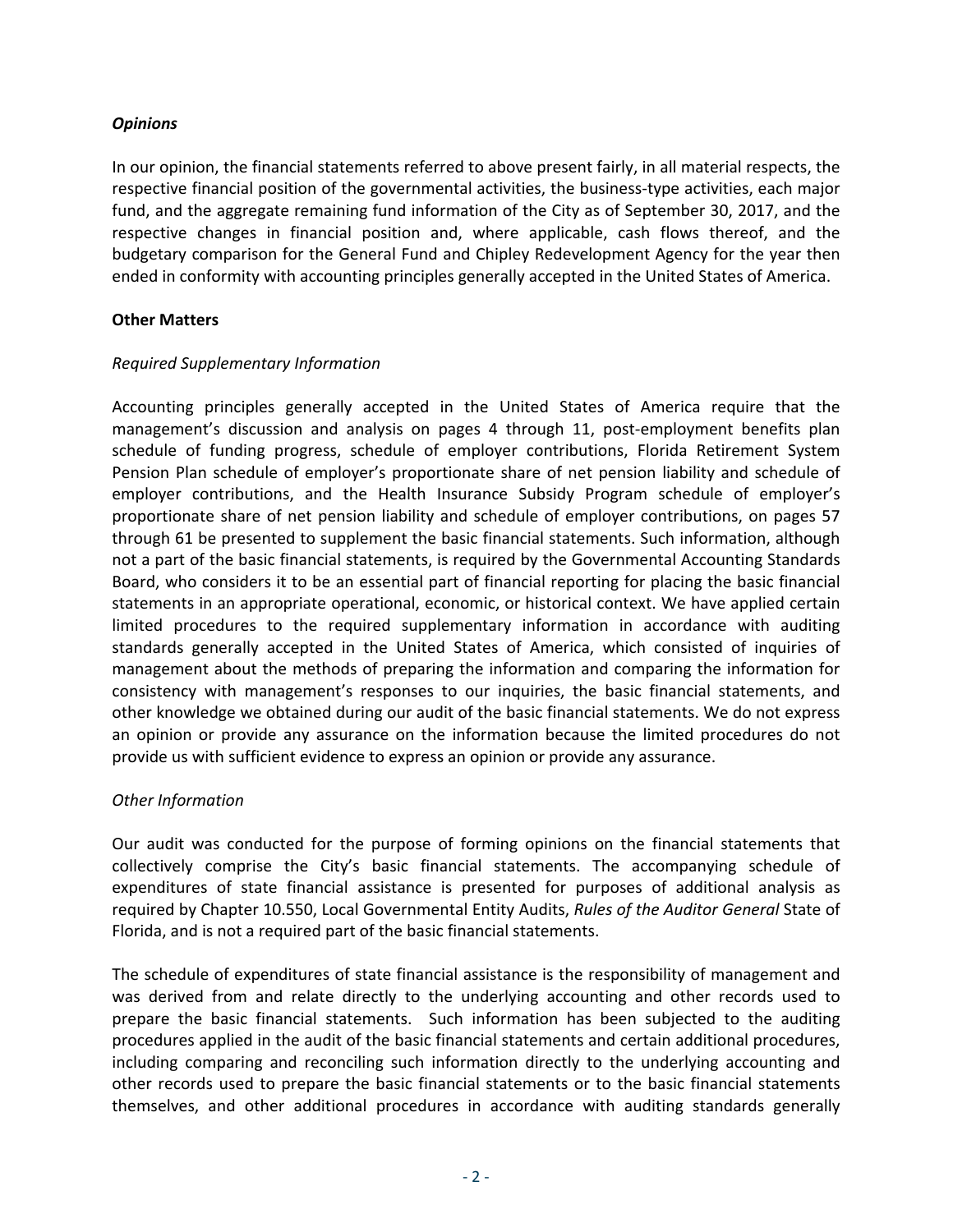accepted in the United States of America. In our opinion, the schedule of expenditures of state financial assistance is fairly stated in all material respects in relation to the basic financial statements as a whole.

#### **Other Reporting Required by** *Government Auditing Standards*

In accordance with *Government Auditing Standards*, we have also issued our report dated June 28, 2018, on our consideration of the City's internal control over financial reporting and on our tests of its compliance with certain provisions of laws, regulations, contracts, and grant agreements and other matters. The purpose of that report is solely to describe the scope of our testing of internal control over financial reporting and compliance and the results of that testing, and not to provide an opinion on the effectiveness of the City's internal control over financial reporting or on compliance. That report is an integral part of an audit performed in accordance with *Government Auditing Standards* in considering the City of Chipley, Florida's internal control over financial reporting and compliance.

Cary Rigge & Ingram, L.L.C.

CARR, RIGGS & INGRAM, L.L.C.

Enterprise, Alabama

June 28, 2018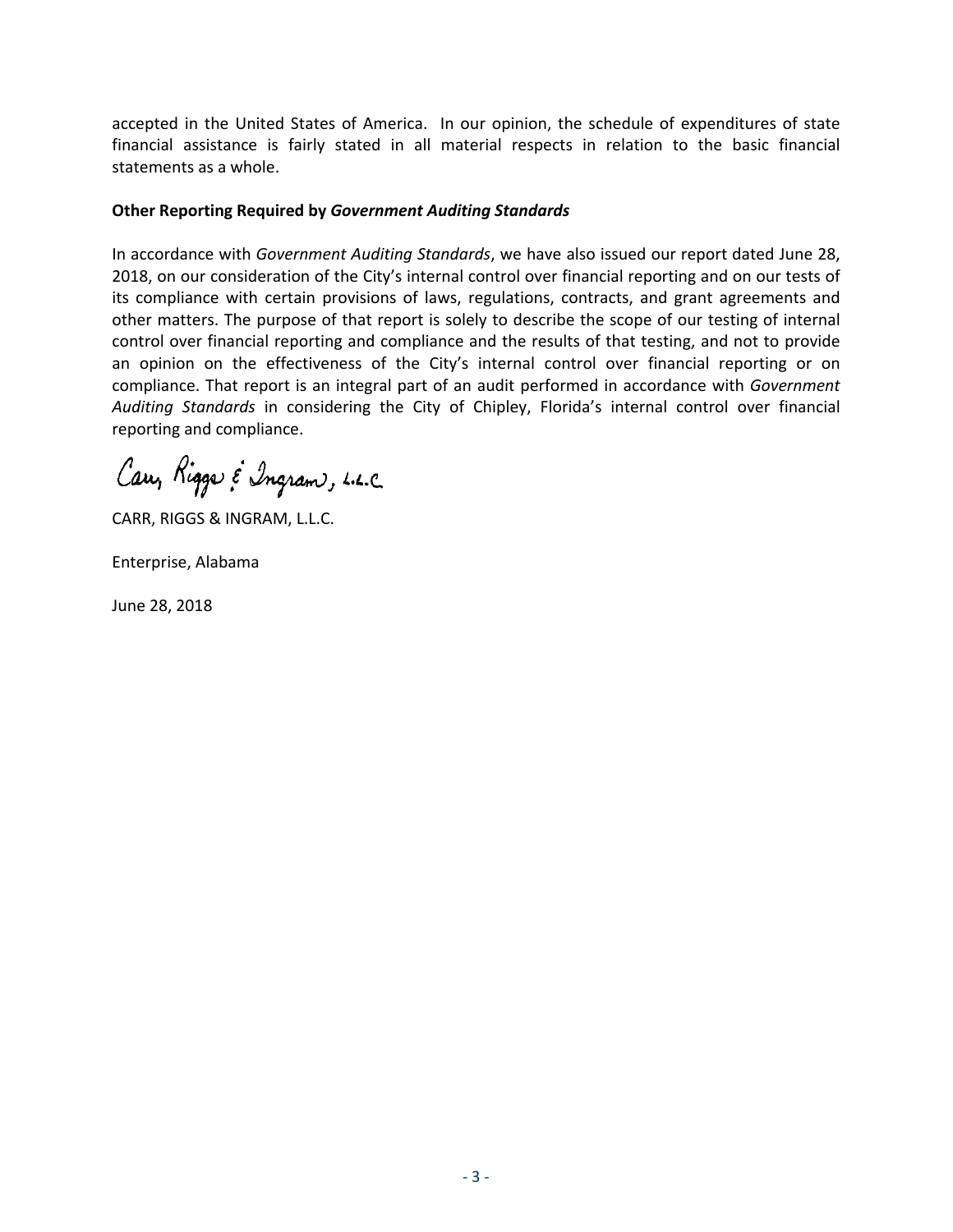The City of Chipley's management's discussion and analysis (MD&A) is designed to assist the reader in the focusing on significant financial issues, provide an overview of the City's financial activity, identify changes in the City's financial position (its ability to address the next and subsequent year challenges), identify any material deviations from the financial plan (the approved budget), and identify fund issues or concerns.

Since the Management Discussion and Analysis is designed to present an overview of the City's current year's activities, resulting changes and currently known facts as well as the financial activities for the two fiscal years ended September 30, 2016 and September 30, 2017 please read in conjunction with the City's financial statements (beginning on page 12).

#### **City Highlights**

- The City was awarded a \$1,500,000 Statewide Surface Water Restoration and Wastewater Project Grant by the Florida Department of Environmental Protection during a prior fiscal year. The funds are being used toward the design and construction of a drinking water well, drinking water elevated tank, drinking water line extension, wastewater line extension and wastewater lift station. This project continued during this fiscal year with a scheduled completion date of June 2018.
- The City was awarded a \$440,000 Water Supply Development Community Assistance Grant by the Northwest Florida Water Management District during a prior fiscal year. The funds are being used toward the design and construction of a drinking water well and drinking water line extension. This project continued during this fiscal year with a scheduled completion date of September 2018.
- The City was awarded a \$1,340,534 Petroleum Restoration Program Grant by the Florida Department of Environmental Protection during a prior fiscal year. The funds are being used toward the design and construction of a drinking water well. This project continued during this fiscal year with a scheduled completion date of September 2018.
- The City was awarded a \$407,682 Small County Outreach Program (SCOP) and Rural Areas of Opportunity (RAO) Grant by the Florida Department of Transportation. The funds are being used toward the design, construction and construction engineer inspection (CEI) services for the 5<sup>th</sup> Street Resurfacing and Drainage Improvements Phase I Project. This project continued during this fiscal year with a scheduled completion date of October 2017.
- The City was awarded a \$2,350,000 Capitalization Loan/Grant for State Revolving Funds by the Florida Department of Environmental Protection during a prior fiscal year. The funds are being used toward the planning and land acquisition for wastewater treatment and disposal. This project continued during this fiscal year with a scheduled completion date of June 2018.
- The City was awarded a \$50,000 Florida Recreation Development Assistance Grant by the Florida Department of Environmental Protection. The funds are being used toward the construction of Pals Park Phase VI Improvements and Renovations. This project continued during this fiscal year with a scheduled completion date of April 2018.
- The City was awarded a \$50,000 Florida Recreation Development Assistance Grant by the Florida Department of Environmental Protection. The funds are being used toward the construction of Pals Park Phase VII Improvements and Renovations. This project continued during this fiscal year with a scheduled completion date of April 2018.
- The City was awarded a \$50,000 Florida Recreation Development Assistance Grant by the Florida Department of Environmental Protection. The funds are being used toward the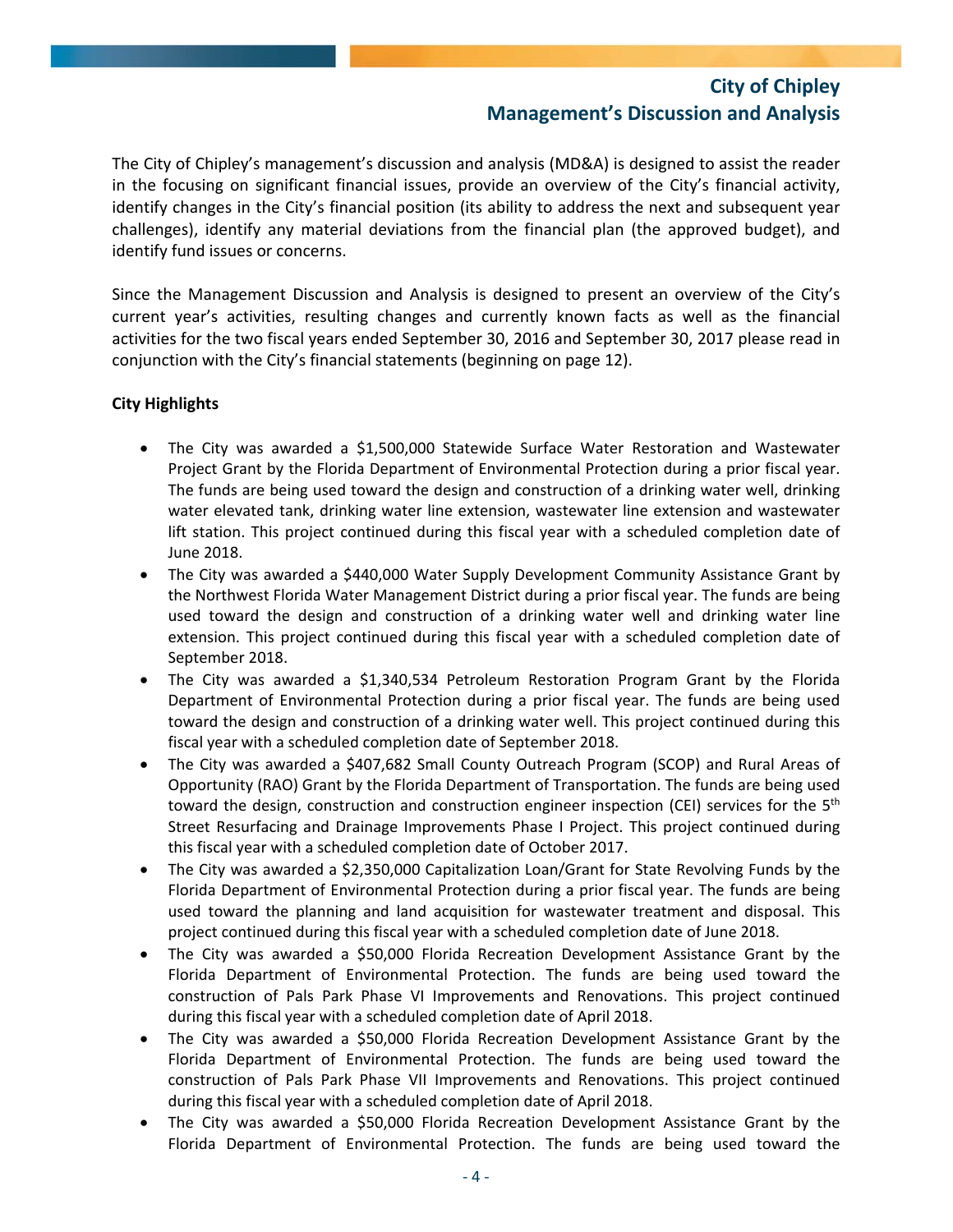construction of Pals Park Phase VIII Improvements and Renovations. This project has a scheduled completion date of June 2019.

- The City was awarded a \$35,234 Local Agency Program Highway Planning and Construction Grant by the Florida Department of Transportation. The funds are being used toward the design of 5<sup>th</sup> Street Drainage Improvements. This project continued during this fiscal year with a scheduled completion date of May 2018.
- The City was awarded a \$25,000 Division of Community Development Technical Assistance Grant by the Florida Department of Economic Opportunity. The funds are being used to update the Community Redevelopment Plan for the Community Redevelopment Agency (CRA). This project was completed during this fiscal year.
- The City is currently working on an update to the City Comprehensive Plan in an amount of \$30,000. This project was completed during this fiscal year.
- The City was awarded a \$446,189.00 Small County Outreach Program (SCOP) and Rural Areas of Opportunity (RAO) Grant by the Florida Department of Transportation. The funds are being used toward the design, construction and construction engineer inspection (CEI) services for the 5<sup>th</sup> Street Resurfacing and Drainage Improvements Phase II Project. This project has a scheduled completion date of December 2018.

#### **Overview of the Financial Statements**

This annual report consists of the MD&A, the basic financial statements and the notes to the financial statements. The basic financial statements include two kinds of statements that present different views of the City:

- 1. Government‐Wide Financial Statements (Reporting the City as a whole)
- 2. Fund Financial Statements (Reporting the City's major funds)

The government‐wide and the fund financial statements categorize primary activities as either governmental or business‐type. The City's police and fire protection, parks and recreation, public works and general administrative services are classified as governmental activities. The City's water, sewer, natural gas and sanitation services are classified as business‐type activities.

#### **Government‐Wide Financial Statements**

The government‐wide financial statements focus on both long‐term and short‐term information about the City's overall financial status in a manner similar to those of a private‐sector business. The statements include a Statement of Net Position and a Statement of Activities.

In the government-wide Statement of Net Position, both the governmental and business-type activities columns are presented on a consolidated basis and are reported on a full accrual, economic resource basis, which recognizes all long‐term assets and receivables as well as long‐term debt and obligations. Over time, increases or decreases in the City's net assets are an indicator of whether its financial health is improving or deteriorating. The government-wide Statement of Activities reports both the gross and net cost of each of the City's functions and business‐type activities. The functions are also supported by general government revenues. The Statement of Activities reduces gross expenses by related program revenues, operating and capital grants.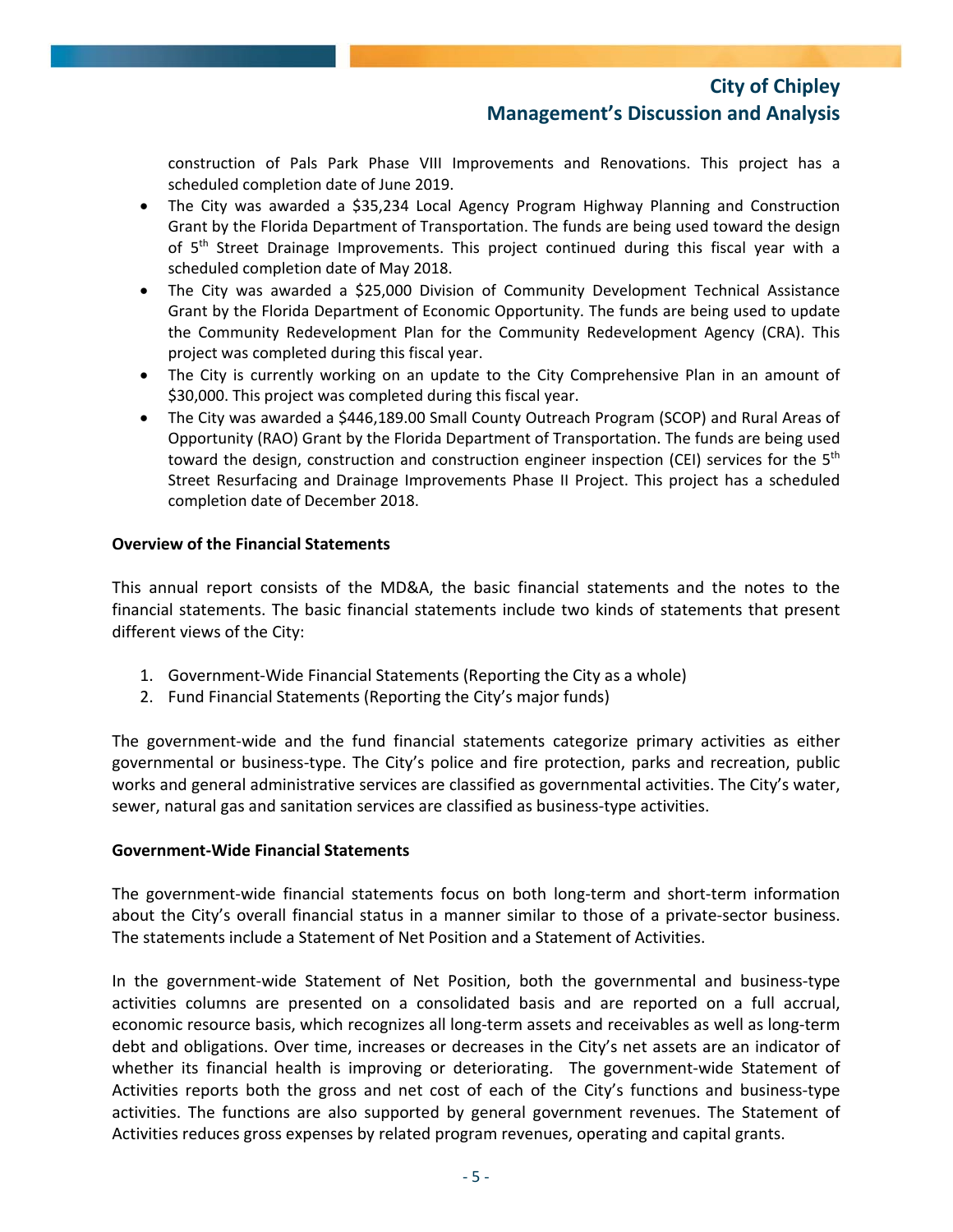#### **Fund Financial Statements**

A fund is a grouping of related accounts that is used to maintain control over the resources that have been segregated for specific activities or objectives. The City, like other state and local governments, uses fund accounting to ensure and demonstrate compliance with finance‐related legal requirements. All of the funds of the City can be divided into two categories: governmental and proprietary. Traditional users of governmental financial statements will find the fund financial statements' presentation more familiar.

#### **Governmental Funds**

Governmental funds are used to account for essentially the same functions reported as governmental activities in the government‐wide financial statements. However, unlike the governmental‐wide financial statements, governmental fund financial statements focus on near‐ term inflows and outflows of spendable resources, as well as on balances of spendable resources available at the end of the fiscal year. Such information may be useful in evaluating the City's near‐ term requirements.

Because the focus of governmental funds is narrower than that of the government-wide financial statements, readers may better understand the long‐term impact of the City's near‐term financing decisions.

The City maintains two major governmental funds and information on these two funds is presented in the governmental fund Balance Sheet and in the governmental fund Statement of Revenues, Expenditures and Changes in Fund Balances.

The City adopts an annual appropriated budget for its General Fund. Budgetary comparison statements have been provided for this fund to demonstrate compliance with the budget and are presented as part of the fund financial statements on pages 18 and 19. The governmental fund financial statements can be found on pages  $14 - 17$  of this report.

#### **Proprietary Funds**

The City maintains four major enterprise funds which are proprietary fund types. Enterprise funds are used to report the same functions presented as business-type activities in the governmentalwide financial statements. The City uses enterprise funds to account for its water, sewer, sanitation, and natural gas. The proprietary fund statement provides the same type of information as the government‐wide financial statements, only in more detail. The proprietary fund financial statements can be found on pages 20 – 23 of this report.

#### **Notes to the Financial Statements**

The notes provide additional information that is essential to a full understanding of the data provided in the government‐wide and fund financial statements. They can be found on pages 24 – 56 of this report.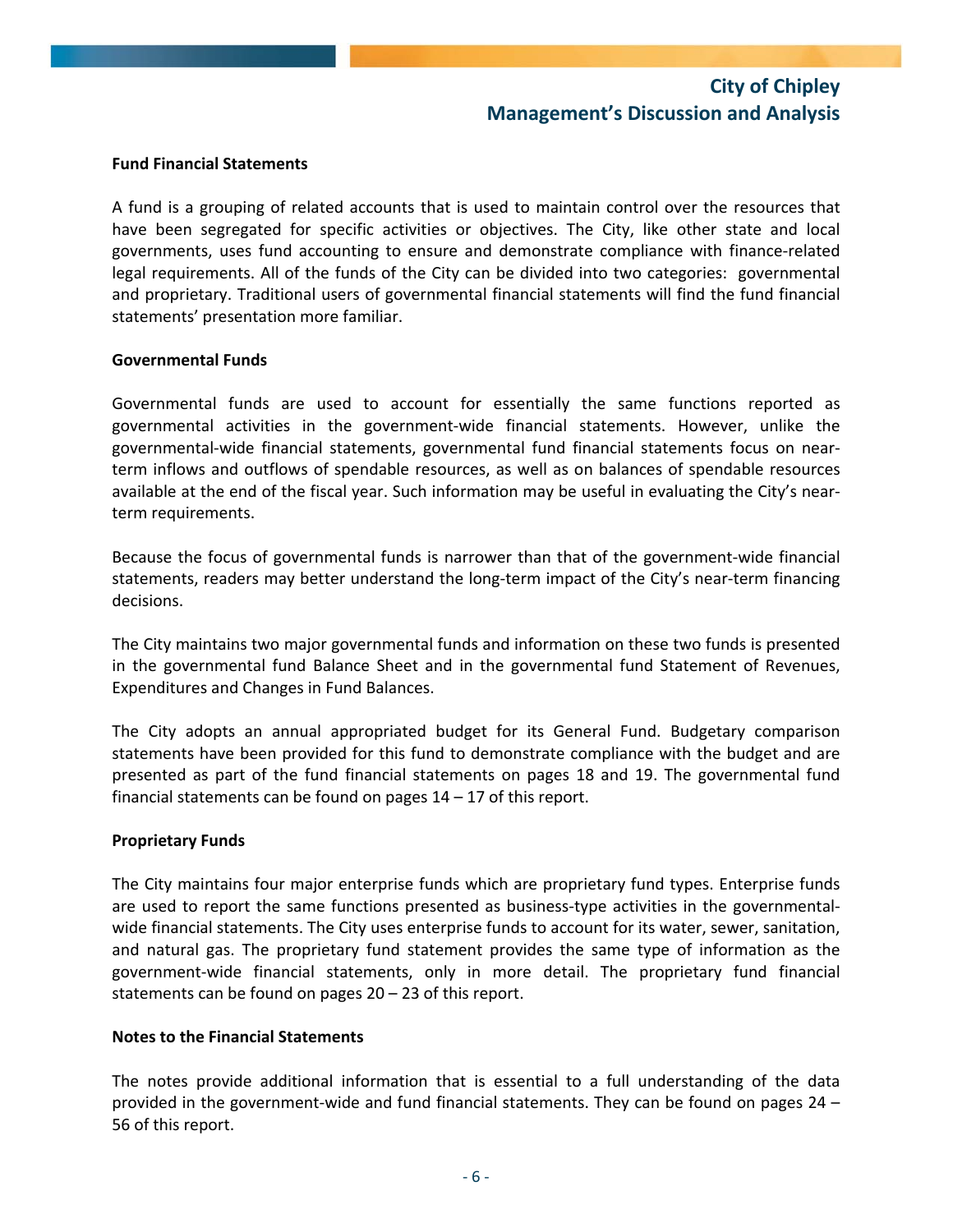#### **Government‐Wide Financial Analysis**

This section is used to present condensed financial information from the government-wide statements that compares the current year to the prior year.

#### **Statement of Net Position**

The following schedule reflects the condensed Statement of Net Position as of September 30, 2017 and 2016:

|                                             | <b>Governmental Activities</b> |           |     |           |     |            |
|---------------------------------------------|--------------------------------|-----------|-----|-----------|-----|------------|
|                                             |                                | 2017      |     | 2016      |     | Change     |
| <b>Assets</b>                               |                                |           |     |           |     |            |
| Current and other assets                    | \$                             | 3,091,662 | \$  | 3,076,794 | -\$ | 14,868     |
| Capital assets, net                         |                                | 5,243,170 |     | 4,963,937 |     | 279,233    |
| Total assets                                |                                | 8,334,832 |     | 8,040,731 |     | 294,101    |
| <b>Deferred Outflows of Resources</b>       |                                |           |     |           |     |            |
| Deferred outflows related to pensions       |                                | 873,007   |     | 1,093,179 |     | (220,172)  |
| <b>Liabilities</b>                          |                                |           |     |           |     |            |
| <b>Current liabilities</b>                  |                                | 494,379   |     | 245,431   |     | 248,948    |
| <b>Noncurrent liabilities</b>               |                                | 3,267,143 |     | 3,135,351 |     | 131,792    |
| <b>Total liabilities</b>                    |                                | 3,761,522 |     | 3,380,782 |     | 380,740    |
| <b>Deferred Inflows of Resources</b>        |                                |           |     |           |     |            |
| Unavailable revenue - occupational licenses |                                | 42,255    |     | 56,227    |     | (13, 972)  |
| Deferred inflows related to pensions        |                                | 139,697   |     | 323,744   |     | (184,047)  |
| Total deferred inflows of resources         |                                | 181,952   |     | 379,971   |     | (198,019)  |
| <b>Net Position</b>                         |                                |           |     |           |     |            |
| Net investment in capital assets            |                                | 4,399,051 |     | 4,188,425 |     | 210,626    |
| Restricted                                  |                                | 1,635,909 |     | 1,457,643 |     | 178,266    |
| Unrestricted                                |                                | (770,595) |     | (272,911) |     | (497,684)  |
| Total net position                          | \$.                            | 5,264,365 | \$. | 5,373,157 | \$  | (108, 792) |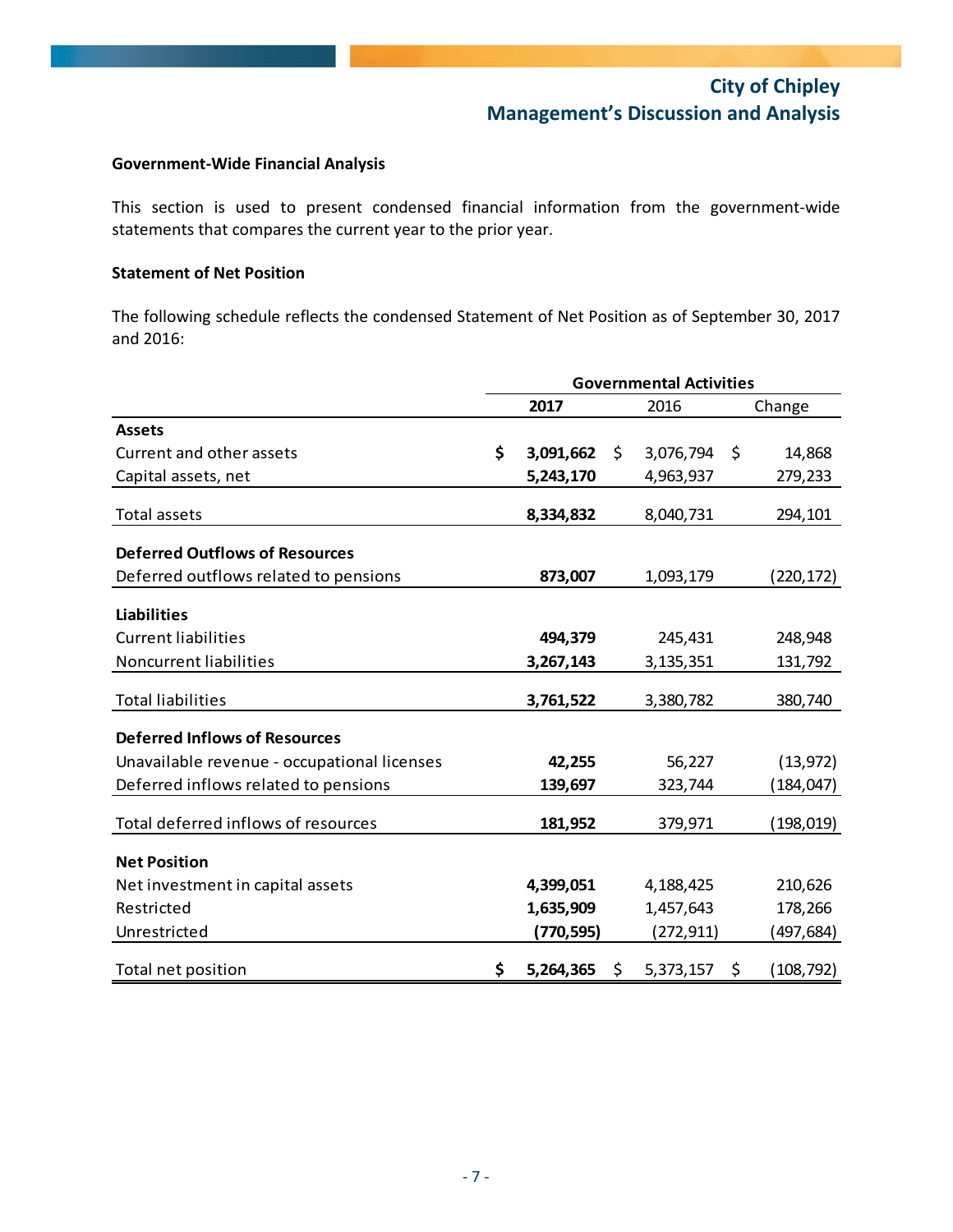|                                       | <b>Business-type Activities</b> |            |    |            |    |            |
|---------------------------------------|---------------------------------|------------|----|------------|----|------------|
|                                       |                                 | 2017       |    | 2016       |    | Change     |
| <b>Assets</b>                         |                                 |            |    |            |    |            |
| Current and other assets              | \$                              | 2,092,113  | \$ | 1,469,485  | \$ | 622,628    |
| Capital assets, net                   |                                 | 37,779,146 |    | 37,017,305 |    | 761,841    |
| Total assets                          |                                 | 39,871,259 |    | 38,486,790 |    | 1,384,469  |
| <b>Deferred Outflows of Resources</b> |                                 |            |    |            |    |            |
| Deferred outflows related to pensions |                                 | 416,835    |    | 514,783    |    | (97,948)   |
| <b>Liabilities</b>                    |                                 |            |    |            |    |            |
| <b>Current liabilities</b>            |                                 | 1,367,463  |    | 444,641    |    | 922,822    |
| Noncurrent liabilities                |                                 | 3,706,079  |    | 3,939,397  |    | (233,318)  |
| <b>Total liabilities</b>              |                                 | 5,073,542  |    | 4,384,038  |    | 689,504    |
| <b>Deferred Inflows of Resources</b>  |                                 |            |    |            |    |            |
| Deferred inflows related to pensions  |                                 | 79,850     |    | 161,728    |    | (81, 878)  |
| <b>Net Position</b>                   |                                 |            |    |            |    |            |
| Net investment in capital assets      |                                 | 35,128,113 |    | 34,288,135 |    | 839,978    |
| Restricted                            |                                 | 263,170    |    | 369,210    |    | (106, 040) |
| Unrestricted                          |                                 | (256,581)  |    | (201,538)  |    | (55,043)   |
| Total net position                    | S.                              | 35,134,702 | Ś. | 34,455,807 | \$ | 678,895    |

Net position may serve over time as a useful indicator of a government's financial position. In the case of the City, assets and deferred outflows exceeded liabilities and deferred inflows at the close of the fiscal year by \$5.3 million for governmental activities and \$35.1 million for business‐type activities.

The largest component (\$39.5 million) of the City's net assets as of September 30, 2017, reflects its investment in capital assets (i.e. land, infrastructure, buildings, equipment and others), less any related debt outstanding to acquire or construct the assets. The city uses these capital assets to provide services to the citizens and businesses in the City. Restricted net assets are the next largest component, totaling \$1.9 million as of September 30, 2017. Restricted net assets represent resources that are subject to external restrictions.

#### **Statement of Activities**

The following schedule summarizes revenues and expenses comparing the current year to the prior year, as derived from the government‐wide Statement of Activities. Increases and decreases in net assets measure whether the City's financial position is improving or deteriorating. During the fiscal year, the net positions of the governmental activities decreased \$109 thousand, or greater than 3.0 percent, and the net position of the business-type activities increased by \$679 thousand, or greater than 2.5 percent.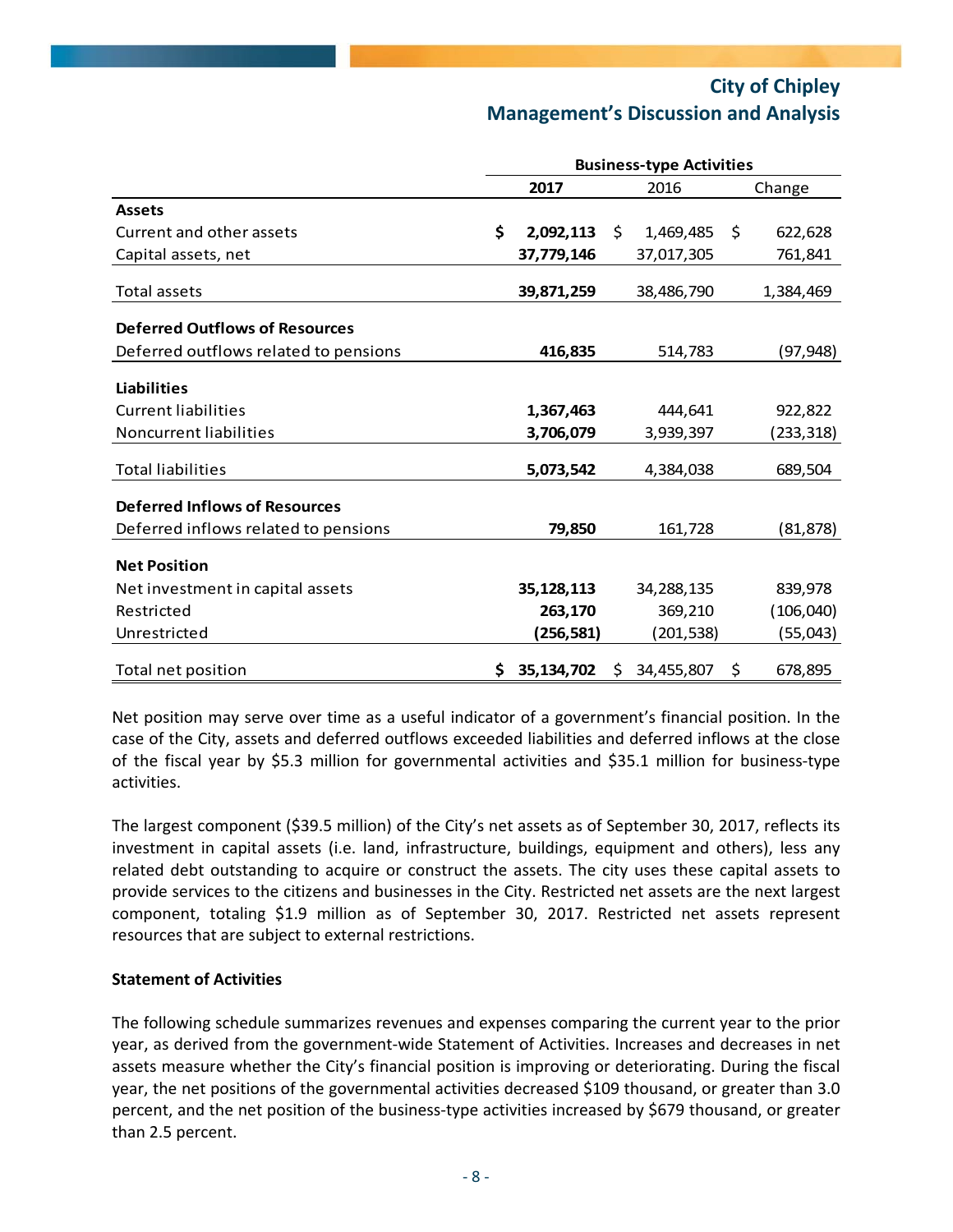|                                       | <b>Governmental Activities</b> |            |    |            |    |            |
|---------------------------------------|--------------------------------|------------|----|------------|----|------------|
| For the years ended September 30,     |                                | 2017       |    | 2016       |    | Change     |
| <b>Revenues</b>                       |                                |            |    |            |    |            |
| Program revenues                      |                                |            |    |            |    |            |
| Charges for services                  | \$                             | 105,616    | Ŝ. | 127,626    | \$ | (22,010)   |
| Operating grants and contributions    |                                | 1,008,634  |    | 868,843    |    | 139,791    |
| Capital grants and contributions      |                                | 259,853    |    | 97,347     |    | 162,506    |
| General revenues                      |                                |            |    |            |    |            |
| <b>Taxes</b>                          |                                | 1,744,527  |    | 1,735,350  |    | 9,177      |
| <b>Investment Earnings</b>            |                                | 16,398     |    | 11,052     |    | 5,346      |
| Other                                 |                                | 44,579     |    | 180,132    |    | (135, 553) |
| <b>Total revenues</b>                 |                                | 3,179,607  |    | 3,020,350  |    | 159,257    |
| <b>Expenses</b>                       |                                |            |    |            |    |            |
| <b>Governmental Activities</b>        |                                |            |    |            |    |            |
| <b>General Government</b>             |                                | 916,171    |    | 854,280    |    | 61,891     |
| Public Safety                         |                                | 1,246,034  |    | 1,189,919  |    | 56,115     |
| <b>Public Works</b>                   |                                | 642,712    |    | 658,511    |    | (15, 799)  |
| <b>Cemetery and Grounds</b>           |                                | 230,904    |    | 221,903    |    | 9,001      |
| <b>Culture and Recreation</b>         |                                | 216,086    |    | 225,766    |    | (9,680)    |
| Interest                              |                                | 36,492     |    | 37,721     |    | (1,229)    |
| Total expenses                        |                                | 3,288,399  |    | 3,188,100  |    | 100,299    |
| Excess revenues over (under) expenses |                                | (108, 792) |    | (167, 750) |    | 58,958     |
| <b>Net Position - beginning</b>       |                                | 5,373,157  |    | 5,540,907  |    | (167,750)  |
| <b>Net Position - ending</b>          | \$                             | 5,264,365  | \$ | 5,373,157  | \$ | (108,792)  |

|                                   | <b>Business-type Activities</b> |           |   |           |   |           |
|-----------------------------------|---------------------------------|-----------|---|-----------|---|-----------|
| For the years ended September 30, |                                 | 2017      |   | 2016      |   | Change    |
| <b>Revenues</b>                   |                                 |           |   |           |   |           |
| Program revenues                  |                                 |           |   |           |   |           |
| Charges for services              | \$                              | 2,813,432 | S | 2,765,773 | S | 47,659    |
| Capital grants and contributions  |                                 | 1,589,876 |   | 281,488   |   | 1,308,388 |
| General revenues                  |                                 |           |   |           |   |           |
| <b>Investment Earnings</b>        |                                 | 6,421     |   | 4,205     |   | 2,216     |
| Other                             |                                 | 196,868   |   | 83,578    |   | 113,290   |
| Total revenues                    |                                 | 4,606,597 |   | 3,135,044 |   | 1,471,553 |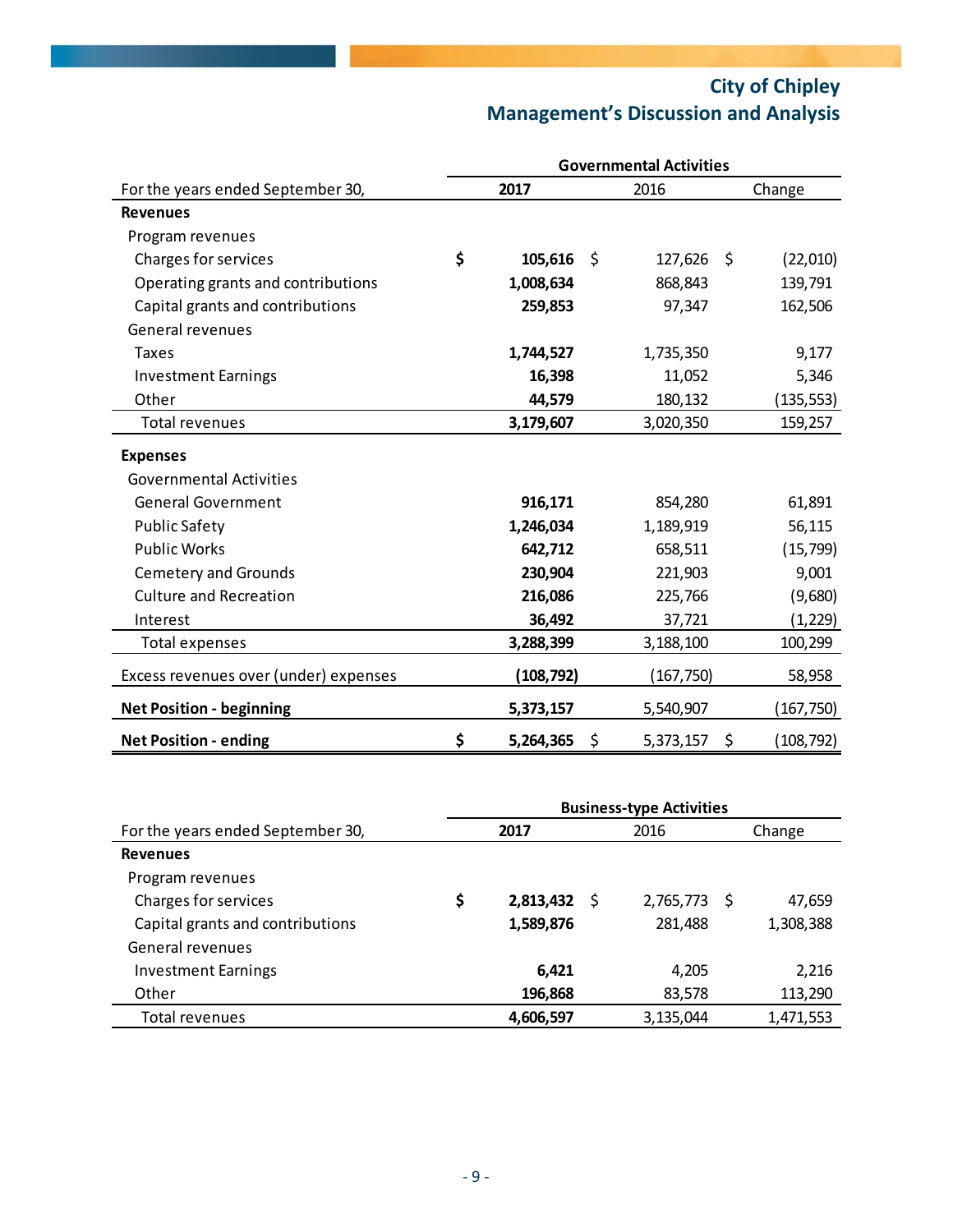|                                       | <b>Business-type Activities</b> |            |              |            |  |
|---------------------------------------|---------------------------------|------------|--------------|------------|--|
| For the years ended September 30,     |                                 | 2017       | 2016         | Change     |  |
| <b>Expenses</b>                       |                                 |            |              |            |  |
| Business-type activities              |                                 |            |              |            |  |
| Water                                 |                                 | 758,409    | 763,779      | (5,370)    |  |
| Sewer                                 |                                 | 2,019,829  | 2,188,952    | (169, 123) |  |
| Sanitation                            |                                 | 692,359    | 685,739      | 6,620      |  |
| <b>Natural Gas</b>                    |                                 | 457,105    | 386,566      | 70,539     |  |
| Total expenses                        |                                 | 3,927,702  | 4,025,036    | (97, 334)  |  |
| Excess revenues over (under) expenses |                                 | 678,895    | (889, 992)   | 1,568,887  |  |
| <b>Net Position - beginning</b>       |                                 | 34,455,807 | 35, 345, 799 | (889,992)  |  |
| <b>Net Position - ending</b>          |                                 | 35,134,702 | 34,455,807   | 678,895    |  |

#### **Individual Fund Analysis**

This section provides analysis of the balances and transactions of individual funds. The City uses fund accounting to ensure and demonstrate compliance with finance-related legal requirements.

The general fund is reported as a major governmental fund. The general fund is the general operating fund of the City. All general tax revenue and other receipts that are not required either legally or by generally accepted accounting principles to be accounted for in other funds are accounted for in the general fund. As of the end of the fiscal year 2017, the City's general fund reported a fund balance of \$1,772,545. The restricted portion of this fund balance is \$1,050,375, the committed portion is \$57,867, the assigned portion is \$17,075 and the unassigned portion is \$647,228.

The community redevelopment agency fund is reported as a major governmental fund. The community redevelopment agency is a separate legal entity, but it is required to be included in the City's reporting because of the significance of the financial relationships with the City. As of the end of the fiscal year 2017, the community redevelopment agency fund reported a nonspendable balance of \$65,744 and a restricted fund balance of \$449,176.

As of the end of the fiscal year 2017, the City's other governmental funds (non‐major funds) reported a restricted fund balance of \$70,615 and a committed fund balance of \$11,870.

#### **General Fund Budgetary Variances**

Over the course of the year, the City Council revised the City budget. These budget amendments represent increases in appropriations to prevent budget overruns. The reasons for significant changes to the budget are for projects, which are funded with grant proceeds or in some cases, with loan proceeds.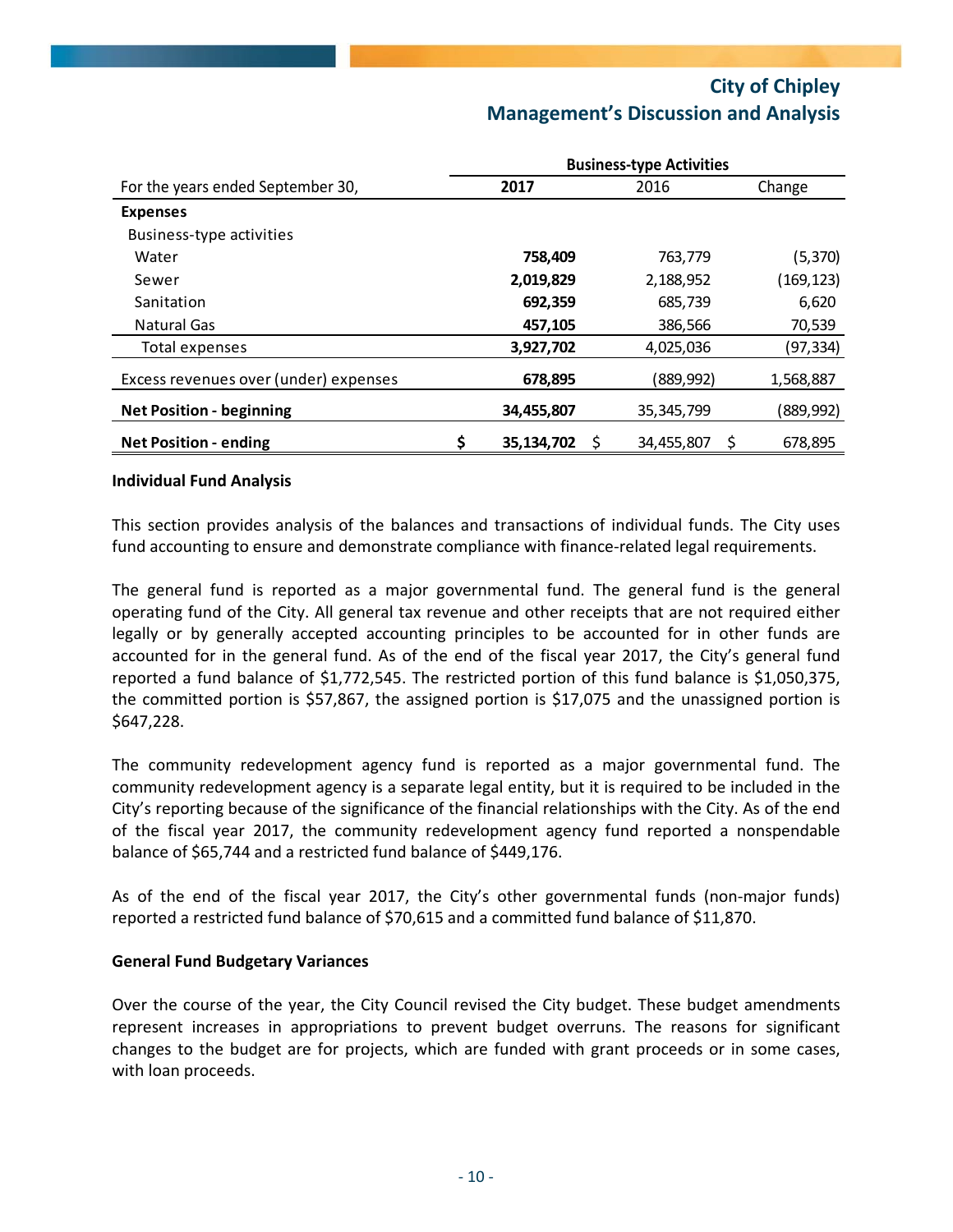#### **Capital Asset and Long‐Term Debt**

During fiscal year 2017, the City invested \$2.6 million in capital assets and reduced total debt by \$21 thousand. Approximately \$1.8 million of these capital expenditures were funded with federal and state government grants.

Additional information about the City's capital assets can be obtained in Note 6 and 7 of the City's notes to the financial statements.

#### **Next Year's Budgets and Rates**

The City's general fund is expected to continue as it has, with no additional revenues being expected at this time.

The City's business-type activities are expected to continue as they have with only an annual Consumer Price Index (CPI) increase in rates.

#### **Contacting the City's Financial Management**

This financial report is designed to provide our citizens, taxpayers, customers, investors and creditors with a general overview of the City's finances and to demonstrate the City's accountability for the money it receives. If you have questions about this report or need additional financial information, contact the City of Chipley, Post Office Box 1007, Chipley, Florida 32428.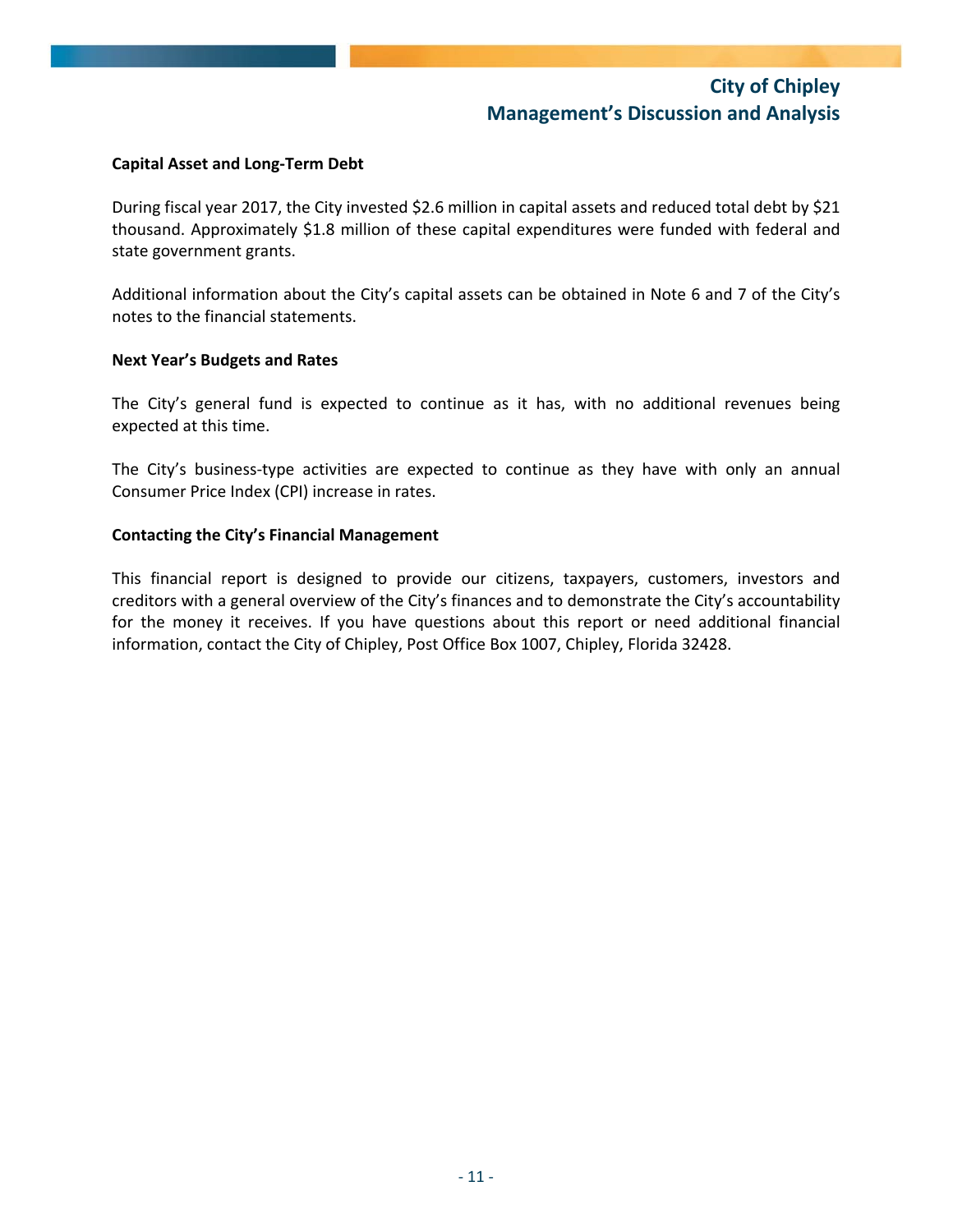# **City of Chipley Statement of Net Position For the Year Ended September 30, 2017**

|                                         | <b>Primary Government</b> |                   |        |                      |    |              |
|-----------------------------------------|---------------------------|-------------------|--------|----------------------|----|--------------|
|                                         |                           | Governmental      |        | <b>Business-type</b> |    |              |
|                                         |                           | <b>Activities</b> |        | <b>Activities</b>    |    | <b>Total</b> |
| <b>Assets</b>                           |                           |                   |        |                      |    |              |
| Cash and cash equivalents               | \$                        | 1,075,010         | \$     | 477,885              | \$ | 1,552,895    |
| Investments                             |                           | 6,319             |        |                      |    | 6,319        |
| Receivables, net                        |                           | 238,357           |        | 326,597              |    | 564,954      |
| Due from other governments              |                           | 303,687           |        | 1,098,010            |    | 1,401,697    |
| Internal balances                       |                           | 467,750           |        | (467, 750)           |    |              |
| Restricted cash                         |                           | 775,302           |        | 408,206              |    | 1,183,508    |
| Restricted investments                  |                           |                   |        | 209,165              |    | 209,165      |
| Land held for resale                    |                           | 225,237           |        |                      |    | 225,237      |
| Deposits on land                        |                           |                   |        | 40,000               |    | 40,000       |
| Capital assets, not being depreciated   |                           | 1,337,051         |        | 3,048,405            |    | 4,385,456    |
| Capital assets being depreciated, net   |                           | 3,906,119         |        | 34,730,741           |    | 38,636,860   |
| <b>Total assets</b>                     |                           | 8,334,832         |        | 39,871,259           |    | 48,206,091   |
| <b>Deferred Outflows of Resources</b>   |                           |                   |        |                      |    |              |
| Deferred outflows related to pensions   |                           | 873,007           |        | 416,835              |    | 1,289,842    |
| <b>Liabilities</b>                      |                           |                   |        |                      |    |              |
| Accounts payable                        |                           | 289,488           |        | 891,466              |    | 1,180,954    |
| Accrued payroll liabilities             |                           | 66,607            |        | 36,210               |    | 102,817      |
| <b>Other liabilities</b>                |                           |                   | 1,603  |                      |    | 1,603        |
| Payable from restricted assets          |                           |                   |        |                      |    |              |
| Accrued interest                        |                           | 2,968             |        | 9,761                |    | 12,729       |
| <b>Customer deposits</b>                |                           |                   |        | 225,500              |    | 225,500      |
| Long-term liabilities                   |                           |                   |        |                      |    |              |
| Net pension liability                   |                           | 2,088,461         |        | 986,645              |    | 3,075,106    |
| Other post-employment benefit liability |                           | 23,852            | 5,239  |                      |    | 29,091       |
| Portion due or payable within one year  |                           |                   |        |                      |    |              |
| Compensated absences                    |                           | 98,126            | 35,764 |                      |    | 133,890      |
| Notes payable                           |                           | 18,525            | 60,159 |                      |    | 78,684       |
| Bonds payable                           |                           | 18,665            |        | 107,000              |    | 125,665      |
| Portion due or payable after one year   |                           |                   |        |                      |    |              |
| Compensated absences                    |                           | 347,901           |        | 190,321              |    | 538,222      |
| Notes payable                           |                           | 67,264            |        | 579.274              |    | 646.538      |
| Bonds payable                           |                           | 739,665           |        | 1,944,600            |    | 2,684,265    |
| <b>Total liabilities</b>                |                           | 3,761,522         |        | 5,073,542            |    | 8,835,064    |
| <b>Deferred Inflows of Resources</b>    |                           |                   |        |                      |    |              |
| Unavailable revenue - occupational      |                           |                   |        |                      |    |              |
| licenses                                |                           | 42,255            |        |                      |    | 42,255       |
| Deferred inflows related to pensions    |                           | 139,697           |        | 79,850               |    | 219,547      |
| Total deferred inflows of resources     |                           | 181,952           |        | 79,850               |    | 261,802      |
| <b>Net Position</b>                     |                           |                   |        |                      |    |              |
| Net investment in capital assets        |                           | 4,399,051         |        | 35,088,113           |    | 39,487,164   |
| Restricted                              |                           | 1,635,909         |        | 263,170              |    | 1,899,079    |
| Unrestricted                            |                           | (770, 595)        |        | (216, 581)           |    | (987, 176)   |
| Total net position                      | \$                        | 5,264,365         | \$     | 35, 134, 702         | \$ | 40,399,067   |

*See accompanying notes to the financial statements.*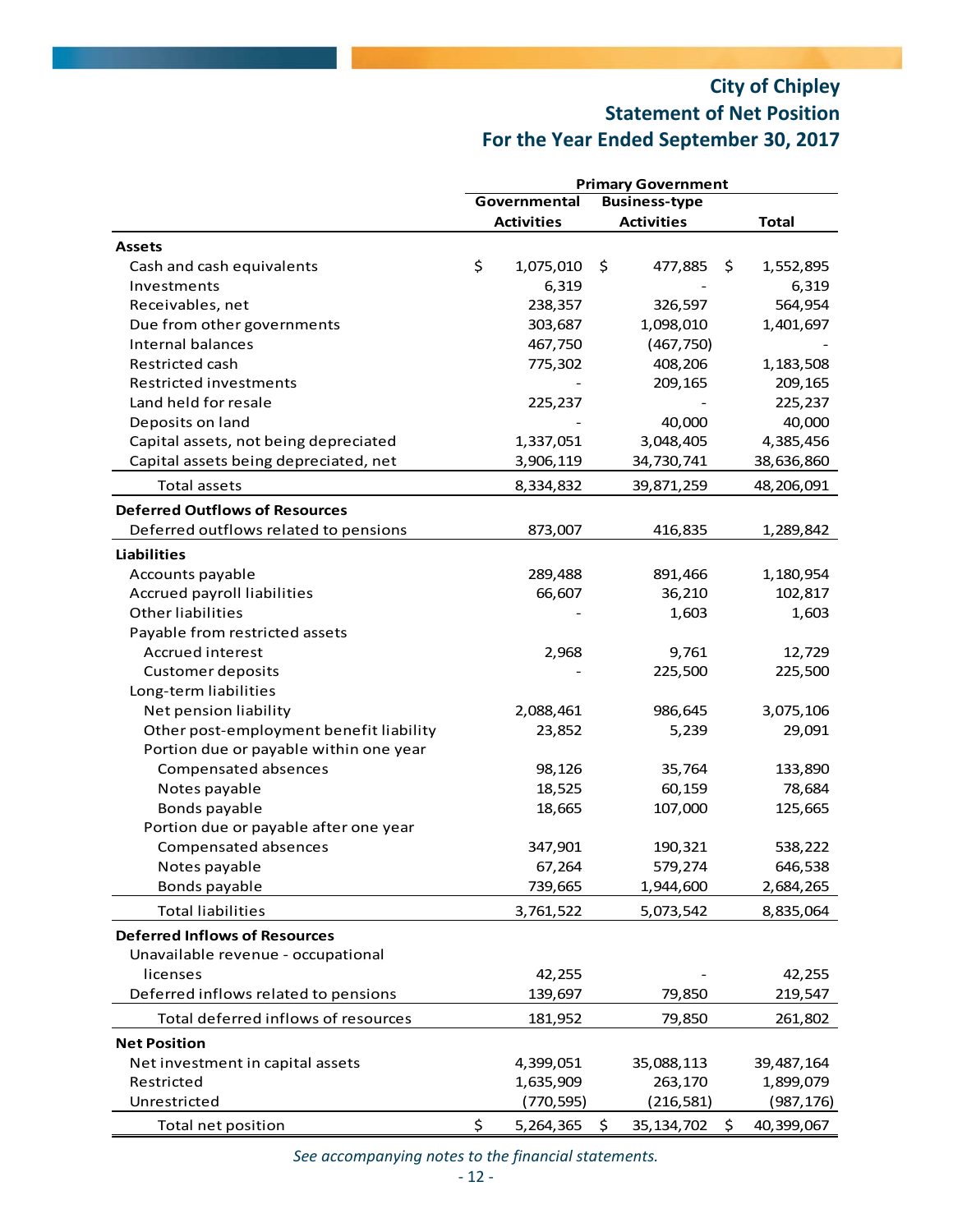# **City of Chipley Statement of Activities For the Year Ended September 30, 2017**

|                 |                                                                                                                                                                                                                                                                     |                                                                                                                       |                                                                                                                                                                                                        | Program              |
|-----------------|---------------------------------------------------------------------------------------------------------------------------------------------------------------------------------------------------------------------------------------------------------------------|-----------------------------------------------------------------------------------------------------------------------|--------------------------------------------------------------------------------------------------------------------------------------------------------------------------------------------------------|----------------------|
|                 |                                                                                                                                                                                                                                                                     |                                                                                                                       |                                                                                                                                                                                                        | <b>Operating</b>     |
|                 |                                                                                                                                                                                                                                                                     |                                                                                                                       |                                                                                                                                                                                                        | <b>Grants and</b>    |
|                 |                                                                                                                                                                                                                                                                     | <b>Services</b>                                                                                                       |                                                                                                                                                                                                        | <b>Contributions</b> |
|                 |                                                                                                                                                                                                                                                                     |                                                                                                                       |                                                                                                                                                                                                        |                      |
|                 |                                                                                                                                                                                                                                                                     |                                                                                                                       |                                                                                                                                                                                                        |                      |
|                 |                                                                                                                                                                                                                                                                     |                                                                                                                       |                                                                                                                                                                                                        | 528,867              |
|                 |                                                                                                                                                                                                                                                                     |                                                                                                                       |                                                                                                                                                                                                        | 333,782              |
|                 |                                                                                                                                                                                                                                                                     |                                                                                                                       |                                                                                                                                                                                                        | 141,662              |
|                 |                                                                                                                                                                                                                                                                     |                                                                                                                       |                                                                                                                                                                                                        |                      |
|                 |                                                                                                                                                                                                                                                                     |                                                                                                                       |                                                                                                                                                                                                        | 4,323                |
|                 |                                                                                                                                                                                                                                                                     |                                                                                                                       |                                                                                                                                                                                                        |                      |
|                 |                                                                                                                                                                                                                                                                     |                                                                                                                       |                                                                                                                                                                                                        |                      |
|                 |                                                                                                                                                                                                                                                                     |                                                                                                                       |                                                                                                                                                                                                        | 1,008,634            |
|                 |                                                                                                                                                                                                                                                                     |                                                                                                                       |                                                                                                                                                                                                        |                      |
|                 |                                                                                                                                                                                                                                                                     |                                                                                                                       |                                                                                                                                                                                                        |                      |
|                 |                                                                                                                                                                                                                                                                     |                                                                                                                       |                                                                                                                                                                                                        |                      |
|                 |                                                                                                                                                                                                                                                                     |                                                                                                                       |                                                                                                                                                                                                        |                      |
|                 |                                                                                                                                                                                                                                                                     |                                                                                                                       |                                                                                                                                                                                                        |                      |
| 3,927,702       |                                                                                                                                                                                                                                                                     | 2,813,432                                                                                                             |                                                                                                                                                                                                        |                      |
| \$<br>7,216,101 | \$                                                                                                                                                                                                                                                                  | 2,919,048                                                                                                             | \$                                                                                                                                                                                                     | 1,008,634            |
|                 |                                                                                                                                                                                                                                                                     |                                                                                                                       |                                                                                                                                                                                                        |                      |
|                 |                                                                                                                                                                                                                                                                     |                                                                                                                       |                                                                                                                                                                                                        |                      |
|                 |                                                                                                                                                                                                                                                                     |                                                                                                                       |                                                                                                                                                                                                        |                      |
|                 |                                                                                                                                                                                                                                                                     |                                                                                                                       |                                                                                                                                                                                                        |                      |
|                 |                                                                                                                                                                                                                                                                     |                                                                                                                       |                                                                                                                                                                                                        |                      |
|                 |                                                                                                                                                                                                                                                                     |                                                                                                                       |                                                                                                                                                                                                        |                      |
|                 |                                                                                                                                                                                                                                                                     |                                                                                                                       |                                                                                                                                                                                                        |                      |
|                 |                                                                                                                                                                                                                                                                     |                                                                                                                       |                                                                                                                                                                                                        |                      |
|                 |                                                                                                                                                                                                                                                                     |                                                                                                                       |                                                                                                                                                                                                        |                      |
|                 |                                                                                                                                                                                                                                                                     |                                                                                                                       |                                                                                                                                                                                                        |                      |
|                 |                                                                                                                                                                                                                                                                     |                                                                                                                       |                                                                                                                                                                                                        |                      |
|                 |                                                                                                                                                                                                                                                                     |                                                                                                                       |                                                                                                                                                                                                        |                      |
|                 |                                                                                                                                                                                                                                                                     |                                                                                                                       |                                                                                                                                                                                                        |                      |
|                 |                                                                                                                                                                                                                                                                     |                                                                                                                       |                                                                                                                                                                                                        |                      |
|                 |                                                                                                                                                                                                                                                                     |                                                                                                                       |                                                                                                                                                                                                        |                      |
| \$              | <b>Expenses</b><br>916,171<br>1,246,034<br>642,712<br>230,904<br>216,086<br>36,492<br>3,288,399<br>758,409<br>2,019,829<br>692,359<br>457,105<br>Taxes:<br>Sales taxes<br><b>Utility taxes</b><br>Other taxes<br>Miscellaneous<br>Rental income<br><b>Transfers</b> | \$<br><b>General Revenues</b><br>Ad valorem tax<br>Interest income<br>Change in net position<br>Net Position - ending | <b>Charges for</b><br>47,331<br>33,321<br>6,400<br>18,564<br>105,616<br>634,460<br>1,150,139<br>705,691<br>323,142<br>Gain on disposal of assets<br>Total general revenues<br>Net Position - beginning | \$                   |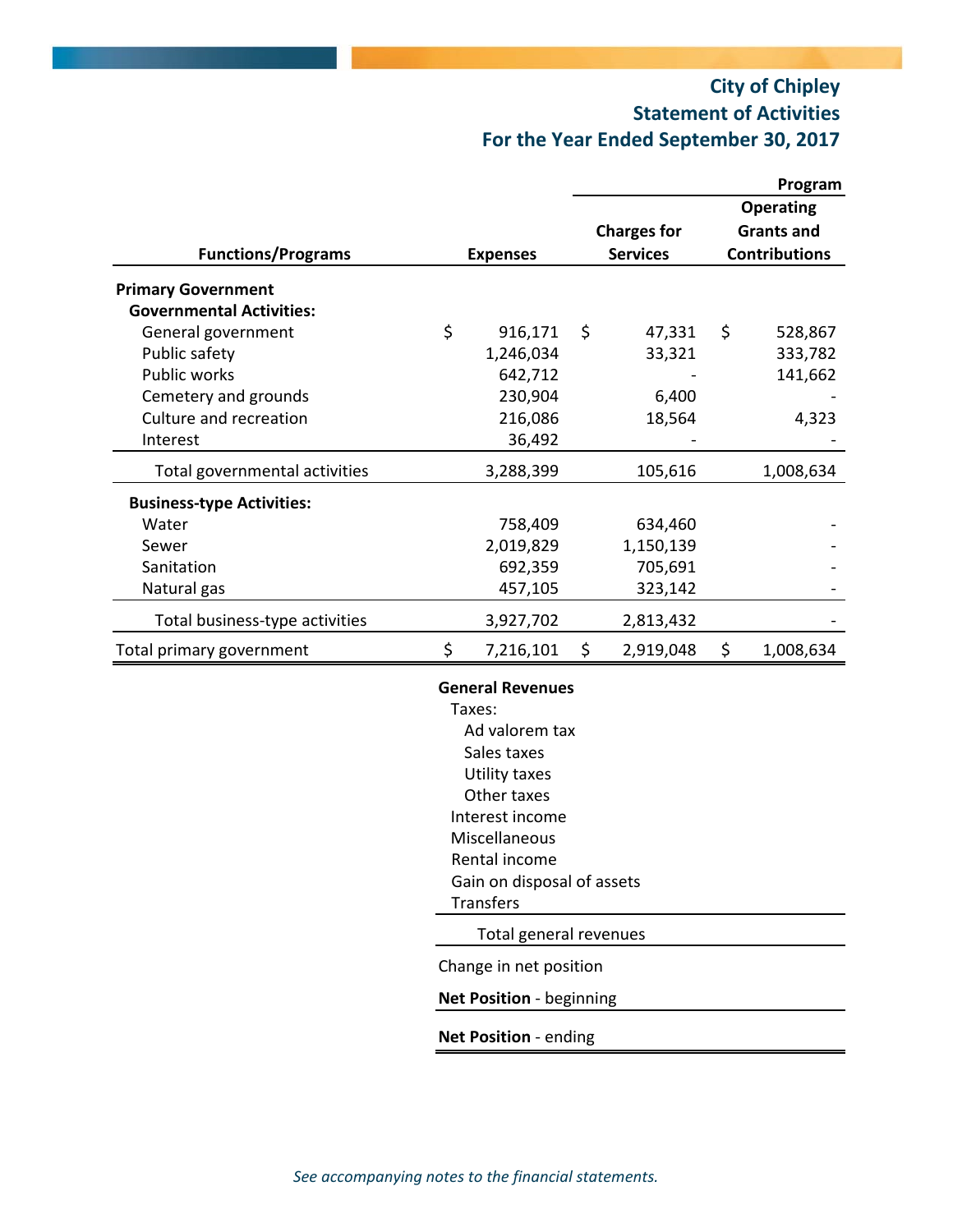|    |                       | Net (Expense) Revenue and                                   |                   |    |                                           |    |              |  |  |
|----|-----------------------|-------------------------------------------------------------|-------------------|----|-------------------------------------------|----|--------------|--|--|
|    | <b>Revenues</b>       | <b>Changes in Net Position</b><br><b>Primary Government</b> |                   |    |                                           |    |              |  |  |
|    | <b>Capital Grants</b> |                                                             |                   |    |                                           |    |              |  |  |
|    | and                   |                                                             | Governmental      |    |                                           |    |              |  |  |
|    | <b>Contributions</b>  |                                                             | <b>Activities</b> |    | <b>Business-type</b><br><b>Activities</b> |    | <b>Total</b> |  |  |
|    |                       |                                                             |                   |    |                                           |    |              |  |  |
| \$ | 84,920                | \$                                                          | (255, 053)        | \$ |                                           | \$ | (255, 053)   |  |  |
|    |                       |                                                             | (878, 931)        |    |                                           |    | (878, 931)   |  |  |
|    | 124,036               |                                                             | (377, 014)        |    |                                           |    | (377, 014)   |  |  |
|    |                       |                                                             | (224, 504)        |    |                                           |    | (224, 504)   |  |  |
|    | 50,897                |                                                             | (142, 302)        |    |                                           |    | (142, 302)   |  |  |
|    |                       |                                                             | (36, 492)         |    |                                           |    | (36, 492)    |  |  |
|    | 259,853               |                                                             | (1,914,296)       |    |                                           |    | (1,914,296)  |  |  |
|    |                       |                                                             |                   |    |                                           |    |              |  |  |
|    | 1,340,727             |                                                             |                   |    | 1,216,778                                 |    | 1,216,778    |  |  |
|    | 249,149               |                                                             |                   |    | (620, 541)                                |    | (620, 541)   |  |  |
|    |                       |                                                             |                   |    | 13,332                                    |    | 13,332       |  |  |
|    |                       |                                                             |                   |    | (133, 963)                                |    | (133, 963)   |  |  |
|    | 1,589,876             |                                                             |                   |    | 475,606                                   |    | 475,606      |  |  |
| \$ | 1,849,729             |                                                             | (1,914,296)       |    | 475,606                                   |    | (1,438,690)  |  |  |
|    |                       |                                                             |                   |    |                                           |    |              |  |  |
|    |                       |                                                             | 958,116           |    |                                           |    | 958,116      |  |  |
|    |                       |                                                             | 125,160           |    |                                           |    | 125,160      |  |  |
|    |                       |                                                             | 596,997           |    |                                           |    | 596,997      |  |  |
|    |                       |                                                             | 64,254            |    |                                           |    | 64,254       |  |  |
|    |                       |                                                             | 16,398            |    | 6,421                                     |    | 22,819       |  |  |
|    |                       |                                                             | 79,019            |    | 30,958                                    |    | 109,977      |  |  |
|    |                       |                                                             | 124,000           |    |                                           |    | 124,000      |  |  |
|    |                       |                                                             | 1,800             |    | 5,670                                     |    | 7,470        |  |  |
|    |                       |                                                             | (160, 240)        |    | 160,240                                   |    |              |  |  |
|    |                       |                                                             | 1,805,504         |    | 203,289                                   |    | 2,008,793    |  |  |
|    |                       |                                                             | (108, 792)        |    | 678,895                                   |    | 570,103      |  |  |
|    |                       |                                                             | 5,373,157         |    | 34,455,807                                |    | 39,828,964   |  |  |
|    |                       | \$                                                          | 5,264,365         | \$ | 35,134,702                                | \$ | 40,399,067   |  |  |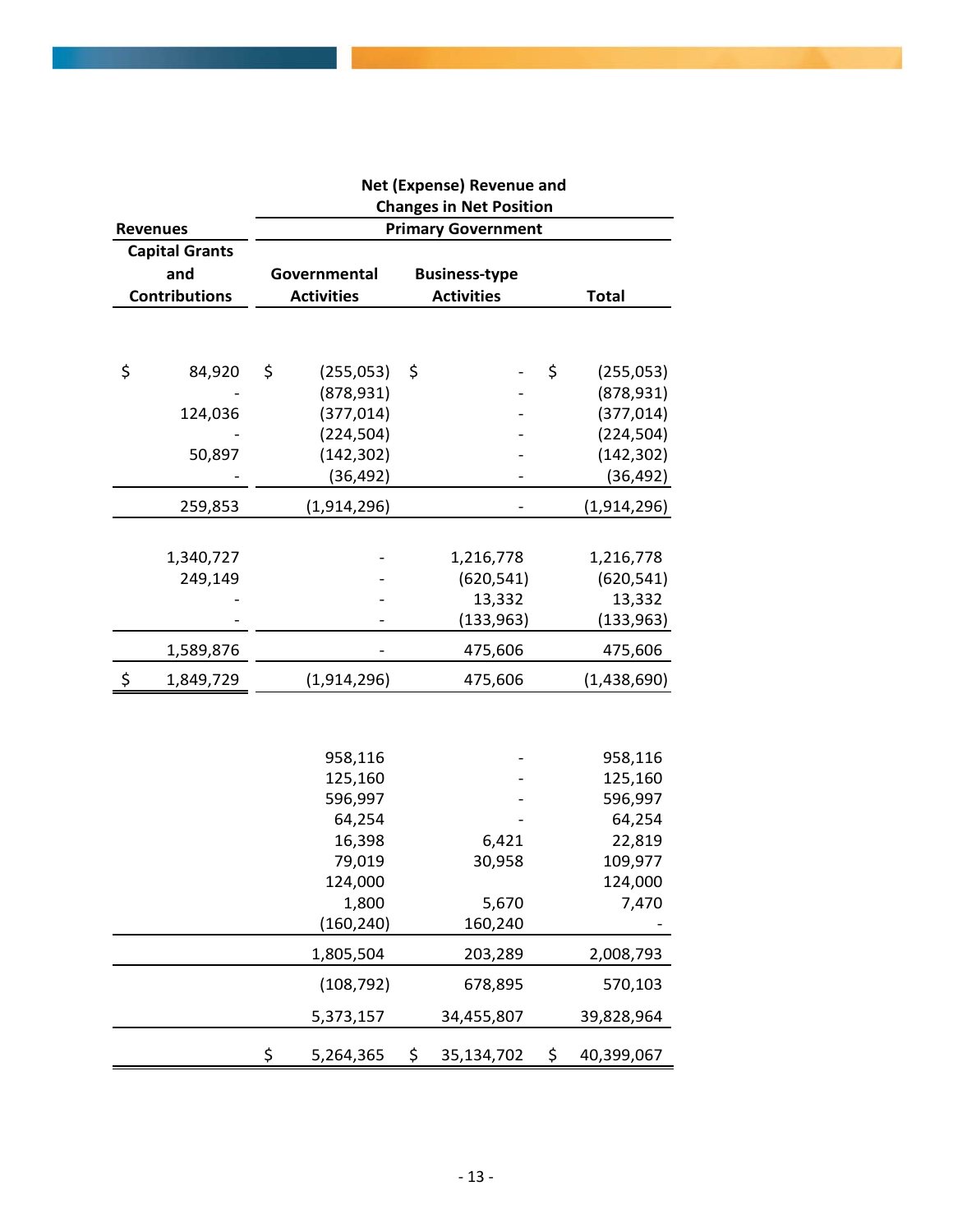## **City of Chipley Balance Sheet – Governmental Funds September 30, 2017**

|                                                              |                     | <b>Community</b> |
|--------------------------------------------------------------|---------------------|------------------|
|                                                              |                     | Redevelopment    |
|                                                              | <b>General Fund</b> | <b>Agency</b>    |
|                                                              |                     |                  |
| <b>Assets</b>                                                |                     |                  |
| Cash and cash equivalents                                    | \$<br>1,063,140     | \$               |
| Investments                                                  | 6,319               |                  |
| Receivables, net                                             | 158,244             | 80,113           |
| Due from other governments                                   | 303,687             |                  |
| Interfund receivables                                        | 467,750             |                  |
| Restricted cash                                              | 269,881             | 434,807          |
| <b>Total assets</b>                                          | \$<br>2,269,021     | \$<br>514,920    |
|                                                              |                     |                  |
| Liabilities, Deferred Inflows of Resources and Fund Balances |                     |                  |
| Liabilities                                                  |                     |                  |
| Accounts payable                                             | \$<br>289,488       | \$               |
| Salaries and benefits payable                                | 164,733             |                  |
|                                                              |                     |                  |
| <b>Total liabilities</b>                                     | 454,221             |                  |
| Deferred inflows of resources                                |                     |                  |
| Unavailable revenue - occupational license                   | 42,255              |                  |
|                                                              |                     |                  |
| <b>Fund balances</b>                                         |                     |                  |
| Nonspendable                                                 |                     | 65,744           |
| Restricted                                                   | 1,050,375           | 449,176          |
| Committed                                                    | 57,867              |                  |
| Assigned                                                     | 17,075              |                  |
| Unassigned                                                   | 647,228             |                  |
|                                                              |                     |                  |
| <b>Total fund balances</b>                                   | 1,772,545           | 514,920          |
|                                                              |                     |                  |
| Total liabilities, deferred inflows of                       |                     |                  |
| resources and fund balances                                  | \$<br>2,269,021     | \$<br>514,920    |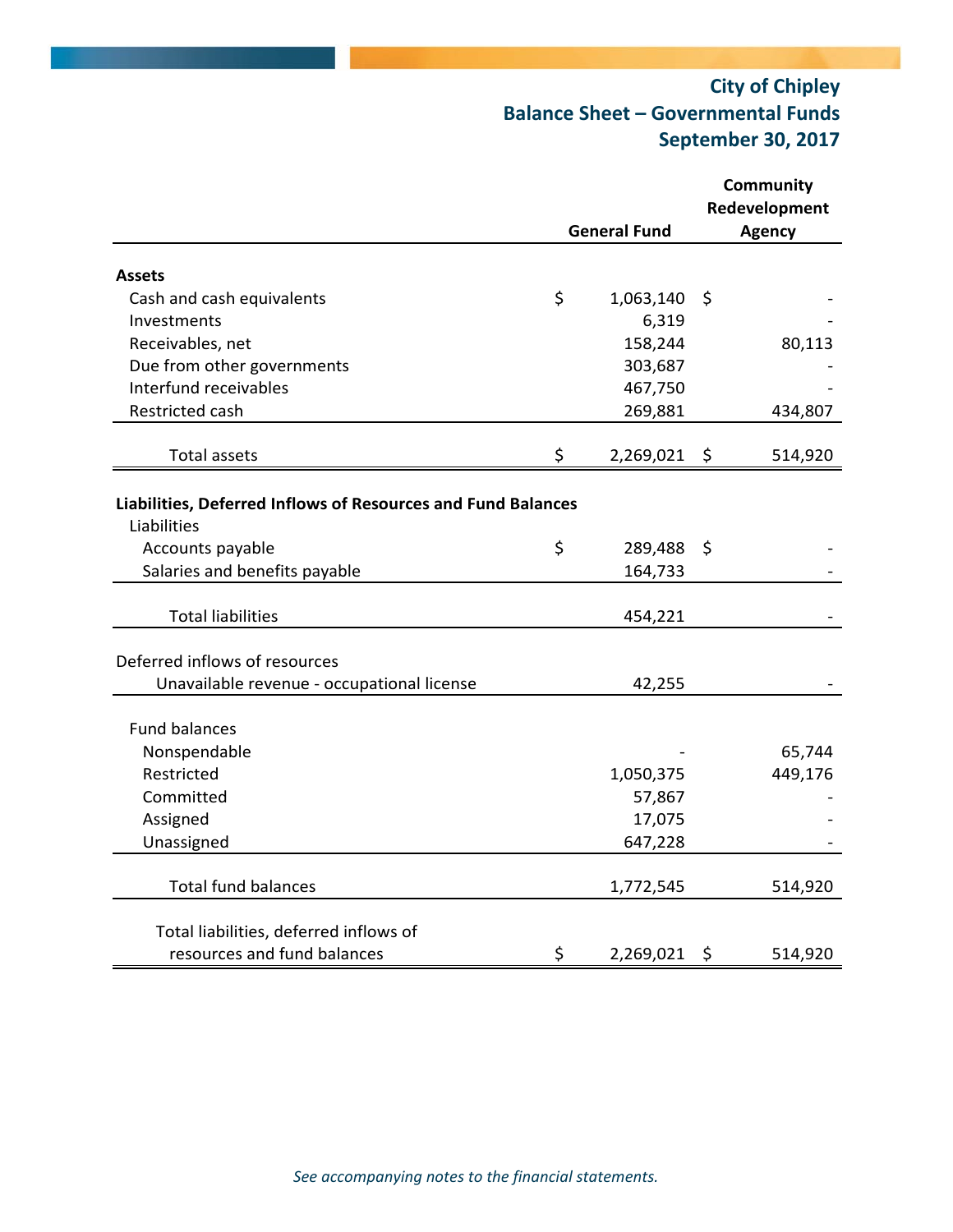| Other        | <b>Total</b> |              |  |  |  |  |
|--------------|--------------|--------------|--|--|--|--|
| Governmental | Governmental |              |  |  |  |  |
| <b>Funds</b> |              | <b>Funds</b> |  |  |  |  |
|              |              |              |  |  |  |  |
|              |              |              |  |  |  |  |
| \$<br>11,870 | \$           | 1,075,010    |  |  |  |  |
|              |              | 6,319        |  |  |  |  |
|              |              | 238,357      |  |  |  |  |
|              |              | 303,687      |  |  |  |  |
|              |              | 467,750      |  |  |  |  |
| 70,615       |              | 775,303      |  |  |  |  |
| \$<br>82,485 | \$           | 2,866,426    |  |  |  |  |
|              |              |              |  |  |  |  |
|              |              |              |  |  |  |  |
|              |              |              |  |  |  |  |
| \$           | \$           | 289,488      |  |  |  |  |
|              |              | 164,733      |  |  |  |  |
|              |              | 454,221      |  |  |  |  |
|              |              |              |  |  |  |  |
|              |              |              |  |  |  |  |
|              |              | 42,255       |  |  |  |  |
|              |              |              |  |  |  |  |
|              |              |              |  |  |  |  |
|              |              | 65,744       |  |  |  |  |
| 70,615       |              | 1,570,166    |  |  |  |  |
| 11,870       |              | 69,737       |  |  |  |  |
|              |              | 17,075       |  |  |  |  |
|              |              | 647,228      |  |  |  |  |
| 82,485       |              | 2,369,950    |  |  |  |  |
|              |              |              |  |  |  |  |
|              |              |              |  |  |  |  |
| \$<br>82,485 | \$           | 2,866,426    |  |  |  |  |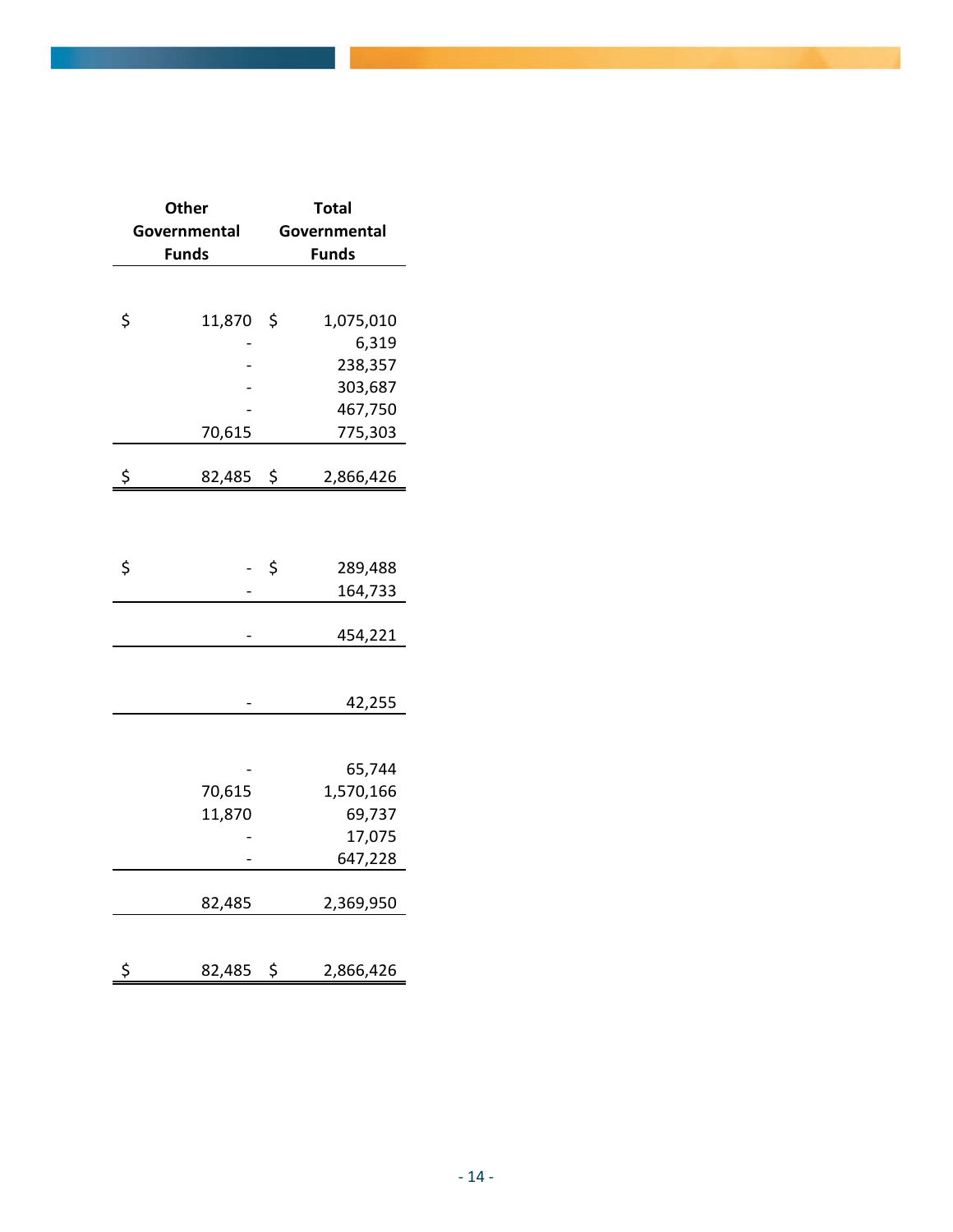## **City of Chipley Reconciliation of the Balance Sheet of Governmental Funds to the Statement of Net Position September 30, 2017**

| Differences in amounts reported for governmental activities in the Statement of Net Position:                                                                                                                                                                                                                                                                             |                       |
|---------------------------------------------------------------------------------------------------------------------------------------------------------------------------------------------------------------------------------------------------------------------------------------------------------------------------------------------------------------------------|-----------------------|
| Total fund balance - governmental funds                                                                                                                                                                                                                                                                                                                                   | \$<br>2,369,950       |
| Capital assets used in governmental activities are not current financial<br>resources and therefore are not reported in the governmental funds.                                                                                                                                                                                                                           | 5,243,170             |
| Certain assets held for resale are not current financial resources and therefore<br>are not reported in the governmental funds.                                                                                                                                                                                                                                           | 225,237               |
| Deferred inflows and outflows related to pension represent an acquisition or<br>consumption of net position, respectively, that applies to a future period and,<br>therefore, are not reported as liabilities or assets in the governmental funds.<br>Deferred outflows related to pension<br>Deferred inflows related to pension                                         | 873,007<br>(139, 697) |
| Compensated absences are not due and payable in the current period and<br>therefore are not reported in the governmental funds.                                                                                                                                                                                                                                           | (347,901)             |
| Long-term liabilities, including bonds, notes and leases payable and net<br>pension liability, are not due and payable in the current period and therefore<br>are not reported as liabilities in the governmental funds. Interest on long-<br>term debt is not accrued in governmental funds but is recognized when the<br>expenditure is due. These balances consist of: |                       |
| Accrued interest on debt                                                                                                                                                                                                                                                                                                                                                  | (2,969)               |
| Bonds, notes and leases payable                                                                                                                                                                                                                                                                                                                                           | (844, 119)            |
| Net pension liability                                                                                                                                                                                                                                                                                                                                                     | (2,088,461)           |
| Net other post-employment benefit liability                                                                                                                                                                                                                                                                                                                               | (23, 852)             |
| Net position of governmental activities in the Statement of Net Position                                                                                                                                                                                                                                                                                                  | \$<br>5,264,365       |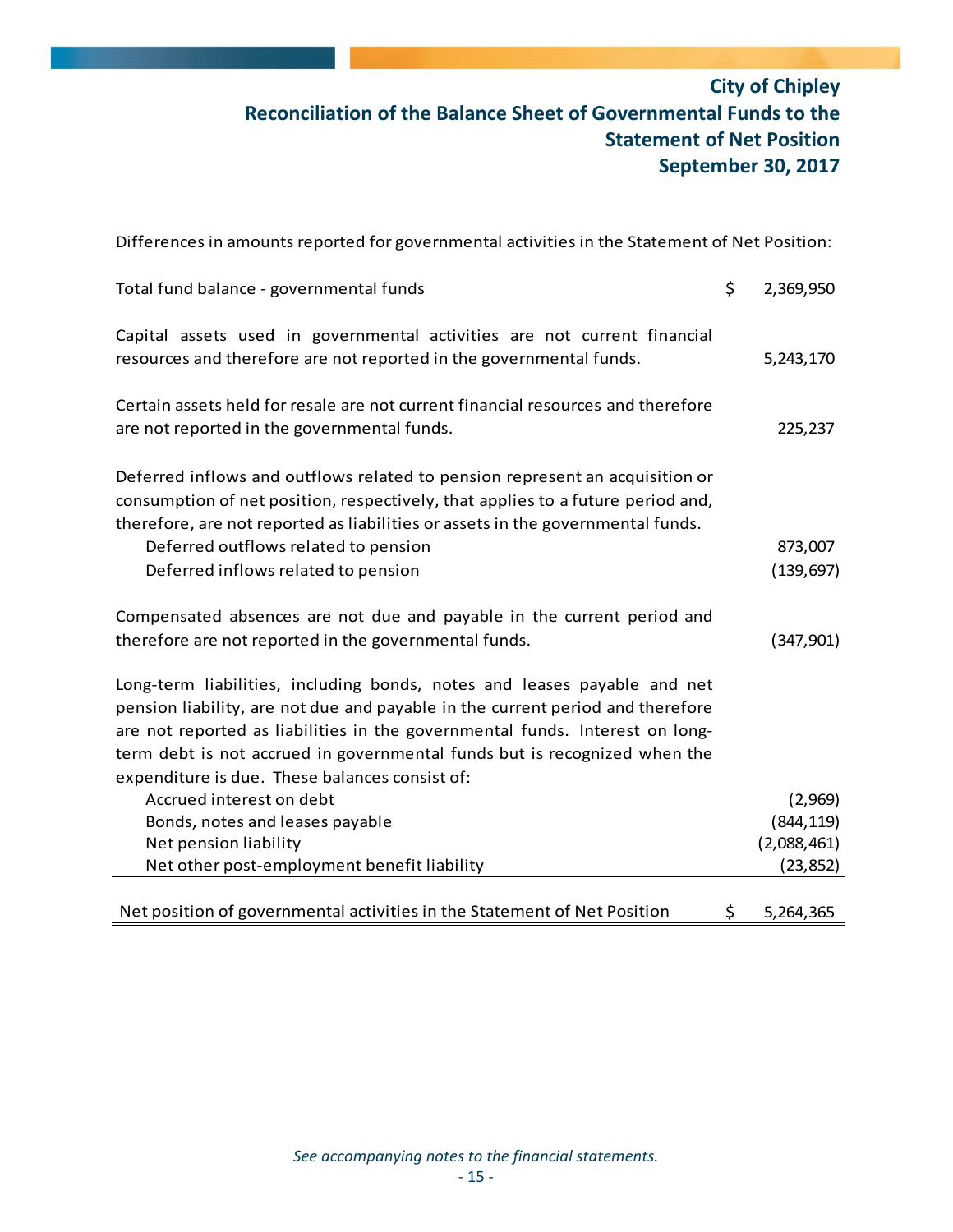## **City of Chipley Statement of Revenues, Expenditures and Changes in Fund Balance Governmental Funds For the Year Ended September 30, 2017**

|                                        |                      | Community     |
|----------------------------------------|----------------------|---------------|
|                                        |                      | Redevelopment |
|                                        | <b>General Fund</b>  | <b>Agency</b> |
| <b>Revenues</b>                        |                      |               |
| <b>Taxes</b>                           | \$<br>2,143,309      | \$            |
| Licenses and permits                   | 43,692               |               |
| Fines, forfeitures and penalties       | 18,310               |               |
| Intergovernmental                      | 583,908              | 149,176       |
| Charges for services                   | 18,564               |               |
| Interest                               | 10,623               | 5,767         |
| Rental income                          | 124,000              |               |
| Miscellaneous                          | 225,616              |               |
| <b>Total revenues</b>                  | 3,168,022            | 154,943       |
| <b>Expenditures</b>                    |                      |               |
| General government                     | 776,801              | 26,652        |
| Public safety                          | 1,106,587            |               |
| Public works                           | 994,994              |               |
| Cemetery and grounds                   | 231,280              |               |
| Culture and recreation                 | 243,602              |               |
| Debt service, principal                |                      |               |
| Debt service, interest                 |                      |               |
|                                        |                      |               |
| <b>Total expenditures</b>              | 3,353,264            | 26,652        |
| <b>Excess (Deficiency) of Revenues</b> |                      |               |
| over (under) Expenditures              | (185, 242)           | 128,291       |
| <b>Other Financing Sources (Uses)</b>  |                      |               |
| Transfers in                           |                      |               |
| Transfers out                          | (234, 547)           |               |
| Debt proceeds                          | 106,281              |               |
| Proceeds from sale of capital assets   | 1,800                |               |
|                                        |                      |               |
| Total other financing sources (uses)   | (126, 466)           |               |
| Net change in fund balances            | (311,708)            | 128,291       |
| <b>Fund Balances - Beginning</b>       | 2,084,253            | 386,629       |
| <b>Fund Balances - Ending</b>          | \$<br>$1,772,545$ \$ | 514,920       |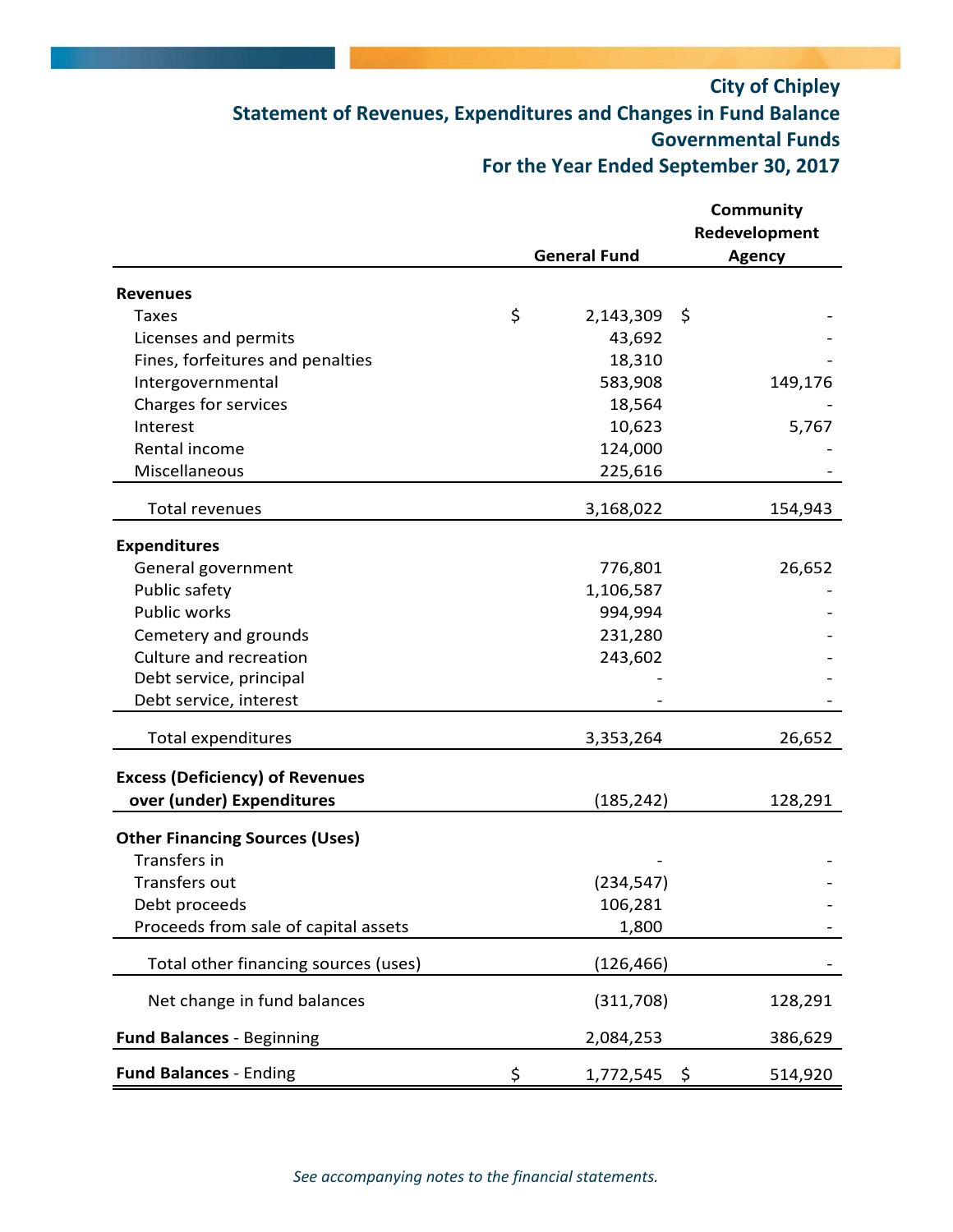| <b>Other Governmental</b> |           | <b>Total Governmental</b> |
|---------------------------|-----------|---------------------------|
| <b>Funds</b>              |           | <b>Funds</b>              |
|                           |           |                           |
| \$                        |           | \$<br>2,143,309           |
|                           |           | 43,692                    |
|                           |           | 18,310                    |
|                           |           | 733,084                   |
|                           |           | 18,564                    |
|                           | 8         | 16,398                    |
|                           |           | 124,000                   |
|                           | 15,066    | 240,682                   |
|                           | 15,074    | 3,338,039                 |
|                           |           |                           |
|                           |           | 803,453                   |
|                           | 14,716    | 1,121,303                 |
|                           |           | 994,994                   |
|                           |           | 231,280                   |
|                           |           | 243,602                   |
|                           | 37,673    | 37,673                    |
|                           | 36,492    | 36,492                    |
|                           | 88,881    | 3,468,797                 |
|                           |           |                           |
|                           | (73, 807) | (130,758)                 |
|                           |           |                           |
|                           | 74,307    | 74,307                    |
|                           |           | (234, 547)                |
|                           |           | 106,281                   |
|                           |           | 1,800                     |
|                           | 74,307    | (52, 159)                 |
|                           | 500       | (182, 917)                |
|                           | 81,985    | 2,552,867                 |
| \$                        | 82,485    | \$<br>2,369,950           |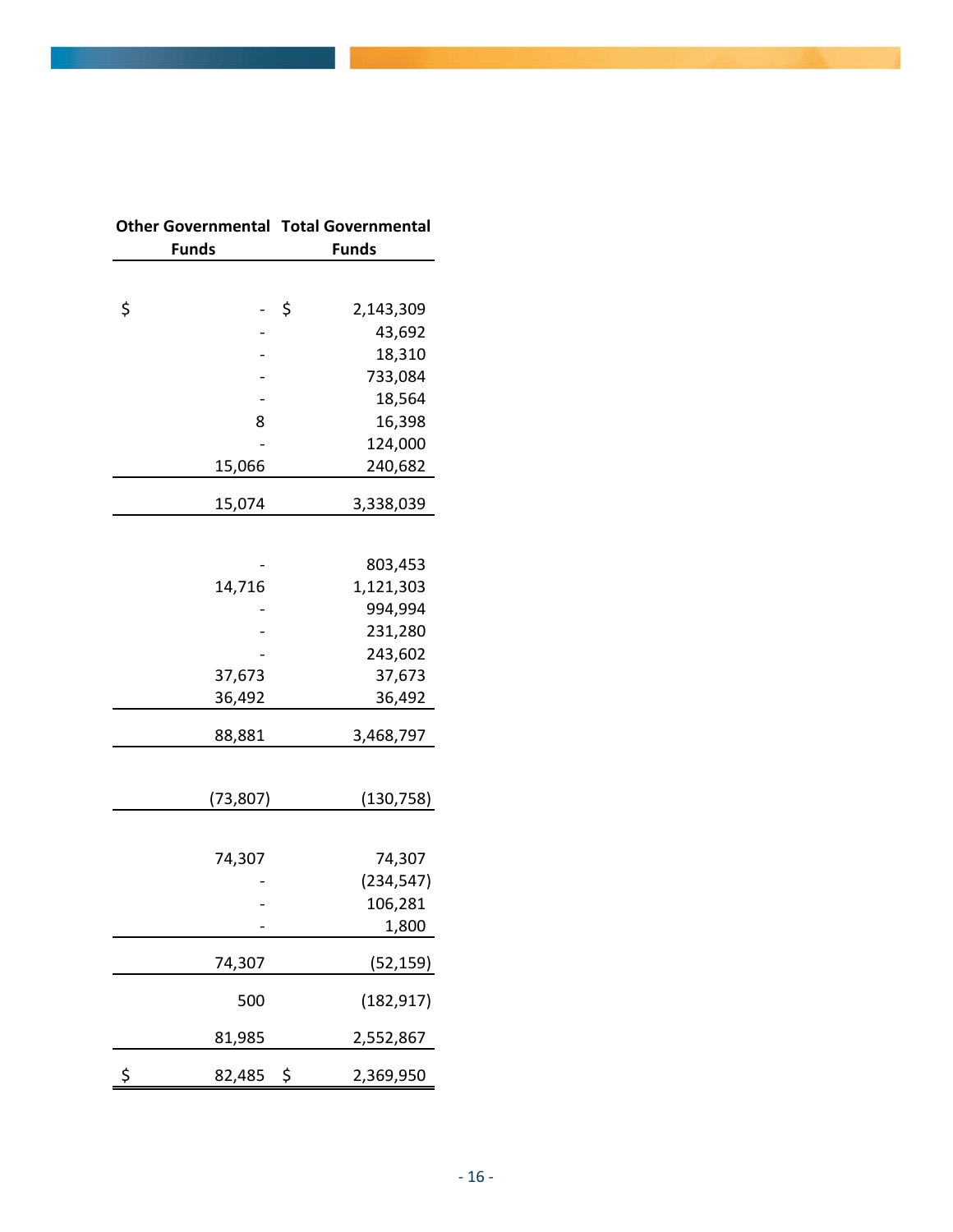### **City of Chipley Reconciliation of the Statement of Revenues, Expenditures and Changes in Fund Balances of Governmental Funds to the Statement of Activities For the Year Ended September 30, 2017**

Differences in amounts reported for governmental activities in the Statement of Activities:

| Net change in fund balances - total governmental funds:                                                                                                                                                                                                                                                                                                   | \$<br>(182, 917) |
|-----------------------------------------------------------------------------------------------------------------------------------------------------------------------------------------------------------------------------------------------------------------------------------------------------------------------------------------------------------|------------------|
| Governmental funds report outlays for capital assets as expenditures<br>because such outlays use current financial resources. In contrast, the<br>Statement of Activities reports only a portion of the outlay as expense. The<br>outlay is allocated over the assets' estimated useful lives as depreciation<br>expense for the period.                  | 563,221          |
| Depreciation expense on governmental capital assets is included in the<br>governmental activities in the Statement of Net Position.                                                                                                                                                                                                                       | (283,988)        |
| Certain items reported as expenditures in governmental funds are allocable<br>to future accounting periods and therefore are not reported as expenses in<br>the Statement of Activities. These items include:<br>Current year increase in pension expense                                                                                                 | (127, 177)       |
| Current year increase in other post-employment benefit expense                                                                                                                                                                                                                                                                                            | (1, 255)         |
| Increases (decreases) in long-term debt and related items that are not<br>financial resources increase (decrease) net position in the Statement of Net<br>Position. These items include:                                                                                                                                                                  |                  |
| Compensated absences                                                                                                                                                                                                                                                                                                                                      | (8,069)          |
| Governmental funds report debt proceeds as current financial resources. In<br>contrast, the Statement of Activities treats such issuance of debt as a<br>Governmental funds report repayment of principal as an<br>liability.<br>expenditure. In contrast, the Statement of Activities treats such repayments<br>as a reduction in long-term liabilities. |                  |
| Debt proceeds                                                                                                                                                                                                                                                                                                                                             | (106, 281)       |
| Repayment of debt                                                                                                                                                                                                                                                                                                                                         | 37,674           |
| Change in net position of governmental activities                                                                                                                                                                                                                                                                                                         | \$<br>(108, 792) |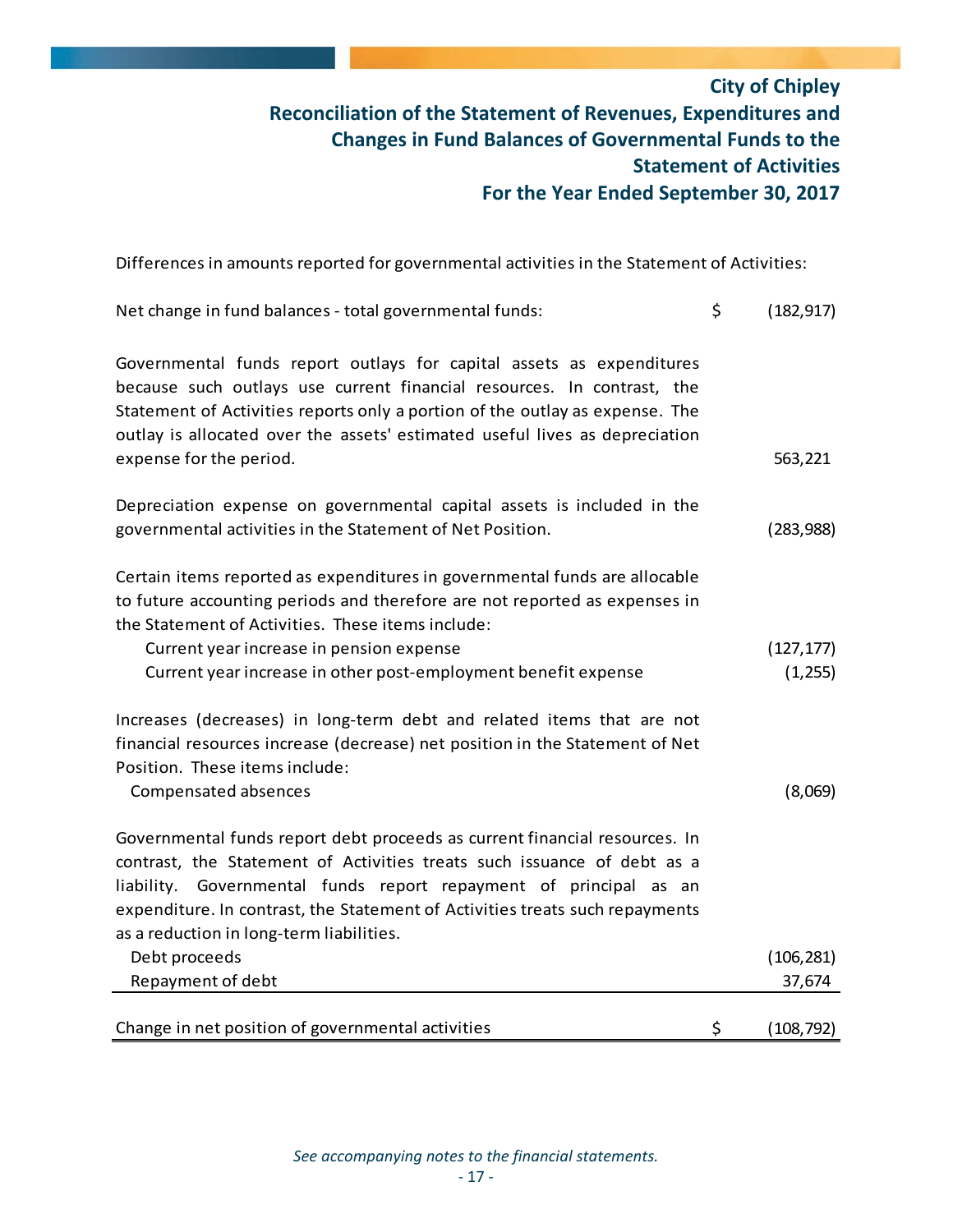## **City of Chipley Statement of Revenues, Expenditures and Changes in Fund Balance Budget and Actual – General Fund For the Year Ended September 30, 2017**

|                                        |                         |                 |    |                |                 | <b>Variance with</b><br><b>Budget -</b> |
|----------------------------------------|-------------------------|-----------------|----|----------------|-----------------|-----------------------------------------|
|                                        | <b>Budgeted Amounts</b> |                 |    | <b>Actual</b>  | <b>Positive</b> |                                         |
|                                        |                         | <b>Original</b> |    | <b>Final</b>   | <b>Amounts</b>  | (Negative)                              |
| <b>Revenues</b>                        |                         |                 |    |                |                 |                                         |
| <b>Taxes</b>                           | \$                      | 2,198,827       | \$ | 2,198,827      | \$<br>2,143,309 | \$<br>(55, 518)                         |
| Licenses and permits                   |                         | 49,000          |    | 49,000         | 43,692          | (5,308)                                 |
| Fines, forfeitures and penalties       |                         | 22,700          |    | 43,763         | 18,310          | (25, 453)                               |
| Intergovernmental                      |                         | 738,754         |    | 1,289,000      | 583,908         | (705, 092)                              |
| Charges for services                   |                         | 25,000          |    | 25,000         | 18,564          | (6, 436)                                |
| Interest                               |                         | 7,000           |    | 7,000          | 10,623          | 3,623                                   |
| Rental income                          |                         | 124,000         |    | 124,000        | 124,000         |                                         |
| Miscellaneous                          |                         | 450,265         |    | 450,265        | 225,616         | (224, 649)                              |
| Total revenues                         |                         | 3,615,546       |    | 4,186,855      | 3,168,022       | (1,018,833)                             |
| <b>Expenditures</b>                    |                         |                 |    |                |                 |                                         |
| General government                     |                         | 759,398         |    | 784,398        | 776,801         | 7,597                                   |
| Public safety                          |                         | 1,056,640       |    | 1,113,784      | 1,106,587       | 7,197                                   |
| Public works                           |                         | 1,099,583       |    | 1,664,872      | 994,994         | 669,878                                 |
| Cemetary and grounds                   |                         | 241,350         |    | 241,350        | 231,280         | 10,070                                  |
| Culture and recreation                 |                         | 288,900         |    | 340,683        | 243,602         | 97,081                                  |
| <b>Total expenditures</b>              |                         | 3,445,871       |    | 4,145,087      | 3,353,264       | 791,823                                 |
| <b>Excess of Revenues Over (Under)</b> |                         |                 |    |                |                 |                                         |
| <b>Expenditures</b>                    |                         | 169,675         |    | 41,768         | (185,242)       | (227, 010)                              |
| <b>Other Financing Sources (Uses)</b>  |                         |                 |    |                |                 |                                         |
| Transfers in                           |                         | 159,250         |    | 159,250        |                 | (159, 250)                              |
| Transfers out                          |                         | (86, 156)       |    | (86, 156)      | (234, 547)      | (148, 391)                              |
| Debt proceeds                          |                         |                 |    | 106,281        | 106,281         |                                         |
| Sale of capital assets                 |                         | 10,000          |    | 10,000         | 1,800           | (8, 200)                                |
| Total other financing sources          |                         |                 |    |                |                 |                                         |
| (uses)                                 |                         | 83,094          |    | 189,375        | (126, 466)      | (315, 841)                              |
| Net change in fund balances            |                         | 252,769         |    | 231,143        | (311,708)       | (542, 851)                              |
| <b>Fund Balances - beginning</b>       |                         | 2,084,253       |    | 2,084,253      | 2,084,253       |                                         |
| <b>Fund Balances - ending</b>          | \$.                     | $2,337,022$ \$  |    | $2,315,396$ \$ | $1,772,545$ \$  | (542, 851)                              |

*See accompanying notes to the financial statements.*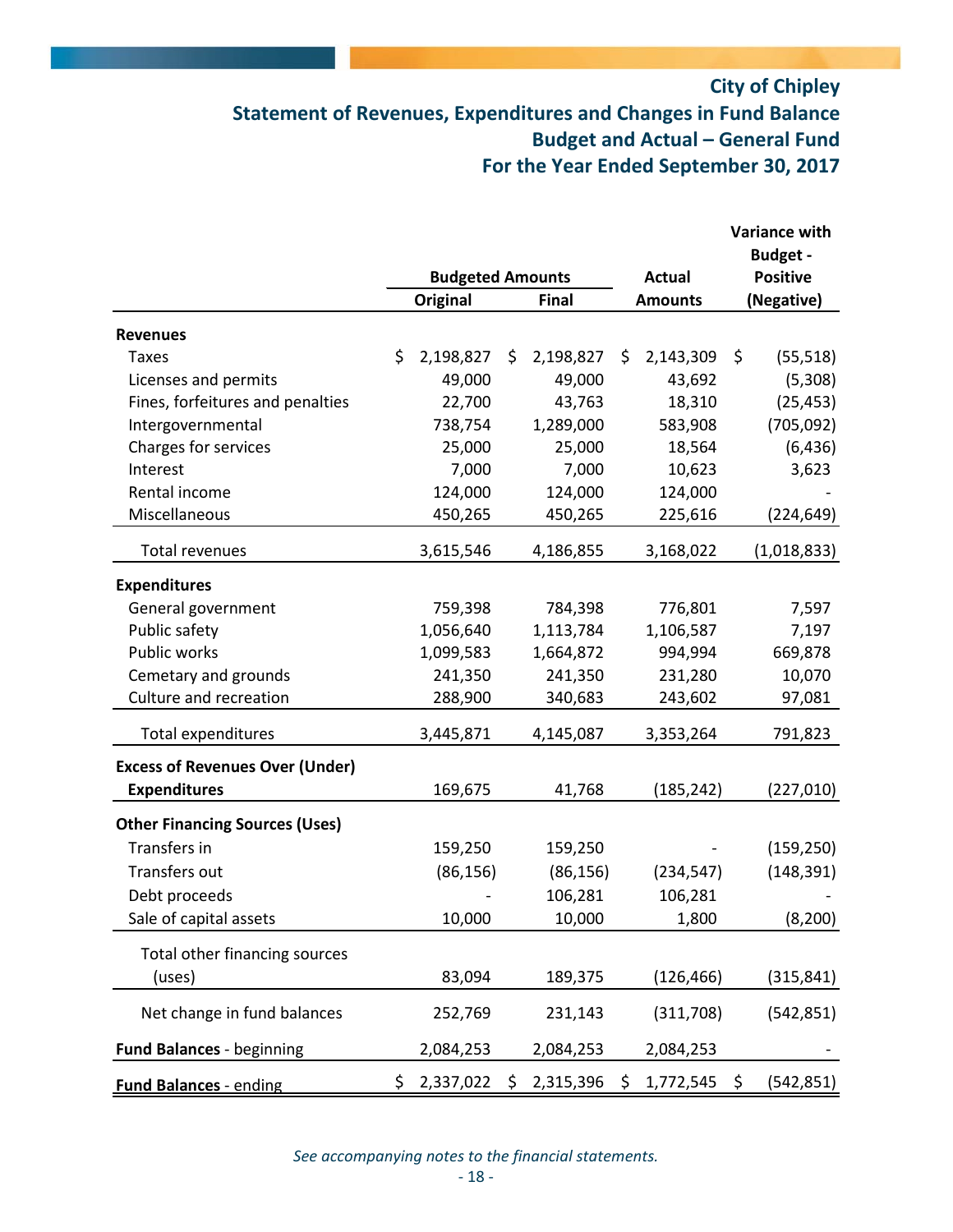## **City of Chipley Statement of Revenues, Expenditures and Changes in Fund Balance Budget and Actual – Chipley Redevelopment Agency For the Year Ended September 30, 2017**

|                                                               |                         |               |                    |      | Variance with<br><b>Budget-</b> |
|---------------------------------------------------------------|-------------------------|---------------|--------------------|------|---------------------------------|
|                                                               | <b>Budgeted Amounts</b> |               | Actual             |      | <b>Positive</b>                 |
|                                                               | Original                | <b>Final</b>  | <b>Amounts</b>     |      | (Negative)                      |
| <b>Revenues</b>                                               |                         |               |                    |      |                                 |
| Intergovernmental                                             | \$<br>149,176 \$        | 149,176       | \$<br>149,176      | - \$ |                                 |
| Interest                                                      | 4,000                   | 4,000         | 5,767              |      | 1,767                           |
| Total revenues                                                | 153,176                 | 153,176       | 154,943            |      | 1,767                           |
| <b>Expenditures</b>                                           |                         |               |                    |      |                                 |
| General government                                            | 409,948                 | 409,948       | 26,652             |      | 383,296                         |
| <b>Excess of Revenues Over (Under)</b><br><b>Expenditures</b> | (256, 772)              | (256, 772)    | 128,291            |      | 385,063                         |
| <b>Fund Balances - beginning</b>                              | 386,629                 | 386,629       | 386,629            |      |                                 |
| <b>Fund Balances - ending</b>                                 | \$<br>129,857           | \$<br>129,857 | \$<br>$514,920$ \$ |      | 385,063                         |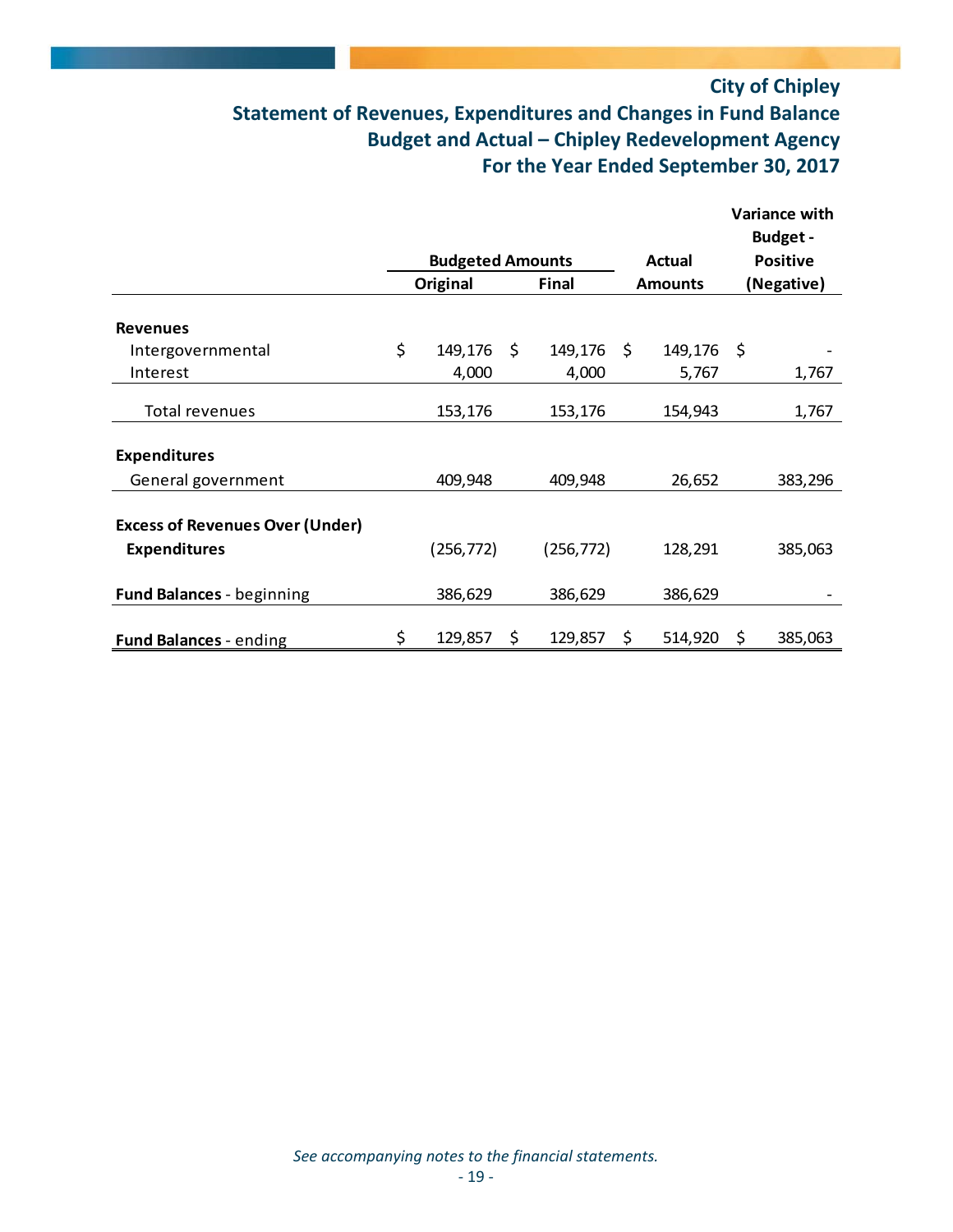## **City of Chipley Statement of Net Position – Proprietary Funds September 30, 2017**

|                                                    |                   | <b>Business-Type</b> |  |  |
|----------------------------------------------------|-------------------|----------------------|--|--|
|                                                    | Water             | Sewer                |  |  |
| <b>Assets</b>                                      |                   |                      |  |  |
| Current assets                                     |                   |                      |  |  |
| \$<br>Cash and cash equivalents                    | 804               | \$<br>3,070          |  |  |
| Accounts receivable, net                           | 79,667            | 134,058              |  |  |
| Due from other governmentals                       | 888,343           | 209,667              |  |  |
| Restricted assets:                                 |                   |                      |  |  |
| Cash and cash equivalents                          | 135,753           | 208,414              |  |  |
| Investments                                        |                   | 209,165              |  |  |
| Total current assets                               | 1,104,567         | 764,374              |  |  |
| Non-current assets                                 |                   |                      |  |  |
| Deposits on land                                   |                   | 40,000               |  |  |
| Land and construction in progress                  | 2,025,537         | 994,835              |  |  |
| Capital assets, net of depreciation                | 3,070,366         | 31,367,873           |  |  |
| Total non-current assets                           | 5,095,903         | 32,402,708           |  |  |
| <b>Total assets</b>                                | 6,200,470         | 33, 167, 082         |  |  |
| <b>Deferred Outflows of Resources</b>              |                   |                      |  |  |
| Deferred outflows related to pensions              | 136,805           | 197,300              |  |  |
| <b>Liabilities</b>                                 |                   |                      |  |  |
| <b>Current liabilities</b>                         |                   |                      |  |  |
| Accounts payable                                   | 722,757           | 160,482              |  |  |
| Accrued payroll liabilities                        | 14,261            | 14,009               |  |  |
| Other accrued liabilities                          |                   |                      |  |  |
| Compensated absences                               | 13,216            | 12,065               |  |  |
| Interfund payables                                 | 307,000           | 55,750               |  |  |
| <b>Total current liabilities</b>                   | 1,057,234         | 242,306              |  |  |
| Current liabilities payable from restricted assets |                   |                      |  |  |
| Accrued interest                                   | 788               | 8,855                |  |  |
| Notes payable, current portion                     | 17,428            | 34,931               |  |  |
| Bonds payable, current portion                     | 2,000             | 105,000              |  |  |
| Total current liabilities payable from             |                   |                      |  |  |
| restricted assets                                  | 20,216            |                      |  |  |
| Noncurrent liabilities                             |                   | 148,786              |  |  |
|                                                    |                   |                      |  |  |
| Compensated absences                               | 70,333            | 64,203               |  |  |
| <b>Customer deposits</b><br>Net pension liability  | 72,997<br>336,043 | 91,731<br>451,905    |  |  |
| Notes payable                                      | 9,232             | 570,042              |  |  |
| Other post-employment benefit liability            | 1,801             | 1,989                |  |  |
| Bonds payable                                      | 107,900           | 1,836,700            |  |  |
| <b>Total noncurrent liabilities</b>                | 598,306           | 3,016,570            |  |  |
|                                                    |                   |                      |  |  |
| <b>Total liabilities</b>                           | 1,675,756         | 3,407,662            |  |  |
| <b>Deferred Inflows of Resources</b>               |                   |                      |  |  |
| Deferred inflows related to pensions               | 24,418            | 40,061               |  |  |
| <b>Net Position</b>                                |                   |                      |  |  |
| Net investment in capital assets                   | 4,959,343         | 29,816,035           |  |  |
| Restricted                                         | 59,857            | 203,313              |  |  |
| Unrestricted (deficit)                             | (382,099)         | (102, 689)           |  |  |
| \$<br>Total net position                           | 4,637,101         | \$<br>29,916,659     |  |  |

*See accompanying notes to the financial statements.*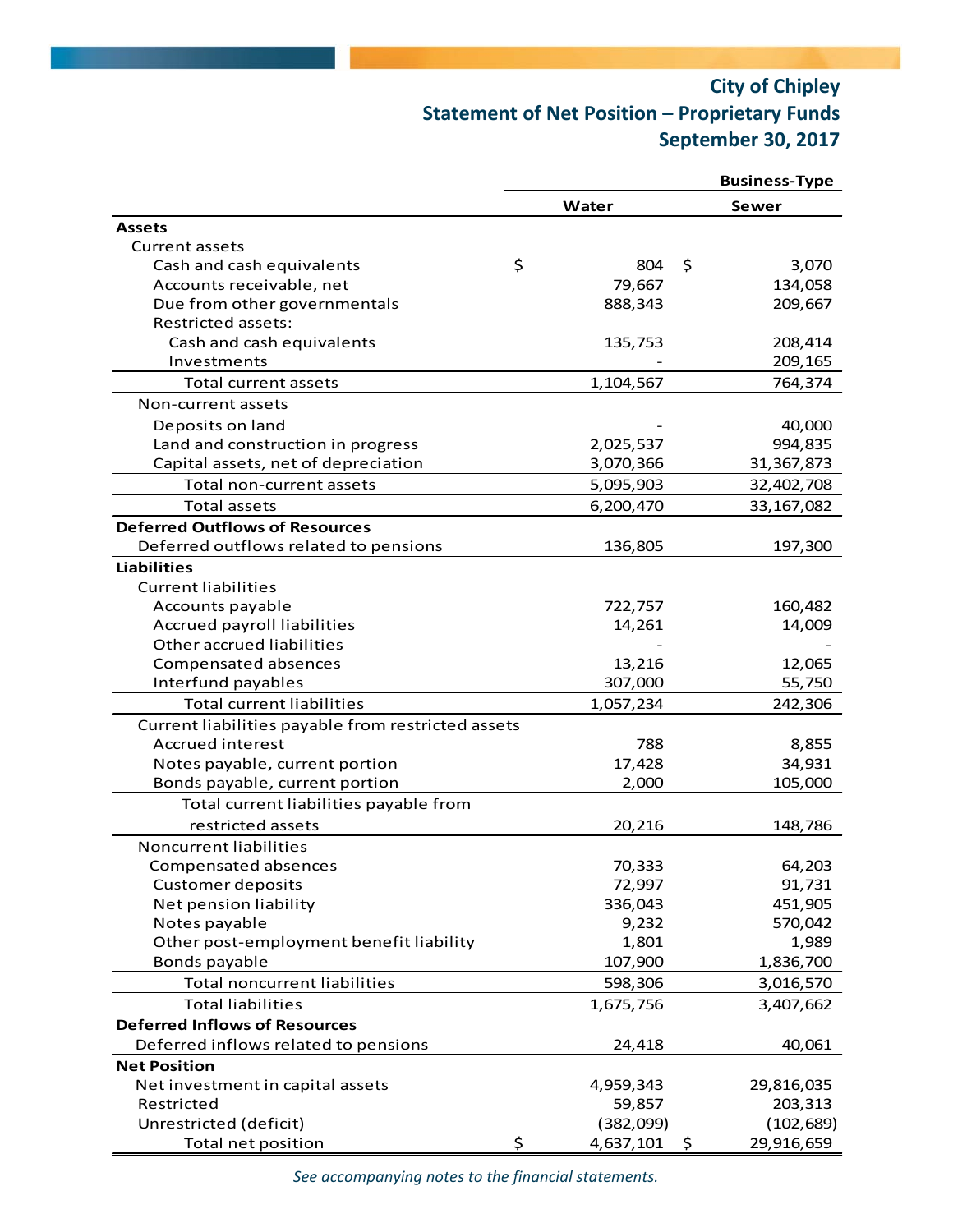| <b>Activities</b> |                    |                    |
|-------------------|--------------------|--------------------|
| Sanitation        | <b>Natural Gas</b> | <b>Total</b>       |
|                   |                    |                    |
|                   |                    |                    |
| \$<br>472,466     | \$<br>1,545        | \$<br>477,885      |
| 82,729            | 30,143             | 326,597            |
|                   |                    | 1,098,010          |
|                   |                    |                    |
| 35,033            | 29,006             | 408,206<br>209,165 |
| 590,228           | 60,694             | 2,519,863          |
|                   |                    |                    |
|                   |                    | 40,000             |
| 10,350            | 17,683             | 3,048,405          |
| 92,970            | 199,532            | 34,730,741         |
| 103,320           | 217,215            | 37,819,146         |
| 693,548           | 277,909            | 40,339,009         |
|                   |                    |                    |
| 33,444            | 49,286             | 416,835            |
|                   |                    |                    |
|                   |                    |                    |
| 1,792             | 6,435              | 891,466            |
| 3,333             | 4,607              | 36,210             |
|                   | 1,603              | 1,603              |
| 2,967             | 7,516              | 35,764             |
|                   | 105,000            | 467,750            |
| 8,092             | 125,161            | 1,432,793          |
|                   |                    |                    |
| 118               |                    | 9,761              |
| 7,800             |                    | 60,159             |
|                   |                    | 107,000            |
|                   |                    |                    |
| 7,918             |                    | 176,920            |
|                   |                    |                    |
| 15,790            | 39,995             | 190,321            |
| 35,033            | 25,739             | 225,500            |
| 79,814            | 118,883            | 986,645            |
|                   |                    | 579,274            |
| 488               | 961                | 5,239              |
|                   |                    | 1,944,600          |
| 131,125           | 185,578            | 3,931,579          |
| 147,135           | 310,739            | 5,541,292          |
| 6,392             | 8,979              | 79,850             |
|                   |                    |                    |
| 95,520            | 217,215            | 35,088,113         |
|                   |                    | 263,170            |
| 477,945           | (209, 738)         | (216, 581)         |
| \$<br>573,465     | \$<br>7,477        | \$<br>35, 134, 702 |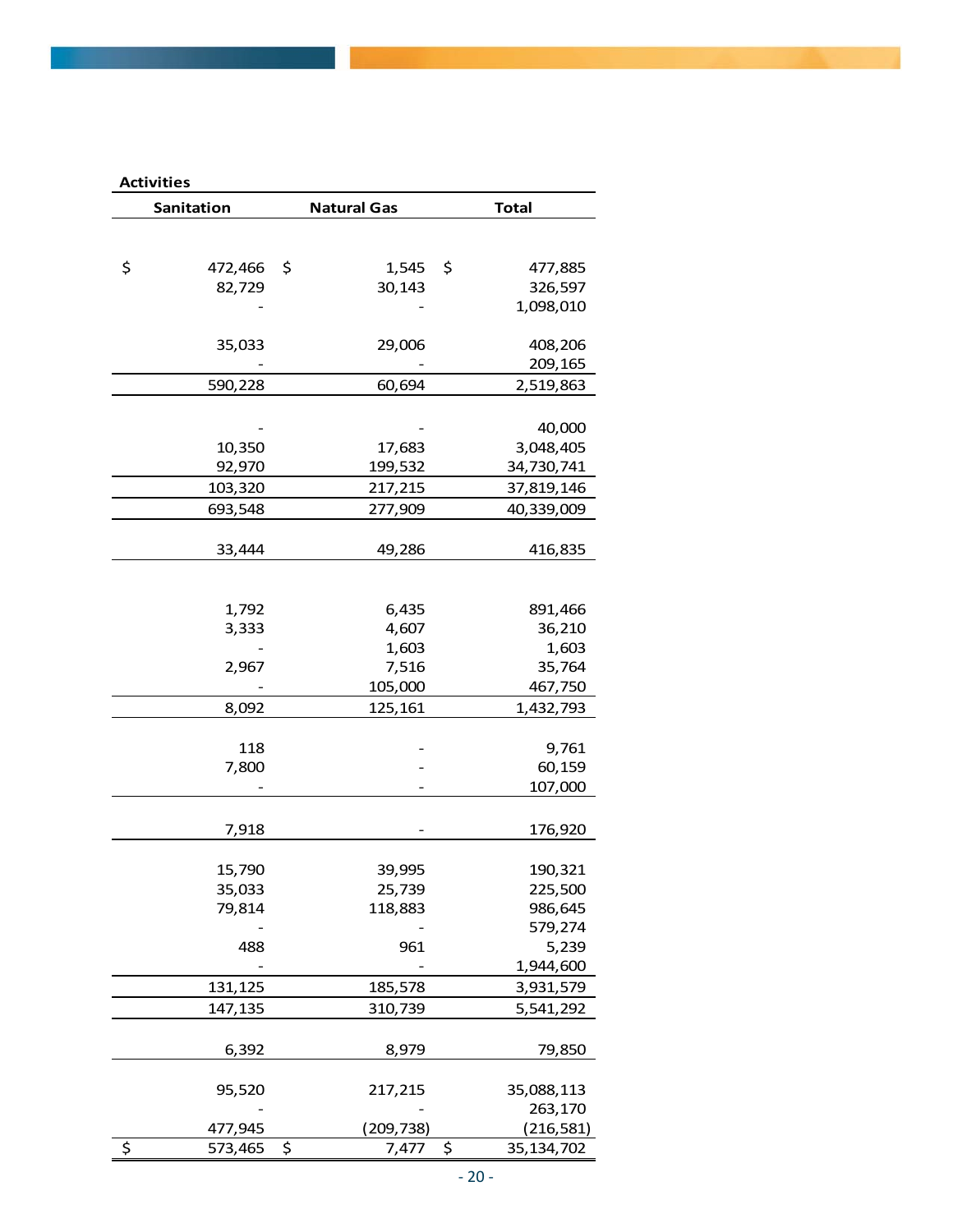## **City of Chipley Statement of Revenues, Expenses and Changes in Net Position Proprietary Funds For the Year Ended September 30, 2017**

|                                          |                 | <b>Business-Type</b> |
|------------------------------------------|-----------------|----------------------|
|                                          | Water           | Sewer                |
| <b>Operating Revenues</b>                |                 |                      |
| <b>Charges for services</b>              | \$<br>634,460   | $\zeta$<br>1,150,139 |
| Miscellaneous revenue                    | 17,281          | 12,388               |
| Total operating revenues                 | 651,741         | 1,162,527            |
| <b>Operating Expenses</b>                |                 |                      |
| Salaries and benefits                    | 411,318         | 430,092              |
| Services and supplies                    | 198,839         | 398,822              |
| Other expenses                           | 10,241          | 12,058               |
| Depreciation                             | 132,328         | 1,070,561            |
| Total operating expenses                 | 752,726         | 1,911,533            |
| <b>Operating Income (Loss)</b>           | (100, 985)      | (749,006)            |
| <b>Non-Operating Revenues (Expenses)</b> |                 |                      |
| Grant revenue                            | 1,340,727       | 249,149              |
| Interest income                          | 4               | 1,412                |
| Interest expense                         | (5,683)         | (108, 296)           |
| Gain on disposal of assets               |                 | 5,670                |
| Total non-operating revenues (expenses)  | 1,335,048       | 147,935              |
|                                          |                 |                      |
| Income (Loss) Before Transfers           | 1,234,063       | (601, 071)           |
| Transfers in                             | 149,028         | 11,212               |
| Change in net position                   | 1,383,091       | (589, 859)           |
| <b>Total Net Position - beginning</b>    | 3,254,010       | 30,506,518           |
| Total Net Position - ending              | \$<br>4,637,101 | 29,916,659<br>\$     |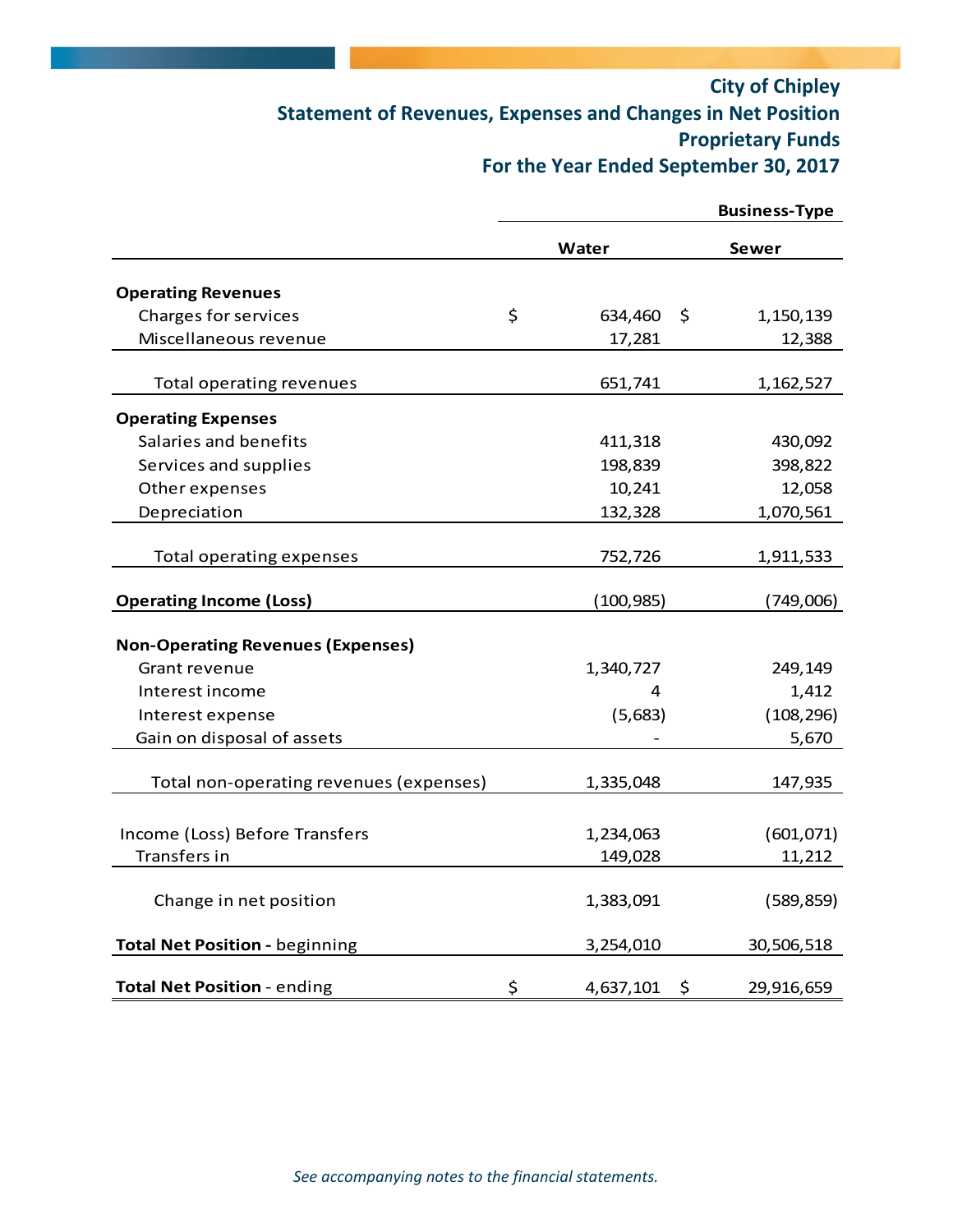| <b>Activities</b>   |                    |                        |
|---------------------|--------------------|------------------------|
| Sanitation          | <b>Natural Gas</b> | <b>Total</b>           |
|                     |                    |                        |
| \$<br>705,691 \$    | 323,142            | \$<br>2,813,432        |
|                     | 1,289              | 30,958                 |
| 705,691             | 324,431            | 2,844,390              |
|                     |                    |                        |
| 86,341              |                    |                        |
| 581,362             | 152,704<br>278,935 | 1,080,455<br>1,457,958 |
| 1,631               | 4,448              | 28,378                 |
| 22,268              | 21,018             | 1,246,175              |
|                     |                    |                        |
| 691,602             | 457,105            | 3,812,966              |
|                     |                    |                        |
| 14,089              | (132, 674)         | (968, 576)             |
|                     |                    |                        |
|                     |                    | 1,589,876              |
| 4,995               | 10                 | 6,421                  |
| (757)               |                    | (114, 736)             |
|                     |                    | 5,670                  |
| 4,238               | 10                 | 1,487,231              |
|                     |                    |                        |
| 18,327              | (132, 664)         | 518,655                |
|                     |                    | 160,240                |
|                     |                    |                        |
| 18,327              | (132, 664)         | 678,895                |
| 555,138             | 140,141            | 34,455,807             |
|                     |                    |                        |
| \$<br>\$<br>573,465 | 7,477              | \$<br>35, 134, 702     |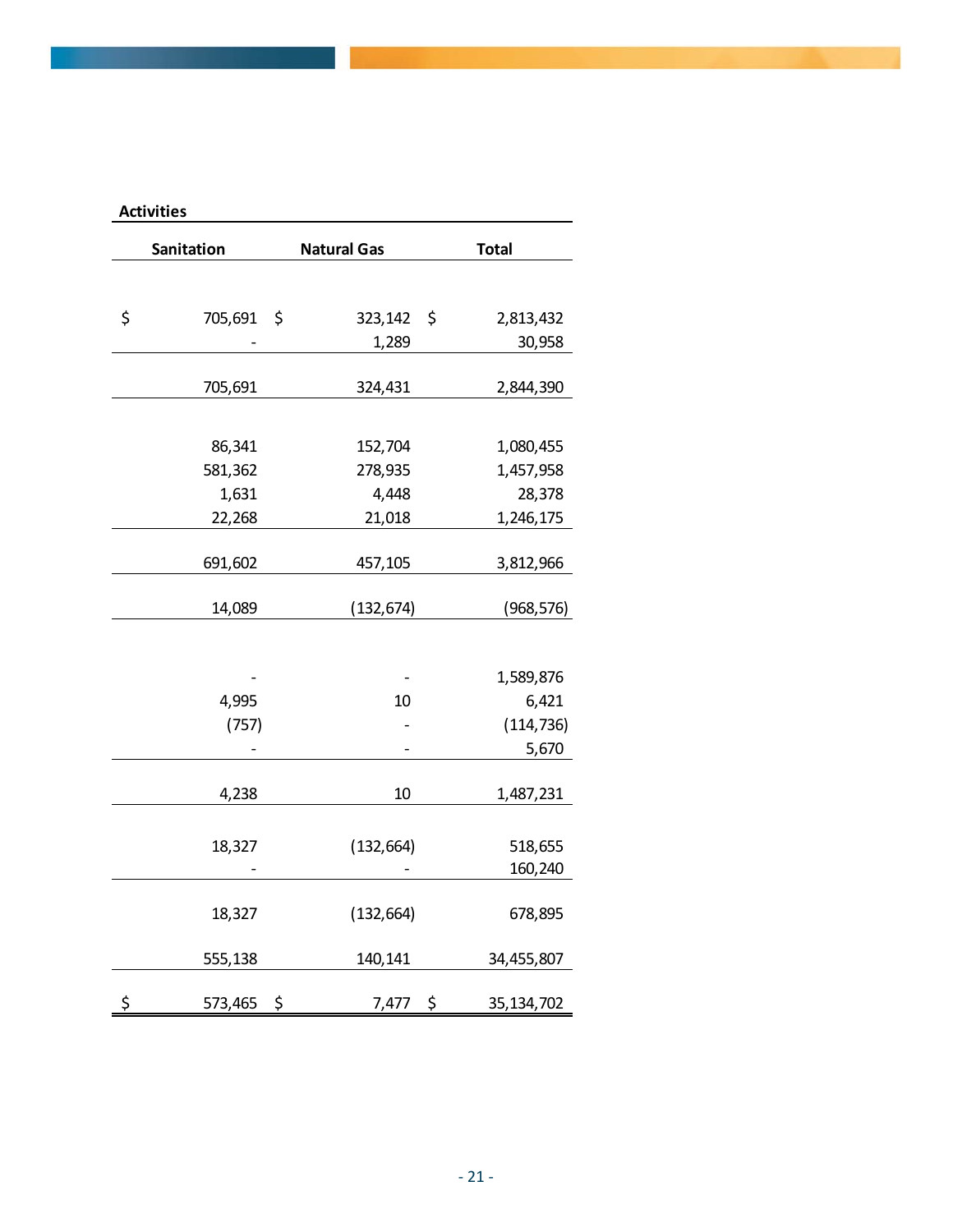## **City of Chipley Statement of Cash Flows – Proprietary Funds For the Year Ended September 30, 2017**

|                                                                 |                     | <b>Business-Type</b> |
|-----------------------------------------------------------------|---------------------|----------------------|
|                                                                 | Water               | Sewer                |
| <b>Cash Flows From Operating Activities</b>                     |                     |                      |
| Receipts from customers, users and others                       | \$<br>683,998<br>\$ | 1,199,753            |
| Payments to suppliers                                           | 286,974             | (479, 276)           |
| Payments to employees                                           | (299,216)           | (288, 017)           |
| Net cash provided by (used in) operating activities             | 671,756             | 432,460              |
| <b>Cash Flows From Non-Capital Financing Activities</b>         |                     |                      |
| Advances from other funds                                       | 229,028             | (72,538)             |
| <b>Cash Flows From Capital and Related Financing Activities</b> |                     |                      |
| Grant revenue                                                   | 776,032             | 117,738              |
| Purchases and construction of capital assets                    | (1,648,501)         | (346, 329)           |
| Principal paid on capital debt                                  | (19,052)            | (136,087)            |
| Proceeds from capital debt                                      |                     | 108,764              |
| Proceeds from sale of capital assets                            |                     | 5,670                |
| Interest paid on capital debt                                   | (5,930)             | (108, 208)           |
| Net cash used in capital and related financing                  |                     |                      |
| activities                                                      | (897,451)           | (358,452)            |
| <b>Cash Flows From Investing Activities</b>                     |                     |                      |
| Interest and dividends                                          | 4                   | 1,412                |
| Purchase of investments                                         |                     | (1, 325)             |
| Net cash provided by investing activities                       | 4                   | 87                   |
| Net increase (decrease) in cash and cash equivalents            | 3,337               | 1,557                |
| Cash and Cash Equivalents - beginning                           | 133,220             | 209,927              |
| Cash and Cash Equivalents - ending                              | \$<br>136,557<br>\$ | 211,484              |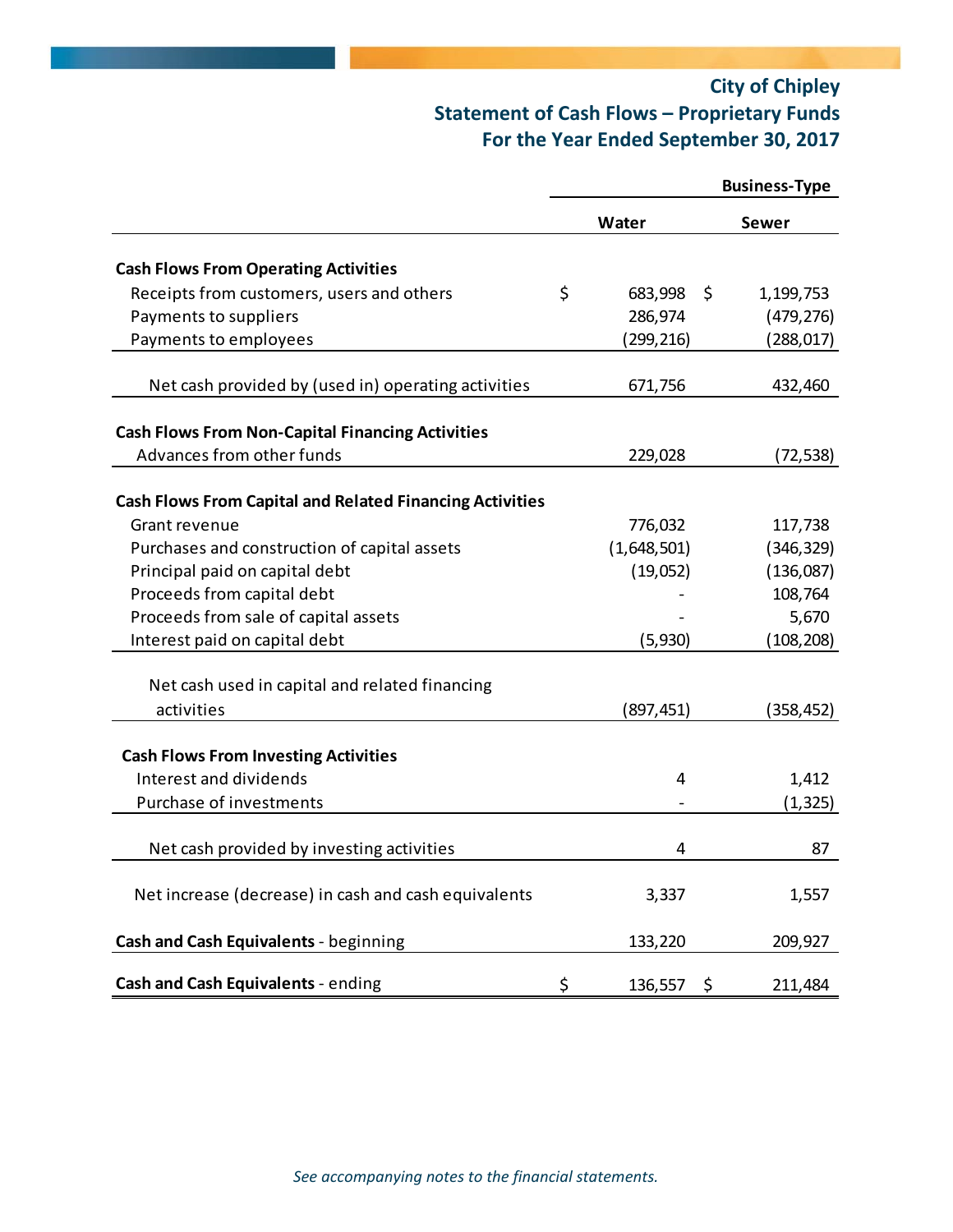| <b>Activities</b>   |                    |                   |
|---------------------|--------------------|-------------------|
| Sanitation          | <b>Natural Gas</b> | <b>Total</b>      |
|                     |                    |                   |
| \$<br>711,174<br>\$ | 333,558            | \$<br>2,928,483   |
| (584, 044)          | (282, 437)         | (1,058,783)       |
| (90, 044)           | (151,087)          | (828, 364)        |
| 37,086              | (99, 966)          | 1,041,336         |
|                     |                    |                   |
|                     | 105,000            | 261,490           |
|                     |                    |                   |
|                     |                    |                   |
|                     |                    | 893,770           |
|                     | (13, 183)          | (2,008,013)       |
| (31, 763)           |                    | (186, 902)        |
|                     |                    | 108,764<br>5,670  |
| (925)               |                    | (115,063)         |
|                     |                    |                   |
|                     |                    |                   |
| (32, 688)           | (13, 183)          | (1,301,774)       |
|                     |                    |                   |
|                     |                    |                   |
| 4,995               | 10                 | 6,421<br>(1, 325) |
|                     |                    |                   |
| 4,995               | 10                 | 5,096             |
|                     |                    |                   |
| 9,393               | (8, 139)           | 6,148             |
| 498,106             | 38,690             | 879,943           |
| \$<br>\$<br>507,499 | 30,551             | \$<br>886,091     |

‐Continued‐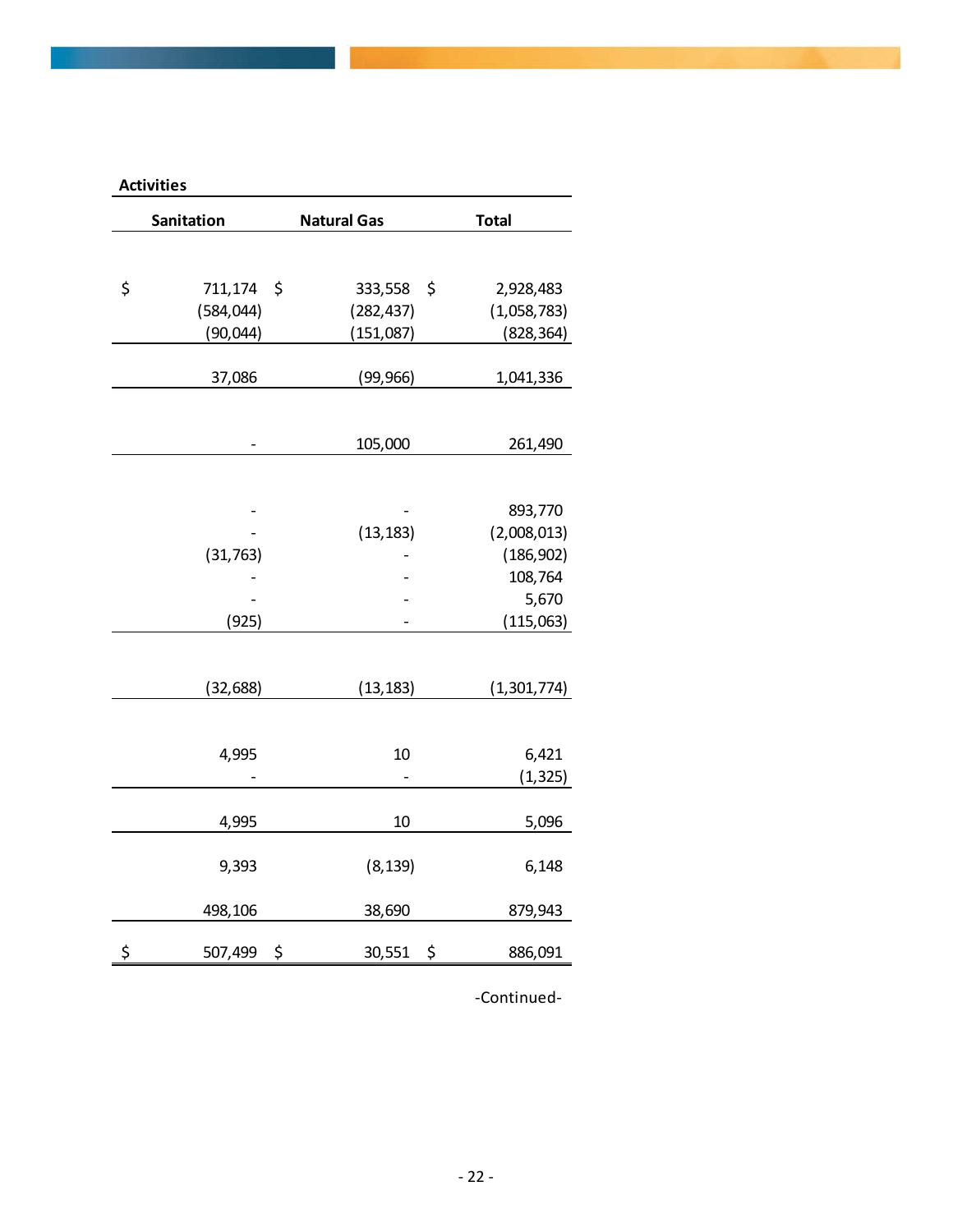## **City of Chipley Statement of Cash Flows – Proprietary Funds (Continued) For the Year Ended September 30, 2017**

|                                                                                                                      |                       | <b>Business-Type</b> |
|----------------------------------------------------------------------------------------------------------------------|-----------------------|----------------------|
|                                                                                                                      | Water                 | Sewer                |
| <b>Reconciliation of Operating Income (Loss) to</b><br>Net Cash Provided by (Used In) Operating<br><b>Activities</b> |                       |                      |
| <b>Cash Provided by Operating Activities</b>                                                                         |                       |                      |
| Operating income (loss)                                                                                              | \$<br>$(100, 985)$ \$ | (749,006)            |
| Adjustments to reconcile operating income<br>(loss) to net cash provided by (used in)<br>operating activities:       |                       |                      |
| Depreciation                                                                                                         | 132,328               | 1,070,561            |
| Changes in operating assets and liabilities:                                                                         |                       |                      |
| Accounts receivable                                                                                                  | (6, 788)              | (5, 384)             |
| Deferred outflows related to pension                                                                                 | 37,140                | 40,179               |
| Accounts payable                                                                                                     | 622,484               | 77,261               |
| Accrued payroll liabilities                                                                                          | 4,789                 | 1,313                |
| Other accrued liabilities                                                                                            |                       |                      |
| Compensated absences                                                                                                 | (7,653)               | 7,570                |
| Pension liability                                                                                                    | 19,391                | 20,977               |
| Other post-employment benefit liability                                                                              | 192                   | 144                  |
| Deferred inflows related to pension                                                                                  | (31,047)              | (33, 586)            |
| <b>Customer deposits</b>                                                                                             | 1,905                 | 2,431                |
| Net cash provided by (used in) operating activities                                                                  | \$<br>671,756         | \$<br>432,460        |
| <b>Non-cash Financing Activities:</b>                                                                                |                       |                      |
| Equipment acquired through issuance of long-term                                                                     |                       |                      |
| debt                                                                                                                 | \$                    | 47,475               |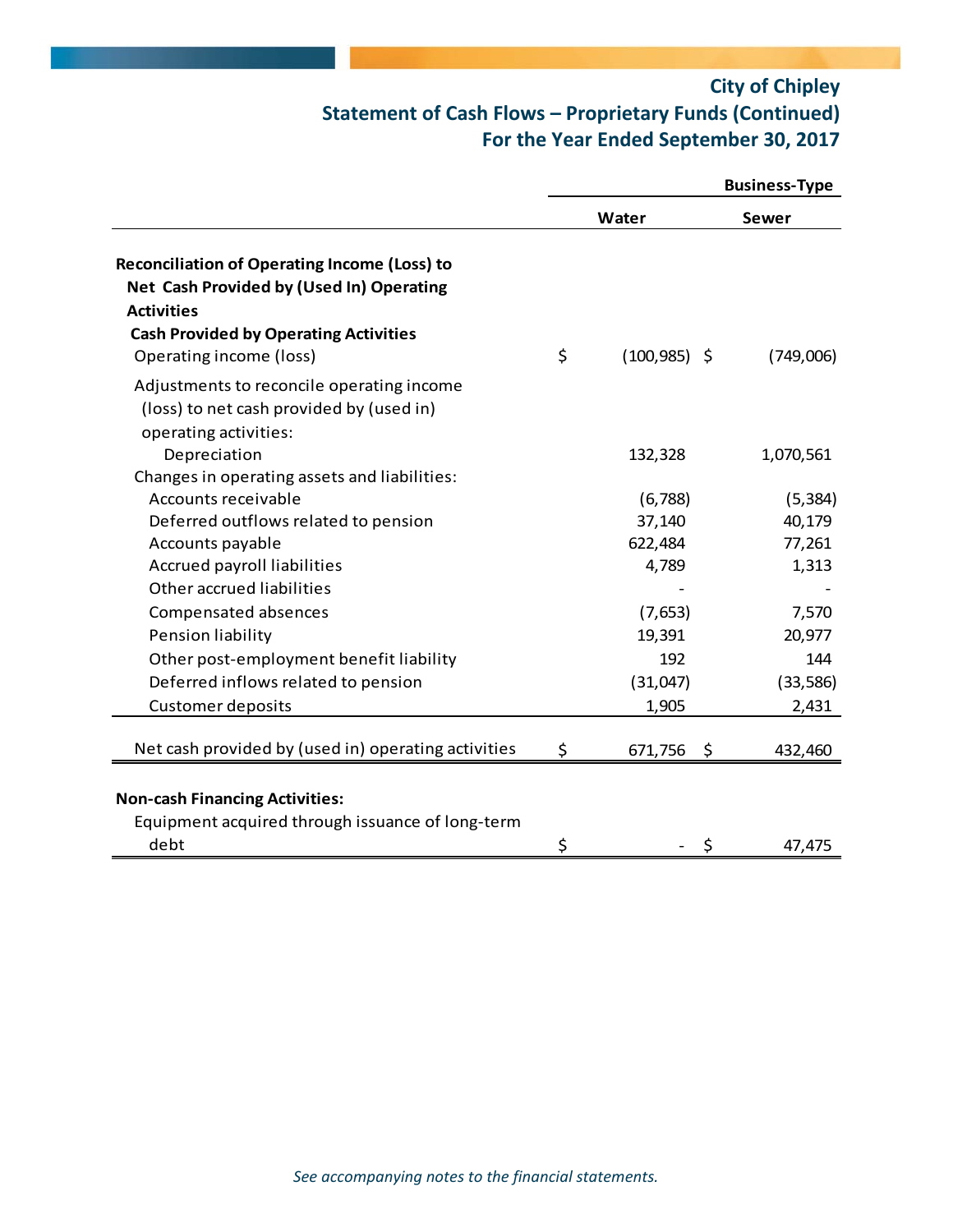| Sanitation         | <b>Natural Gas</b> | <b>Total</b> |
|--------------------|--------------------|--------------|
|                    |                    |              |
|                    |                    |              |
|                    |                    |              |
|                    |                    |              |
| \$<br>14,089<br>\$ | $(132, 674)$ \$    | (968, 576)   |
|                    |                    |              |
|                    |                    |              |
| 22,268             | 21,018             | 1,246,175    |
| (5, 242)           | (2, 845)           | (20, 259)    |
| 8,105              | 12,524             | 97,948       |
| 1,493              | 5,491              | 706,729      |
| 906                | 777                | 7,785        |
|                    | (536)              | (536)        |
| (4,609)            | 840                | (3,852)      |
| 4,232              | 6,539              | 51,139       |
|                    | (79)               | 257          |
| (6, 776)           | (10, 469)          | (81, 878)    |
| 2,620              | (552)              | 6,404        |
|                    |                    |              |
| \$<br>37,086 \$    | $(99,966)$ \$      | 1,041,336    |
|                    |                    |              |
|                    |                    |              |
| \$<br>\$           | \$                 | 47,475       |

**Activities**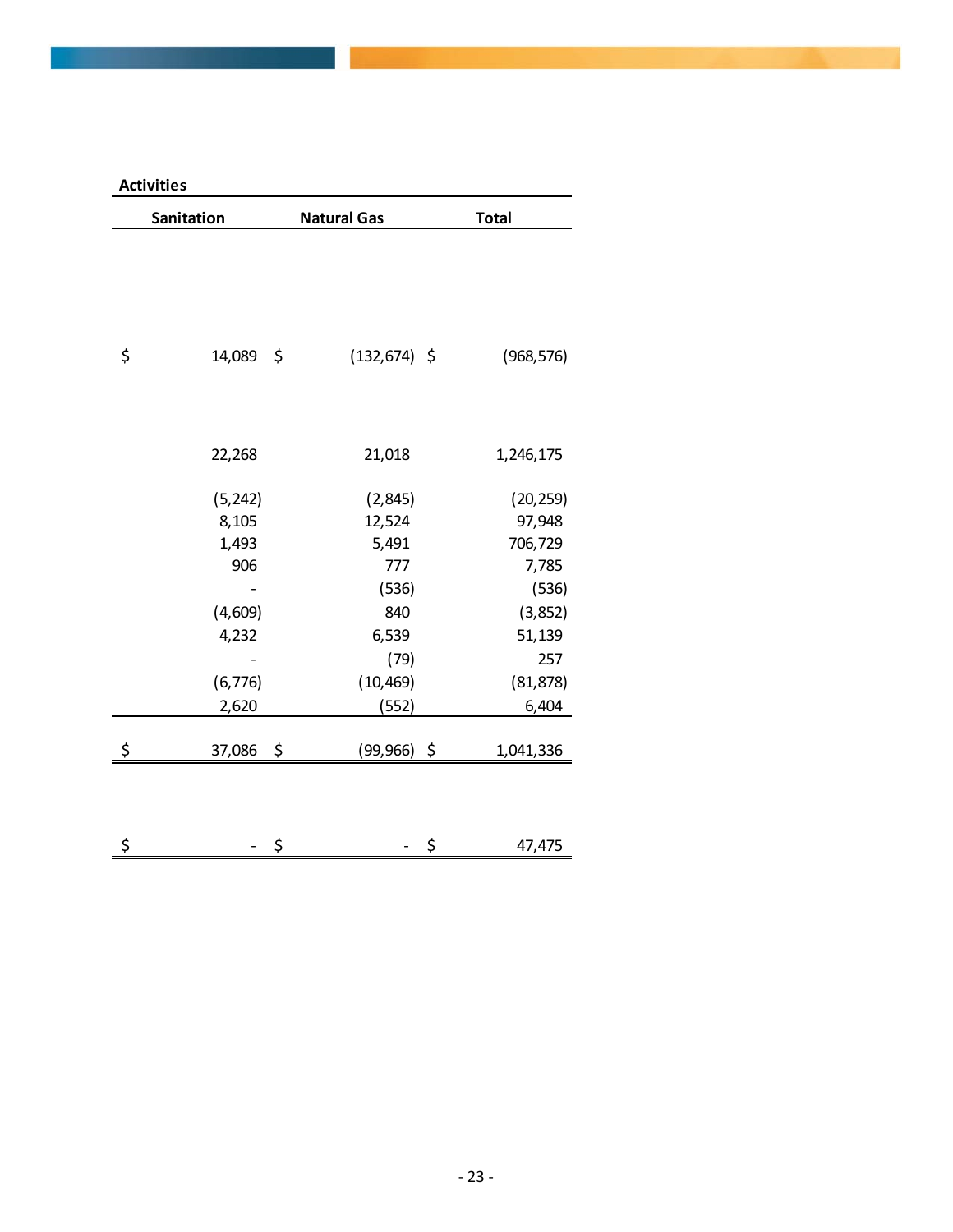### **City of Chipley Notes to Financial Statements**

#### **NOTE**

- 1. Summary of Significant Accounting Policies
- 2. Stewardship, Compliance, and Accountability
- 3. Cash, Cash Equivalents and Investments
- 4. Receivables
- 5. Interfund Balances
- 6. Capital Assets
- 7. Long‐Term Debt
- 8. Major Supplier
- 9. Restricted Net Position
- 10. Supplemental Cash Flow Information
- 11. Employee Retirement Plan
- 12. Post-Employment Benefits Other Than Pension
- 13. Commitments and Contingencies
- 14. Risk Management
- 15. Subsequent Events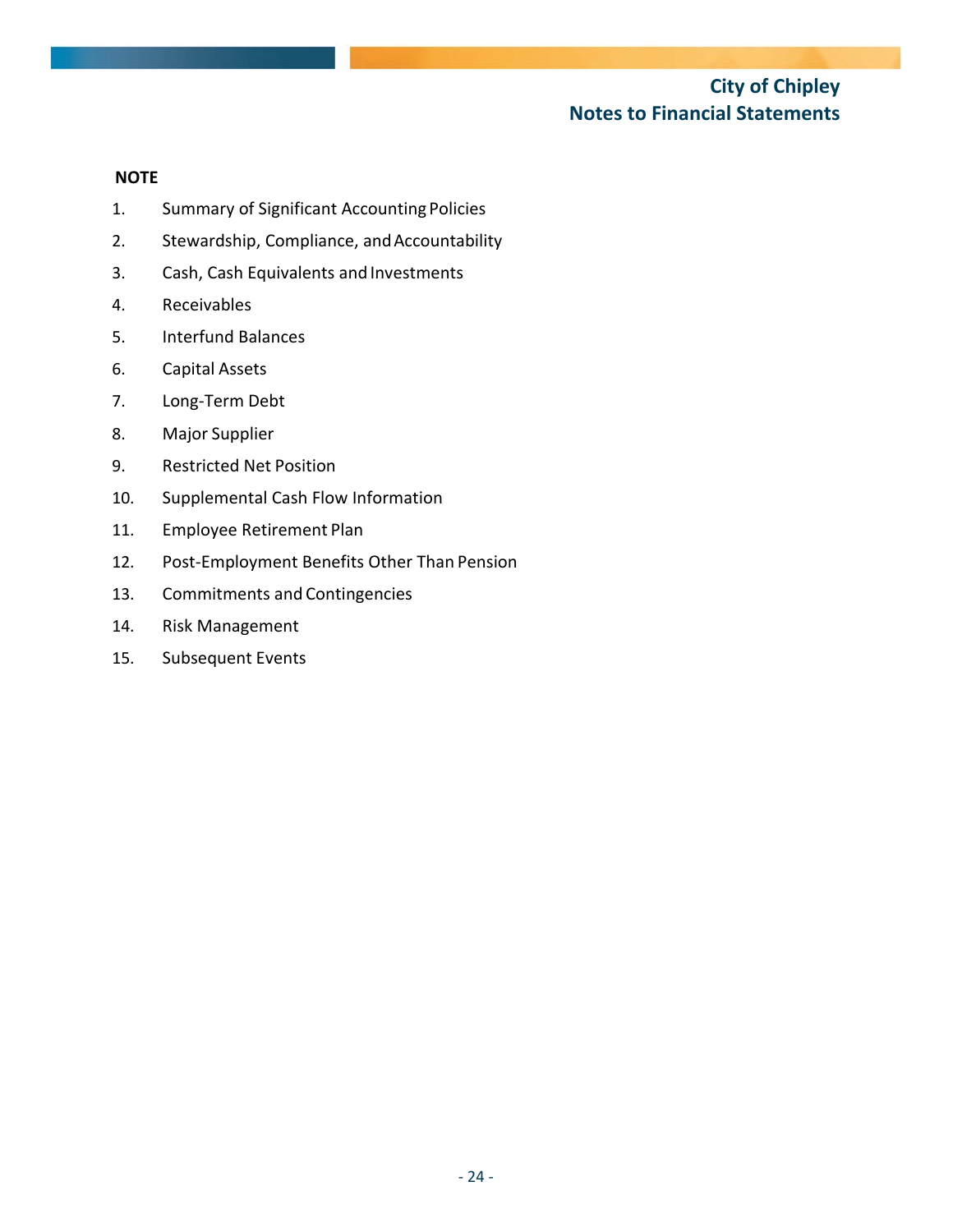#### **NOTE 1 – SUMMARY OF SIGNIFICANT ACCOUNTING POLICIES**

The financial statements of the City of Chipley, Florida (the "City"), have been prepared in conformity with generally accepted accounting principles (GAAP) as applied to governmental units in accordance with the Governmental Accounting Standards Board (GASB). GASB is the accepted standard‐setting body for establishing governmental accounting and financial reporting principles. The following notes to the financial statements are an integral part of the City's basic financial statements.

#### *Reporting Entity*

The City of Chipley, Florida (the "City"), located in Washington County, was incorporated in 1901 pursuant to 5077‐1901 Laws of Florida. The City is a political subdivision of the State of Florida and operates under an elected City Council. The City provides police and fire protection, general government, recreation, and public works services to its residents. In addition, the City provides water, sewer, natural gas and sanitation services. The financial statements of the City include the funds required to account for those financial activities, which are related to the City and are controlled by or dependent upon the City's legislative body. The definition of the reporting entity, pursuant to Codification of Governmental Accounting and Financial Reporting Standards, Sections 2100 and 2600, is based primarily on the notion of financial accountability. A primary government is financially accountable for agencies that make up its legal entity. The City is also financially accountable for a legally separate agency if the City's officials appoint a voting majority of that agency's governing body and either it is able to impose its will on that agency or there is a potential for the agency to provide specific financial benefits to, or to impose specific financial burdens on, the primary government.

As required by GAAP, these financial statements present the government and its component units, entities for which the government is considered financially accountable. Component units are reported as either blended or discretely presented. Blended component units, although legally separate entities, are, in substance, part of the government's operations and so data from these units are combined with data of the primary government. The City has two blended component units described below. Each blended component unit has a year‐end of September 30. Discretely presented component units are reported in a separate column in the government‐wide financial statements to emphasize that they are legally separate from the primary government. The City has no discretely presented component units.

#### *Related Organization*

**Chipley Housing Authority (the "Authority")** – This Authority was created by the City pursuant to Florida Statutes with commissioners of the Authority being appointed by the City Council. Operations are administered by the Authority and financed with Federal funds and rentals. Outstanding debt of the Authority is not an obligation of the City and the City does not exercise budgetary control. Based on these factors, the Authority is not included in the City's financial statements.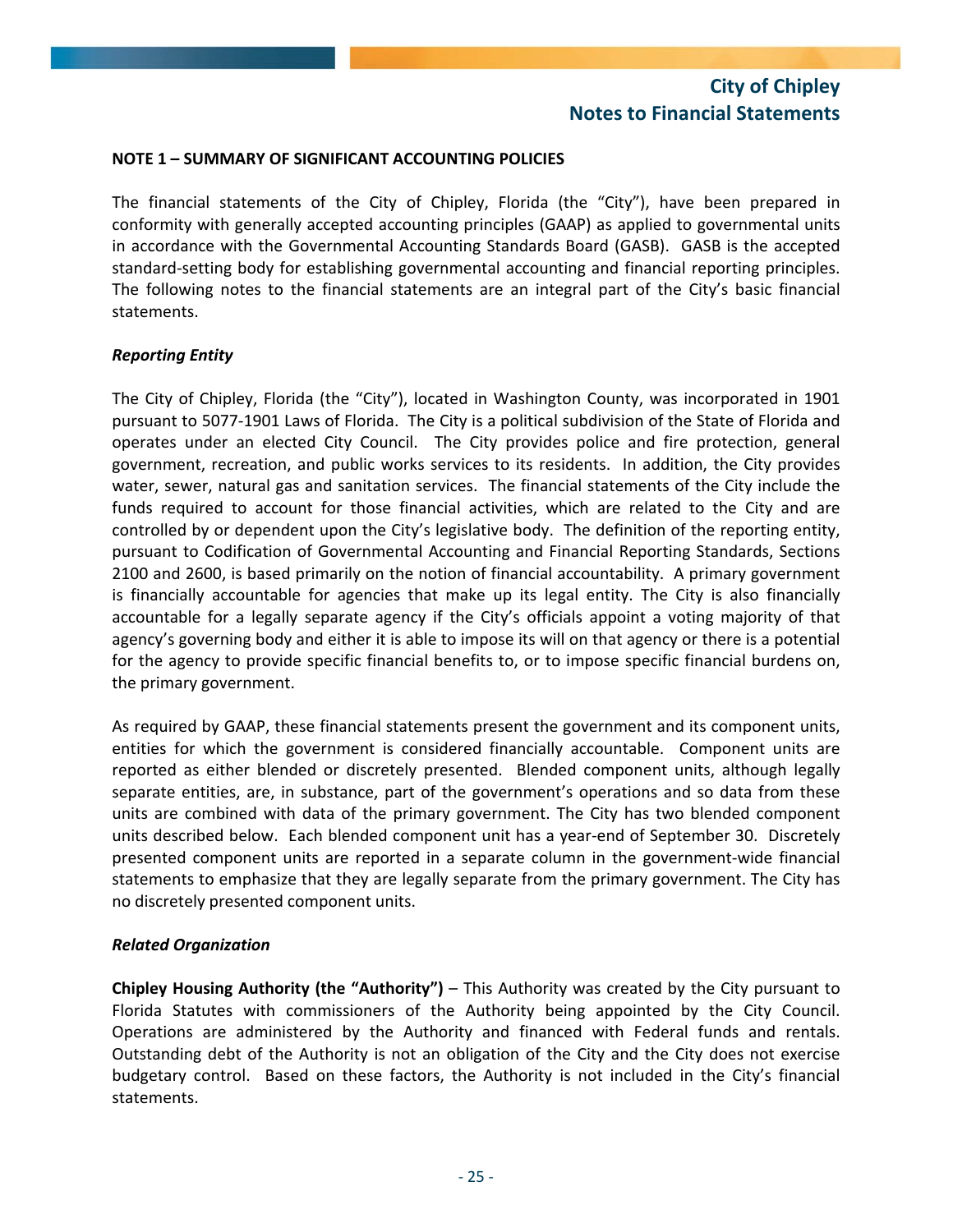#### **NOTE 1 – SUMMARY OF SIGNIFICANT ACCOUNTING POLICIES (Continued)**

#### *Blended Component Units*

**Community Redevelopment Agency (the "Agency")** – This Agency was created by the City pursuant to State Statutes with commissioners of the Agency being the City Council Members. During 1997, the City passed an ordinance establishing a separate board for the Agency. Operations are administered by the Council appointed board and are financed with City and county funds. The City includes the operations of the Agency in its annual budget for the General Fund. The Agency is reported as a governmental fund type.

**Chipley Volunteer Fire Department (the "Department")** – This is a nonprofit organization which is funded primarily by City funds and some public donations. Operations are administered by the Department. The City includes the operations of the Department in its annual budget for the General Fund. The Department is reported as a governmental fund type.

#### *Government‐wide and Fund Financial Statements*

The basic financial statements consist of the government‐wide financial statements and fund financial statements. Government‐wide financial statements are comprised of the statement of net position and the statement of changes in net position which reports information on all of the non‐ fiduciary activities of the primary government and its component units. For the most part, the effect of inter-fund activity has been removed from these statements. Fiduciary funds of the government are eliminated from this presentation since these resources are not available for general government funding purposes. Governmental activities*,* which normally are supported by taxes and intergovernmental revenues, are reported separately from business‐type activities*,* which rely to a significant extent on fees and charges for support. Likewise, the primary government is reported separately from certain legally separate component units for which the primary government is financially accountable.

The statement of activities demonstrates the degree to which the direct expenses of a given function or segment are offset by program revenues. Direct expenses are those that are clearly identifiable with a specific function or segment. Program revenues are classified into three categories: charges for services, operating grants and contributions, and capital grants and contributions. Charges for services refer to direct recovery from customers for services rendered. Grants and contributions refer to revenues restricted for specific programs whose use may be restricted further to operational or capital items. The general revenues section displays revenue collected that helps support all functions of government and contribute to the change in the net assets for the fiscal year. Revenues that are not classified as program revenues, including all taxes, are presented as general revenues.

The fund financial statements follow and report additional and detailed information about operations for major funds individually and nonmajor funds in the aggregate for governmental and fiduciary funds. A reconciliation is provided that converts the results of governmental fund accounting to the government‐wide presentations.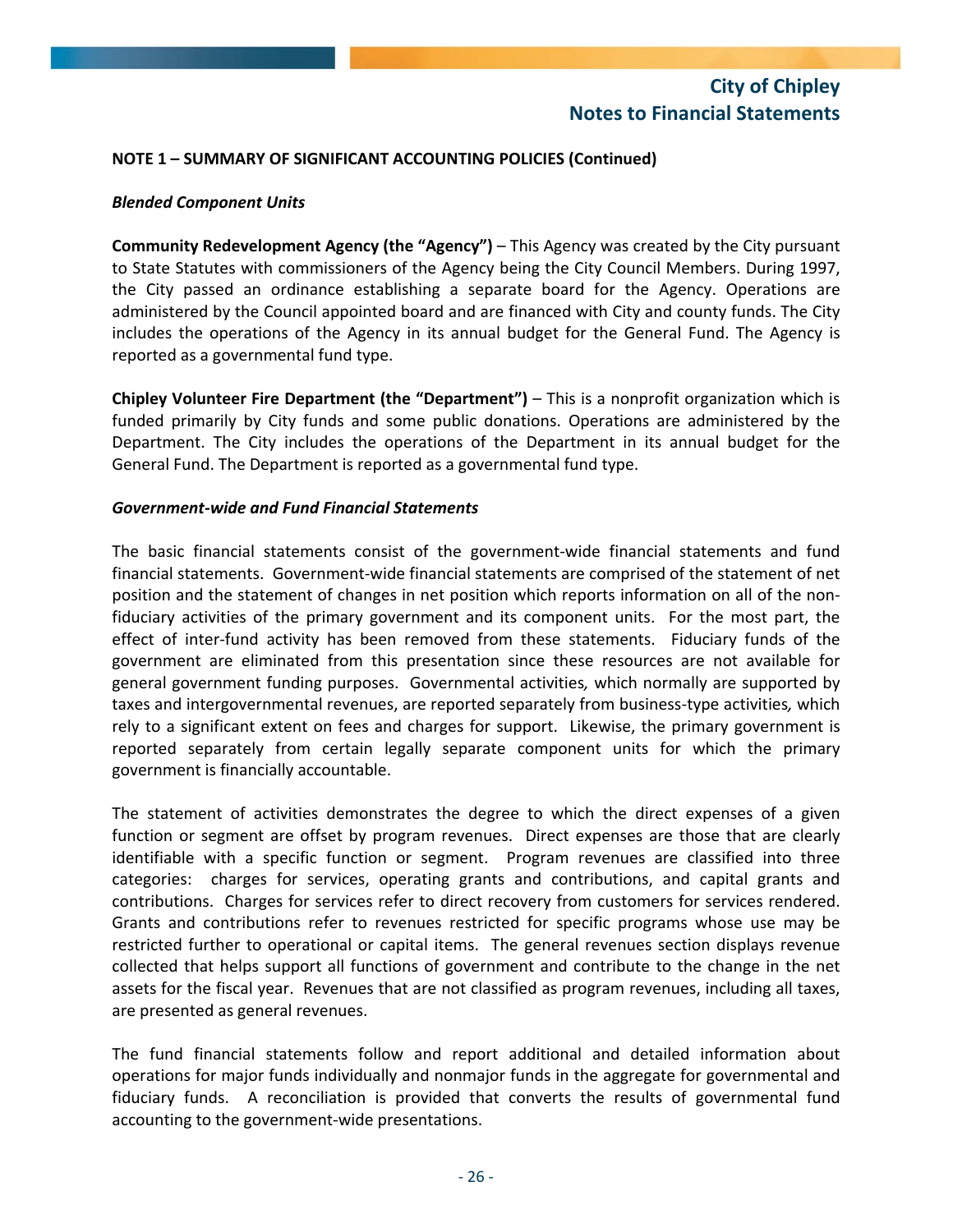## **NOTE 1 – SUMMARY OF SIGNIFICANT ACCOUNTING POLICIES (Continued)**

#### *Measurement Focus, Basis of Accounting, and Financial Statement Presentation*

The government‐wide financial statements are reported using the economic resources measurement focus and the accrual basis of accounting*,* as are the proprietary fund financial statements. Revenues are recorded when earned and expenses are recorded when a liability is incurred, regardless of the timing of related cash flows. Property taxes are recognized as revenues in the year for which they are levied. Grants and similar items are recognized as revenue as soon as all eligibility requirements imposed by the provider have been met.

Governmental fund financial statements are reported using the current financial resources measurement focus and the modified accrual basis of accounting*.* Revenues are recognized as soon as they are both measurable and available. Revenues are considered to be available when they are collectible within the current period or within sixty days after year-end. Expenditures generally are recorded when a liability is incurred, as under accrual accounting. However, debt service expenditures, as well as expenditures related to compensated absences and claims and judgments, are recorded only when payment is due. General capital asset acquisitions are reported as expenditures in governmental funds. Proceeds of general long-term debt and acquisitions under capital leases are reported as other financing sources.

In applying the susceptibility-to-accrual concept to intergovernmental revenues, the legal and contractual requirements of the numerous individual programs are used as guidance. There are, however, essentially two types of these revenues. In one, monies must be expended for the specific purpose or project before any amounts will be paid to the City; therefore, revenues are recognized based upon the expenditures recorded. In the other, monies are virtually unrestricted as to purpose of expenditure and substantially irrevocable; i.e., revocable only for failure to comply with prescribed compliance requirements, such as with equal employment opportunity. These resources are reflected as revenues at the time of receipt or earlier if they meet the availability criterion.

Proprietary funds distinguish operating revenues and expenses from non-operating items. Operating revenues and expenses generally result from providing services and producing and delivering goods in connection with a proprietary fund's principal ongoing operations. The principal operating revenues of the Water, Sewer, Sanitation and Natural Gas Departments are charges to customers for sales and services. Operating expenses for the enterprise funds include the cost of sales and services, administrative expenses, and depreciation on capital assets. All revenues and expenses not meeting this definition are reported as non‐operating revenues and expenses.

As a general rule, the effect of interfund activity has been eliminated from the government‐wide financial statements. Exceptions to this general rule are payments-in-lieu of taxes and other charges between the government's water and sewer functions and various other functions of the government. Elimination of these charges would distort the direct costs and program revenues reported for the various functions concerned.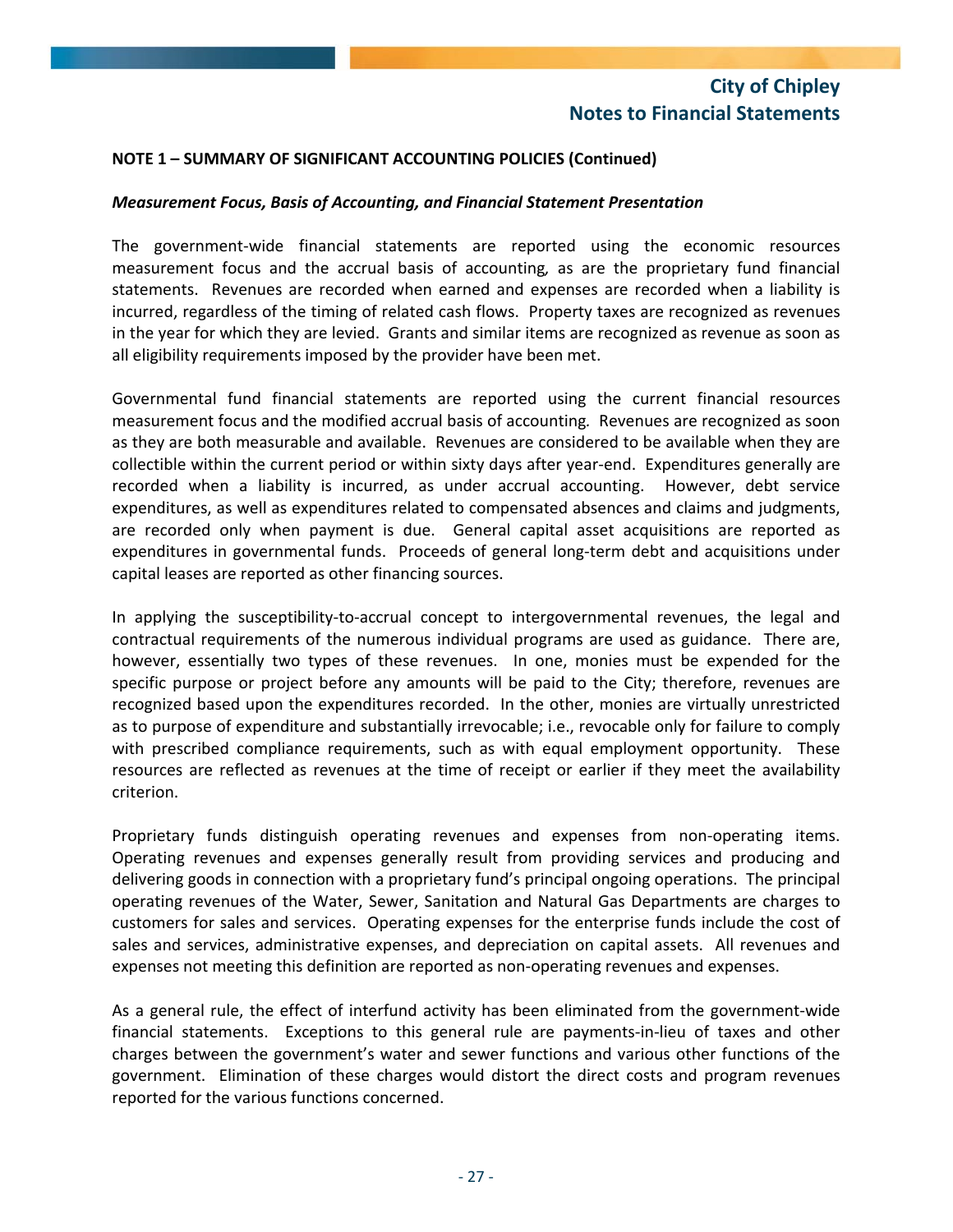## **NOTE 1 – SUMMARY OF SIGNIFICANT ACCOUNTING POLICIES (Continued)**

The following are reported as major governmental funds:

**General Fund** – This is the City's primary operating fund. It accounts for all financial resources of the general government, except those required to be accounted for in another fund.

**Community Redevelopment Agency** – This is a blended component unit of the City. It is a separate legal entity required to be included in the City's reporting entity because of the significance of their operating or financial relationships with the City.

The City reports the following major proprietary funds:

**Water Fund** – This fund accounts for all activity related to providing water services to its citizens.

**Sewer Fund** – This fund accounts for all activity related to providing sewer services to its citizens.

**Sanitation Fund** – This fund accounts for all activity related to providing sanitation services to its citizens.

**Natural Gas Fund** – This fund accounts for all activity related to providing natural gas services to its citizens.

#### *Cash and Cash Equivalents*

Cash and cash equivalents represent cash on hand, demand deposits and short‐term investments with an original maturity date within three months of the date acquired by the government.

#### *Investments*

The City's investments are limited to certificates of deposits stated at fair value.

#### *Accounts Receivable*

The City considered all governmental fund receivables collectible and as such, no allowance for uncollectibles is reported.

*Proprietary Fund* ‐ The City grants credit to its proprietary fund customers who use its various services, substantially all of whom are local residents or businesses. Provisions for uncollectible utilities charges are charged to revenues in amounts sufficient to maintain the allowance at a level considered adequate to cover current losses.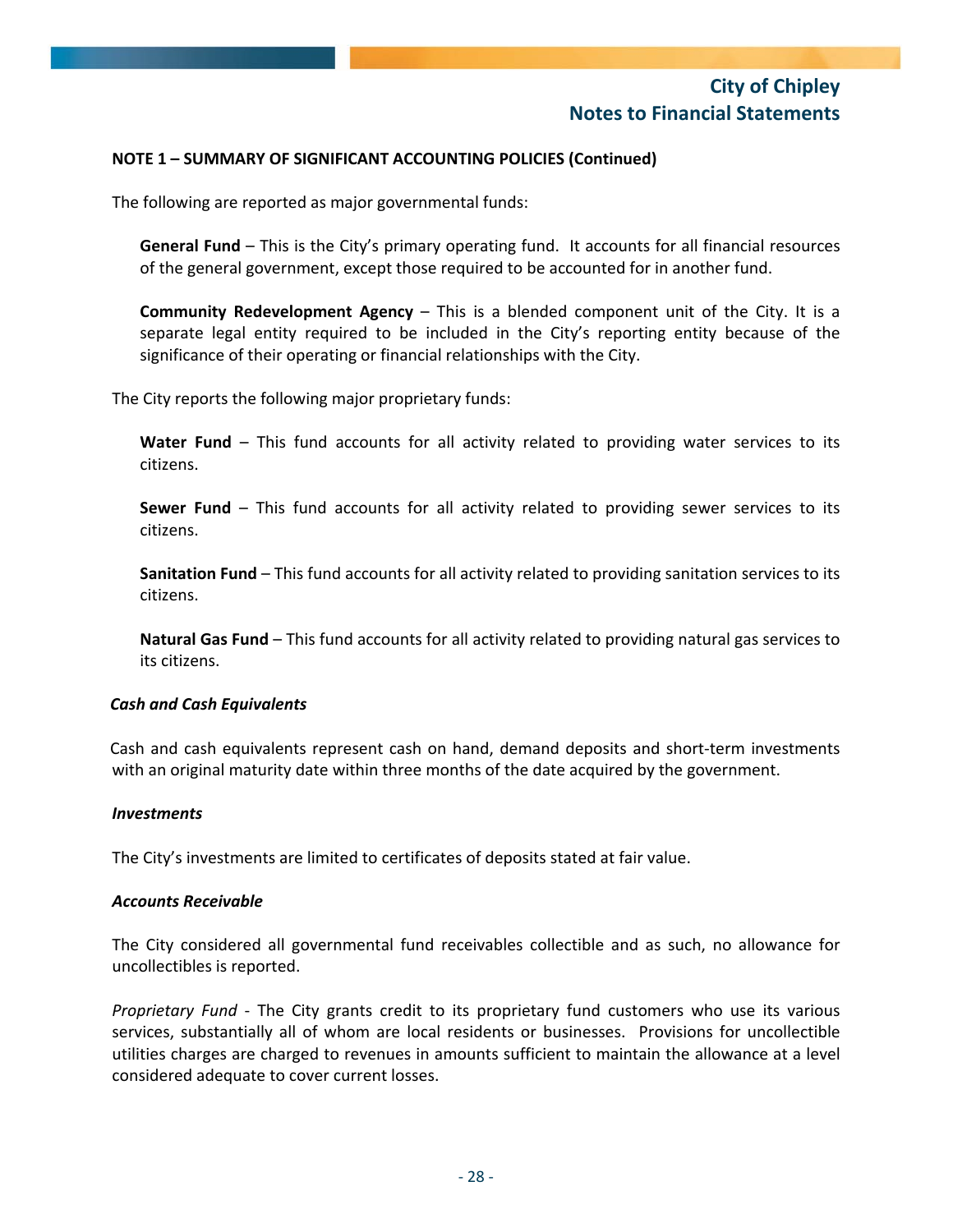## **NOTE 1 – SUMMARY OF SIGNIFICANT ACCOUNTING POLICIES (Continued)**

## *Interfund Receivables and Payables*

Activities between funds that are representative of lending/borrowing arrangements outstanding at the end of the fiscal year are referred to as either "due to/from other funds" (i.e., the current portion of inter-fund loans) or "advances to/from other funds" (i.e., the non-current portion of inter-fund loans). All other outstanding balances between funds are reported as "due to/from other funds." Any residual balances outstanding between the governmental activities and businesstype activities are reported in the government-wide financial statements as "internal balances."

#### *Restricted Assets*

Certain assets of the general fund, debt service fund, and enterprise funds are required by resolution to be set aside and used for specific purposes; thus, they are not available for general operating purposes. It is the City's policy to use restricted assets before unrestricted assets when both are available to fund specific expenditures.

#### *Capital Assets*

Capital assets purchased or acquired with an original cost of \$5,000 or more are reported at historical cost or estimated historical cost with the exception of buildings, sidewalks, lighting, and infrastructure. Buildings with an original cost of \$50,000 or more, sidewalks and lighting with an original cost of \$25,000 or more, and infrastructure with an original cost of \$500,000 or more, are reported at historical cost or estimated historical cost. Donated capital assets are recorded at acquisition value as of the date of donation. The City has not reported infrastructure acquired prior to October 1, 2003. Additions, improvements, and other capital outlays that significantly extend the useful life of an asset are capitalized. The cost of normal maintenance and repairs that do not add to the value of the asset or materially extend assets lives are expensed as incurred. Interest incurred during the construction phase on loans obtained for long‐term construction projects are capitalized into the cost of the asset.

Property, plant, and equipment of the primary government are depreciated using the straight line method over the following estimated useful lives:

| <b>Buildings</b>        | $20 - 50$ years |
|-------------------------|-----------------|
| Water and sewer system  | $15 - 50$ years |
| <i>Improvements</i>     | $10 - 20$ years |
| Machinery and equipment | $5 - 10$ years  |
| Other infrastructure    | $10 - 50$ years |

## *Deferred Outflows/Inflows of Resources*

In addition to assets, the statement of net position will sometimes report a separate section for deferred outflows of resources. This separate financial statement element, *deferred outflows of resources*, represents a consumption of net position that applies to a future period and so will not be recognized as an outflow of resources (expense/expenditure) until then.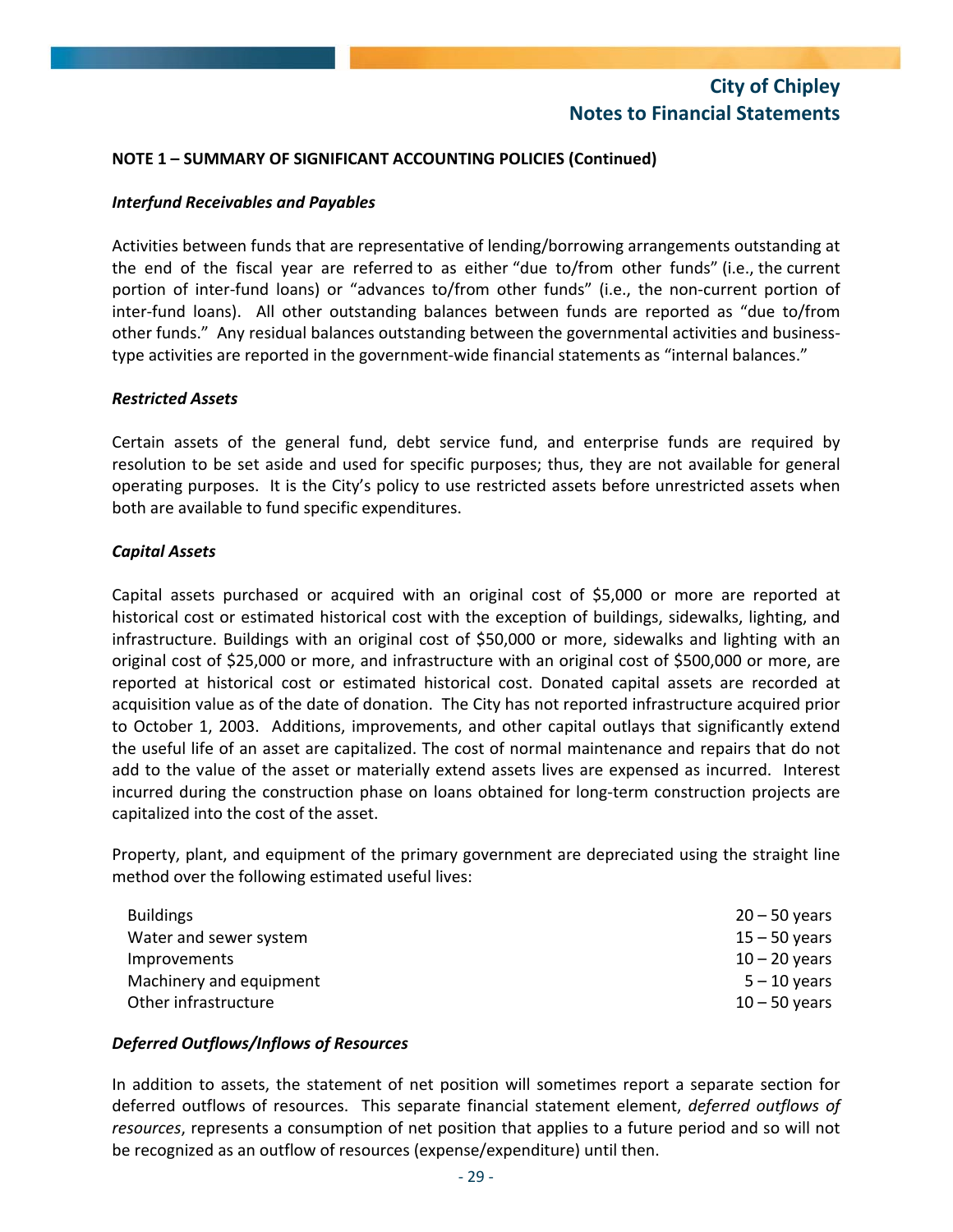## **NOTE 1 – SUMMARY OF SIGNIFICANT ACCOUNTING POLICIES (Continued)**

The City has one item that qualifies for reporting in this category, the deferred outflows related to pension. A deferred outflow related to pension results from pension contributions related to normal and accrued employer liability (net of any refunds or error service payments) subsequent to the measurement date.

In addition to liabilities, the statement of net position will sometimes report a separate section for deferred inflows of resources. This separate financial statement element, *deferred inflows of resources*, represents an acquisition of net position that applies to a future period and so will not be recognized as an inflow of resources (revenue) until that time. The City has two items that qualify for reporting in this category, deferred inflows related to pension and unavailable revenue from occupational license.

#### *Compensated Absences*

Vacation pay policies allow an employee to accumulate up to a maximum of 240 hours of unused vacation time, which will be paid to the employee in the event of termination of employment. Sick pay policies allow an employee to accumulate up to a maximum of 800 hours of unused sick leave which will be paid, at 5% per year of service, to the employee in the event of termination of employment.

All leave is accrued when incurred in the government‐wide and proprietary fund financial statements. A liability for these amounts in the government-wide statements consists of unpaid, accumulated annual leave balances. The estimated current portion of the liability for vested vacation and sick leave benefits attributable to the City's governmental fund is recorded as an expenditure and liability in the General Fund. The non-current portion for governmental funds is maintained separately and represents a reconciling item between the fund and governmental‐wide presentations. The amount attributable to the enterprise funds are charged to expense and a corresponding liability in the applicable fund.

## *Pension Plans*

*Florida Retirement System ‐* Substantially all full‐time City employees are participants in the Florida Retirement System (the "System"), a defined benefit, cost sharing, multiple employer public retirement system, which is controlled by the State Legislature and administered by the State of Florida, Department of Administration, Division of Retirement.

*Health Insurance Subsidy Program* ‐ Chapter 112, Florida Statutes, established the Retiree Health Insurance Subsidy Program ("HIS"), a cost‐sharing multiple‐employer defined benefit pension plan to assist retired members of any State‐administered retirement system in paying the costs of health insurance. Contributions to the HIS plan are included in contributions to the Pension Plan noted above.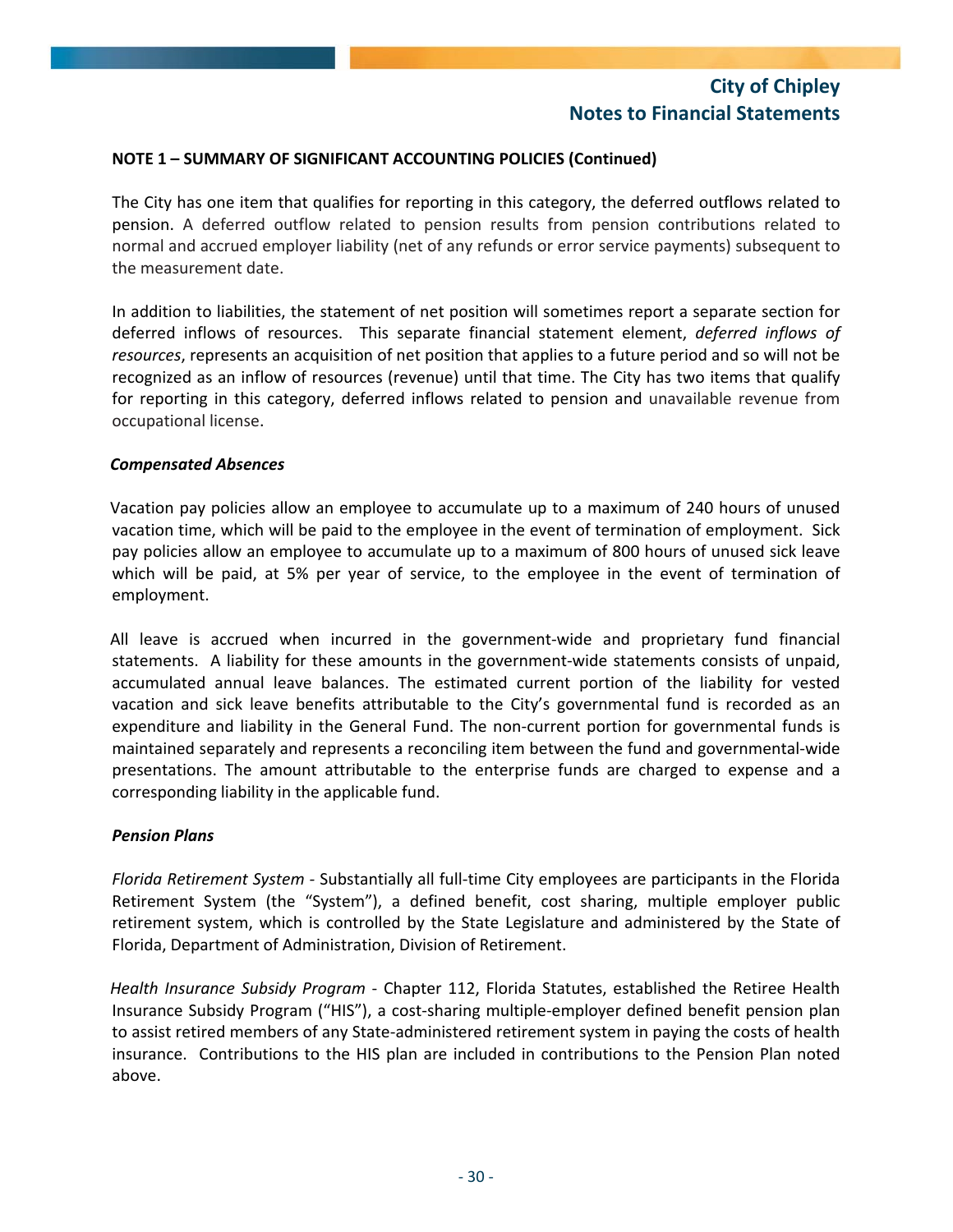## **NOTE 1 – SUMMARY OF SIGNIFICANT ACCOUNTING POLICIES (Continued)**

## *Long‐Term Obligations*

In the government-wide financial statements and proprietary fund types in the fund financial statements long‐term debt and other long‐term obligations are reported as liabilities in the applicable governmental activities, business-type activities, or proprietary fund type statement of net position. Bonds payable are reported net of the applicable bond premium or discount.

In the fund financial statements, governmental fund types recognize bond premiums and discounts, as well as bond issuance costs, during the current period. The face amount of debt issued is reported as other financing sources. Premiums received on debt issuances are reported as other financing sources while discounts on debt issuances are reported as other financing uses. Issuance costs, whether or not withheld from the actual debt proceeds received, are reported as debt service expenditures.

#### *Net Position and Fund Equity*

Net position is reported on the government‐wide financial statements and is required to be classified for accounting and reporting purposes into the following net asset categories:

*Net Investment in Capital Assets* – Capital assets, net of accumulated depreciation and outstanding principal balances of debt attributable to the acquisition, construction, or improvement of those assets. Any significant unspent proceeds at year‐end related to capital assets are reported as restricted funds.

*Restricted* – Constraints imposed on net position by external creditors, grantors, contributors, laws or regulations of other governments, or law through constitutional provision or enabling legislation.

*Unrestricted* – Net position that is not subject to externally imposed stipulations. Unrestricted net position may be designated for specific purposes by action of the City Council.

Fund balances are reported in the fund financial statements in two major categories: nonspendable and spendable. Nonspendable fund balances are balances that cannot be spent because they are not expected to be converted to cash or they are legally or contractually required to remain intact.

In addition to the nonspendable fund balance, spendable fund balances are reported based on a hierarchy of spending constraints:

*Restricted* – Fund balances that are constrained by external parties, constitutional provisions or enabling legislation. The City's restricted fund balance primarily includes federal, state, and local grant funds that are for a stated purpose per the grant agreements, taxes for road and bridge maintenance and repairs, and cash and investments set aside for debt service.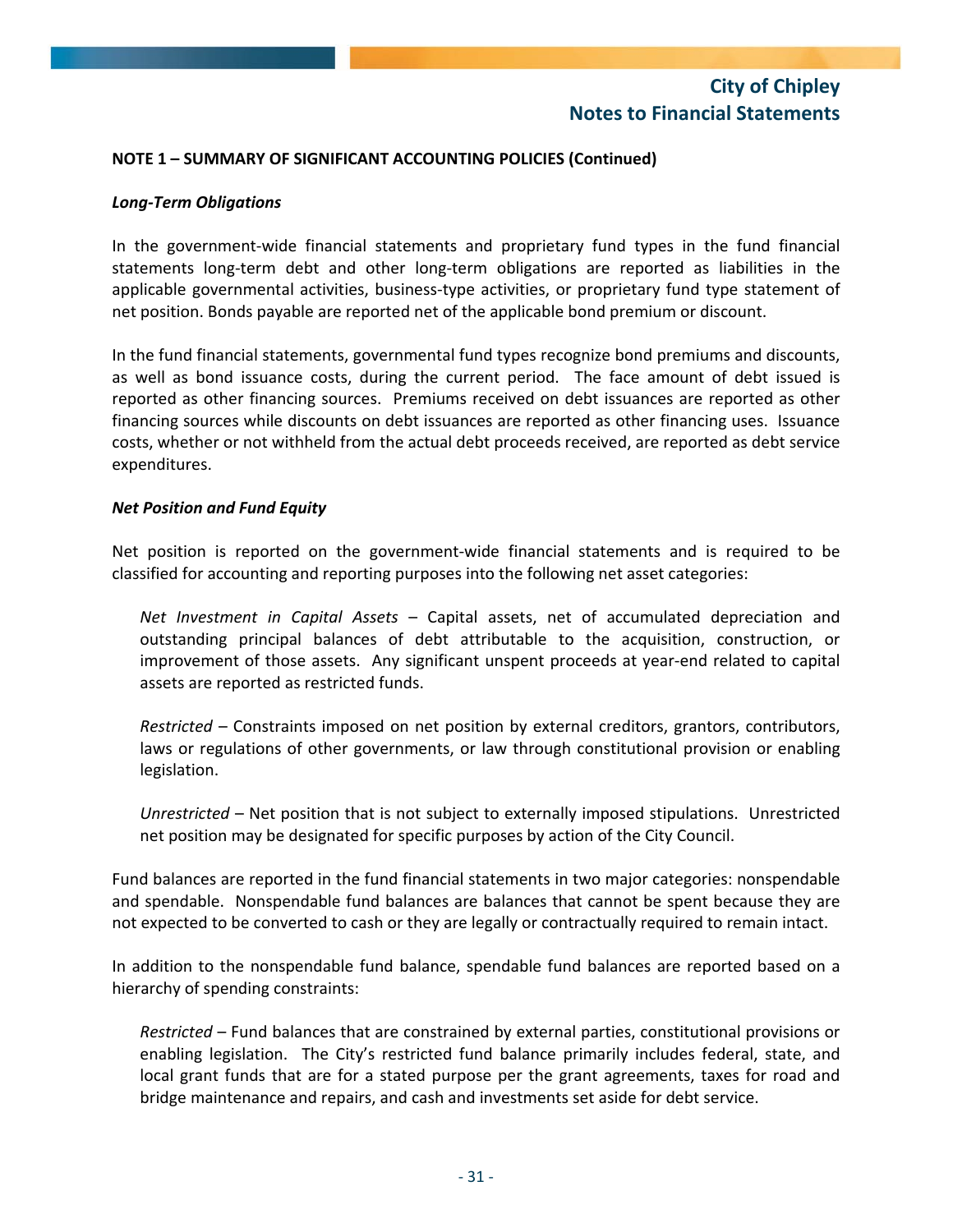## **NOTE 1 – SUMMARY OF SIGNIFICANT ACCOUNTING POLICIES (Continued)**

*Committed* – Fund balances that contain self‐imposed constraints of the government from its highest level of decision making authority. The City's committed fund balances consist of funds for the operation of the cemetery and volunteer fire department.

*Assigned* – Fund balances that contain self‐imposed constraints of the government to be used for a particular purpose. The City's assigned fund balances classified as assigned are for the operations of the City's jail and fire department.

*Unassigned* – Fund balances of the general fund that are not constrained for any particular purpose.

In governmental funds, the City's policy is to first apply expenditures toward restricted fund balance and then to other, less-restrictive classifications—committed and then assigned fund balances before using unassigned fund balances.

The City's reported governmental fund balance at September 30, 2017 is comprised of the following:

|                                  |                      | Community |               |  | <b>Other</b> |              | <b>Total</b> |  |
|----------------------------------|----------------------|-----------|---------------|--|--------------|--------------|--------------|--|
|                                  | General              |           | Redevelopment |  | Government   |              | Governmental |  |
|                                  | Fund                 |           | <b>Agency</b> |  | <b>Funds</b> | <b>Funds</b> |              |  |
| Nonspendable                     |                      |           |               |  |              |              |              |  |
| Long-term loans receivable       | \$                   | - \$      | 65,744 \$     |  |              | - \$         | 65,744       |  |
| Restricted                       |                      |           |               |  |              |              |              |  |
| Capital Improvements             | 1,050,375            |           |               |  |              |              | 1,050,375    |  |
| Debt Service                     |                      |           |               |  | 70,615       |              | 70,615       |  |
| Economic development             |                      |           | 449,176       |  |              |              | 449,176      |  |
| Committed:                       |                      |           |               |  |              |              |              |  |
| Cemetery                         | 57,867               |           |               |  |              |              | 57,867       |  |
| <b>Volunteer Fire Department</b> |                      |           |               |  | 11,870       |              | 11,870       |  |
| Assigned:                        |                      |           |               |  |              |              |              |  |
| Recreation                       | 17,075               |           |               |  |              |              | 17,075       |  |
| Unassigned                       | 647,228              |           |               |  |              |              | 647,228      |  |
|                                  | \$<br>$1,772,545$ \$ |           | 514,920 \$    |  | 82,485       | -\$          | 2,369,950    |  |

## *Tax Revenue*

The City's ad valorem taxes are assessed by the Washington County Property Appraiser and collected by the Washington County Tax Collector in accordance with Florida Statutes. The City retains the right and duty to set millage rates. Property taxes are not recorded as receivables at September 30 because, though legally assessed as of January 1, they are not due and payable until after the close of the fiscal year ended the following September 30.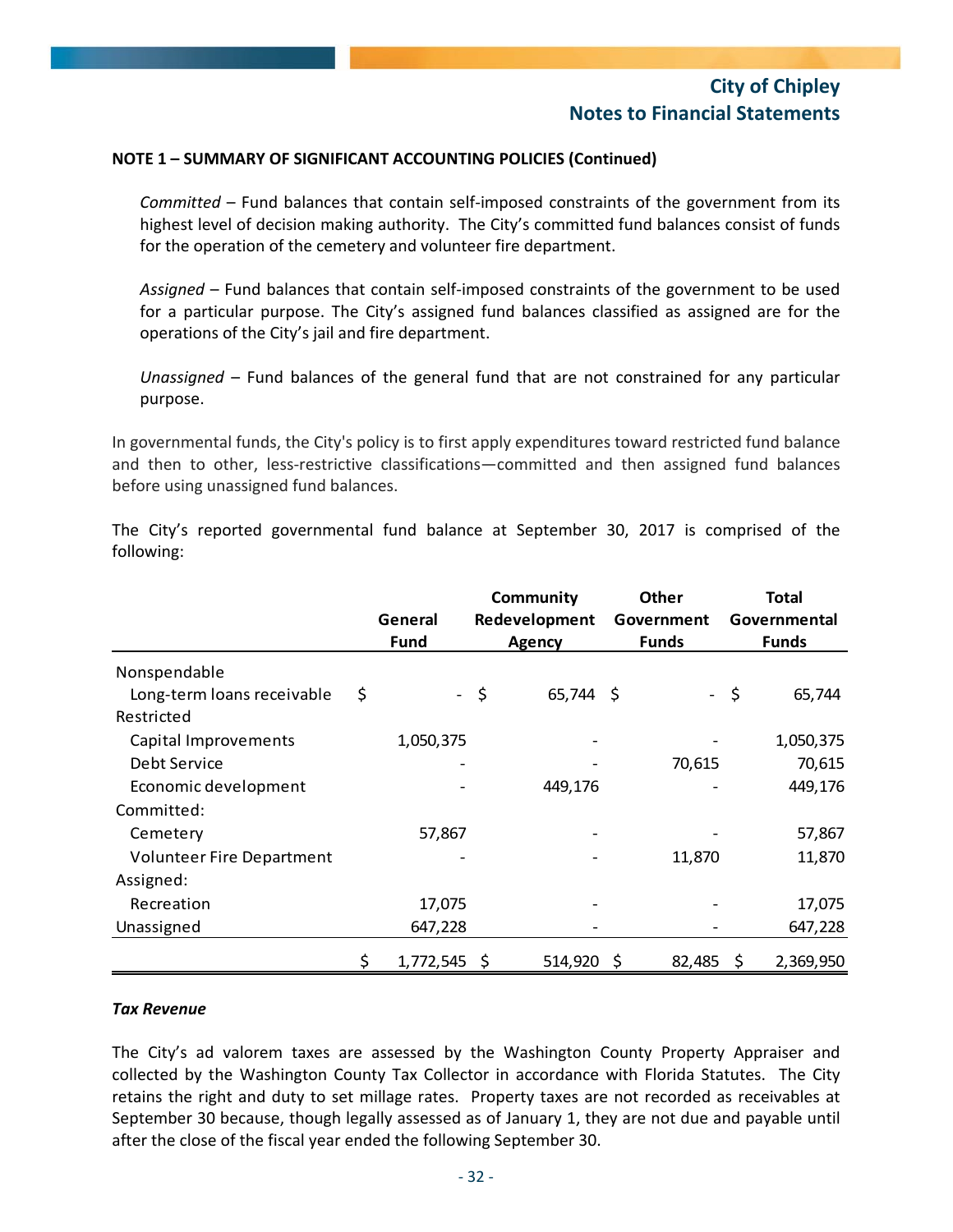## **NOTE 1 – SUMMARY OF SIGNIFICANT ACCOUNTING POLICIES (Continued)**

The current property tax calendar is as follows:

| Lien date:       | January 1, 2016  |
|------------------|------------------|
| Levy date:       | November 1, 2016 |
| Due date:        | March 31, 2017   |
| Delinguent date: | April 1, 2017    |

Discounts of 1% for each month taxes are paid prior to March are granted.

Revenue recognition criteria for property taxes under GASB requires that only property taxes expected to be collected within 60 days of the current period be accrued. Property taxes which are uncollectible as of the end of the fiscal year are generally immaterial in amount and highly susceptible to uncollectibility; therefore, they are not recorded as a receivable at year end.

#### *Management Estimates and Assumptions*

The preparation of financial statements in conformity with accounting principles generally accepted in the United States of America requires management to make estimates and assumptions that affect the reported amounts of assets and liabilities and disclosure of contingent assets and liabilities at the date of the financial statements and the reported amounts of revenues and expenses during the reporting period. Actual results could vary from estimates used.

## *Impact of Recently Issued Accounting Pronouncements*

In fiscal year 2017, the City adopted four new statements of financial accounting standards issued by GASB:

- GASB Statement No. 74, *Financial Reporting for Postemployment Benefit Plans Other Than Pension Plans* ("GASB 74").
- GASB Statement No. 77, *Tax Abatement Disclosures* ("GASB 77").
- GASB Statement No. 78, *Pensions Provided Through Certain Multiple‐Employer Defined Benefit Pension Plans* ("GASB 78").
- GASB Statement No. 80, *Blending Requirements for Certain Component Units an amendment of GASB Statement No. 14* ("GASB 80").

GASB 74 establishes accounting and financial reporting standards, but not funding or budgetary standards, for state and local governmental other postemployment benefit ("OPEB") plans. GASB 74 replaces GASB Statement No. 43, Financial Reporting for Postemployment Benefit Plans Other Than Pension Plans, as amended, and Statement No. 57, OPEB Measurement by Agent Employers and Agent Multiple-Employer Plans. The adoption of GASB 74 had no impact on the City's governmental fund financial statements. The adoption also resulted in no changes to the presentation of the financial statements of the City's Pension and Other Employee Benefit Trust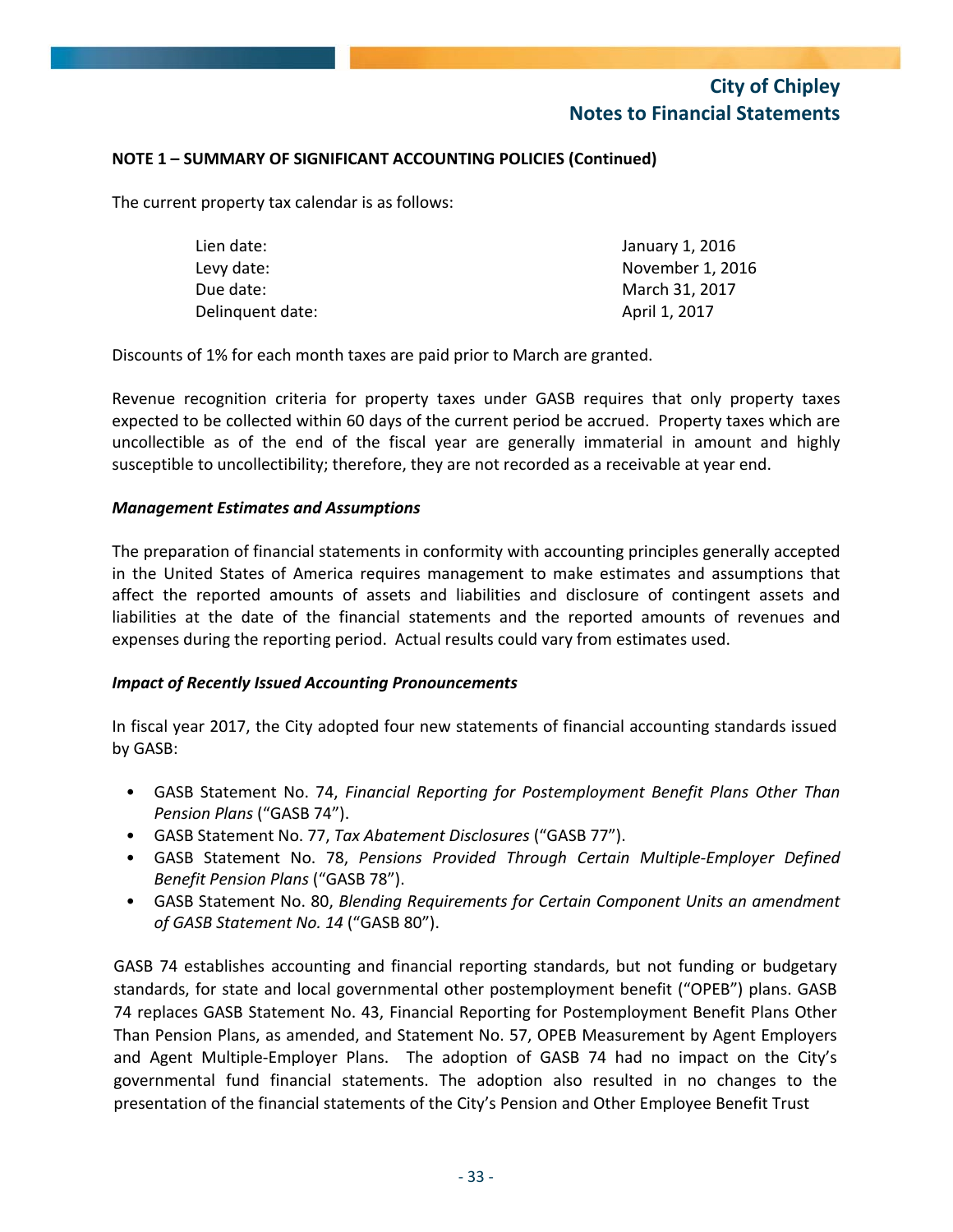## **NOTE 1 – SUMMARY OF SIGNIFICANT ACCOUNTING POLICIES (Continued)**

Funds. In the separate annual financial statements of these funds, certain changes in Note disclosures and Required Supplementary Information (RSI) were incorporated to comply with GASB 74.

GASB 77 defines a tax abatement and contains required disclosures about a reporting government's own tax abatement agreements and those agreements that are entered into by other governments and that reduce the reporting government's tax revenues. There was no impact on the City's financial statements as a result of the implementation of GASB 77.

GASB 78 amends the scope and applicability of GASB Statement No. 68 Accounting and Financial Reporting for Pensions—and amendment of GASB Statement No. 27 to exclude pension plans provided to employees of state or local governmental employers through a cost‐sharing multiple‐ employer defined benefit pension plan that (a) is not a state or local government pension plan, (b) is used to provide defined benefits both to employees of state or local governmental employers and to employees of employers that are not state or local governments, and (c) has no predominant state or local governmental employer (either individually or collectively with other state or local governmental employers that provide pensions through the pension plan). The Statement also establishes requirements for recognition and measurement of pension expense, expenditures, and liabilities; note disclosures; and required supplementary information for pensions that have the characteristics described above. There was no material impact on the City's financial statements as a result of the implementation of GASB 78.

GASB 80 amends the blending requirements for the financial statement presentation of component units of all state and local governments by providing an additional criterion. A component unit should be included in the reporting entity financial statements using the blending method if the component unit is organized as a not-for-profit corporation in which the primary government is the sole corporate member as identified in the component unit's articles of incorporation or bylaws. There was no impact on the City's financial statements as a result of the implementation of GASB 80.

## *Recently Issued But Not Yet Effective*

GASB has issued the following pronouncements that may affect future financial position, results of operations, cash flows, or financial presentation of the City upon implementation. Management has not yet evaluated the effect of implementation of these standards.

| <b>GASB</b>          |                                                    | <b>Effective</b>   |
|----------------------|----------------------------------------------------|--------------------|
| <b>Statement No.</b> | <b>GASB Accounting Standard</b>                    | <b>Fiscal Year</b> |
| 75                   | Account and Financial Reporting for Postemployment |                    |
|                      | <b>Benefits Other Than Pensions</b>                | 2018               |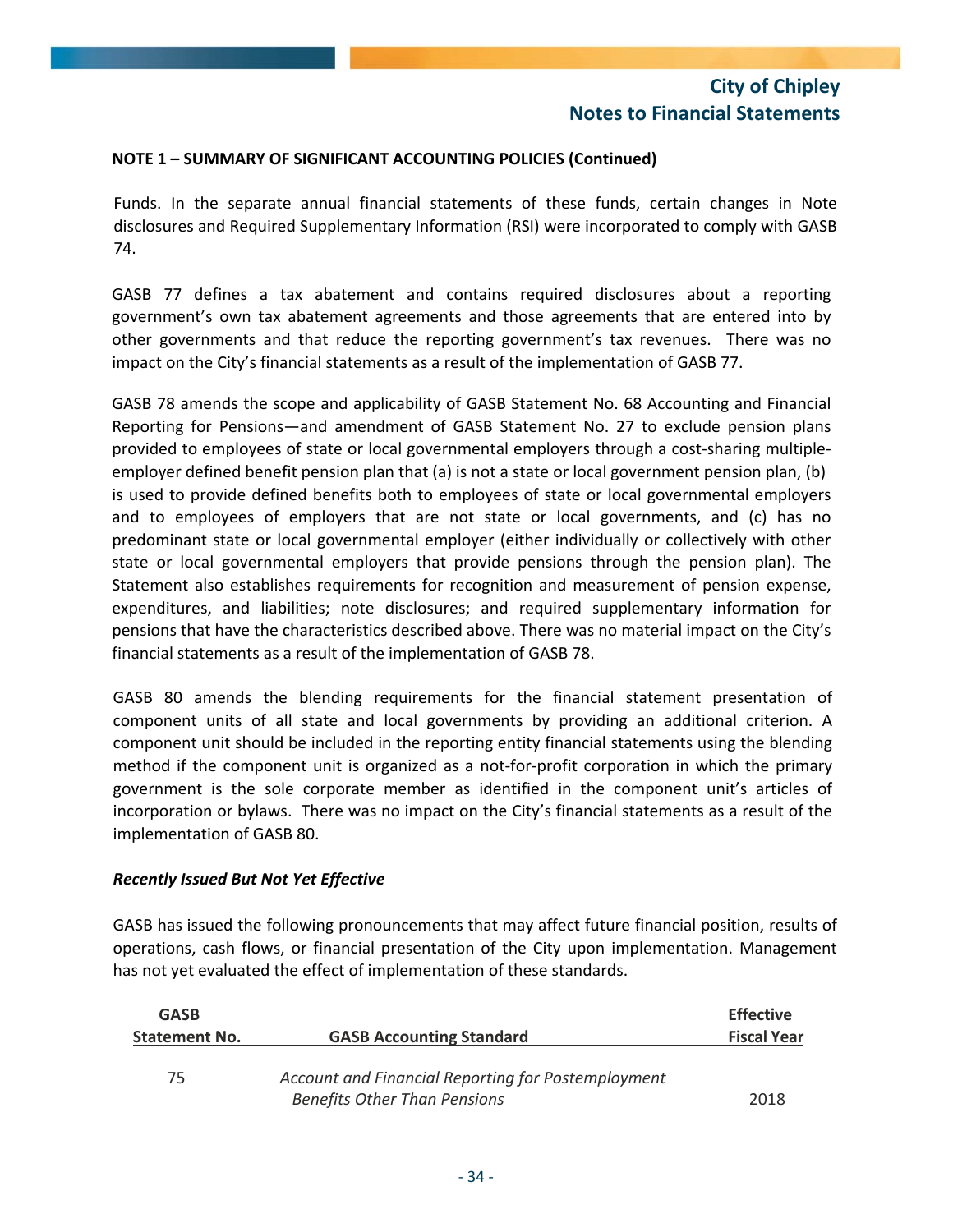| 81 | Irrevocable Split-Interest Agreements       | 2018 |
|----|---------------------------------------------|------|
| 83 | <b>Certain Asset Retirement Obligations</b> | 2019 |
| 84 | <b>Fiduciary Activities</b>                 | 2020 |
| 85 | Omnibus 2017                                | 2018 |
| 86 | Certain Debt Extinguishment Issues          | 2018 |
| 87 | Leases                                      | 2021 |

#### **NOTE 1 – SUMMARY OF SIGNIFICANT ACCOUNTING POLICIES (Continued)**

GASB Statement No. 75 ("GASB 75") establishes standards of accounting and financial reporting, but not funding or budgetary standards, for OPEB that is provided to the employees of state and local governmental employers through OPEB Plans that are administered through trusts or equivalent arrangements meeting certain criteria. GASB 75 also establishes standards for recognizing and measuring liabilities, deferred outflows of resources, deferred inflows of resources, and expense/expenditure. GASB 75 replaces the requirements of GASB Statement No. 45, Accounting and Financial Reporting by Employers for Postemployment Benefits Other Than Pensions, as amended, and No. 57, OPEB Measurement by Agent Employers and Agent Multiple‐ Employer Plans. For defined benefit OPEB plans, the statement identifies the methods and assumptions that are required to be used to project benefit payments, discount projected benefit payments to their actuarial present value, and attribute that present value to periods of employee service. Note disclosure and required supplementary information are addressed. GASB 75 is effective for fiscal years beginning after June 15, 2017.

GASB Statement No. 81 ("GASB 81") requires that a government that receives resources pursuant to an irrevocable split-interest agreement recognize assets, liabilities, and deferred inflows of resources at the inception of the agreement. GASB 81 also provides expanded guidance for circumstances in which the government holds the assets. The requirements of GASB 81 are effective for periods beginning after December 15, 2016.

GASB Statement No. 83 ("GASB 83") addresses accounting and financial reporting for certain asset retirement obligations (AROs). An ARO is a legally enforceable liability associated with the retirement of a tangible capital asset. A government that has legal obligations to perform future asset retirement activities related to its tangible capital assets should recognize a liability based on the guidance in GASB 83. GASB 83 establishes criteria for determining the timing and pattern of recognition of a liability and a corresponding deferred outflow of resources for AROs. GASB 83 requires that recognition occur when the liability is both incurred and reasonably estimable. The determination of when the liability is incurred should be based on the occurrence of external laws, regulations, contracts, or court judgments, together with the occurrence of an internal event that obligates a government to perform asset retirement activities. Laws and regulations may require governments to take specific actions to retire certain tangible capital assets at the end of the useful lives of those capital assets, such as decommissioning nuclear reactors and dismantling and removing sewage treatment plants. Other obligations to retire tangible capital assets may arise from contracts or court judgments. Internal obligating events include the occurrence of contamination, placing into operation a tangible capital asset that is required to be retired, abandoning a tangible capital asset before it is placed into operation, or acquiring a tangible capital asset that has an existing ARO. GASB 83 requires the measurement of an ARO to be based on the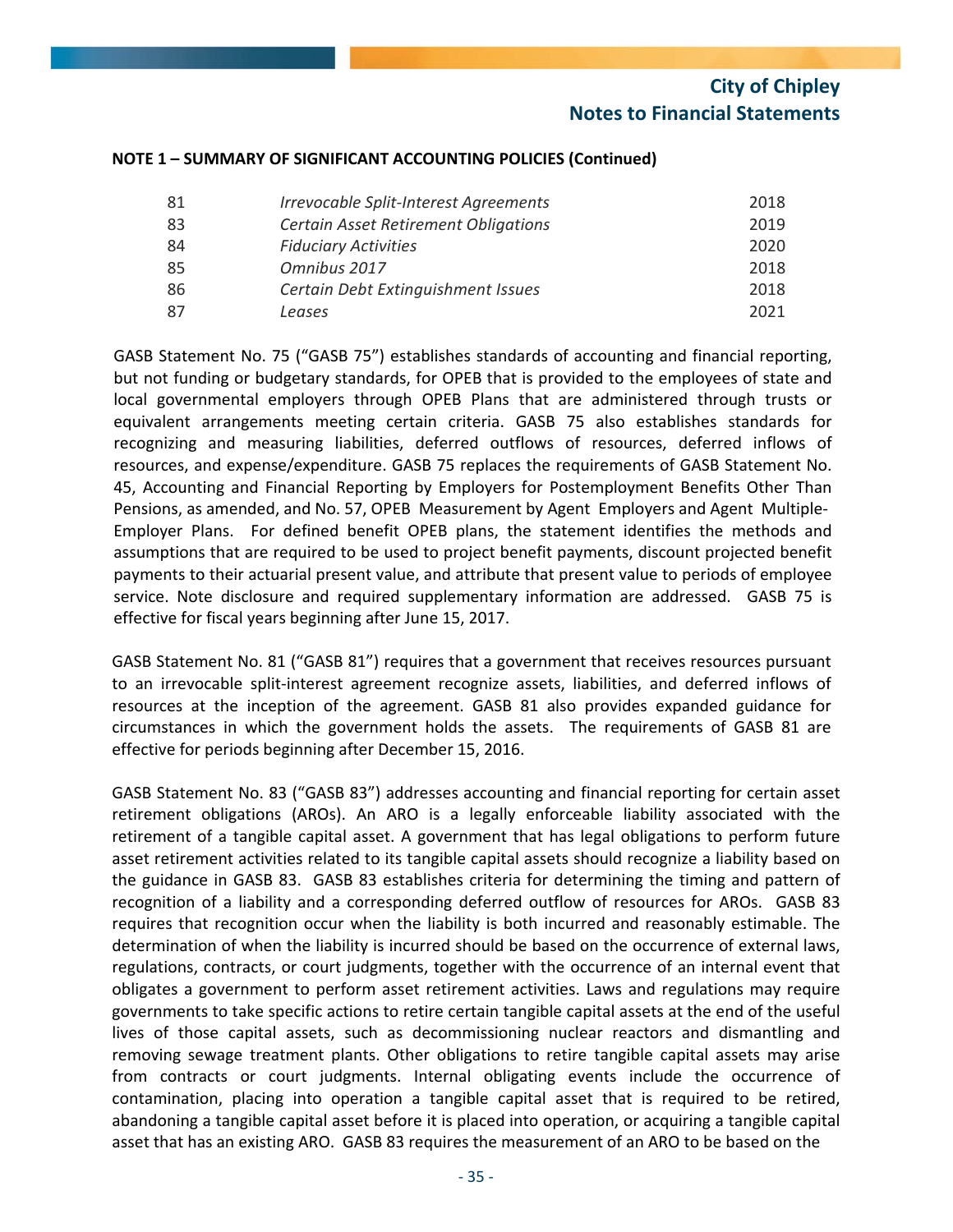## **NOTE 1 – SUMMARY OF SIGNIFICANT ACCOUNTING POLICIES (Continued)**

best estimate of the current value of outlays expected to be incurred. The best estimate should include probability weighting of all potential outcomes, when such information is available or can be obtained at reasonable cost. If probability weighting is not feasible at reasonable cost, the most likely amount should be used. GASB 83 requires that a deferred outflow of resources associated with an ARO be measured at the amount of the corresponding liability upon initial measurement. GASB 83 requires the current value of a government's AROs to be adjusted for the effects of general inflation or deflation at least annually. In addition, it requires a government to evaluate all relevant factors at least annually to determine whether the effects of one or more of the factors are expected to significantly change the estimated asset retirement outlays. A government should remeasure an ARO only when the result of the evaluation indicates there is a significant change in the estimated outlays. The deferred outflows of resources should be reduced and recognized as outflows of resources (for example, as an expense) in a systematic and rational manner over the estimated useful life of the tangible capital asset. A government may have a minority share (less than 50 percent) of ownership interest in a jointly owned tangible capital asset in which a nongovernmental entity is the majority owner and reports it's ARO in accordance with the guidance of another recognized accounting standards setter. Additionally, a government may have a minority share of ownership interest in a jointly owned tangible capital asset in which no joint owner has a majority ownership, and a nongovernmental joint owner that has operational responsibility for the jointly owned tangible capital asset reports the associated ARO in accordance with the guidance of another recognized accounting standards setter. In both situations, the government's minority share of an ARO should be reported using the measurement produced by the nongovernmental majority owner or the nongovernmental minority owner that has operational responsibility, without adjustment to conform to the liability measurement and recognition requirements of GASB 83. In some cases, governments are legally required to provide funding or other financial assurance for their performance of asset retirement activities. GASB 83 requires disclosure of how those funding and assurance requirements are being met by a government, as well as the amount of any assets restricted for payment of the government's AROs, if not separately displayed in the financial statements. GASB 83 also requires disclosure of information about the nature of a government's AROs, the methods and assumptions used for the estimates of the liabilities, and the estimated remaining useful life of the associated tangible capital assets. GASB 83 requires similar disclosures for a government's minority shares of AROs. The requirements for GASB 83 are effective for reporting periods beginning after June 15, 2018.

GASB Statement No. 84 ("GASB 84") establishes criteria for identifying fiduciary activities of all state and local governments. The focus of the criteria generally is on (1) whether a government is controlling the assets of the fiduciary activity and (2) the beneficiaries with whom a fiduciary relationship exists. Separate criteria are included to identify fiduciary component units and postemployment benefit arrangements that are fiduciary activities. An activity meeting the criteria should be reported in a fiduciary fund in the basic financial statements. Governments with activities meeting the criteria should present a statement of fiduciary net position and a statement of changes in fiduciary net position. An exception to that requirement is provided for a business‐type activity that normally expects to hold custodial assets for three months or less. This Statement describes four fiduciary funds that should be reported, if applicable: (1) pension (and other employee benefit) trust funds, (2) investment trust funds, (3) private-purpose trust funds, and (4)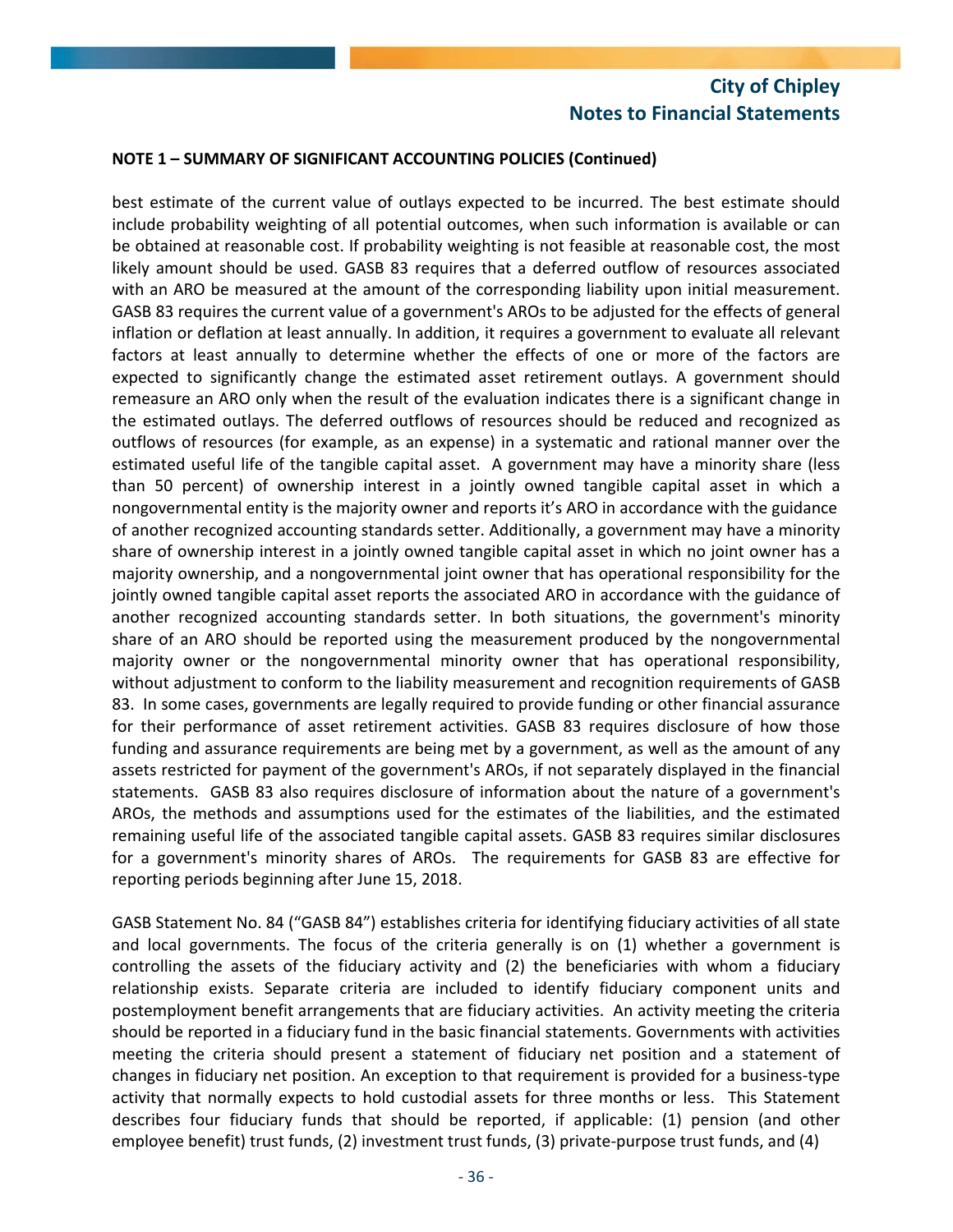## **NOTE 1 – SUMMARY OF SIGNIFICANT ACCOUNTING POLICIES (Continued)**

custodial funds. Custodial funds generally should report fiduciary activities that are not held in a trust or equivalent arrangement that meets specific criteria. GASB 84 also provides for recognition of a liability to the beneficiaries in a fiduciary fund when an event has occurred that compels the government to disburse fiduciary resources. Events that compel a government to disburse fiduciary resources occur when a demand for the resources has been made or when no further action, approval, or condition is required to be taken or met by the beneficiary to release the assets. The requirements of GASB 84 are effective for reporting periods beginning after December 15, 2018.

GASB Statement No. 85 ("GASB 85") addresses practice issues that have been identified during implementation and application of certain GASB Statements. GASB 85 addresses a variety of topics including issues related to blending component units, goodwill, fair value measurement and application, and postemployment benefits (pensions and other postemployment benefits (OPEB). The requirements of GASB 85 are effective for reporting periods beginning after June 15, 2017.

GASB Statement No. 86 ("GASB 86") improves the consistency in accounting and financial reporting for in‐substance defeasance of debt by providing guidance for transactions in which cash and other monetary assets acquired with only existing resources—resources other than the proceeds of refunding debt—are placed in an irrevocable trust for the sole purpose of extinguishing debt. GASB 86 also improves accounting and financial reporting for prepaid insurance on debt that is extinguished and notes to financial statements for debt that is defeased in substance. The requirements of GASB 86 are effective for reporting periods beginning after June 15, 2017.

The objective of GASB Statement No. 87 ("GASB 87") is to better meet the information needs of financial statement users by improving accounting and financial reporting for leases by governments. GASB 87 increases the usefulness of governments' financial statements by requiring recognition of certain lease assets and liabilities for leases that previously were classified as operating leases and recognized as inflows of resources or outflows of resources based on the payment provisions of the contract. It establishes a single model for lease accounting based on the foundational principle that leases are financings of the right to use an underlying asset. Under GASB 87, a lessee is required to recognize a lease liability and an intangible right-to-use lease asset, and a lessor is required to recognize a lease receivable and a deferred inflow of resources, thereby enhancing the relevance and consistency of information about governments' leasing activities. The requirements of GASB 87 are effective for reporting periods beginning after December 15, 2019.

## **NOTE 2 – STEWARDSHIP, COMPLIANCE, AND ACCOUNTABILITY**

## *Budgetary Information*

Each year formal budgets are legally adopted and amended as required by the City Council for all governmental funds. Management can approve transfers within government function categories only. Transfers of appropriations or revisions between government function categories require the approval of the council. The level of budgetary control (i.e., the level at which expenditures may not legally exceed appropriations) is the government function category level. The budget for each fund is adopted on the modified accrual basis of accounting consistent with GAAP.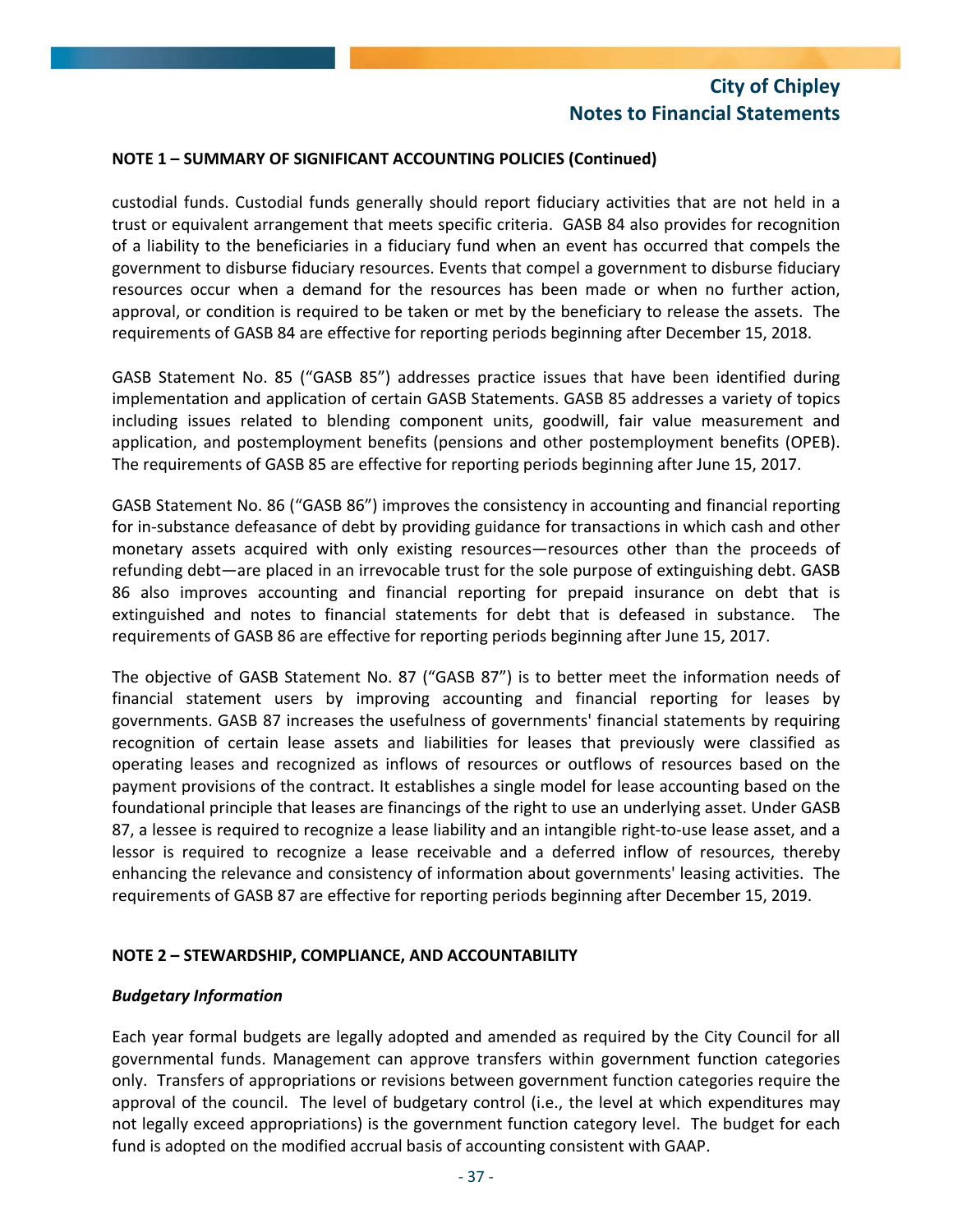## **NOTE 2 – STEWARDSHIP, COMPLIANCE, AND ACCOUNTABILITY (Continued)**

Encumbrances outstanding at year‐end represent the estimated amounts of expenditures ultimately to be paid on goods on order or unperformed contracts in process at year‐end. Because appropriations lapse at year-end, it is the City's policy to close encumbrances at year-end and to reencumber those amounts, as needed, at the beginning of the next budget cycle.

During fiscal year 2017, there were general fund supplemental budget appropriations of \$699,216 or 20.29% of the original budget. The Community Redevelopment Agency had no such budget appropriations during fiscal year 2017. The following items represent the major additional appropriations:

| <b>General Fund</b>                            |         |
|------------------------------------------------|---------|
| Capital outlays                                | 550,246 |
| Various personnel services and operating costs | 148,970 |
| Total general fund                             | 699.216 |

## **NOTE 3 – CASH, CASH EQUIVALENTS, AND INVESTMENTS**

Cash and cash equivalents represent cash on hand as well as demand deposits, investments and certificates of deposit with original maturities of three months or less. Investments are comprised of certificates of deposit with original maturities greater than three months.

The City's investment policies are designed with the intent of ensuring the City's funds are invested in a manner that complies with Florida Statutes. Pursuant to Florida Statute 218.415 and the City's investment policy, the City may invest surplus funds in:

- The Local Government Surplus Trust Fund or any intergovernmental investment pool authorized pursuant to the Florida Interlocal Cooperation Act, as provided in Section 163.01, Florida Statutes.
- Securities and Exchange Commission registered money market funds with the highest credit quality rating from a nationally recognized rating agency.
- Savings accounts in state‐certified qualified public depositories, as defined in Section 280.02, Florida Statutes.
- Certificates of deposit in state-certified qualified public depositories, as defined in Section 280.02, Florida Statutes.
- Direct obligations of the U.S. Treasury.
- Federal agencies and instrumentalities.

## *Land Held for Resale*

City law enforcement seized real estate as part of law enforcement activities in January 2007. The fair value of this real estate is estimated at \$225,237, and it is currently being held for sale by the City.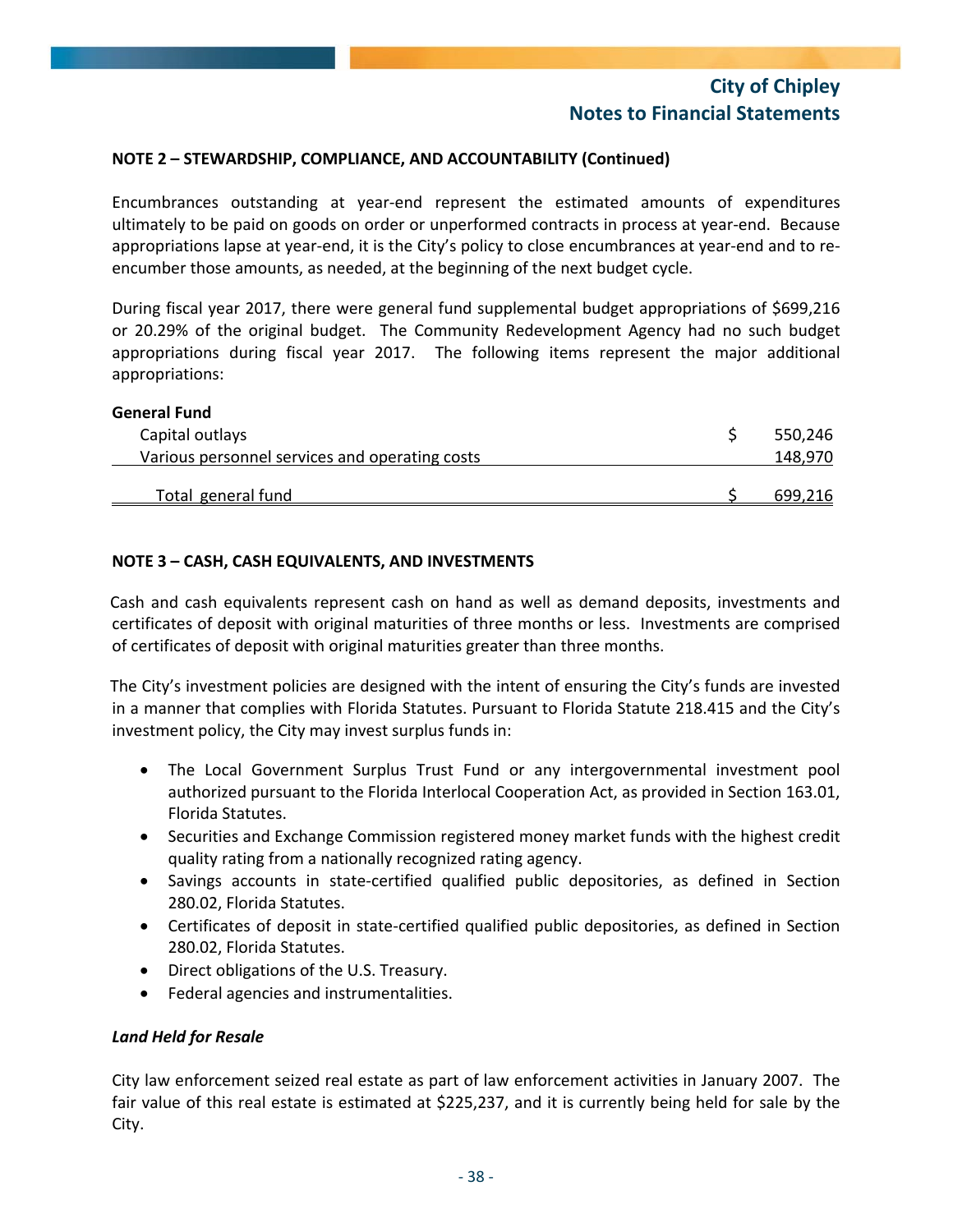## **NOTE 3 – CASH, CASH EQUIVALENTS, AND INVESTMENTS (Continued)**

The City maintains its deposits with "Qualified Public Depositories" as defined in chapter 280, Florida Statutes. All Qualified Public Depositories must place with the Treasurer of the State of Florida, securities which have a market value equal to 50% of all public funds on deposit at the end of each month in excess of any applicable deposit insurance. In the event of default by a Qualified Public Depository, the State Treasurer will pay public depositors all losses. Losses in excess of insurance and collateral will be paid through assessments between all Qualified Public Depositories.

## *Custodial Credit Risk ‐ Deposits*

Under Florida Statute 280 and the federal deposit insurance program, all the City's deposits are fully insured or collateralized with collateral held by the State Treasurer.

#### *Investments*

Investments were comprised of certificates of deposits and reported at amortized cost in the amount of \$215,484 as of September 30, 2017.

#### *Custodial Credit Risk – Investments*

Custodial credit risk is the risk that in the event of the failure of the counterparty to a transaction, the City will not be able to recover the value of its investments or collateralized securities that are in the possession of an outside party. The City has investments held by counterparty(s), or by their respective trust departments not in the City's name.

Consequently, these investments are exposed to custodial credit risk. The City has no policy on custodial credit risk.

The City also invested funds in the Florida State Board of Administration Local Government Surplus funds Trust Fund (Florida PRIME). The Local Government Surplus Funds Trust fund is a "2a‐7 like" pool and, therefore, the City's pool account balance (amortized cost) is used as the fair value for financial reporting consistent with GASB 31. The securities lending cash collateral investments are recorded at fair value, since SEC Rule 2a-7 does not impose the same maturity limitations and other constraints for collateral investments. The fair value of commercial paper is estimated at amortized cost since quoted prices are not available. At September 30, 2017, the fair value and the carrying value of these funds was \$1,648,443. The funds are carried as cash on the balance sheet in the amount of \$1,231,037, and as restricted cash of \$417,406 at September 30, 2017. The local government surplus investment pool is not rated by a nationally recognized statistical rating agency as of September 30, 2017.

The Local Government Surplus Funds Trust Fund is governed by Ch. 19‐7 of the Florida Administrative Code, which identifies the Rules of the State Board of Administration. These rules provide guidance and establish the general operating procedures for the administration of the Local Government Surplus Funds Trust Fund. Additionally, the Office of the Auditor General performs the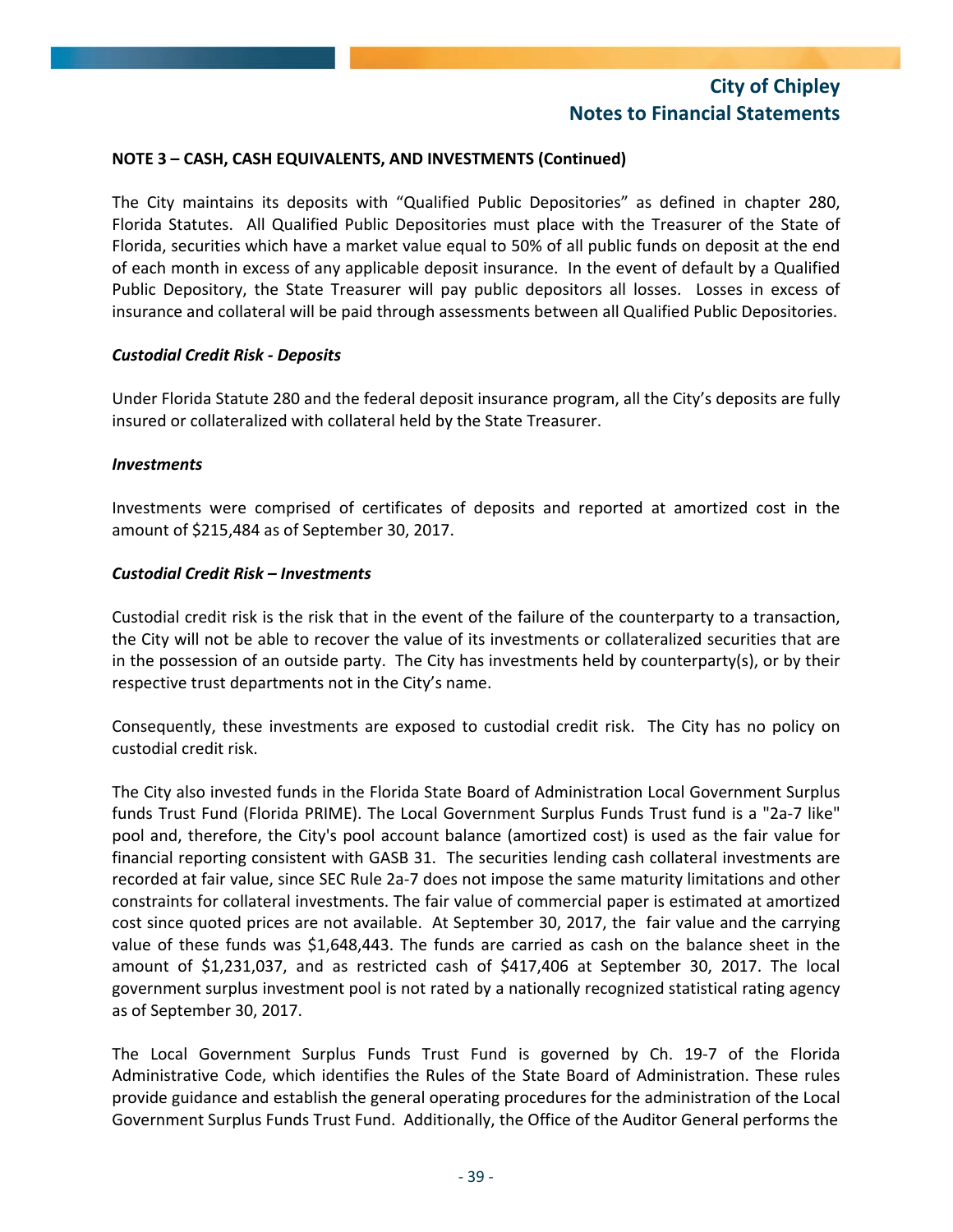## **NOTE 3 – CASH, CASH EQUIVALENTS, AND INVESTMENTS (Continued)**

operational audit of the activities and investments of the State Board of Administration. Additional information and investment policies regarding the Local Government Surplus Funds Trust Fund may be obtained from the State Board of Administration at www.sbafla.com/prime. The Local Government Surplus Funds Trust Fund is not a registrant with the Securities and Exchange Commission (SEC); however, the City has adopted operating procedures consistent with the requirements for a 2a‐7 fund.

#### *Concentration of Credit Risk*

Concentration of credit risk is the risk of loss attributable to the quantity of the government's investment in a single issuer. Investments in single issuers that equal or exceed 5% of total investments have a reportable concentration of credit risk. Credit quality risk results from potential default of investments that are not financially sound. The City limited its concentration of credit risk by only investing in government guaranteed notes and FDIC or other insured accounts.

#### *Interest Rate Risk*

Interest rate risk is the risk that changes in interest rates will adversely affect the fair value of an investment. The City has limited its interest rate risk by investing in low risk instruments with a maturity of 60 months or less. At September 30, 2017, the City held the following investments:

|                                | <b>Purchase Date to Maturity</b> |         |  |            |             |         |             |                          |               |  |  |
|--------------------------------|----------------------------------|---------|--|------------|-------------|---------|-------------|--------------------------|---------------|--|--|
| <b>Investment Type</b>         | <b>Fair Value</b>                |         |  | 0 – 1 Year | 1 – 2 Years |         | 2 – 3 Years |                          | $3 - 5$ Years |  |  |
|                                |                                  |         |  |            |             |         |             |                          |               |  |  |
| <b>Certificates of Deposit</b> |                                  | 215.484 |  |            |             | 215.484 |             | $\overline{\phantom{0}}$ |               |  |  |

#### **NOTE 4 – RECEIVABLES**

Receivables as of year‐end in the aggregate including the applicable allowances for uncollectible accounts are as follows:

#### *Governmental Funds*

|                           |                     |   | Community<br>Redevelopment |  |  |  |
|---------------------------|---------------------|---|----------------------------|--|--|--|
|                           | <b>General Fund</b> |   |                            |  |  |  |
| Taxes                     | \$<br>85,879        | Ş |                            |  |  |  |
| Franchise fees            | 27,604              |   |                            |  |  |  |
| Revolving loan receivable |                     |   | 80,113                     |  |  |  |
| Other                     | 44,761              |   |                            |  |  |  |
|                           | 158,244             |   | 80,113                     |  |  |  |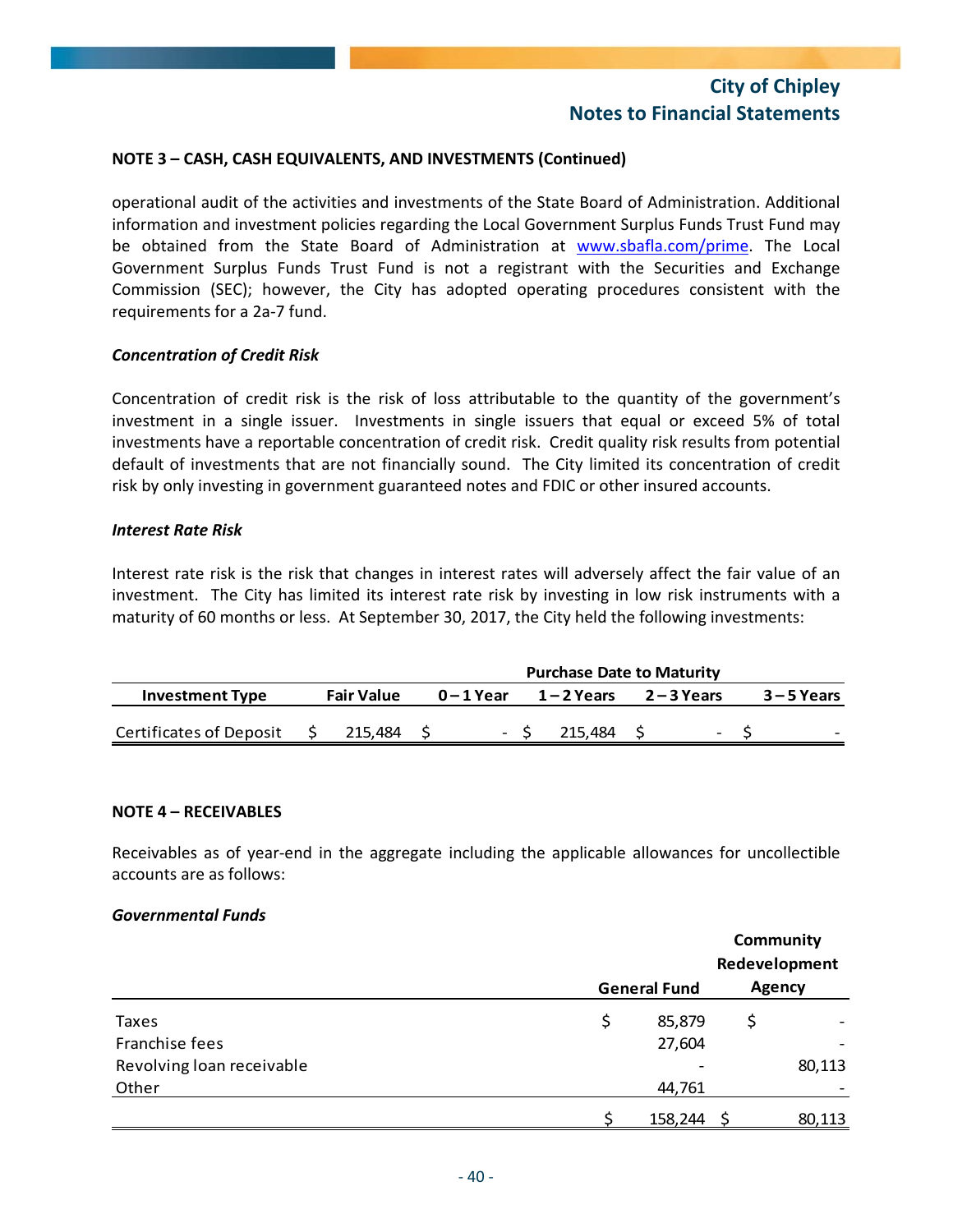## **NOTE 4 – RECEIVABLES (Continued)**

#### *Proprietary Funds*

|                                                                 | Water | Sewer             | <b>Sanitation</b>     | <b>Natural Gas</b> |  |                 |
|-----------------------------------------------------------------|-------|-------------------|-----------------------|--------------------|--|-----------------|
| Accounts – utility billings (1)<br>Allowance for uncollectibles |       | 79,739<br>(1,039) | 135,246 \$<br>(1,758) | 83,798<br>(1,094)  |  | 30,510<br>(367) |
| Other                                                           |       | 967               | 570                   | 25                 |  |                 |
|                                                                 |       | 79.667            | 134,058               | 82.729             |  | 30,143          |

(1) Includes unbilled revenue for September usage billed in October.

#### *Due From Other Governments*

The \$303,687 reported in governmental activities and \$1,098,010 reported in business-type activities are due from the State of Florida. The amounts due are deemed collectible.

#### **NOTE 5 – INTERFUND BALANCES**

Interfund balances are generally used to meet cash demands necessary to pay operating expenditures. These amounts should be repaid during the next fiscal year. The composition of interfund balances as of September 30, 2017 is shown below:

#### *Interfund Receivables and Payables*

|                        |       | <b>Payable Fund</b> |        |  |         |  |              |  |  |  |  |  |
|------------------------|-------|---------------------|--------|--|---------|--|--------------|--|--|--|--|--|
|                        | Water |                     | Sewer  |  | Gas     |  | <b>Total</b> |  |  |  |  |  |
| <b>Receivable Fund</b> |       |                     |        |  |         |  |              |  |  |  |  |  |
| General                |       | 307,000             | 55,750 |  | 105,000 |  | 467,750      |  |  |  |  |  |

## *Interfund Transfers*

|                      | <b>Transfers In</b> |  |         |        |       |         |  |  |  |  |  |
|----------------------|---------------------|--|---------|--------|-------|---------|--|--|--|--|--|
|                      | <b>Debt Service</b> |  | Water   | Sewer  | Total |         |  |  |  |  |  |
| <b>Transfers Out</b> |                     |  |         |        |       |         |  |  |  |  |  |
| General              | 74.307              |  | 149,028 | 11,212 |       | 234,547 |  |  |  |  |  |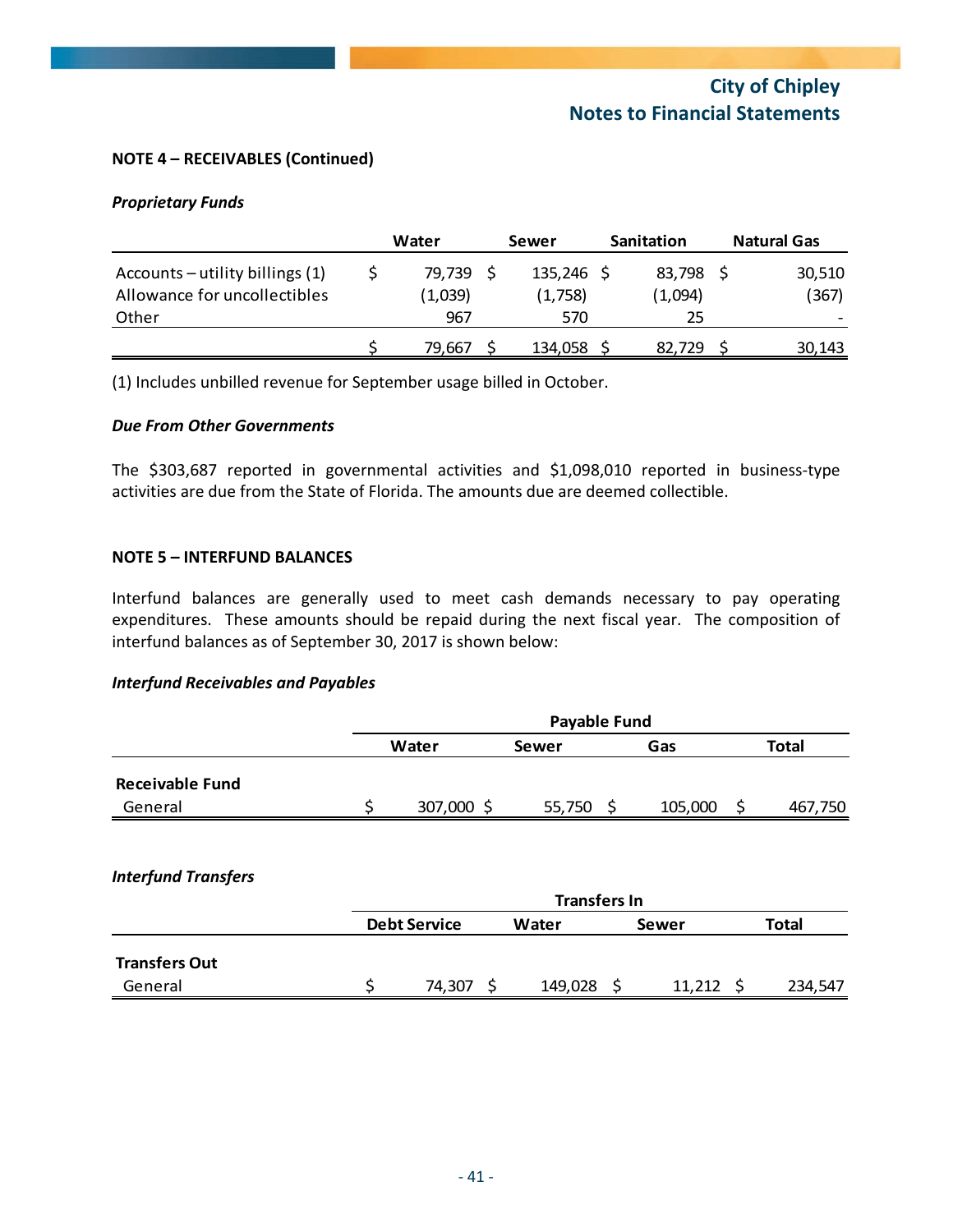## **NOTE 6 – CAPITAL ASSETS**

Capital asset activity for the year ended September 30, 2017 is as follows:

|                                       | <b>Beginning</b><br><b>Balance</b> |           | <b>Increases</b> |             |    | <b>Decreases</b> |    | <b>Ending</b><br><b>Balance</b> |
|---------------------------------------|------------------------------------|-----------|------------------|-------------|----|------------------|----|---------------------------------|
| <b>Governmental Activities</b>        |                                    |           |                  |             |    |                  |    |                                 |
| Capital assets not being depreciated: |                                    |           |                  |             |    |                  |    |                                 |
| Land                                  | \$                                 | 957,092   | \$               |             | \$ |                  | Ś. | 957,092                         |
| Construction in progress              |                                    | 44,125    |                  | 403,598     |    | 67,764           |    | 379,959                         |
| Total capital assets not being        |                                    |           |                  |             |    |                  |    |                                 |
| depreciated                           | \$                                 | 1,001,217 | \$               | 403,598     | \$ | 67,764           | \$ | 1,337,051                       |
| Capital assets being depreciated:     |                                    |           |                  |             |    |                  |    |                                 |
| Furniture and equipment               | \$                                 | 2,207,161 | \$               | 159,623     | \$ | 41,379           | Ś. | 2,325,405                       |
| Improvements other than               |                                    |           |                  |             |    |                  |    |                                 |
| buildings                             |                                    | 2,141,270 |                  | 67,764      |    |                  |    | 2,209,034                       |
| <b>Buildings</b>                      |                                    | 4,607,549 |                  |             |    |                  |    | 4,607,549                       |
|                                       |                                    |           |                  |             |    |                  |    |                                 |
| Total capital assets being            |                                    |           |                  |             |    |                  |    |                                 |
| depreciated                           |                                    | 8,955,980 |                  | 227,387     |    | 41,379           |    | 9,141,988                       |
| Less accumulated depreciation for:    |                                    |           |                  |             |    |                  |    |                                 |
| Furniture and equipment               |                                    | 2,082,095 |                  | 129,030     |    |                  |    | 2,211,125                       |
|                                       |                                    |           |                  |             |    |                  |    |                                 |
| Improvements other than               |                                    | 825,165   |                  | 87,530      |    |                  |    | 912,695                         |
| buildings                             |                                    | 2,086,000 |                  | 67,428      |    | 41,379           |    | 2,112,049                       |
| <b>Buildings</b>                      |                                    |           |                  |             |    |                  |    |                                 |
| Total accumulated depreciation        |                                    | 4,993,260 |                  | 283,988     |    | 41,379           |    | 5,235,869                       |
| Total capital assets being            |                                    |           |                  |             |    |                  |    |                                 |
| depreciated, net                      | \$                                 | 3,962,720 | \$               | (56,601) \$ |    |                  |    | \$3,906,119                     |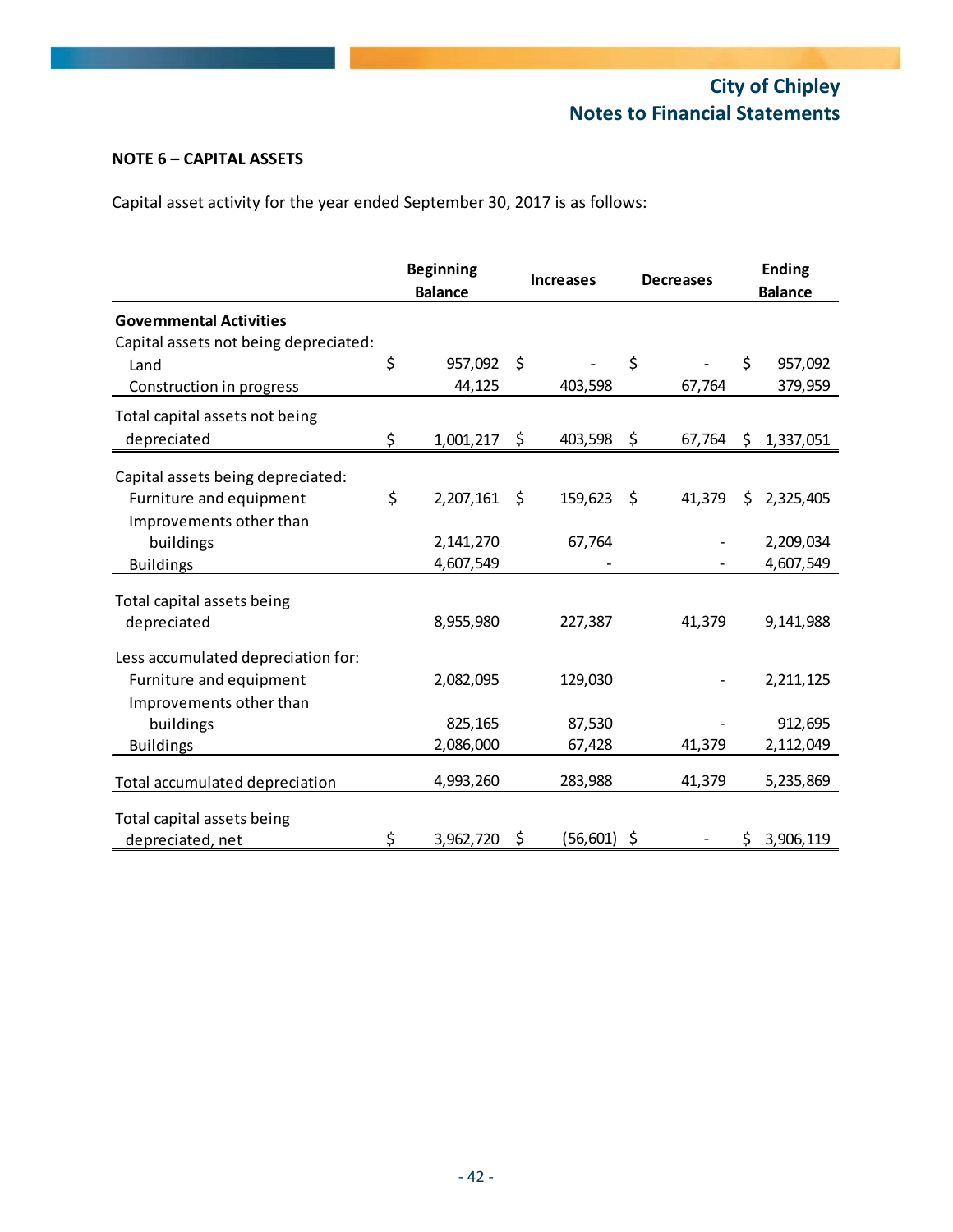## **NOTE 6 – CAPITAL ASSETS (Continued)**

|                                                                          | <b>Beginning</b> |                | <b>Increases</b> |               | <b>Decreases</b> |        |     | <b>Ending</b>  |
|--------------------------------------------------------------------------|------------------|----------------|------------------|---------------|------------------|--------|-----|----------------|
|                                                                          |                  | <b>Balance</b> |                  |               |                  |        |     | <b>Balance</b> |
| <b>Business-Type Activities</b><br>Capital assets not being depreciated: |                  |                |                  |               |                  |        |     |                |
| Land                                                                     | \$               | 702,898        | $\zeta$          |               | \$               |        | \$  | 702,898        |
| Construction in progress                                                 |                  | 451,240        |                  | 1,951,767     |                  | 57,500 |     | 2,345,507      |
| Total capital assets not being                                           |                  |                |                  |               |                  |        |     |                |
| depreciated                                                              | \$               | 1,154,138      | \$               | 1,951,767     | \$               | 57,500 | \$. | 3,048,405      |
| Capital assets being depreciated:<br>Building and plant                  | \$               | 47,444,616     | -\$              | 57,500        | $\zeta$          |        |     | \$47,502,116   |
| Equipment and vehicles                                                   |                  | 2,428,830      |                  | 56,249        |                  | 65,780 |     | 2,419,299      |
| Total capital assets being<br>depreciated                                |                  | 49,873,446     |                  | 113,749       |                  | 65,780 |     | 49,921,415     |
| Less accumulated depreciation for:                                       |                  |                |                  |               |                  |        |     |                |
| Building and plant                                                       |                  | 12,229,528     |                  | 1,130,255     |                  |        |     | 13,359,783     |
| <b>Equipment and vehicles</b>                                            |                  | 1,780,751      |                  | 115,920       |                  | 65,780 |     | 1,830,891      |
| Total accumulated depreciation                                           |                  | 14,010,279     |                  | 1,246,175     |                  | 65,780 |     | 15,190,674     |
| Total capital assets, being<br>depreciated, net                          |                  | 35,863,167     | \$               | (1, 132, 426) |                  |        |     | \$34,730,741   |

Depreciation expense was charged to functions/programs of the primary government as follows:

| <b>Governmental Activities:</b>  |               |
|----------------------------------|---------------|
| General government               | \$<br>113,635 |
| Public safety                    | 64,823        |
| <b>Public works</b>              | 78,539        |
| Culture and recreation           | 26,991        |
| Total                            | \$<br>283,988 |
| <b>Business-Type Activities:</b> |               |
| Water                            | \$<br>132,328 |
| Sewer                            | 1,070,561     |
| Sanitation                       | 22,268        |
| <b>Natural Gas</b>               | 21,018        |
| Total                            | \$1,246,175   |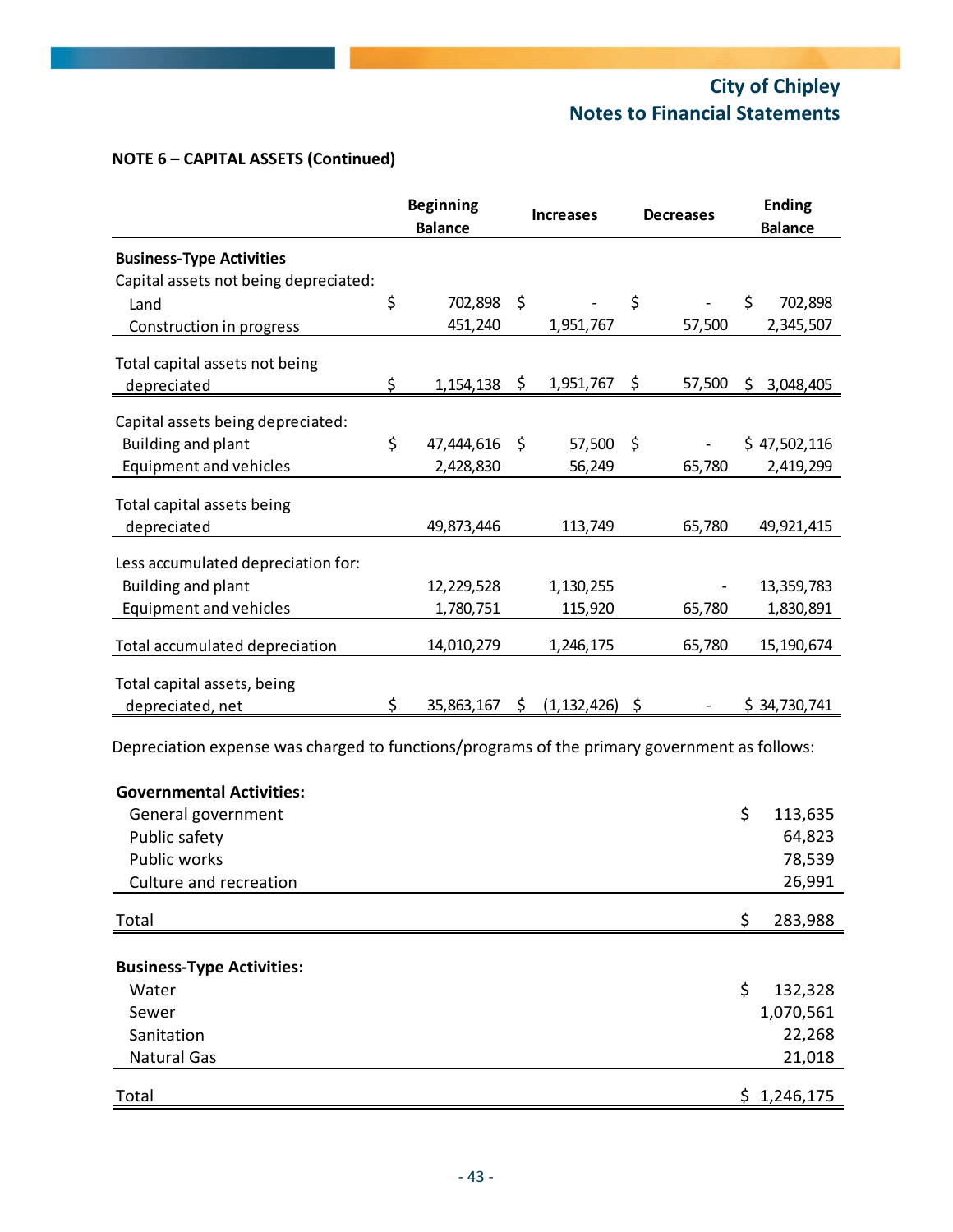## **NOTE 7 – LONG‐TERM DEBT**

Long‐term debt activity for the year ended September 30, 2017 was as follows:

|                                  |    | <b>Beginning</b> |     |                  |      |                  |                | <b>Ending</b> |                 | Due Within |
|----------------------------------|----|------------------|-----|------------------|------|------------------|----------------|---------------|-----------------|------------|
|                                  |    | <b>Balance</b>   |     | <b>Increases</b> |      | <b>Decreases</b> | <b>Balance</b> |               | <b>One Year</b> |            |
| <b>Governmental Activities:</b>  |    |                  |     |                  |      |                  |                |               |                 |            |
| Revenue bonds                    | \$ | 775,512          | \$  |                  | $-5$ | $17,182 \div$    |                | 758,330 \$    |                 | 18,665     |
| Notes and leases                 |    |                  |     | 106,281          |      | 20,492           |                | 85,789        |                 | 18,525     |
| Compensated                      |    |                  |     |                  |      |                  |                |               |                 |            |
| absences                         |    | 454,096          |     | 72,102           |      | 80,171           |                | 446,027       |                 | 98,126     |
| Total                            |    | \$1,229,608      | \$  | 178,383          | \$   | 117,845          | \$             | 1,290,146     | S               | 135,316    |
| <b>Business-Type Activities:</b> |    |                  |     |                  |      |                  |                |               |                 |            |
| Revenue bonds                    | S. | 2,154,300        | -\$ | -\$              |      | 102,700          | S              | 2,051,600     | S               | 107,000    |
| Notes and leases                 |    | 614,870          |     | 108,765          |      | 84,202           |                | 639,433       |                 | 60,159     |
| Compensated                      |    |                  |     |                  |      |                  |                |               |                 |            |
| absences                         |    | 229,937          |     | 31,912           |      | 35,764           |                | 226,085       |                 | 35,764     |
| Total                            | S. | 2,999,107        | \$. | 140,677          | S    | 222,666          | S              | 2,917,118     | S               | 202,923    |

Debt service requirements on long-term debt at September 30, 2017 are as follows:

## *Governmental Activities*

| <b>Fiscal Year Ending</b> | <b>Revenue Bonds</b> |                 |         | <b>Notes and Leases</b> |        |          |       |
|---------------------------|----------------------|-----------------|---------|-------------------------|--------|----------|-------|
| September 30,             | Principal            | <b>Interest</b> |         | Principal               |        | Interest |       |
|                           |                      |                 |         |                         |        |          |       |
| 2018                      | \$<br>18,665         | -\$             | 35,966  | \$                      | 18,525 | - \$     | 2,043 |
| 2019                      | 19,172               |                 | 35,080  |                         | 18,951 |          | 1,617 |
| 2020                      | 19,703               |                 | 34,212  |                         | 11,646 |          | 1,182 |
| 2021                      | 21,258               |                 | 33,237  |                         | 11,931 |          | 897   |
| 2022                      | 21,841               |                 | 32,228  |                         | 12,223 |          | 605   |
| 2023-2027                 | 127,954              |                 | 144,423 |                         | 12,513 |          | 306   |
| 2028-2032                 | 159,266              |                 | 111,214 |                         |        |          |       |
| 2033-2037                 | 193,623              |                 | 70,250  |                         |        |          |       |
| 2038-2042                 | 176,848              |                 | 21,588  |                         |        |          |       |
|                           |                      |                 |         |                         |        |          |       |
| Total                     | \$<br>758,330        | \$.             | 518,198 | -S                      | 85,789 | \$       | 6,650 |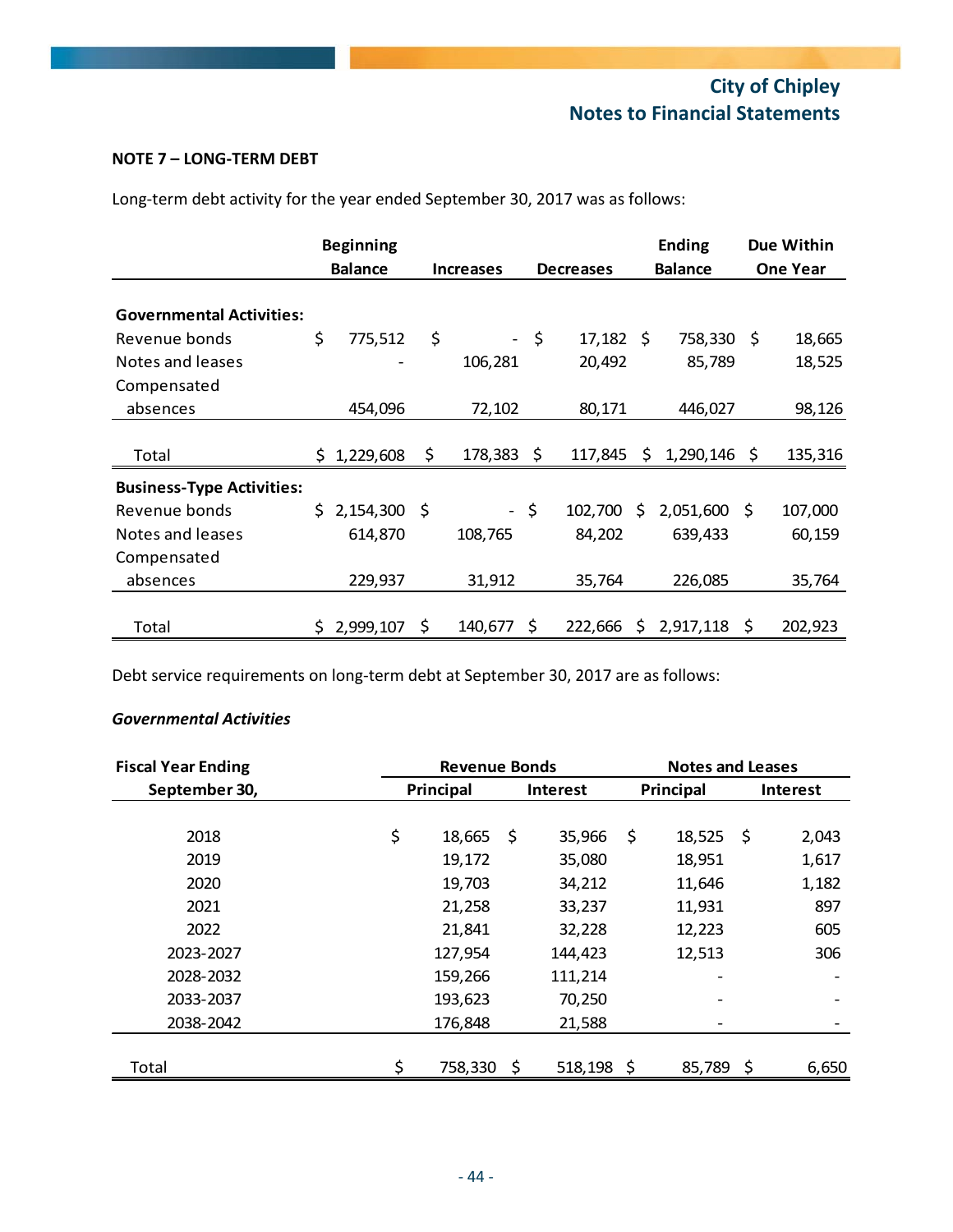## **NOTE 7 – LONG‐TERM DEBT (Continued)**

## *Business‐Type Activities*

| <b>Fiscal Year Ending</b> | <b>Revenue Bonds</b> |                 |         |           | <b>Notes and Leases</b> |     |                 |  |
|---------------------------|----------------------|-----------------|---------|-----------|-------------------------|-----|-----------------|--|
| September 30,             | Principal            | <b>Interest</b> |         | Principal |                         |     | <b>Interest</b> |  |
|                           |                      |                 |         |           |                         |     |                 |  |
| 2018                      | \$<br>107,000        | \$              | 98,082  | - \$      | 60,158                  | -\$ | 6,876           |  |
| 2019                      | 112,600              |                 | 92,837  |           | 106,196                 |     | 5,717           |  |
| 2020                      | 117,100              |                 | 87,377  |           | 36,419                  |     | 4,876           |  |
| 2021                      | 123,600              |                 | 81,646  |           | 27,888                  |     | 4,270           |  |
| 2022                      | 129,300              |                 | 75,614  |           | 18,480                  |     | 3,859           |  |
| 2023-2027                 | 581,700              |                 | 281,084 |           | 97,739                  |     | 16,624          |  |
| 2028-2032                 | 458,500              |                 | 163,779 |           | 107,272                 |     | 11,858          |  |
| 2033-2037                 | 324,600              |                 | 61,970  |           | 117,733                 |     | 6,626           |  |
| 2038-2042                 | 78,300               |                 | 10,236  |           | 67,548                  |     | 1,255           |  |
| 2043-2045                 | 18,900               |                 | 1,717   |           |                         |     |                 |  |
|                           |                      |                 |         |           |                         |     |                 |  |
| Total                     | \$<br>2,051,600      | S               | 954,342 | S         | 639,433                 | S   | 61,961          |  |

## *Notes Payable*

Notes and leases payable at September 30, 2017 are comprised of the following:

|                                                                                                                                                                                   |    | Governmental<br><b>Activities</b>         |  |
|-----------------------------------------------------------------------------------------------------------------------------------------------------------------------------------|----|-------------------------------------------|--|
| <b>Capital City Bank</b> – A note payable in annual installments of $$7,740$<br>including interest at 2.05%. The note matures on February 1, 2019 and is<br>secured by a vehicle. | \$ | 15,003                                    |  |
| <b>One South Bank -</b> A note payable in annual installments of \$12,828<br>including interest at 2.411%. The note matures on December 20, 2022 and                              |    |                                           |  |
| is secured by a vehicle.                                                                                                                                                          |    | 70,786                                    |  |
|                                                                                                                                                                                   | \$ | 85,789                                    |  |
|                                                                                                                                                                                   |    | <b>Business-Type</b><br><b>Activities</b> |  |
| Capital City Bank - A note payable in annual installments of \$33,812<br>including interest at 1.94%. The note matures on January 4, 2018 and is<br>secured by equipment.         | \$ | 42,879                                    |  |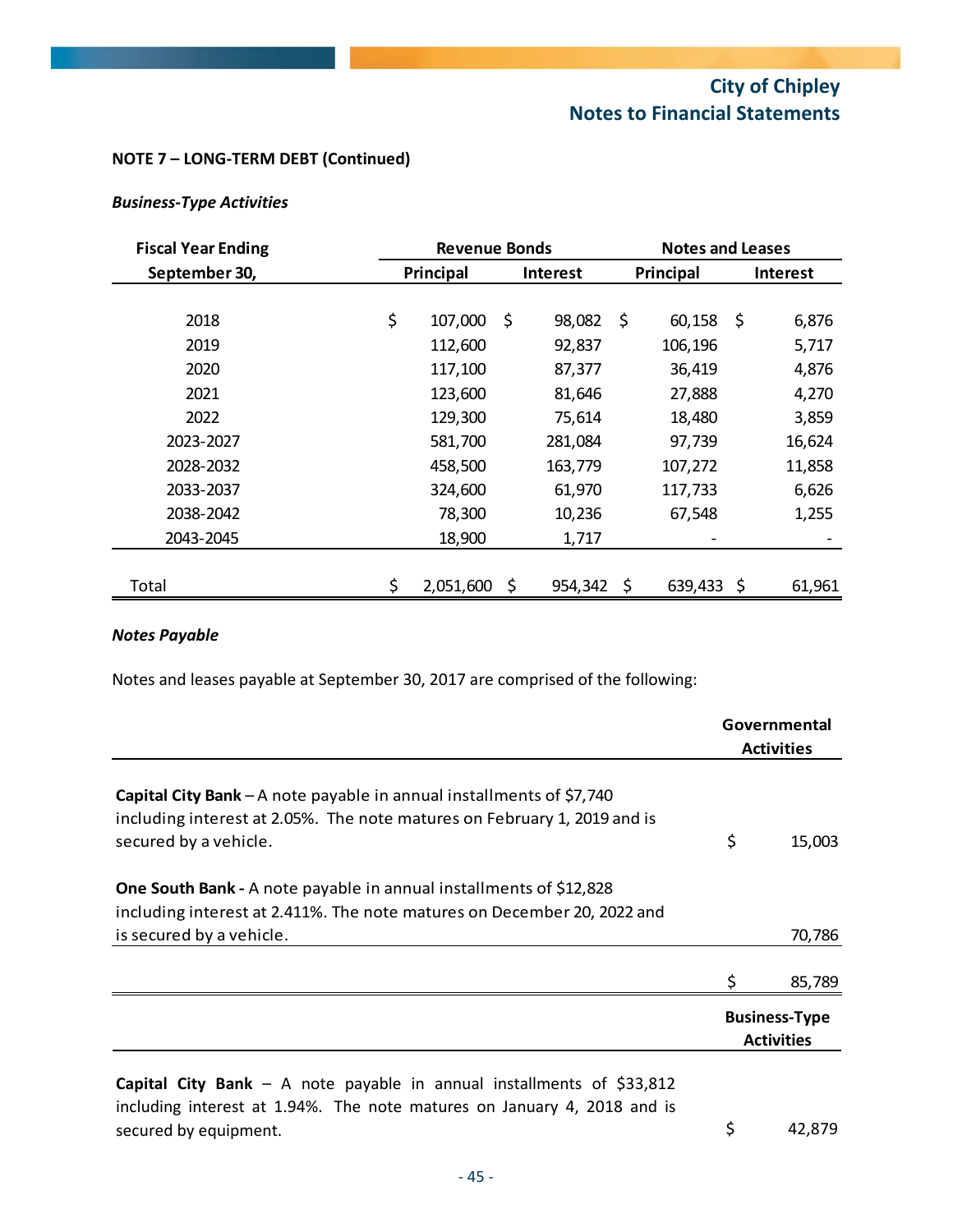## **NOTE 7 – LONG‐TERM DEBT (Continued)**

| Capital City Bank - A note payable in annual installments of $$9,987$<br>including interest at 2.43%. The note matures on February 2, 2021 and is<br>secured by a pledge of and lien upon non-advalorem taxes.                                                                                                                                                                                                                           | 37,603        |
|------------------------------------------------------------------------------------------------------------------------------------------------------------------------------------------------------------------------------------------------------------------------------------------------------------------------------------------------------------------------------------------------------------------------------------------|---------------|
| <b>One South Bank -</b> A note payable in annual installments of \$9,567<br>including interest at 2.58%. The note matures on March 5, 2019 and is<br>secured by a vehicle.                                                                                                                                                                                                                                                               | 18,318        |
| Florida Department of Environmental Protection - A note payable under a<br>Clean Water State Revolving Fund (SRF) Loan Agreement awarded April<br>2016 to fund sewer system upgrades. The loan is payable in semi-annual<br>principal and interest installments of \$23,708 beginning June 2018.<br>Interest accrues at rates ranging from 0.85% to 1.7% based on the dates of<br>the various loan awards which comprise the total loan. | 61,289        |
| Florida Department of Environmental Protection $-A$ note payable under a<br>Clean Water State Revolving Fund (SRF) Loan Agreement awarded January<br>2006 to fund sewer system upgrades. The loan is payable in semi-<br>annual principal and interest installments of \$13,099 through 2040.<br>Interest accrues at rates ranging from 1.81% to 1.87% based on the dates of<br>the various loan awards which comprise the total loan.   | 479,344       |
|                                                                                                                                                                                                                                                                                                                                                                                                                                          | \$<br>639,433 |

## *Bonds Payable*

Bonds payable at September 30, 2017 are comprised of the following:

|                                                                                                                                                                                                                                                                                                  |               | Governmental<br><b>Activities</b> |
|--------------------------------------------------------------------------------------------------------------------------------------------------------------------------------------------------------------------------------------------------------------------------------------------------|---------------|-----------------------------------|
| City of Chipley Public Improvement Revenue Bonds - 2002A Series,<br>authorized and issued \$546,000, interest at 4.75%, principal and interest<br>payable annually on September 1, collateralized by pledge of solid waste<br>disposal system revenues. Bonds are held by the U.S. Department of |               |                                   |
| Agriculture, Rural Development.                                                                                                                                                                                                                                                                  | <sup>\$</sup> | 428.330                           |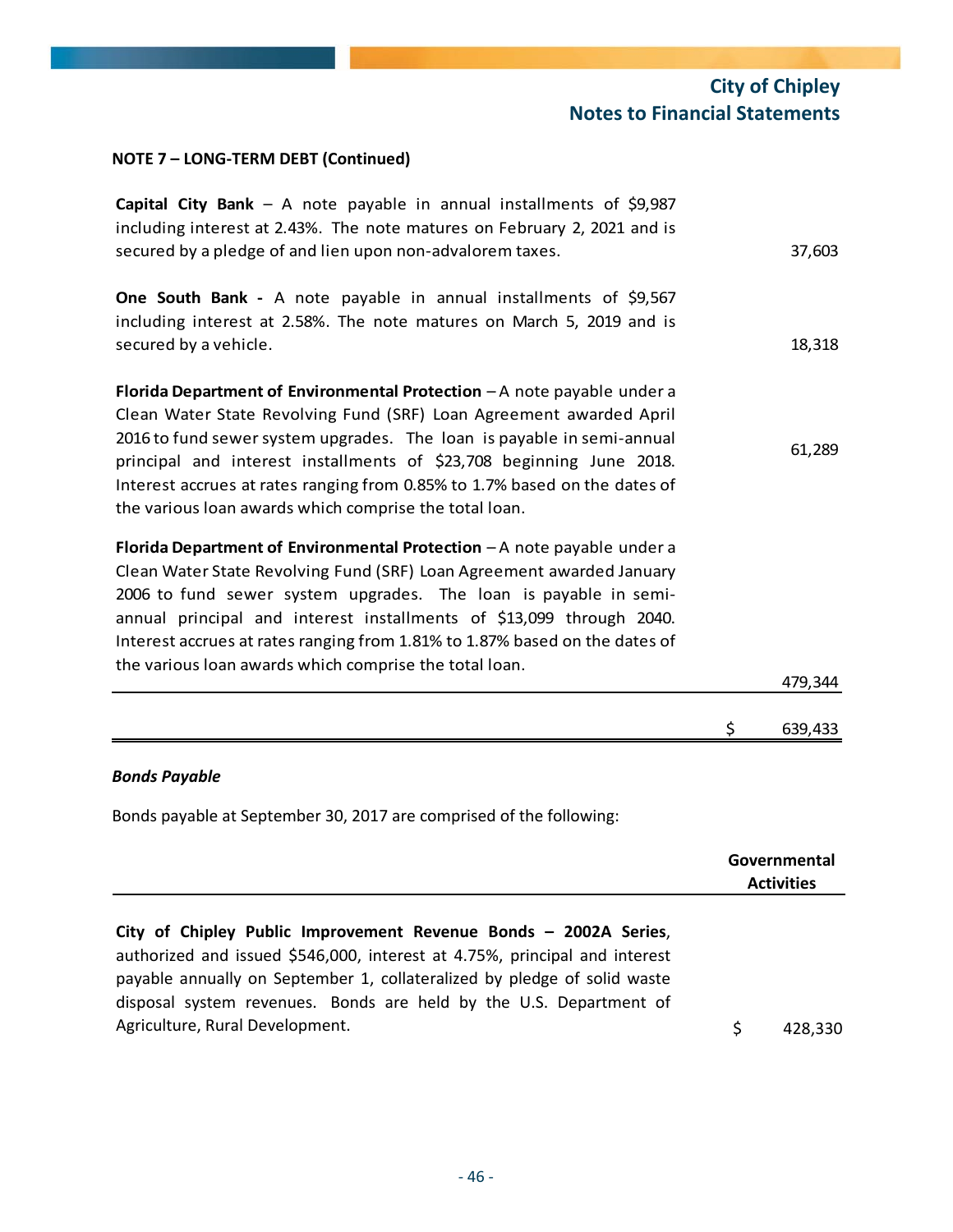## **NOTE 7 – LONG‐TERM DEBT (Continued)**

| City of Chipley Public Improvement Revenue Bonds - 2003 Series,<br>authorized and issued \$400,000, interest at 4.675%, principal and interest<br>payable annually on September 1, collateralized by pledge of solid waste<br>disposal system net revenues and revenues from an interlocal agreement<br>with Washington County, Florida. The interlocal agreement specifies that<br>Washington County will share equally with the City the full repayment of<br>the bonds and will pay to the City, in equal installments, a sum equal to one-<br>half of the annual bond payment. Bonds are held by the U.S. Department |                                           |
|--------------------------------------------------------------------------------------------------------------------------------------------------------------------------------------------------------------------------------------------------------------------------------------------------------------------------------------------------------------------------------------------------------------------------------------------------------------------------------------------------------------------------------------------------------------------------------------------------------------------------|-------------------------------------------|
| of Agriculture, Rural Development.                                                                                                                                                                                                                                                                                                                                                                                                                                                                                                                                                                                       | 330,000                                   |
| Total                                                                                                                                                                                                                                                                                                                                                                                                                                                                                                                                                                                                                    | \$<br>758,330                             |
|                                                                                                                                                                                                                                                                                                                                                                                                                                                                                                                                                                                                                          | <b>Business-Type</b><br><b>Activities</b> |
| Water and Sewer Revenue Bonds - 1986 Series, authorized and issued<br>\$1,379,200, interest at 5.00%, principal and interest payable annually on<br>September 1, collateralized by net revenues of the system. Bonds are held<br>by the U.S. Department of Agriculture, Rural Development.                                                                                                                                                                                                                                                                                                                               | \$<br>519,200                             |
| Water and Sewer Revenue Bonds - 1994 Series A, authorized and issued<br>\$851,000, interest at 5.00%, principal and interest payable annually on<br>September 1, collateralized by net revenues of the system. Bonds are held<br>by the U.S. Department of Agriculture, Rural Development.                                                                                                                                                                                                                                                                                                                               | 546,800                                   |
| Water and Sewer Revenue Bonds - 1994 Series B, authorized and issued<br>\$143,400, interest at 5.00%, principal and interest payable annually on<br>September 1, with principal payments beginning in 1996, collateralized by<br>net revenues of the system. Bonds are held by the U.S. Department of<br>Agriculture, Rural Development.                                                                                                                                                                                                                                                                                 | 92,100                                    |
| Water and Sewer Revenue Bonds - 1999 Series, authorized and issued<br>\$1,068,600, interest at 4.50%, principal and interest payable annually on<br>September 1, collateralized by net revenues of the system. Bonds are held<br>by the U.S. Department of Agriculture, Rural Development.                                                                                                                                                                                                                                                                                                                               | 783,600                                   |
| Water and Sewer Revenue Bonds - 2006 Series, authorized and issued<br>\$128,900, interest at 4.375%, principal and interest payable annually on<br>September 1, collateralized by net revenues of the system. Bonds are held<br>by the U.S. Department of Agriculture, Rural Development.                                                                                                                                                                                                                                                                                                                                | 109,900                                   |
| Total                                                                                                                                                                                                                                                                                                                                                                                                                                                                                                                                                                                                                    | \$<br>2,051,600                           |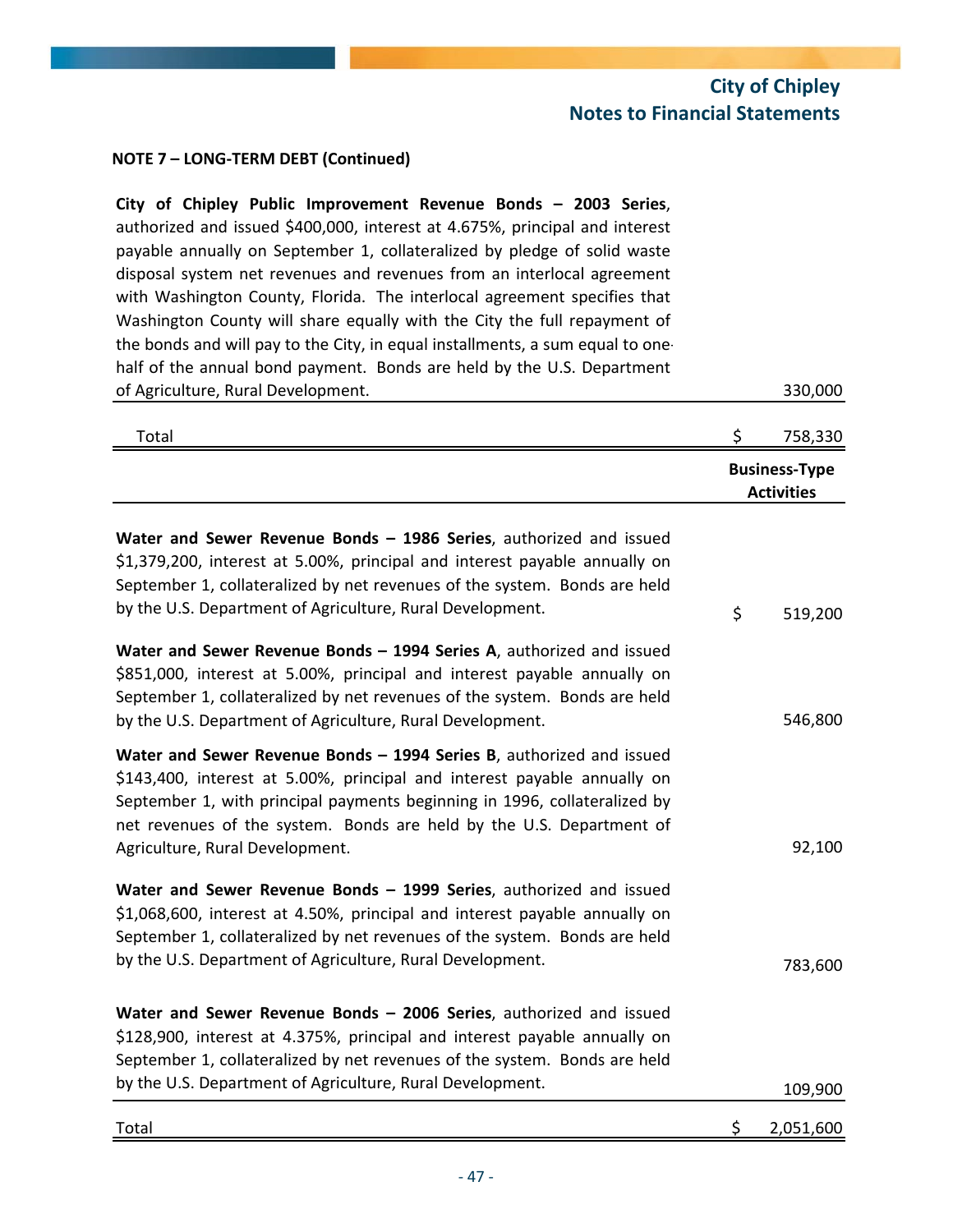## **NOTE 7 – LONG‐TERM DEBT (Continued)**

The City has pledged future water and sewer system net revenues to repay \$2,809,930 in revenue bonds issued in 1986, 1994, 1998, 2001, 2003, and 2006. Proceeds from the bonds were used for capital improvements and rehabilitation or expansion of the City's water and sewer systems. Principal and interest on the bonds are payable through 2045, solely from the water and sewer system net revenues and an interlocal agreement with Washington County in which the City agreed to pay half of the debt service related to the portion of the debt which financed the construction of a library. Annual principal and interest on the bonds are expected to require approximately 71 percent of such net revenues. Principal and interest paid for the current year and total customer net revenues were \$259,728 and \$364,191, respectively.

#### **NOTE 8 – MAJOR SUPPLIER**

All natural gas sold by the natural gas fund is purchased from a single supplier, Florida Gas Utility. Purchases totaled \$175,292. Florida Gas Utility is currently the City's sole supplier of natural gas.

## **NOTE 9 – RESTRICTED NET POSITION**

Restricted net position is comprised of the following at September 30, 2017:

|         |              | <b>Business-Type</b>        |
|---------|--------------|-----------------------------|
|         |              | 152,839                     |
| 70.614  |              | 110,331                     |
| 514,920 |              |                             |
|         |              | 263,170                     |
|         | Governmental | $1,050,375$ \$<br>1,635,909 |

#### **NOTE 10 – SUPPLEMENTAL CASH FLOW INFORMATION**

Interest expense incurred for business‐type activities for the year ended September 30, 2017 was \$114,736, all of which was charged to non‐operating expenses. Cash paid for interest was \$115,063 and there was no interest capitalized for the year ended September 30, 2017.

## **NOTE 11 – EMPLOYEE RETIREMENT**

#### **Florida Retirement System Pension Plan**

Substantially all full‐time City employees are participants in the Florida Retirement System (the "System"), a defined benefit, cost sharing, multiple employer public retirement system, which is controlled by the State Legislature and administered by the State of Florida, Department of Administration, Division of Retirement. The plan covers full time employees of various governmental units within the State of Florida.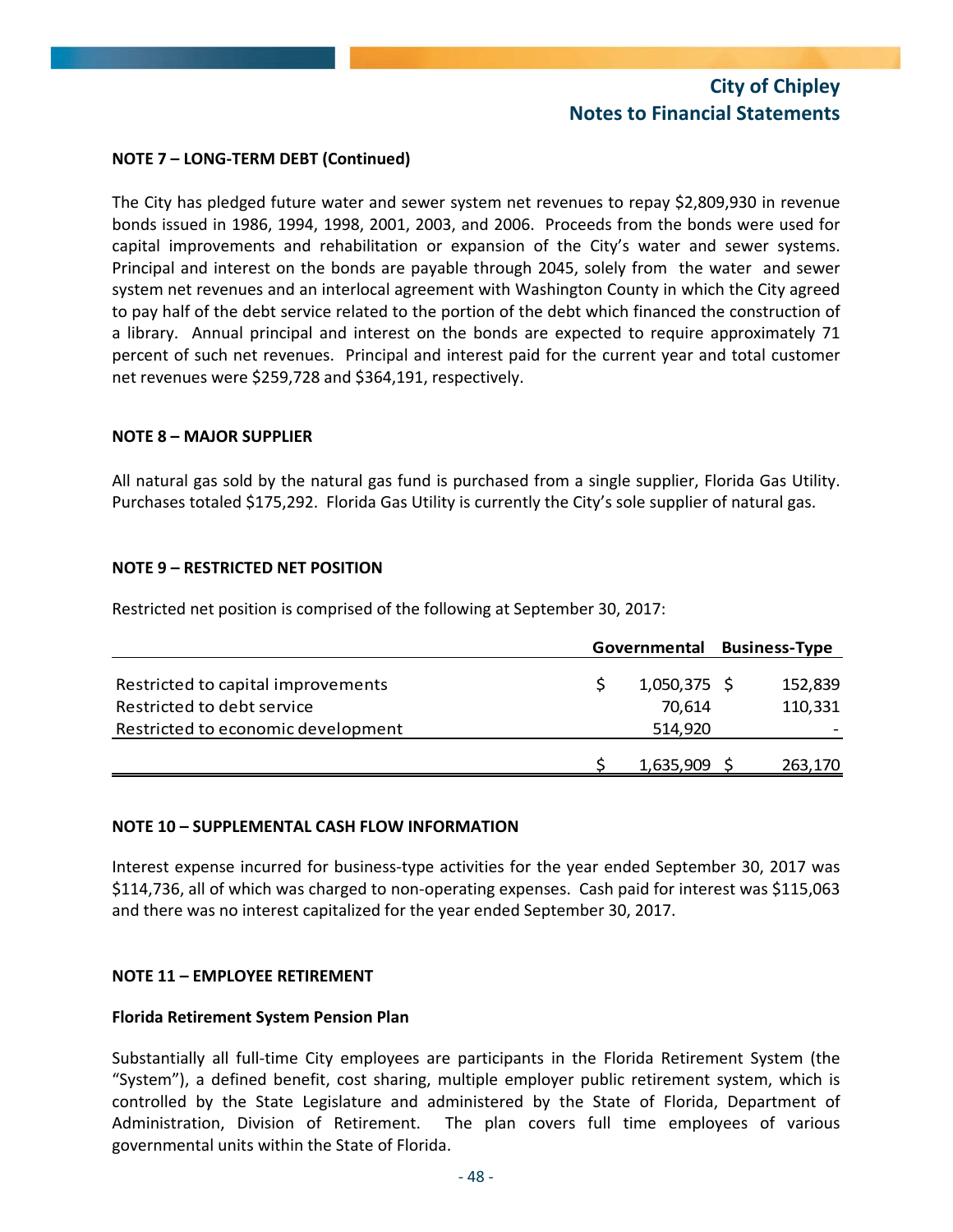## **NOTE 11 – EMPLOYEE RETIREMENT (Continued)**

The System's funding policy provides for monthly employer contributions at actuarially determined rates that, expressed as percentages of annual covered payroll, are adequate to accumulate sufficient assets to pay benefits when due (see rates below). Level percentages of payroll employer contribution rates established by state law are determined using the entry-age actuarial funding method.

The System provides for those employees hired prior to July 1, 2012 for vesting of benefits after six years of creditable service. Normal retirement benefits are available to employees who retire at or after age 62 with six or more years of service. Early retirement is available after six years of service with a 5% reduction of benefits for each year prior to the normal retirement age. For those employees hired on or after July 1, 2012, the System provides for vesting of benefits after eight years of creditable service. Normal retirement benefits are available to employees who retire at or after age 65 with eight or more years of service. Early retirement is available after eight years of service with a 5% reduction of benefits for each year prior to the normal retirement age. Retirement benefits are based upon age, average compensation, and years-of-service credit where average compensation is computed as the average of an individual's five highest years of earnings.

Participating employer contributions are based upon state‐wide rates established by the State of Florida. These rates are applied to employee salaries as follows: regular employees‐7.92% DROP Program‐13.26%, special risk employees‐23.27%, senior management‐22.71% and elected officials‐ 45.50%. The rate applied to employee salaries for employee contributions was 3.00% for all classifications with the exception of DROP program participants who do not make contributions.

The City's contributions to the plan for the years ended September 30, 2017, 2016, and 2015 were \$261,073, \$250,758, and \$236,343 respectively, and equal to the actuarially determined contributions for each year. These contributions were paid by their due date. Total payroll for the City employees covered by the System was \$1,819,586 for the year ended September 30, 2017. The City's total payroll was \$1,938,829 for the same period.

The City has no responsibility to the System other than to make the periodic payments required by State Statutes. The Florida Division of Retirement issues a publicly available financial report that includes financial statements and required supplementary information for the System. The report may be obtained by writing Florida Division of Retirement, P O Box 9000, Tallahassee, FL 32315‐ 9000. *Pension liabilities, pension expense, and deferred outflows of resources and deferred inflows of resources related to pensions.* At September 30, 2017, the City reported a liability of \$2,484,786 for its proportionate share of the collective net pension liability for the Florida Retirement System Pension Plan ("Pension Plan"). The net pension liability was measured as of June 30, 2017 and the total pension liability used to calculate the net pension liability was determined by an actuarial valuation as of June 30, 2017. The City's proportion of the collective net pension liability was based on the employers' shares of contributions to the Pension Plan relative to the total employer contributions of all participating employers. At June 30, 2017, the System's proportion of the Pension Plan was 0.008400%, which was a decrease of 0.00000448% from its proportion measured as of June 30, 2016.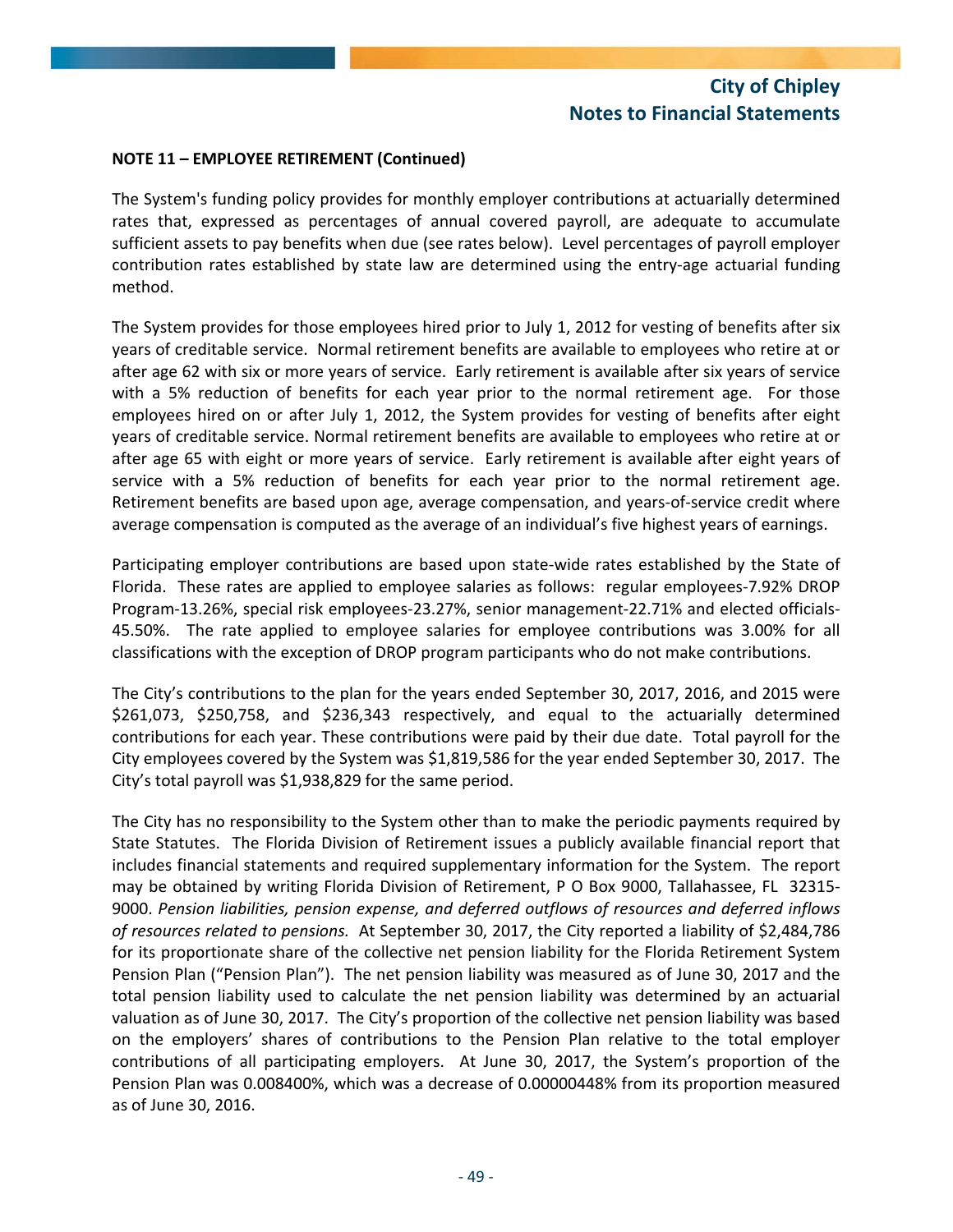## **NOTE 11 ‐ EMPLOYEE RETIREMENT (Continued)**

For the year ended September 30, 2017, the City recognized pension expense of \$426,148 for the Pension Plan. At September 30, 2017, the City reported deferred outflows of resources and deferred inflows of resources related to the Pension Plan from the following sources:

|                                                           | <b>Deferred</b><br><b>Outflows of</b><br><b>Resources</b> | <b>Deferred</b><br>Inflows of<br><b>Resources</b> |                  |  |
|-----------------------------------------------------------|-----------------------------------------------------------|---------------------------------------------------|------------------|--|
| Differences between expected and actual experience        | \$<br>228,052                                             | \$                                                | (13, 764)        |  |
| Changes of assumptions                                    | 835,064                                                   |                                                   |                  |  |
| Net difference between projected and actual earnings on   |                                                           |                                                   |                  |  |
| pension plan investments                                  |                                                           |                                                   | (61, 579)        |  |
| Changes in proportion and differences between employer    |                                                           |                                                   |                  |  |
| contributions and proportionate share of contributions    | 65,519                                                    |                                                   | (58,586)         |  |
| Employer contributions subsequent to the measurement date | 61,432                                                    |                                                   |                  |  |
| <u>Total</u>                                              | 1,190,067                                                 |                                                   | <u>(133,929)</u> |  |

\$61,432 reported as deferred outflows of resources related to the Pension Plan resulting from City contributions subsequent to the measurement date will be recognized as a reduction of the net pension liability in the year ended September 30, 2018. Amounts reported as deferred outflows of resources and deferred inflows of resources related to the Pension Plan will be recognized in pension expense as follows:

| <b>Year Ended</b><br>September 30, | <b>Deferred</b><br><b>Outflows of</b><br><b>Resources</b> | <b>Deferred</b><br>Inflows of<br><b>Resources</b> |                | Pension<br>Expense,<br><b>Net</b> |
|------------------------------------|-----------------------------------------------------------|---------------------------------------------------|----------------|-----------------------------------|
| 2018                               | \$<br>209,004                                             | - Ş                                               | $(28, 793)$ \$ | 180,211                           |
| 2019                               | 209,004                                                   |                                                   | (28, 793)      | 180,211                           |
| 2020                               | 209,004                                                   |                                                   | (28, 793)      | 180,211                           |
| 2021                               | 209,004                                                   |                                                   | (28, 793)      | 180,211                           |
| 2022                               | 209,004                                                   |                                                   | (13, 397)      | 195,607                           |
| Thereafter                         | 83,615                                                    |                                                   | (5,360)        | 78,255                            |
| Total                              | 1,128,635                                                 |                                                   | (133,929) \$   | 994,706                           |

*Actuarial assumptions*. The total pension liability for the Pension Plan was determined by an actuarial valuation as of June 30, 2017 using the following actuarial assumptions, applied to all periods included in the measurement:

| Inflation                                | 2.60% |
|------------------------------------------|-------|
| Investment rate of return*               | 7.10% |
| Projected salary increases               | 3.25% |
| * Net of pension plan investment expense |       |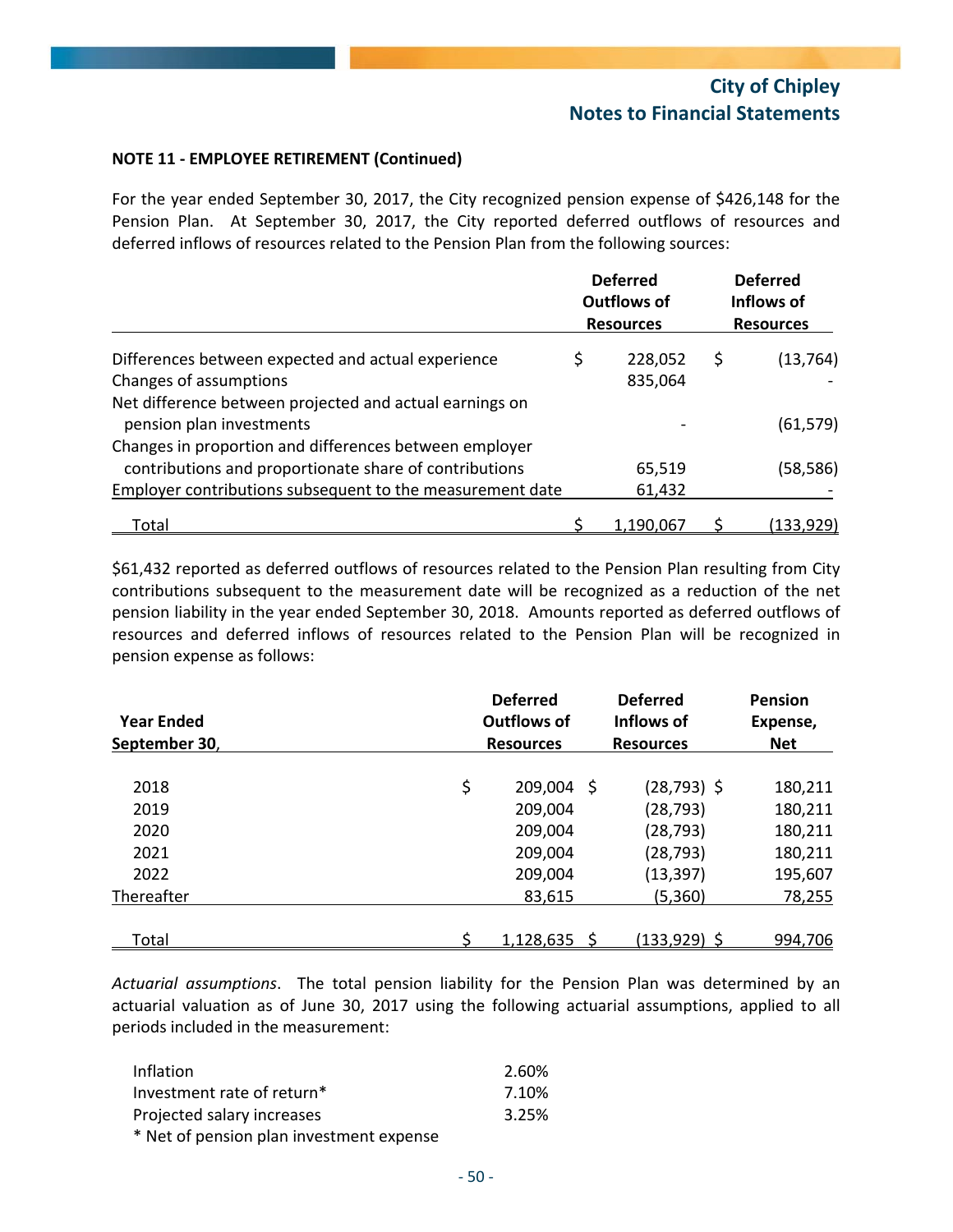## **NOTE 11 ‐ EMPLOYEE RETIREMENT (Continued)**

The actuarial assumptions used in the actuarial valuation as of June 30, 2017 for the Pension Plan were based on the results of an investigation of the economic and demographic experience for the System based upon participant data as of June 30, 2013.

Mortality rates were based on the Generational RP‐2000 Mortality Table with Projected Scale BB.

The long‐term expected rate of return for the Pension Plan investments was not based on historical returns, but instead is based on a forward‐looking capital market economic model. The allocation policy's description of each asset class was used to map the target allocation to the asset classes shown below. Each asset class assumption is based on a consistent set of underlying assumptions, and includes an adjustment for the inflation assumption. The target allocation and best estimates of arithmetic and geometric real rates of return for each major asset class are summarized in the following table:

|                                               |                | Annual                           | Compound<br>Annual                                |                                  |
|-----------------------------------------------|----------------|----------------------------------|---------------------------------------------------|----------------------------------|
|                                               | <b>Target</b>  | <b>Arithmetic</b>                | (Geometric)                                       | <b>Standard</b>                  |
| <b>Asset Class</b>                            | Allocation (1) | Return*                          | Return                                            | <b>Deviation</b>                 |
| Cash                                          | 1%             | 3.0%                             | 3.0%                                              | 1.8%                             |
| Fixed Income                                  | 18%            | 4.5%                             | 4.4%                                              | 4.2%                             |
| Global equity                                 | 53%            | 7.8%                             | 6.6%                                              | 17.0%                            |
| Real estate (property)                        | 10%            | 6.6%                             | 5.9%                                              | 12.8%                            |
| Private equity                                | 6%             | 11.5%                            | 7.8%                                              | 30.0%                            |
| <b>Strategic Investments</b>                  | 12%            | 6.1%                             | 5.6%                                              | 9.7%                             |
| <b>Total</b>                                  | 100%           |                                  |                                                   |                                  |
| * Includes assumed rate of inflation of 2.60% |                |                                  |                                                   |                                  |
|                                               |                | 1%<br><b>Decrease</b><br>(6.10%) | <b>Current</b><br><b>Discount Rate</b><br>(7.10%) | 1%<br><b>Increase</b><br>(8.10%) |

City's proportionate share of collective

net pension liability and the settlem and the settlem and the settlem in the settlem in the settlem in the set

*Pension plan fiduciary net position*. Detailed information about the pension plan's fiduciary net position is available in the separately issued FRS Comprehensive Annual Financial Report for the fiscal year ended June 30, 2017. The supporting actuarial information is included in the GASB Statement No. 68 Report for the FRS prepared as of June 30, 2017. The auditor's report dated January 10, 2018 on the total pension liability, total deferred outflows of resources, total deferred inflows of resources, total pension expense for the sum of all participating entities as of June 30, 2017 along with supporting schedules is also available. The additional financial and actuarial information is available from http://www.dms.myflorida.com/workforce\_operations/retirement/ publications.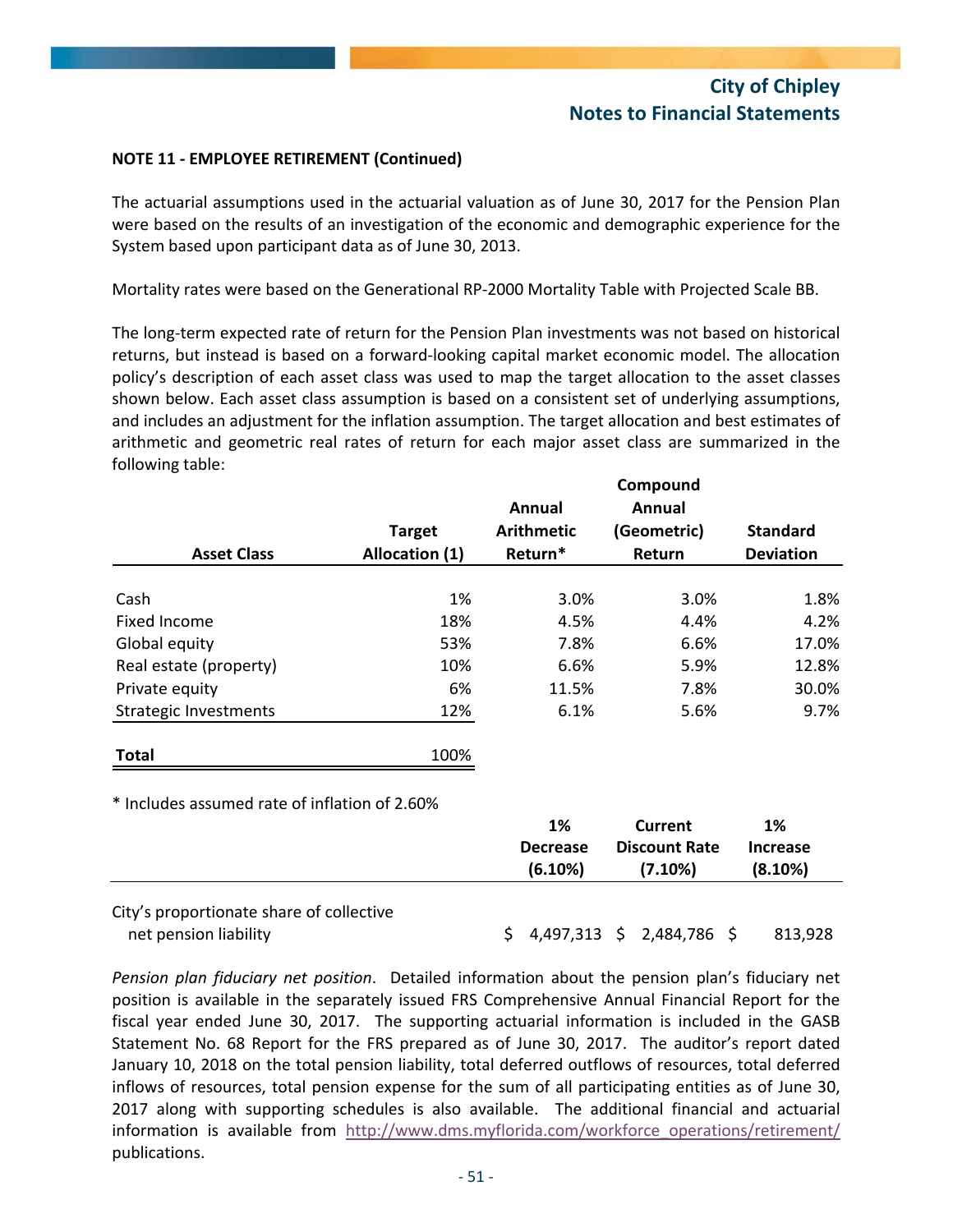## **NOTE 11 ‐ EMPLOYEE RETIREMENT (Continued)**

## **Health Insurance Subsidy Program**

Chapter 112, Florida Statutes, established the HIS, a cost‐sharing multiple‐employer defined benefit pension plan to assist retired members of any State‐administered retirement system in paying the costs of health insurance. Contributions to the HIS plan are included in contributions to the Pension Plan noted above. The Pension Plan contributes 1.66% of each covered employee's salary to the HIS Plan. The remainder is contributed to the Pension Plan, with the exception for 0.04% that is contributed to administrative expenses.

*Pension liabilities, pension expense, and deferred outflows of resources and deferred inflows of resources related to pensions.* At September 30, 2017, the City reported a liability of \$590,320 for its proportionate share of the collective net pension liability. For the Health Insurance Subsidy program ("HIS Plan"), the net pension liability was measured as of June 30, 2017 and the total pension liability used to calculate the net pension liability was determined by an actuarial valuation as of June 30, 2016. The City's proportion of the collective net pension liability was based on the employers' shares of contributions to the HIS Plan relative to the total employer contributions of all participating employers. At June 30, 2017, the System's proportion of the HIS Plan was 0.005521%, which was a decrease of 0.0002699% from its proportion measured as of June 30, 2017.

For the year ended September 30, 2017, the City recognized pension expense of \$41,641 for the HIS Plan. At September 30, 2017, the City reported deferred outflows of resources and deferred inflows of resources related to the HIS Plan from the following sources:

|                                                      | <b>Deferred</b><br><b>Outflows of</b><br><b>Resources</b> |      | <b>Deferred</b><br>Inflows of<br><b>Resources</b> |
|------------------------------------------------------|-----------------------------------------------------------|------|---------------------------------------------------|
|                                                      |                                                           |      |                                                   |
| Differences between expected and actual experience   | \$                                                        | - \$ | (1,231)                                           |
| Changes of assumptions                               | 82,979                                                    |      | (51,046)                                          |
| Net difference between projected and actual earnings |                                                           |      |                                                   |
| on pension plan investments                          | 327                                                       |      |                                                   |
| Changes in proportion and differences between        |                                                           |      |                                                   |
| employer contributions and proportionate share of    |                                                           |      |                                                   |
| contributions                                        | 8,624                                                     |      | (33, 341)                                         |
| Employer contributions subsequent to the measurement |                                                           |      |                                                   |
| date                                                 | 7,845                                                     |      |                                                   |
|                                                      |                                                           |      |                                                   |
| <u>Total</u>                                         | 99,775                                                    |      | (85, 618)                                         |

\$7,845 reported as deferred outflows of resources related to pensions resulting from City contributions subsequent to the measurement date will be recognized as a reduction of the net pension liability in the year ended September 30, 2018. Amounts reported as deferred outflows of resources and deferred inflows of resources related to the HIS Plan will be recognized in the pension's expense as follows: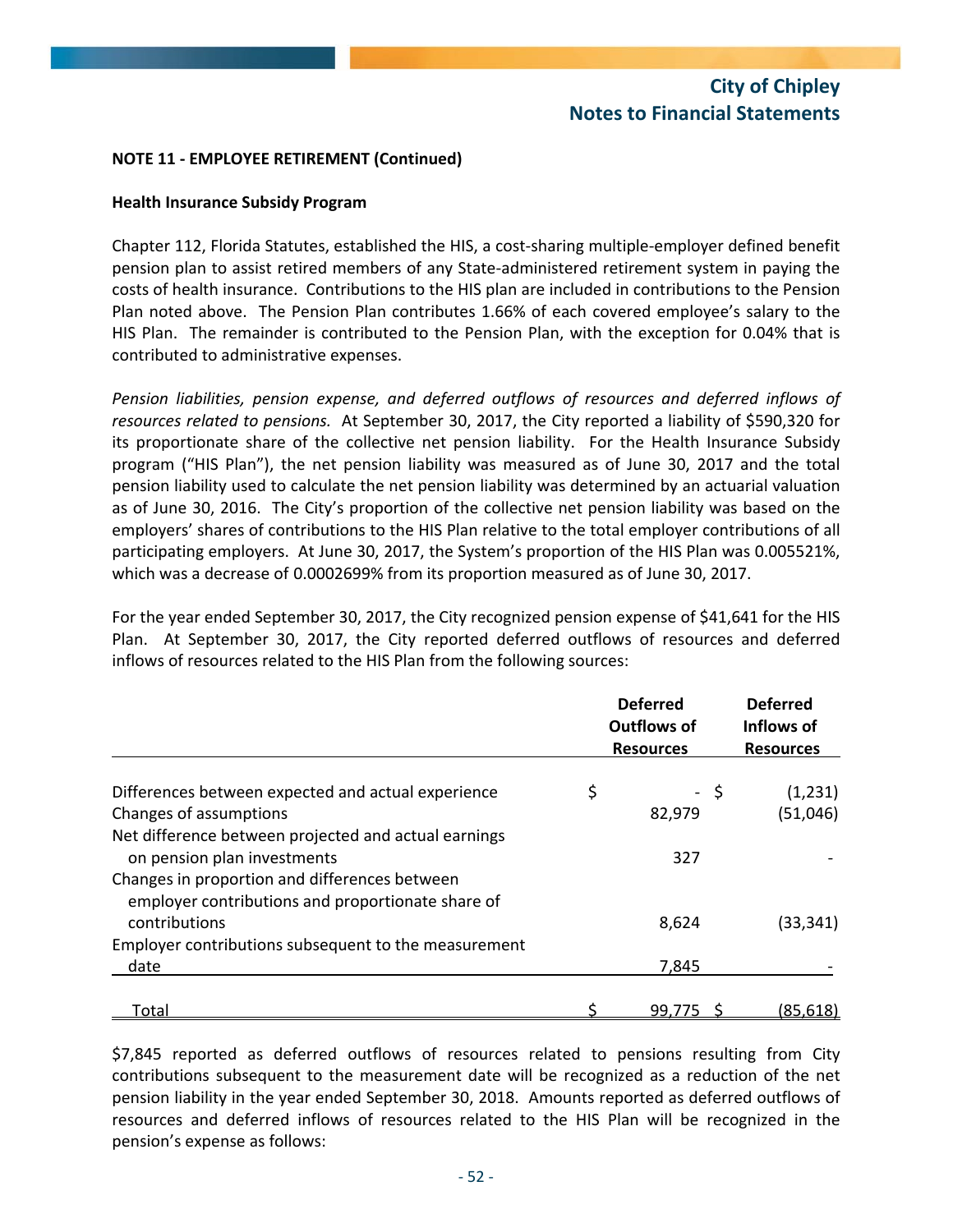| <b>Year Ended</b> |    | <b>Deferred</b><br>Outflows of<br><b>Resources</b> |                | <b>Pension</b><br><b>Expense</b><br><b>Net</b> |  |
|-------------------|----|----------------------------------------------------|----------------|------------------------------------------------|--|
| September 30,     |    |                                                    |                |                                                |  |
| 2018              | \$ | $14,857$ \$                                        | $(13,809)$ \$  | 1,048                                          |  |
| 2019              |    | 14,857                                             | (13,809)       | 1,048                                          |  |
| 2020              |    | 14,857                                             | (13,809)       | 1,048                                          |  |
| 2021              |    | 14,857                                             | (13,809)       | 1,048                                          |  |
| 2022              |    | 14,857                                             | (13,809)       | 1,048                                          |  |
| Thereafter        |    | 17,645                                             | (16, 573)      | 1,072                                          |  |
| Total             |    | 91,930                                             | $(85, 618)$ \$ | 6,312                                          |  |

## **NOTE 11 ‐ EMPLOYEE RETIREMENT (Continued)**

The total pension liability for the HIS Plan was determined by an actuarial valuation as of June 30, 2017 using the following actuarial assumptions, applied to all periods included in the measurement:

| Inflation                  | 2.60% |
|----------------------------|-------|
| Investment rate of return* | 3.58% |
| Projected salary increases | 3.25% |

\* Net of pension plan investment expense

The actuarial assumptions used in the actuarial valuation as of June 30, 2016 for the HIS Plan were based on the results of an investigation of the economic and demographic experience for the System based upon participant data as of June 30, 2013.

Mortality rates were based on the Generational RP‐2000 Mortality Table with Projected Scale BB.

The long-term expected rate of return for the HIS Plan investments was based on the Bond Buyer General Obligation 20‐Bond Municipal Bond Index.

*Discount rate*. The discount rate used to measure the total pension liability for the HIS Plan was 3.58%. In general, the discount rate for calculating the total pension liability is equal to the single rate equivalent to discounting at the long-term expected rate of return for benefit payments prior to the projected depletion date. Because the HIS benefit is essentially funded on a pay‐as‐you‐go basis, the depletion rate is considered to be immediate, and the single equivalent discount rate is equal to the municipal bond rate selected by the HIS Plan sponsor. The Bond Buyer General Obligation 20‐Bond Municipal Bond Index was adopted as the applicable municipal bond index.

*Sensitivity of the City's proportionate share of the net pension liability to changes in the discount rate*. The following table presents the City's proportionate share of the net pension liability calculated using the discount rate of 3.58% for the HIS Plan as well as what the City's proportionate share of the net pension liability would be if it were calculated using a discount rate that is 1percentage point lower (2.58%) or 1‐percentage point higher (4.58%) than the current rate: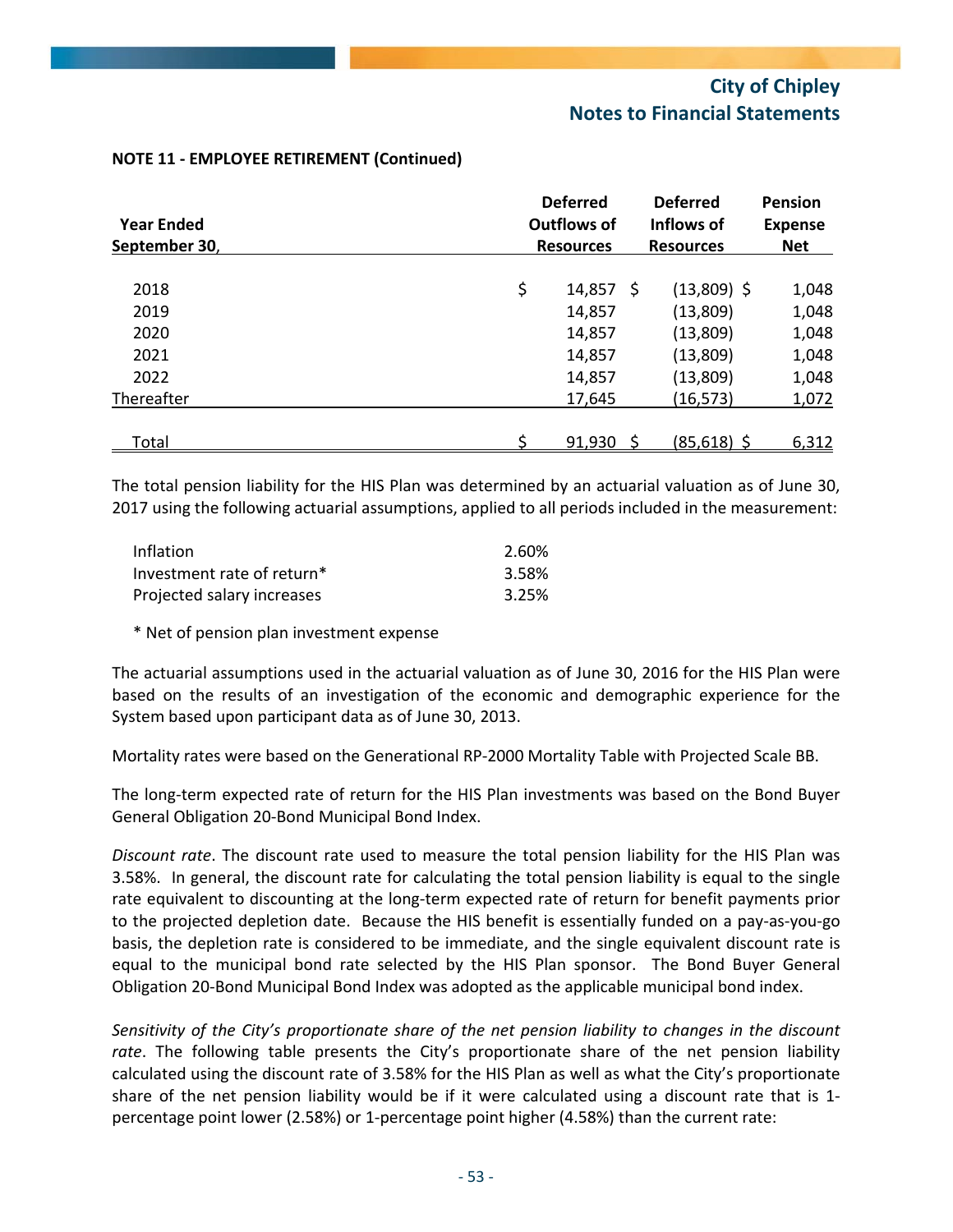## **NOTE 11 ‐ EMPLOYEE RETIREMENT (Continued)**

|                                          | 1%                         |  | Current                         |  | 1%                         |
|------------------------------------------|----------------------------|--|---------------------------------|--|----------------------------|
|                                          | <b>Decrease</b><br>(2.58%) |  | <b>Discount Rate</b><br>(3.58%) |  | <b>Increase</b><br>(4.58%) |
| City's proportionate share of collective |                            |  |                                 |  |                            |
| net pension liability                    | $673,633$ \$               |  | $590,320$ \$                    |  | 520,925                    |

*Pension plan fiduciary net position*. Detailed information about the pension plan's fiduciary net position is available in the separately issued FRS Comprehensive Annual Financial Report for the fiscal year ended June 30, 2017. The supporting actuarial information is included in the GASB Statement No. 68 Report for the FRS prepared as of June 30, 2017. The auditor's report dated January 10, 2018 on the total pension liability, total deferred outflows of resources, total deferred inflows of resources, total pension expense for the sum of all participating entities as of June 30, 2017 along with supporting schedules is also available. The additional financial and actuarial information is available from http://www.dms.myflorida.com/workforce\_operations/retirement/ publications.

## **NOTE 12 – POSTEMPLOYMENT BENEFITS OTHER THAN PENSION BENEFITS**

**Plan Description** ‐ The City has previously established and maintains an employee group medical insurance plan that it makes available to eligible retirees in accordance with Section 112.081 of the Florida Statutes and City ordinance. The medical plan is a single-employer, experience rate insurance plan that provides medical benefits to eligible retirees and their eligible dependents. The post-retirement benefit portion of this benefit plan refers to the medical benefits applicable to current and future retirees and their eligible dependents used for the purpose of this valuation.

The retired employees reimburse the City for the actual premium cost, including the portion that previously would have been paid by the City during employment. Expenses for postretirement health care benefits are recognized as paid and there is no advance funding on the part of the City.

At September 30, 2017, the total number of participating eligible retirees and dependents used for the medical plan was 3. The City currently determines the eligibility, benefit provisions and changes to those provisions applicable to retirees in accordance with applicable City ordinances, federal and state laws.

## *Actuarial Valuation as of September 30, 2017*

#### **Summary of Employer Census Data**

| Number of active members             | 34 |
|--------------------------------------|----|
| Number of retired members            |    |
| Number of spouses receiving benefits |    |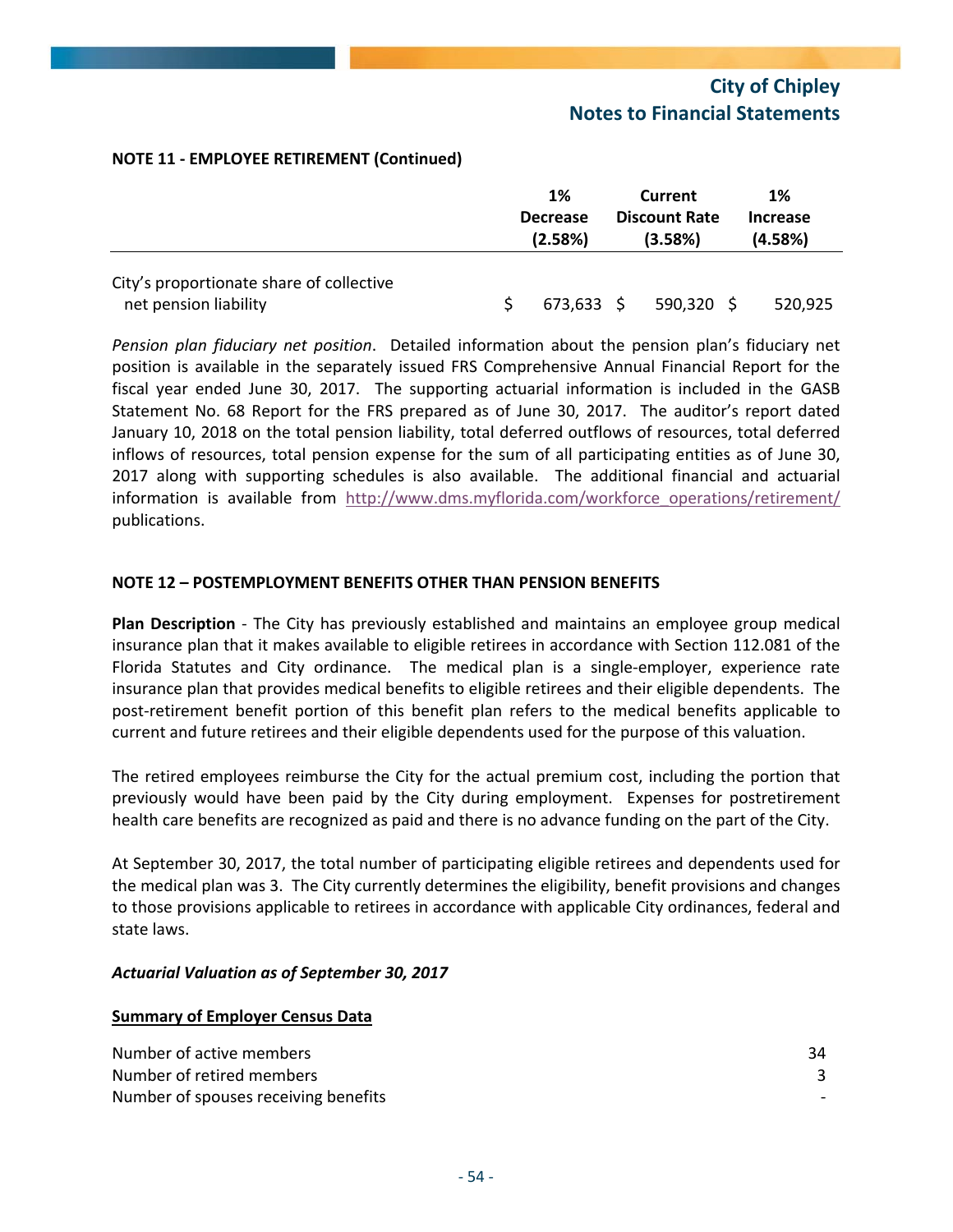## **NOTE 12 – POSTEMPLOYMENT BENEFITS OTHER THAN PENSION BENEFITS (Continued)**

**Funded Status and Funding Progress** ‐ As of September 30, 2017, the most recent actuarial valuation date, the actuarial accrued liability for benefits was \$170,973, and the actuarial value of present assets was \$‐0‐, resulting in an unfunded actuarial accrued liability of \$170,973. The covered payroll (annual payroll of active participating employees) was \$1,284,118 and the ratio of the unfunded actuarial accrued liability to the covered payroll was 13.31%.

**Annual OPEB Cost and Net OPEB Obligation** ‐ The City's annual OPEB cost (expense) is calculated based on the annual required contribution (ARC), an amount actuarially determined in accordance with parameters of GASB 45. The ARC, which represents a level of funding that is paid on an ongoing basis, is projected to cover normal cost each year and amortize any unfunded actuarial liabilities over a period not to exceed 30 years. The following table shows the City's annual OPEB cost for the year, the amount actually contributed to the plan, and changes in the City's net OPEB obligation for postemployment health care benefits.

| <b>Fiscal Year Ending September 30, 2017</b>          | <b>Amount</b> |
|-------------------------------------------------------|---------------|
|                                                       |               |
| Annual required contribution                          | 13,371        |
| Annual OPEB cost                                      | 12,915        |
| Contribution toward the OPEB cost in fiscal year 2017 | (11,660)      |
| Increase in Net OPEB obligation                       | 1,255         |
| Net OPEB obligation, beginning of year                | 27,836        |
|                                                       |               |
| Net OPEB obligation, end of year                      | 29,091        |

Actuarial Method and Assumptions Projections of benefits for financial reporting purposes are based on the substantive plan provisions, as understood by the employer and participating members, and include the types of benefits provided at the time of each valuation and the historical pattern of sharing of benefit costs between the employer and participating members.

The actuarial methods and assumptions used include techniques that are designed to reduce the effects of short-term volatility in actuarial accrued liabilities and the actuarial value of assets, consistent with the long‐term perspective of the calculations.

The City's OPEB actuarial valuation using information as of September 30, 2017 employed the projected unit cost method to estimate the unfunded actuarial accrued liability as of September 30, 2017 and to estimate the City's 2017 annual required contribution. Although the OPEB liability is currently unfunded, the actuarial assumption included a 3.9% discount rate. The actuarial assumptions also included a health care cost trend level 5.00% for medical. The economic rates are based on an assumed long‐term medical inflation rate of 5.00% per annum. The amortization period used to determine amortization costs for the initial unfunded actuarial accrued liability is a level period for 30 years on an open basis.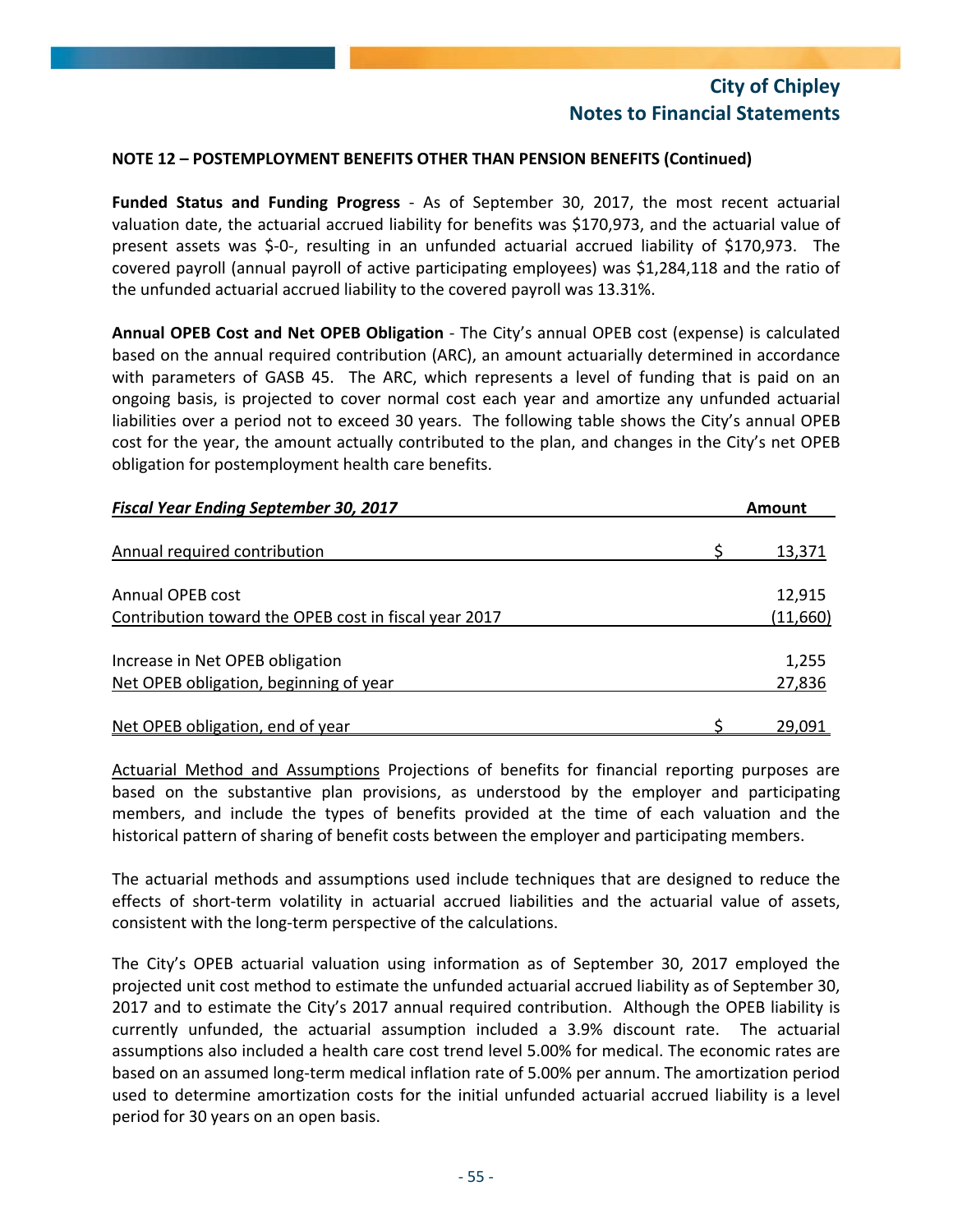## **NOTE 13 – COMMITMENTS AND CONTINGENCIES**

**Litigation** - The City is involved in several litigations and claims arising in the ordinary course of operations. In the opinion of management, the range of potential recoveries or liabilities would not materially affect the financial position of the City at September 30, 2017. Accordingly, no accruals for loss contingency have been made in the accompanying financial statements.

**Grants** – Grant funds received and disbursed by the City are for specific purposes and are subject to review by grantor agencies. Such reviews may result in requests for reimbursements due to disallowed expenditures. Based upon experience, the City does not believe that such disallowance, if any, would have a material effect on the financial position of the City. As of September 30, 2017, there were no questioned or disallowed costs as a result of reviews by grantor agencies in process or completed.

**Construction Commitments** ‐ The City had open contract commitments for improvements as of September 30, 2017 as follows:

| Contract amounts<br>Amount expended through September 30, 2017 | 6,815,191<br>2,731,799 |
|----------------------------------------------------------------|------------------------|
| Remaining commitment on contract                               | 4,083,392              |

## **NOTE 14 – RISK MANAGEMENT**

The City is exposed to various risks of loss related to torts, theft of, damage to, and destruction of assets, worker's compensation claims, errors and omissions, and natural disasters for which the City carries commercial insurance. The City purchases commercial insurance for the risks of losses to which it is exposed. Policy limits and deductibles are reviewed annually by management and established at amounts to provide reasonable protection from significant financial loss. Settlements have not exceeded insurance coverage for any of the prior three fiscal years.

## **NOTE 15 – SUBSEQUENT EVENTS**

Subsequent events have been evaluated through the date the financial statements were available for issuance, and there are none to disclose.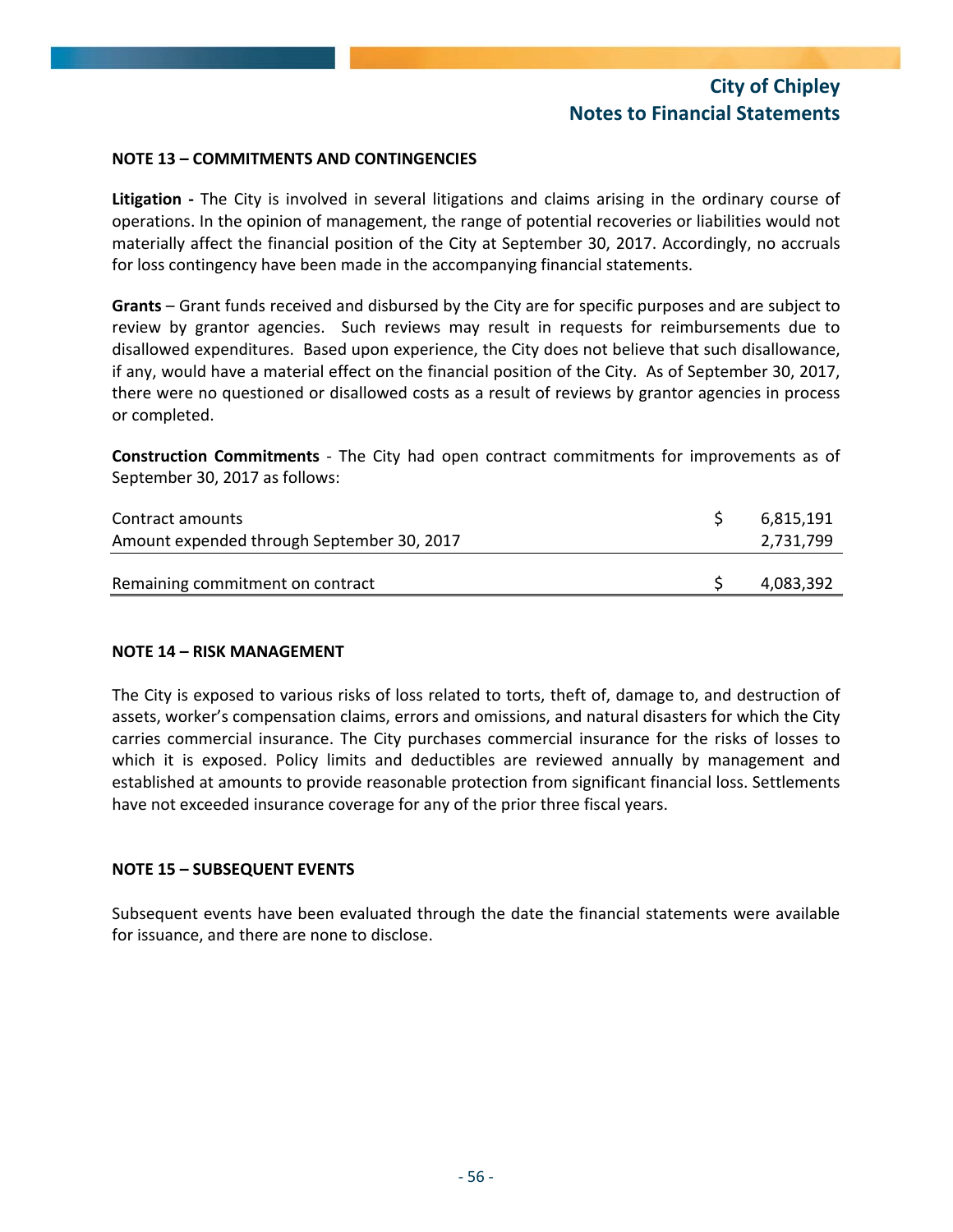# **City of Chipley Required Supplementary Information Post‐Employment Benefits Plan Schedule of Funding Progress And Schedule of Employer Contributions September 30, 2017**

|                  |                             | <b>Actuarial</b>         |                    | <b>Actuarial</b> |       | <b>Unfunded</b>  |               |             | UAAL as a     |  |
|------------------|-----------------------------|--------------------------|--------------------|------------------|-------|------------------|---------------|-------------|---------------|--|
| <b>Actuarial</b> |                             | Value of                 |                    | <b>Accrued</b>   |       | <b>Actuarial</b> |               |             | Percentage of |  |
| <b>Valuation</b> | Liabaility<br><b>Assets</b> |                          | <b>Liabilities</b> |                  |       |                  | <b>Funded</b> | Covered     | Covered       |  |
| <b>Date</b>      | (AAL)<br>(a)                |                          |                    | (UAAL)           | Ratio | Payroll          | Payroll       |             |               |  |
|                  |                             |                          |                    |                  |       |                  |               |             |               |  |
| 9/30/2014        | \$                          | $\overline{\phantom{0}}$ | \$                 | 62,977           | S.    | 62,977           | 0.00%         | \$1,408,096 | 4.47%         |  |
| 9/30/2015        | \$                          | $\overline{\phantom{a}}$ | \$                 | 83,504           | \$.   | 83,504           | 0.00%         | \$1,467,082 | 5.69%         |  |
| 9/30/2016        | \$                          | $\overline{\phantom{0}}$ | \$                 | 96,172           | \$    | 96,172           | 0.00%         | \$1,525,765 | 6.30%         |  |
| 9/30/2017        | Ś.                          | -                        | \$                 | 170,973          |       | \$170,973        | 0.00%         | \$1,284,118 | 13.31%        |  |

|                   | <b>Schedule of Employer Contributions (1)</b>         |            |  |                    |            |  |  |  |  |
|-------------------|-------------------------------------------------------|------------|--|--------------------|------------|--|--|--|--|
|                   |                                                       |            |  | <b>Annual OPEB</b> | Percentage |  |  |  |  |
| <b>Fiscal</b>     | <b>Employer</b><br>Required                           |            |  |                    | of ARC     |  |  |  |  |
| <b>Year Ended</b> | <b>Contributions (2)</b><br><b>Contribution (ARC)</b> |            |  | <b>Contributed</b> |            |  |  |  |  |
|                   |                                                       |            |  |                    |            |  |  |  |  |
| 9/30/2014         | \$                                                    | $8,722$ \$ |  | 11,894             | 73.33%     |  |  |  |  |
| 9/30/2015         |                                                       | 1,651      |  | 12,407             | 13.31%     |  |  |  |  |
| 9/30/2016         |                                                       |            |  | 13,909             | 0.00%      |  |  |  |  |
| 9/30/2017         |                                                       | 11,660     |  | 12,915             | 90.28%     |  |  |  |  |

(1) 2014 Initial year of plan disclosures, no prior data available.

(2) Employer contributions shown are estimates of the net subsidy paid by the employer.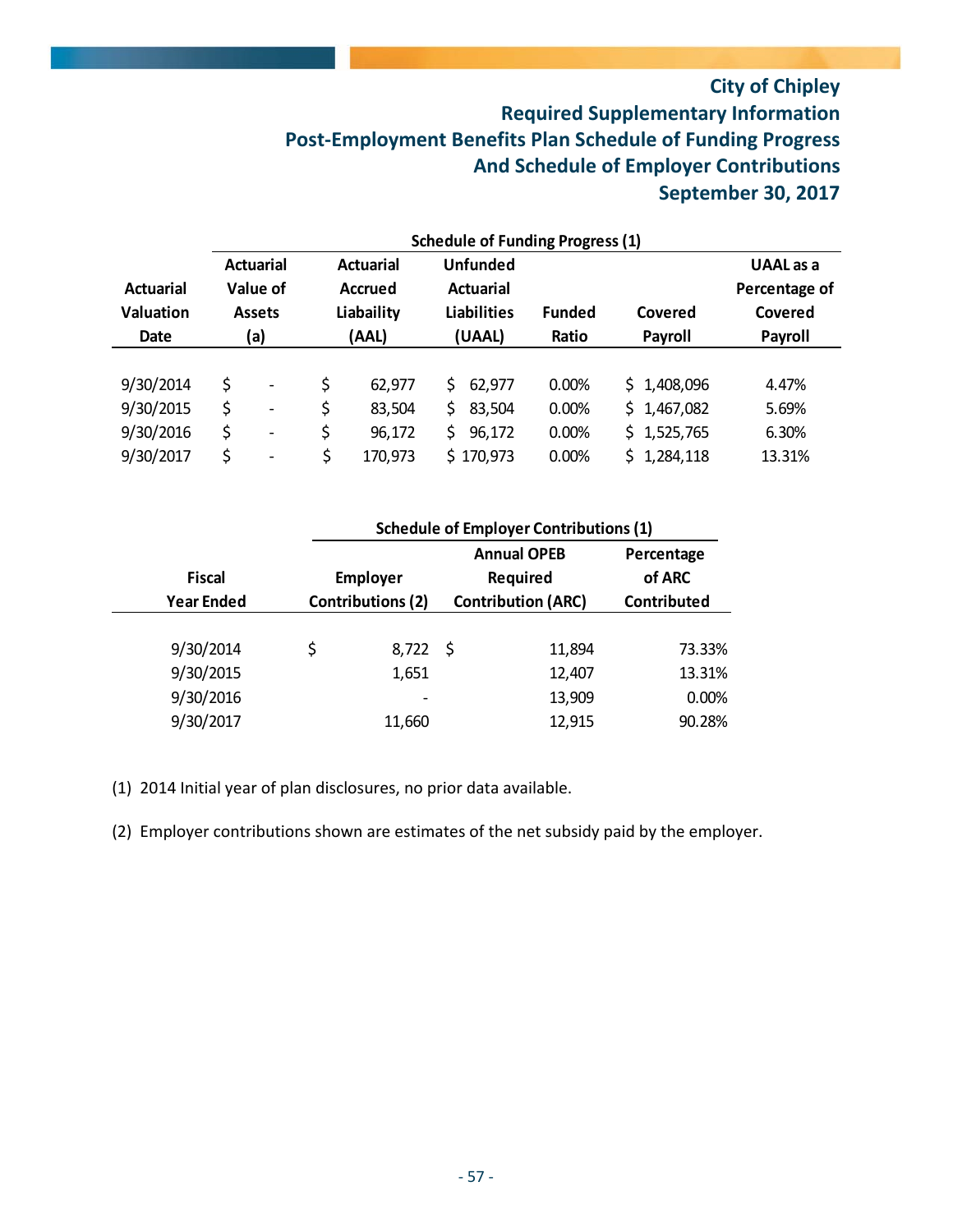# **City of Chipley Required Supplementary Information Schedule of the Employer's Proportionate Share of the Net Pension Liability Florida Retirement System Pension Plan September 30, 2017**

| As of June 30,                                              |  | 2017(1)   | 2016(1)   |  | 2015(1)   |  |
|-------------------------------------------------------------|--|-----------|-----------|--|-----------|--|
|                                                             |  |           |           |  |           |  |
| Employer's proportion of the net pension liability          |  | 0.008400% | 0.008848% |  | 0.008602% |  |
| Employer's proportionate share of the net pension liability |  | 2,484,786 | 2,234,242 |  | 1,111,018 |  |
| Employer's covered-employee payroll*                        |  | 1,770,759 | 1,783,369 |  | 1,781,214 |  |
| Employer's proportionate share of the net pension liability |  |           |           |  |           |  |
| as a percentage of its covered-employee payroll             |  | 140.32%   | 125.28%   |  | 62.37%    |  |
| Plan fiduciary net position as a percentage of the          |  |           |           |  |           |  |
| total pension liability                                     |  | 83.89%    | 84.88%    |  | 92.00%    |  |

(1) Information is not available for years prior to 2015. This schedule is intended to show information for 10 years and additional years will be presented as it becomes available.

\*Employer's covered‐employee payroll during measurement period is the total payroll paid to covered employees (not just pensionable payroll). For fiscal year 2017, the measurement period is the twelve month period beginning July 1, 2016.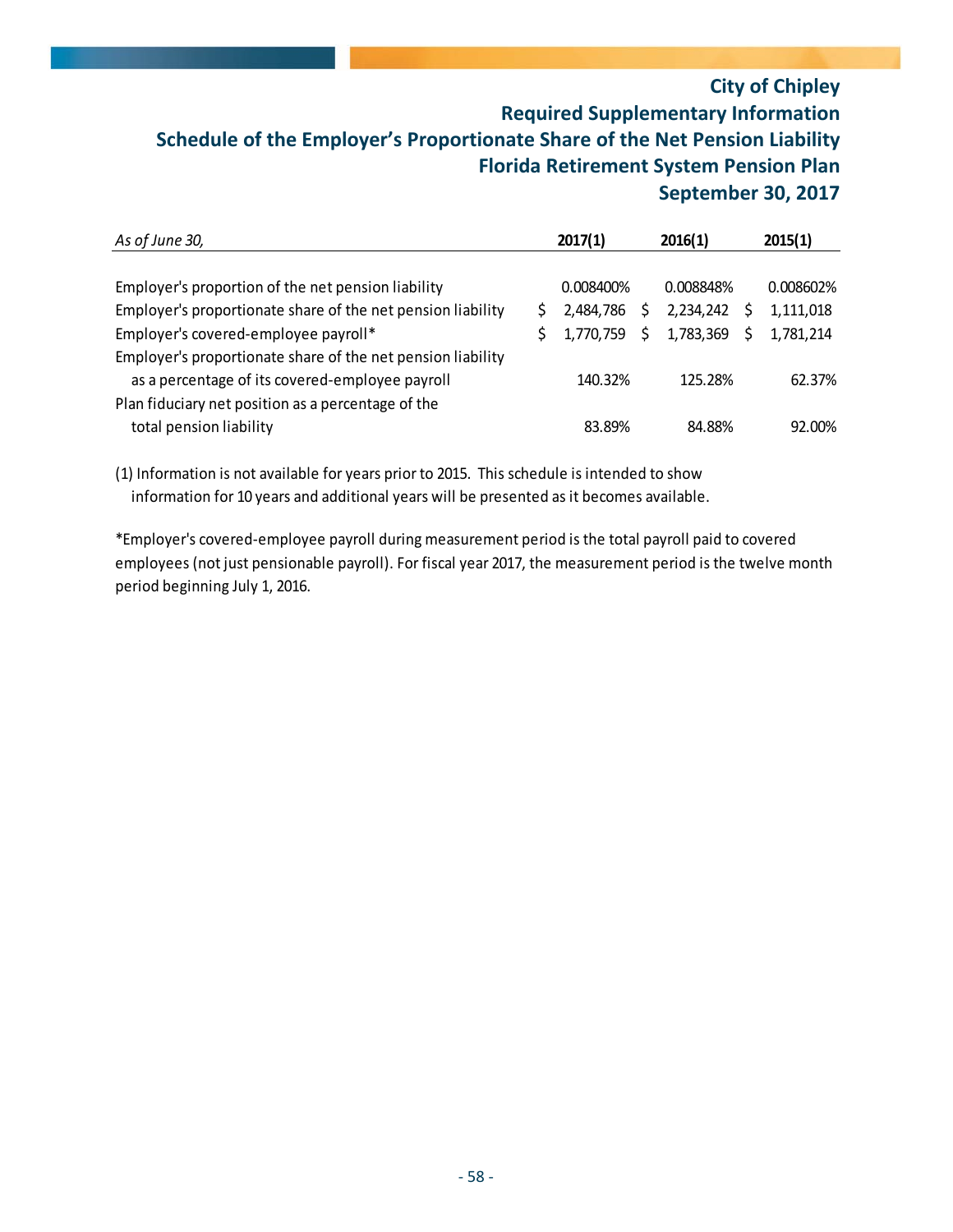# **City of Chipley Required Supplementary Information Schedule of Employer Contributions Florida Retirement System Pension Plan September 30, 2017**

| For the year ended September 30,                                     | 2017(1)         |      | 2016(1)   |         | 2015(1)   |
|----------------------------------------------------------------------|-----------------|------|-----------|---------|-----------|
| Contractually required contribution**                                | \$<br>261,073   | - \$ | 220,909   | -S      | 205,049   |
| Contributions in relation to the actuarially determined contribution | 261,073         |      | 220,909   |         | 205,049   |
| Contribution deficiency (excess)                                     |                 |      |           |         |           |
| Employer's covered-employee payroll*                                 | \$<br>1,819,586 | \$   | 1,798,143 | $\zeta$ | 1,885,154 |
| Contributions as a percentage of covered-employee payroll            | 14.35%          |      | 12.29%    |         | 10.88%    |

(1) Information is not available for years prior to 2015. This schedule is intended to show information for 10 years and additional years will be presented as it becomes available.

\*Employer's covered‐employee payroll during the fiscal year is the total paid to covered employees (not just pensionable payroll). For fiscal year 2017, the period is October 1, 2016 through September 30, 2017.

\*\*The amount of contractually required contributions is equal to the amount that would be recognized as additions from the employer's contributions in the pension plan's schedule of changes in fiduciary net position during the period that coincides with the employer's fiscal year.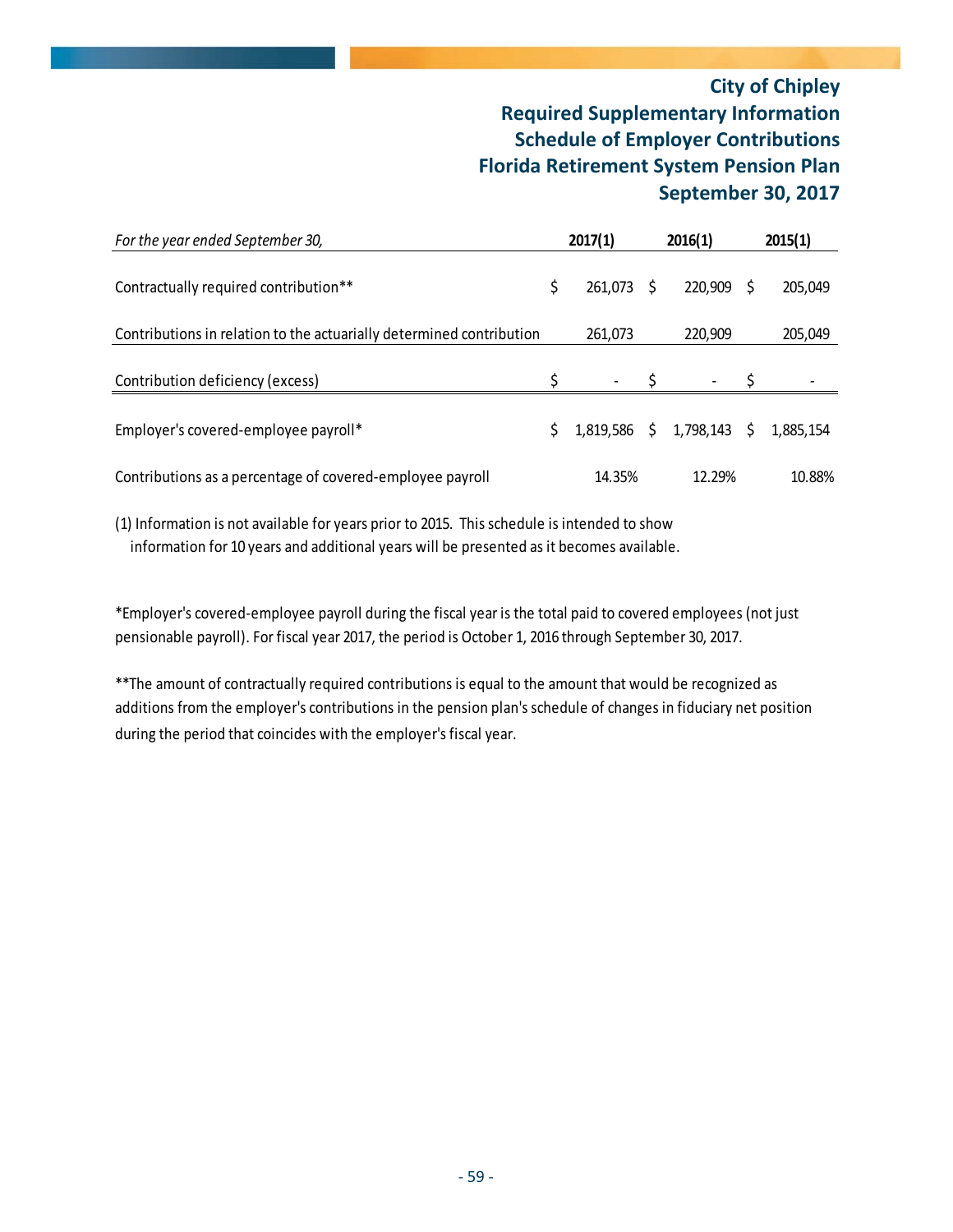# **Required Supplementary Information Schedule of the Employer's Proportionate Share of the Net Pension Liability Health Insurance Subsidy Program September 30, 2017**

| As of June 30,                                                                                                                                                     |   | 2017(1)              |  | 2016(1)              |  | 2015(1)              |  |
|--------------------------------------------------------------------------------------------------------------------------------------------------------------------|---|----------------------|--|----------------------|--|----------------------|--|
| Employer's proportion of the net pension liability                                                                                                                 | Ś | 0.005521%            |  | 0.005790%            |  | 0.005865%            |  |
| Employer's proportionate share of the net pension liability<br>Employer's covered-employee payroll*<br>Employer's proportionate share of the net pension liability |   | 590,320<br>1,770,759 |  | 674.775<br>1,783,369 |  | 598,119<br>1,781,214 |  |
| as a percentage of its covered-employee payroll<br>Plan fiduciary net position as a percentage of the                                                              |   | 33.34%               |  | 37.84%               |  | 33.58%               |  |
| total pension liability                                                                                                                                            |   | 1.64%                |  | 0.97%                |  | 0.50%                |  |

(1) Information is not available for years prior to 2015. This schedule is intended to show information for 10 years and additional years will be presented as it becomes available.

\*Employer's covered‐employee payroll during measurement period is the total payroll paid to covered employees (not just pensionable payroll). For fiscal year 2017, the measurement period is the twelve month period beginning July 1, 2016.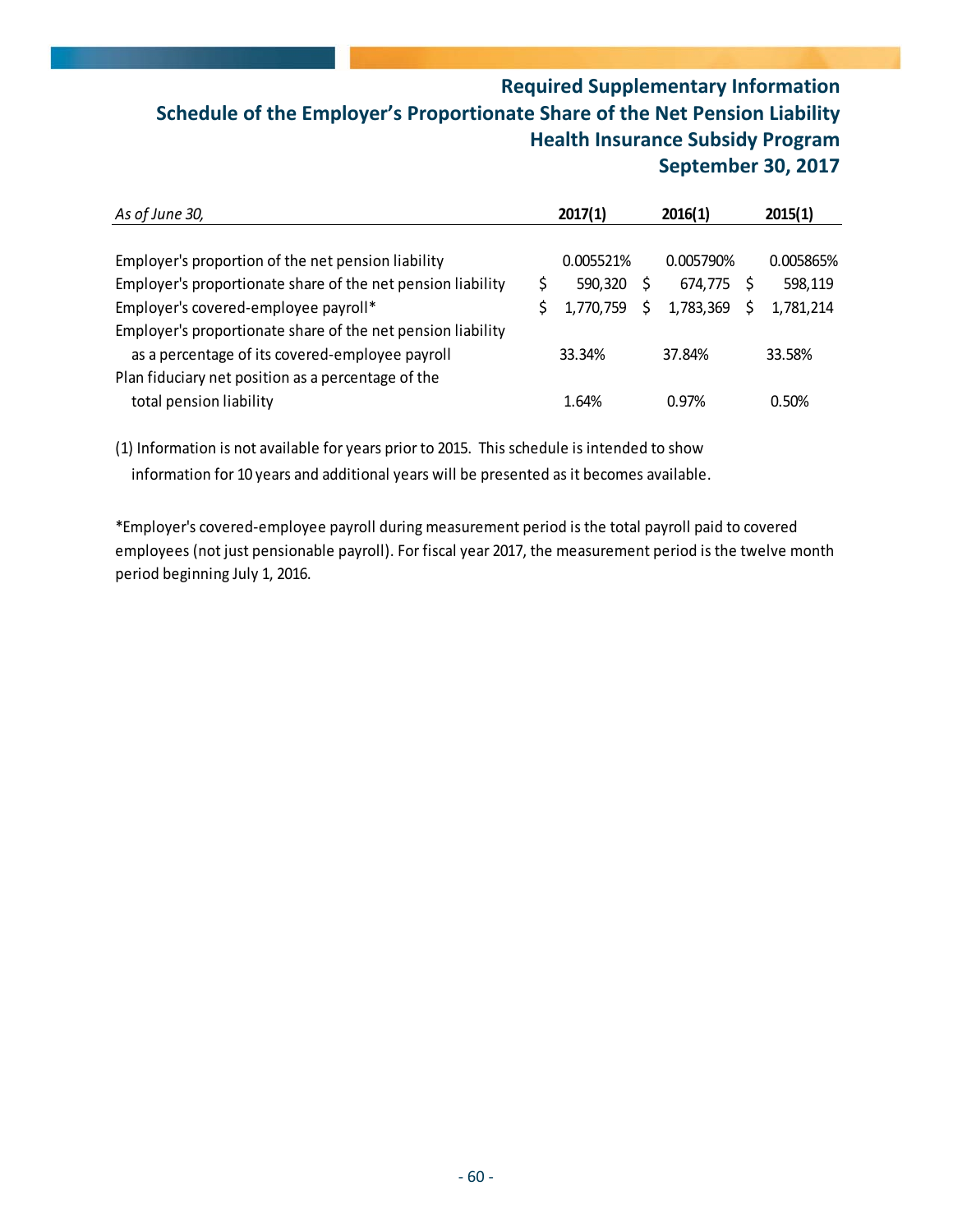# **Required Supplementary Information Schedule of Employer Contributions Health Insurance Subsidy Program September 30, 2017**

| For the year ended September 30,                                     | 2017(1)           |  |                | 2015(1)   |
|----------------------------------------------------------------------|-------------------|--|----------------|-----------|
| Contractually required contribution**                                | \$<br>$30,205$ \$ |  | $29,849$ \$    | 31,294    |
| Contributions in relation to the actuarially determined contribution | 30,205            |  | 29,849         | 31,294    |
| Contribution deficiency (excess)                                     |                   |  |                |           |
| Employer's covered-employee payroll*                                 | 1,819,586 \$      |  | $1,798,143$ \$ | 1,885,154 |
| Contributions as a percentage of covered-employee payroll            | 1.66%             |  | 1.66%          | 1.66%     |

(1) Information is not available for years prior to 2015. This schedule is intended to show information for 10 years and additional years will be presented as it becomes available.

\*Employer's covered‐employee payroll during the fiscal year is the total paid to covered employees (not just pensionable payroll). For fiscal year 2017, the period is October 1, 2016 through September 30, 2017.

\*\*The amount contractually required contributions is equal to the amount that would be recognized as additions from the employer's contributions in the pension plan's schedule of changes in fiduciary net position during the period that coincides with the employer's fiscal year.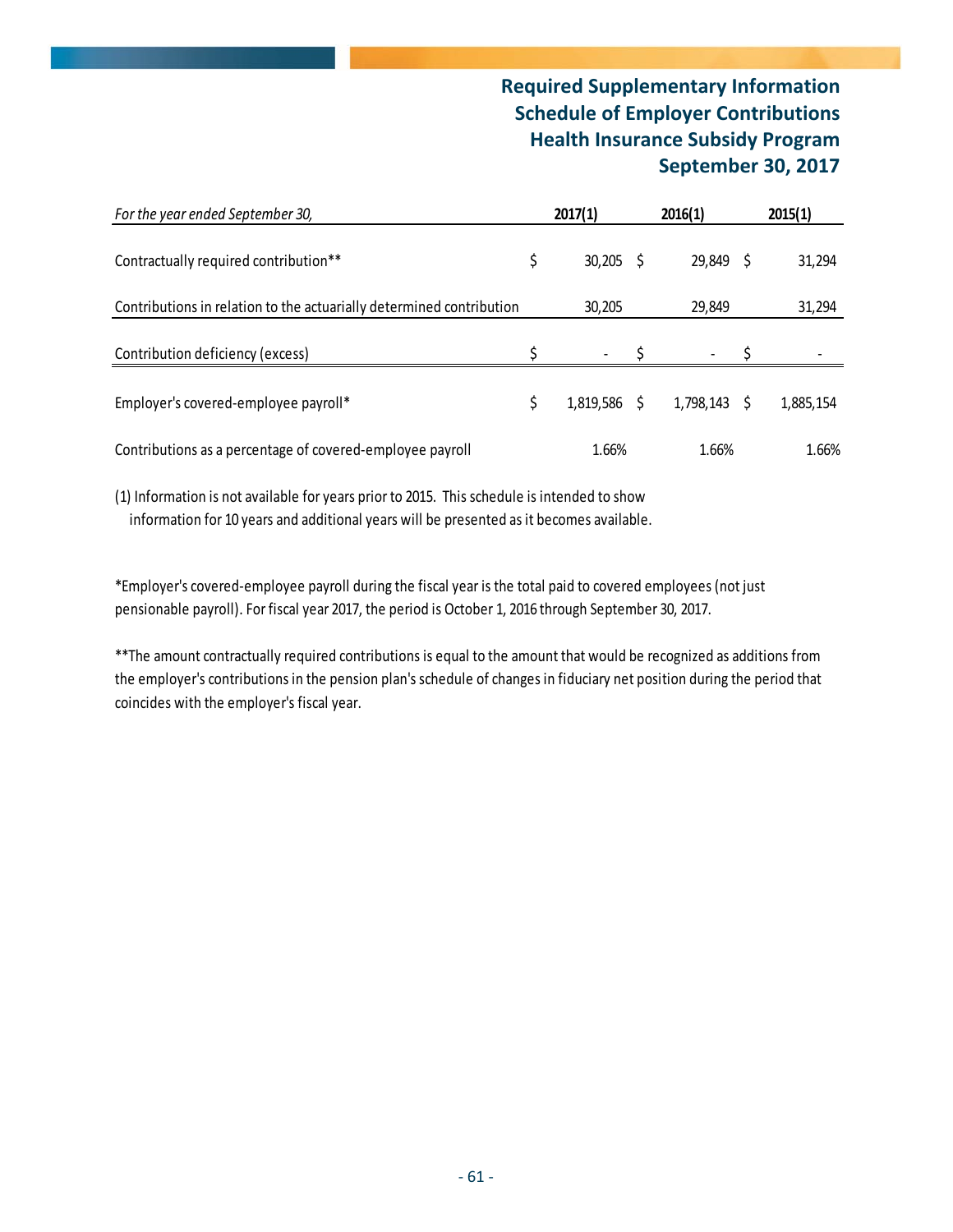# **City of Chipley Notes to Required Supplementary Schedules September 30, 2017**

## **NOTE 1 – POST‐EMPLOYMENT BENEFITS PLAN**

**Contributions** – The City has elected to make an annual contribution to the postretirement health insurance benefit plan equal to the benefit payments. This method requires the use of an interest rate based on the long-term expected return on employer investments that are not restricted for other purposes (investments that could be used to finance payment of benefits). The employer share of net benefits is the difference between the expected benefit payments and the retiree contributions. It is sometimes referred to as "pay‐as‐you‐go."

## **NOTE 2 – FLORIDA RETIREMENT SYSTEMS (FRS)**

The following actuarial assumptions changed in 2017:

The long-term expected rate of return was decreased from 7.60% to 7.10%, and the active member mortality assumption was updated.

The inflation rate assumption remained at 2.60%, the real payroll growth assumption remained at 0.65%, and the overall payroll growth rate assumption remained at 3.25%

## **NOTE 3 – HEALTH INSURANCE SUBSIDY PROGRAM (HIS)**

The following actuarial assumptions changed in 2017:

The municipal rate used to determine total pension liability was increased from 2.85% to 3.58%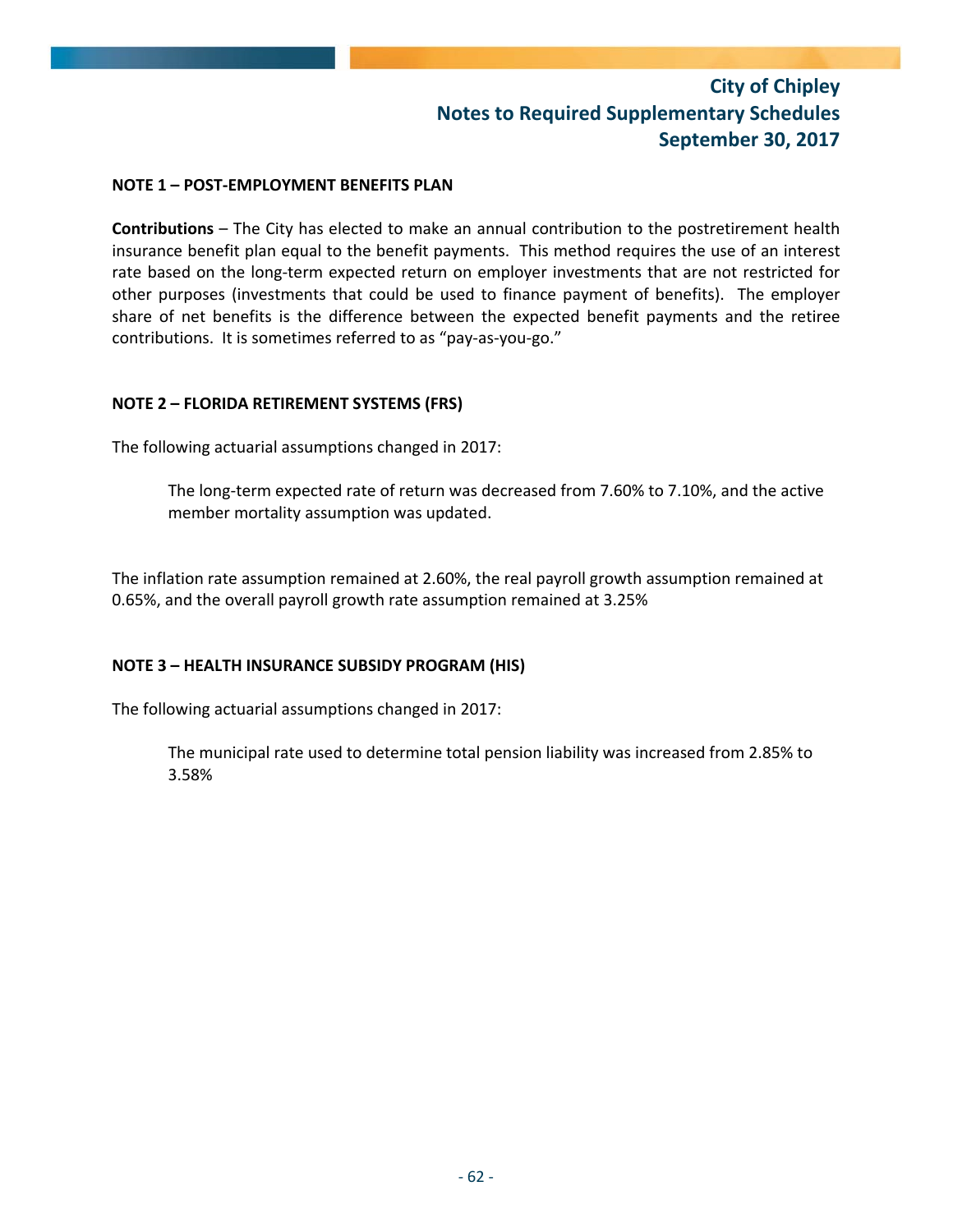**City of Chipley Notes to Required Supplementary Schedules September 30, 2017**

# **COMPLIANCE SECTION**

This section is presented to report on internal controls over financial reporting and on compliance and other matters and related compliance reporting requirements of the Auditor General of the State of Florida, including the Florida Single Audit.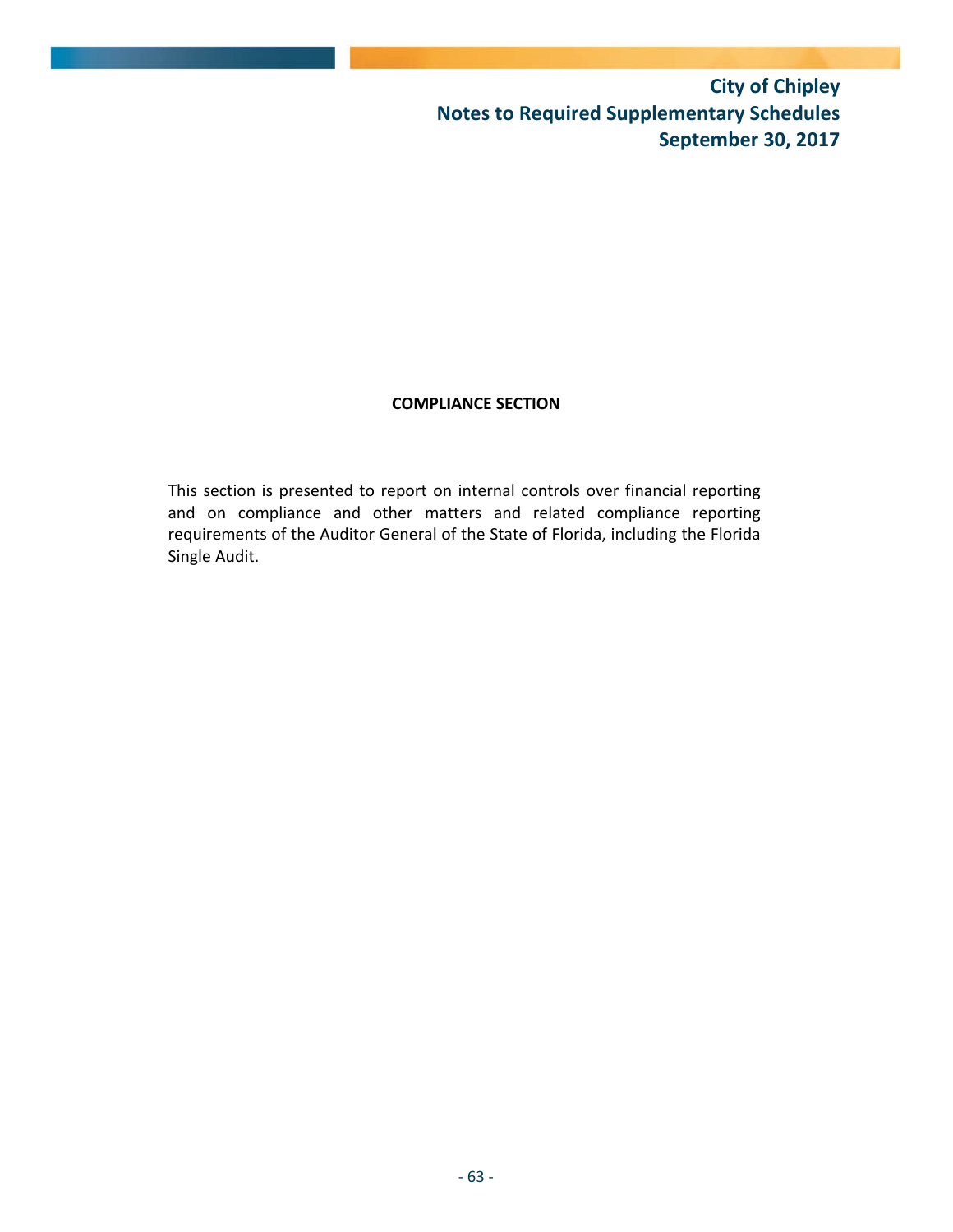

(334) 347-0088 (334) 347-7650 (fax) www.cricpa.com

# **INDEPENDENT AUDITORS' REPORT ON INTERNAL CONTROL OVER FINANCIAL REPORTING AND ON COMPLIANCE AND OTHER MATTERS BASED ON AN AUDIT OF FINANCIAL STATEMENTS PERFORMED IN ACCORDANCE WITH GOVERNMENT AUDITING STANDARDS**

Honorable Mayor and Members of the City Council City of Chipley, Florida

We have audited, in accordance with the auditing standards generally accepted in the United States of America and the standards applicable to financial audits contained in *Government Auditing Standards* issued by the Comptroller General of the United States, the financial statements of the City of Chipley, Florida (the "City"), which comprise the governmental activities, the business‐type activities, each major fund and the aggregate remaining fund information as of and for the year ended September 30, 2017, and the related notes to the financial statements, which collectively comprise the City's basic financial statements, and have issued our report thereon dated June 28, 2018.

### **Internal Control Over Financial Reporting**

In planning and performing our audit of the financial statements, we considered the City's internal control over financial reporting (internal control) to determine the audit procedures that are appropriate in the circumstances for the purpose of expressing our opinions on the financial statements, but not for the purpose of expressing an opinion on the effectiveness of the City's internal control. Accordingly, we do not express an opinion on the effectiveness of the City's internal control.

A *deficiency in internal control* exists when the design or operation of a control does not allow management or employees, in the normal course of performing their assigned functions, to prevent, or detect and correct, misstatements on a timely basis. A *material weakness* is a deficiency, or a combination of deficiencies, in internal control, such that there is a reasonable possibility that a material misstatement of the entity's financial statements will not be prevented, or detected and corrected on a timely basis. A *significant* is a deficiency, or a combination of deficiencies, in internal control that is less severe than a material weakness, yet important enough to merit attention by those charged with governance.

Our consideration of internal control was for the limited purpose described in the preceding paragraph and was not designed to identify all deficiencies in internal control that might be material weaknesses or significant deficiencies and, therefore, material weaknesses or significant deficiencies may exist that were not identified. We did identify a certain deficiency in internal control, described in the accompanying schedule of findings and questioned costs, that we consider to be a material weakness (2017‐001).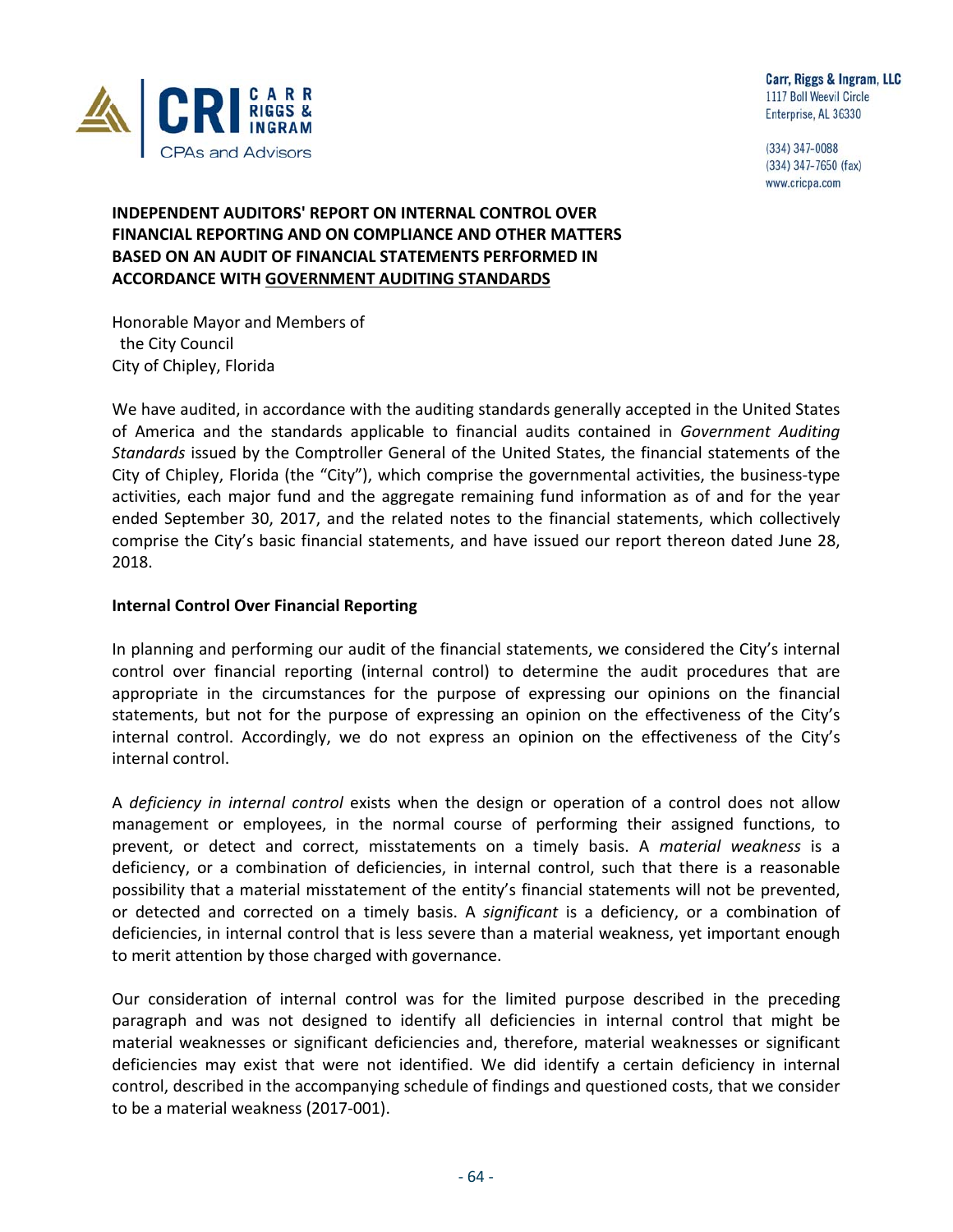### **Compliance and Other Matters**

As part of obtaining reasonable assurance about whether the City's financial statements are free from material misstatement, we performed tests of its compliance with certain provisions of laws, regulations, contracts, and grant agreements, noncompliance with which could have a direct and material effect on the determination of financial statement amounts. However, providing an opinion on compliance with those provisions was not an objective of our audit, and accordingly, we do not express such an opinion. The results of our tests disclosed no instances of noncompliance or other matters that are required to be reported under *Government Auditing Standards.*

### **The City's Response to Findings**

The City's response to the findings identified in our audit is described in the accompanying schedule of findings and questioned costs. The City's response was not subjected to the auditing procedures applied in the audit of the financial statements, and, accordingly, we express no opinion on it.

### **Purpose of this Report**

The purpose of this report is solely to describe the scope of our testing of internal control and compliance and the results of that testing, and not to provide an opinion on the effectiveness of the entity's internal control or on compliance. This report is an integral part of an audit performed in accordance with *Government Auditing Standards* in considering the entity's internal control and compliance. Accordingly, this communication is not suitable for any other purpose.

Cary Rigge & Ingram, L.L.C.

CARR, RIGGS & INGRAM, L.L.C.

Enterprise, Alabama

June 28, 2018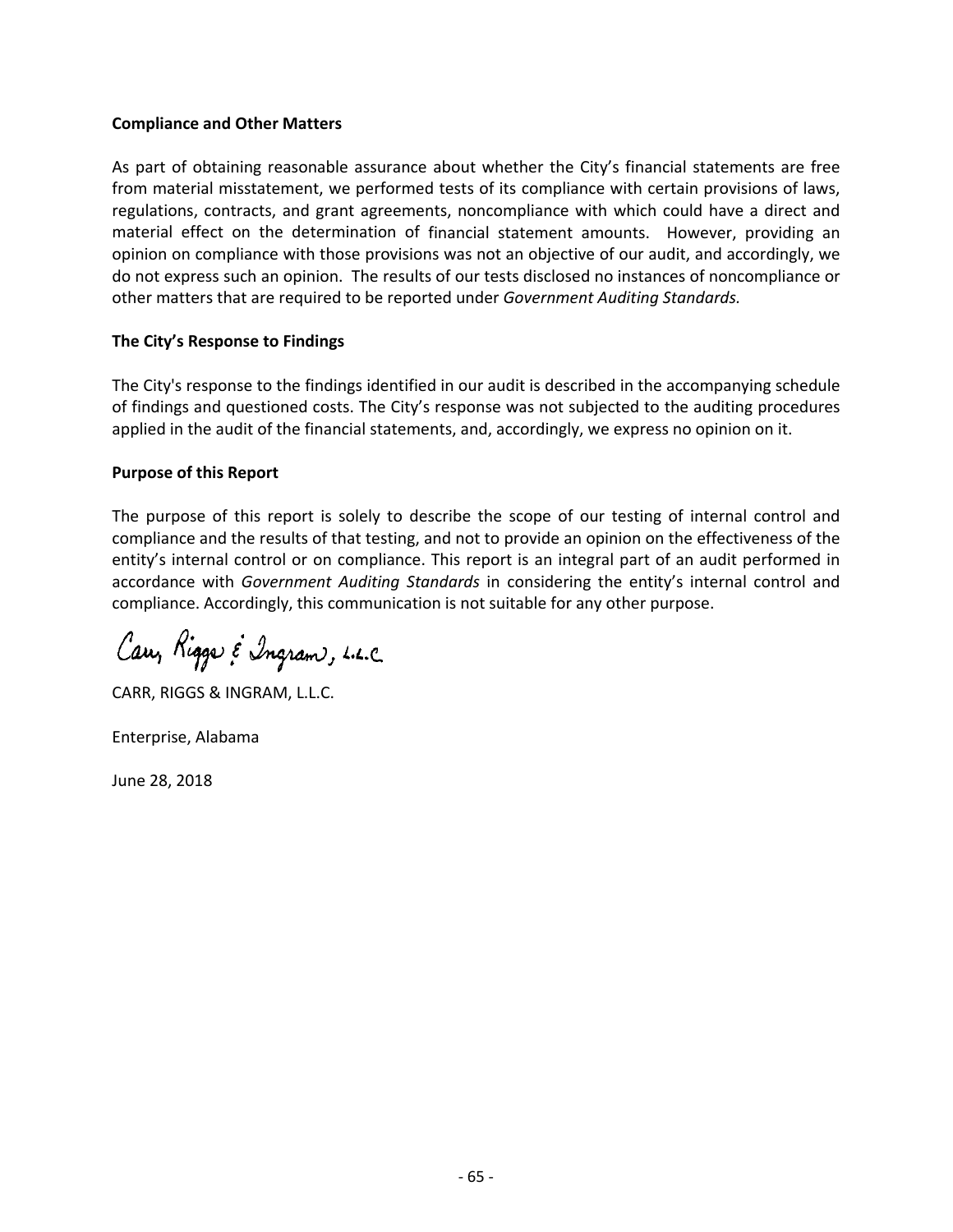

(334) 347-0088  $(334)$  347-7650 (fax) www.cricpa.com

# **INDEPENDENT ACCOUNTANTS' REPORT ON COMPLIANCE WITH LOCAL GOVERNMENT INVESTMENT POLICIES**

Honorable Mayor and Members of the City Council City of Chipley, Florida

We have examined City of Chipley, Florida's (the "City") compliance with the requirements of Section 218.415, Florida Statutes, *Local Government Investment Policies,* respectively, during the year ended September 30, 2017. Management of the City is responsible for the City's compliance with the specified requirements. Our responsibility is to express an opinion on the City's compliance with the specified requirements based on our examination.

Our examination was conducted in accordance with attestation standards established by the American Institute of Certified Public Accountants. Those standards require that we plan and perform the examination to obtain reasonable assurance about whether the City complied, in all material respects, with the specified requirements referenced above. An examination involves performing procedures to obtain evidence about whether the City complied with the specified requirements. The nature, timing, and extent of the procedures selected depend on our judgment, including an assessment of the risks of material noncompliance, whether due to fraud or error. We believe that the evidence we obtained is sufficient and appropriate to provide a reasonable basis for our opinion.

Our examination does not provide a legal determination on the City's compliance with specified requirements.

In our opinion, the City complied, in all material respects, with the requirements of Section 218.415, Florida Statutes, *Local Government Investment Policies*, for the year ended September 30, 2017.

This report is intended solely for the information and use of management and the State of Florida Auditor General and is not intended to be and should not be used by anyone other than these specified parties.

Carry Rigger & Ingram, L.L.C.

CARR, RIGGS & INGRAM, L.L.C.

Enterprise, Alabama

June 28, 2018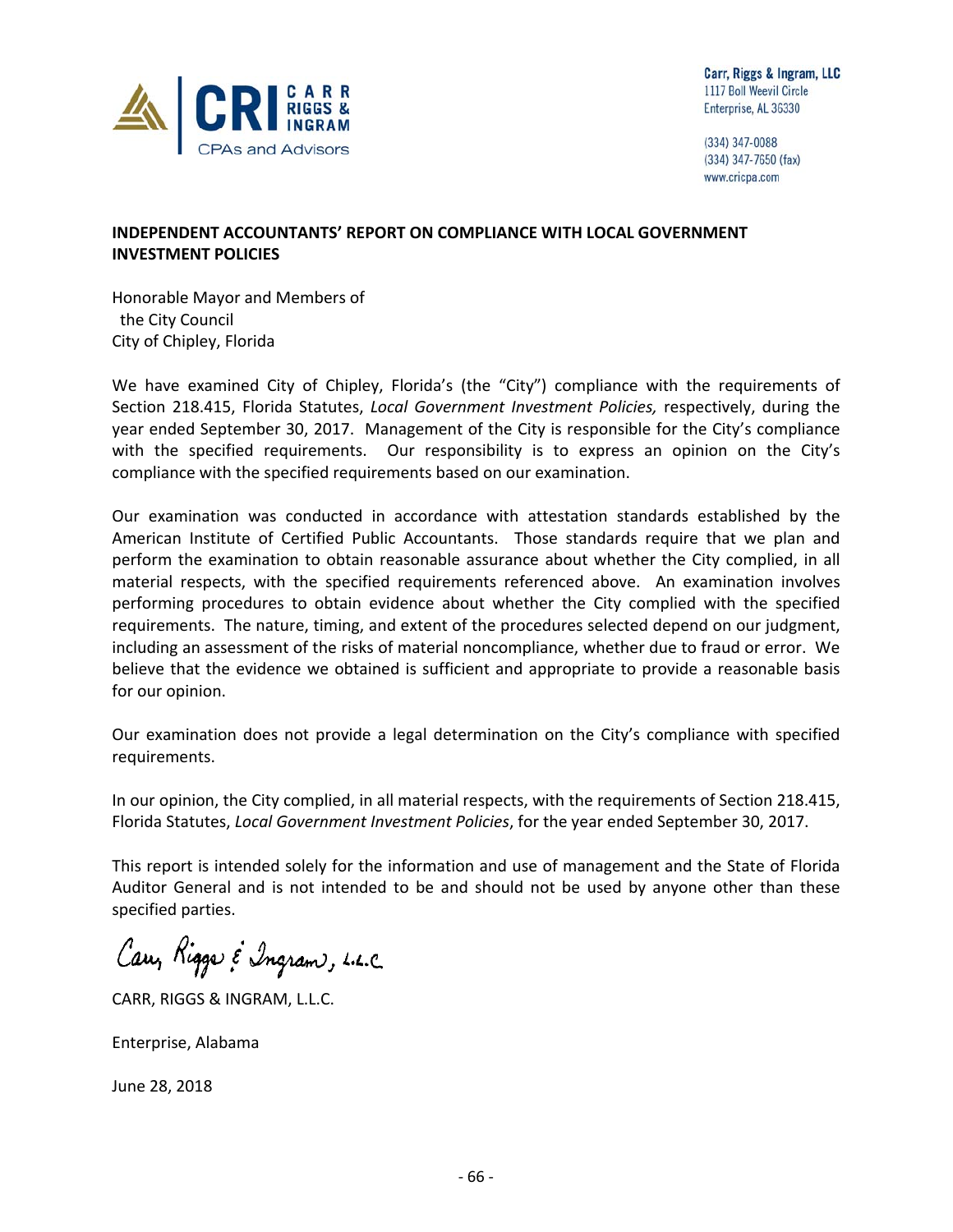

(334) 347-0088 (334) 347-7650 (fax) www.cricpa.com

# **INDEPENDENT AUDITORS' REPORT ON COMPLIANCE FOR EACH MAJOR STATE PROJECT AND ON INTERNAL CONTROL OVER COMPLIANCE IN ACCORDANCE WITH CHAPTER 10.550 RULES OF THE AUDITOR GENERAL OF THE STATE OF FLORIDA**

Honorable Mayor and Members of the City Council City of Chipley, Florida

# *Report on Compliance for Each Major State Project*

We have audited City of Chipley, Florida's (the "City"), compliance with the types of compliance requirements described in the Department of Financial Services' State Projects Compliance Supplement that could have a direct and material effect on each of the City's major state projects for the year ended September 30, 2017. The City's state projects are identified in the summary of auditors' results section of the accompanying schedule of findings and questioned costs.

### *Management's Responsibility*

Management is responsible for compliance with state statutes, regulations, and the terms and conditions of its state assistance applicable to its state projects.

# *Auditors' Responsibility*

Our responsibility is to express an opinion on compliance for each of the City's major state projects based on our audit of the types of compliance requirements referred to above. We conducted our audit of compliance in accordance with auditing standards generally accepted in the United States of America; the standards applicable to financial audits contained in *Government Auditing Standards*, issued by the Comptroller General of the United States and Chapter 10.550, Rules of the Auditor General of the State of Florida. Those standards and Chapter 10.550 require that we plan and perform the audit to obtain reasonable assurance about whether noncompliance with the types of compliance requirements referred to above that could have a direct and material effect on a major state project occurred. An audit includes examining, on a test basis, evidence about the City's compliance with those requirements and performing such other procedures as we considered necessary in the circumstances.

We believe that our audit provides a reasonable basis for our opinion on compliance for each major state project. However, our audit does not provide a legal determination of the City's compliance.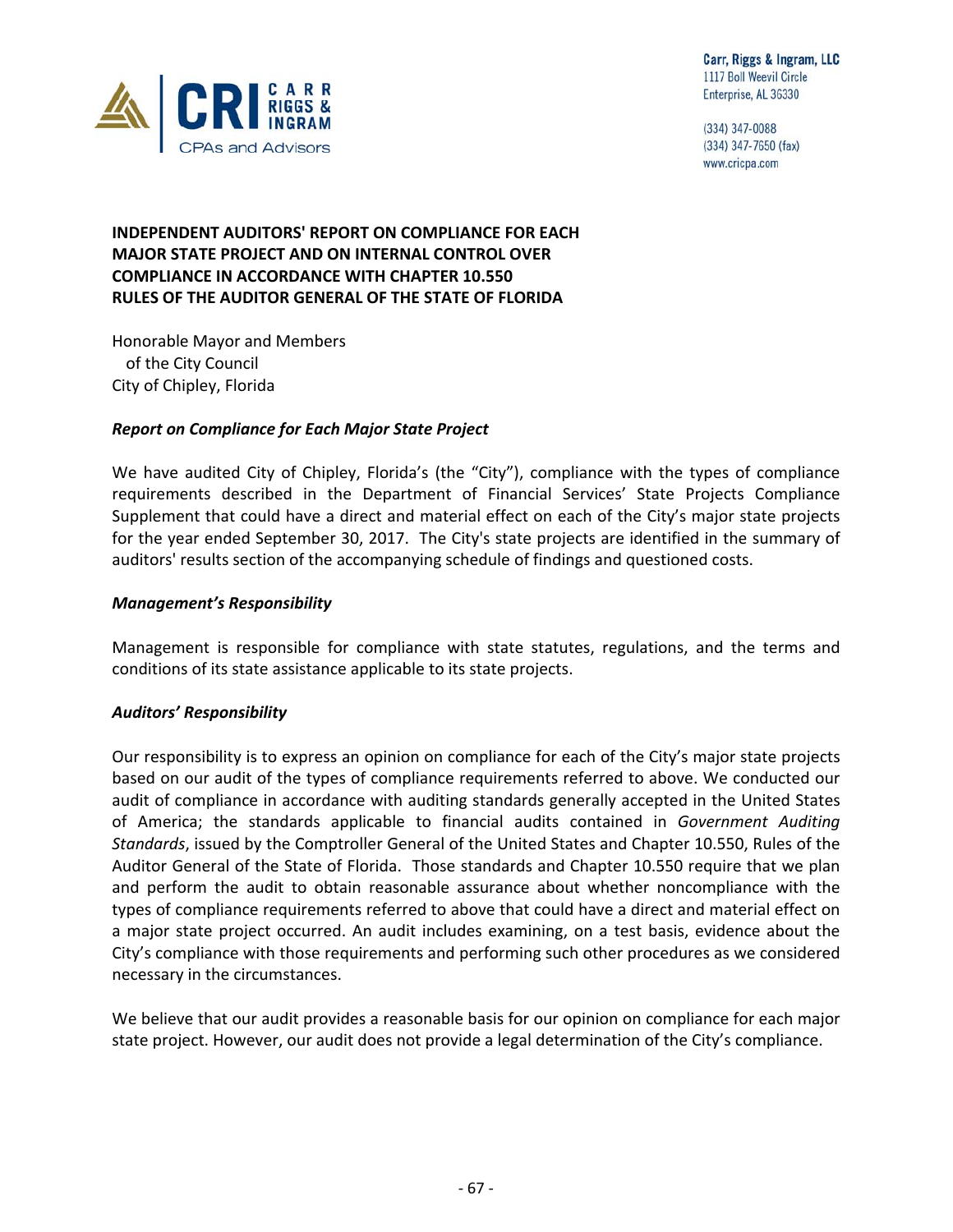### *Opinion on Each Major State Project*

In our opinion, the City, complied, in all material respects, with the types of compliance requirements referred to above that could have a direct and material effect on each of its major state projects for the year ended September 30, 2017.

### *Report on Internal Control Over Compliance*

Management of the City is responsible for establishing and maintaining effective internal control over compliance with the types of compliance requirements referred to above. In planning and performing our audit of compliance, we considered the City's internal control over compliance with the types of requirements that could have a direct and material effect on each major state project to determine the auditing procedures that are appropriate in the circumstances for the purpose of expressing an opinion on compliance for each major state project and to test and report on internal control over compliance in accordance with Chapter 10.550, Rules of the Auditor General of the State of Florida; but not for the purpose of expressing an opinion on the effectiveness of internal control over compliance. Accordingly, we do not express an opinion on the effectiveness of the City's internal control over compliance.

A *deficiency in internal control over compliance* exists when the design or operation of a control over compliance does not allow management or employees, in the normal course of performing their assigned functions, to prevent, or detect and correct, noncompliance with a type of compliance requirement of a state project on a timely basis. A *material weakness in internal control over compliance* is a deficiency, or combination of deficiencies, in internal control over compliance, such that there is a reasonable possibility that material noncompliance with a type of compliance requirement of a state project will not be prevented, or detected and corrected, on a timely basis. A *significant deficiency in internal control over compliance* is a deficiency, or a combination of deficiencies, in internal control over compliance with a type of compliance requirement of a state project that is less severe than a material weakness in internal control over compliance, yet important enough to merit attention by those charged with governance.

Our consideration of internal control over compliance was for the limited purpose described in the first paragraph of this section and was not designed to identify all deficiencies in internal control over compliance that might be material weaknesses or significant deficiencies. We did not identify any deficiencies in internal control over compliance that we consider to be material weaknesses. However, material weaknesses may exist that have not been identified.

The purpose of this report on internal control over compliance is solely to describe the scope of our testing of internal control over compliance and the results of that testing based on the requirements of Chapter 10.550, Rules of the Auditor General. Accordingly, this report is not suitable for any other purpose.

Cary Rigge & Ingram, L.L.C.

CARR, RIGGS & INGRAM, L.L.C. Enterprise, Alabama June 28, 2018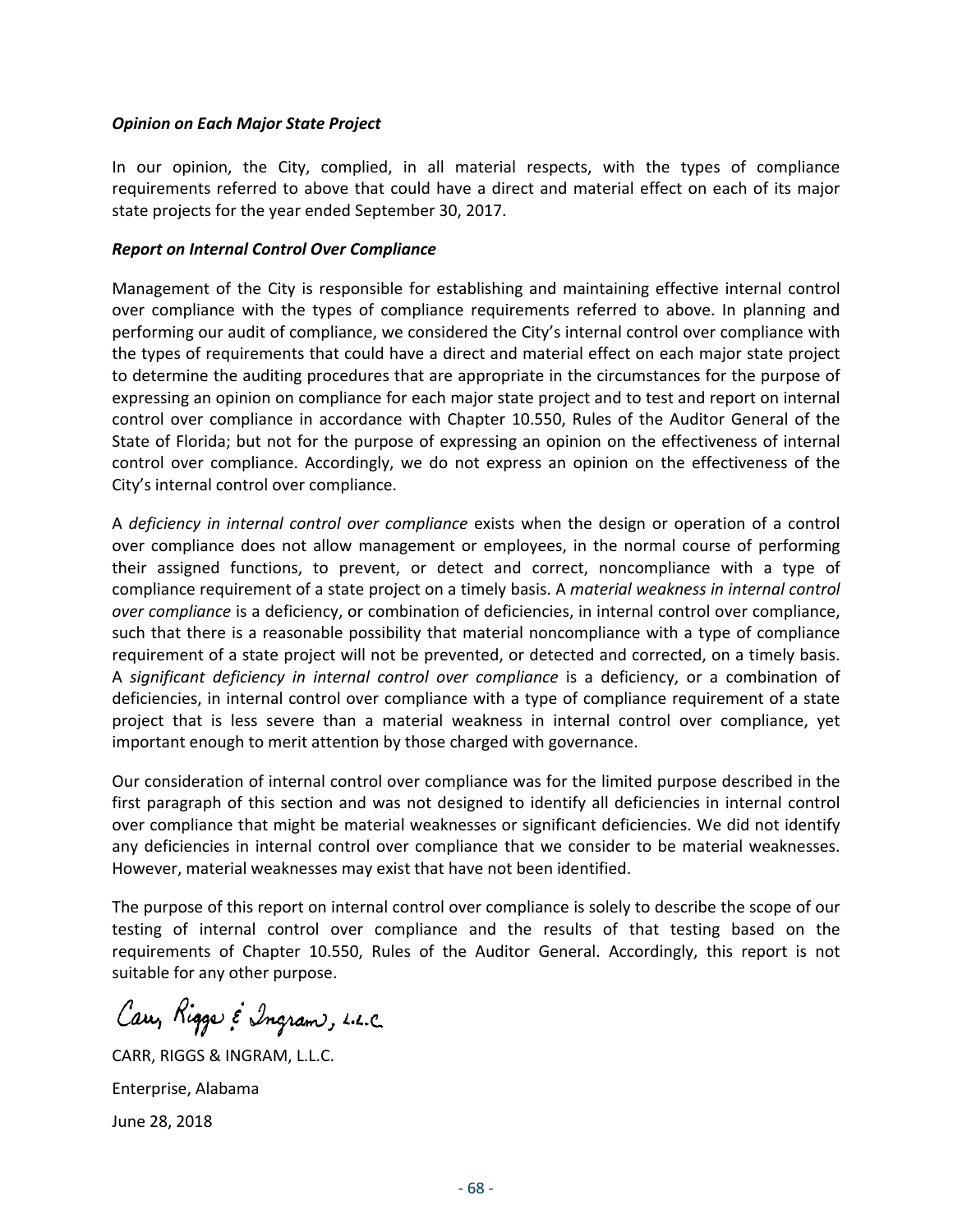# **City of Chipley Schedule of Expenditures of State Financial Assistance For the Year Ended September 30, 2017**

| <b>State Agency</b>                                         |               |                          |                       |
|-------------------------------------------------------------|---------------|--------------------------|-----------------------|
| <b>Pass-Through Entity</b>                                  | <b>CSFA</b>   |                          |                       |
| <b>State Project</b>                                        | <b>Number</b> | <b>Grant I.D. Number</b> | <b>Expenditures</b> * |
| <b>Florida Department of Environmental Protection</b>       |               |                          |                       |
| Statewide Surface Water Restoration and Wastewater Projects | 37.039        | LP67010                  | \$<br>658,108         |
| Florida Recreation Development Assistance Program           | 37.017        | A16003                   | 24,746                |
| Florida Recreation Development Assistance Program           | 37.017        | A16004                   | 26,151                |
| Florida Recreation Development Assistance Program           | 37.017        | A17029                   | 1,500                 |
| Subtotal for 37.017                                         |               |                          | 52,397                |
| Department Total                                            |               |                          | 710,505               |
| <b>State of Florida Department of Economic Opportunity</b>  |               |                          |                       |
| Growth Management Implementation                            | 40.024        | P0197                    | 25,000                |
| <b>State of Florida Department of Transportation</b>        |               |                          |                       |
| <b>Small County Outreach Program (SCOP)</b>                 | 55.009        | G0682                    | 241,847               |
| <b>Small County Outreach Program (SCOP)</b>                 | 55.009        | G0G86                    | 12,429                |
| Department total                                            |               |                          | 254,276               |
| <b>Total Expenditures of State Financial Assistance</b>     |               |                          | \$<br>989,781         |

\* ‐ No State Funds were disbursed to subrecipients during the year ended September 30, 2017.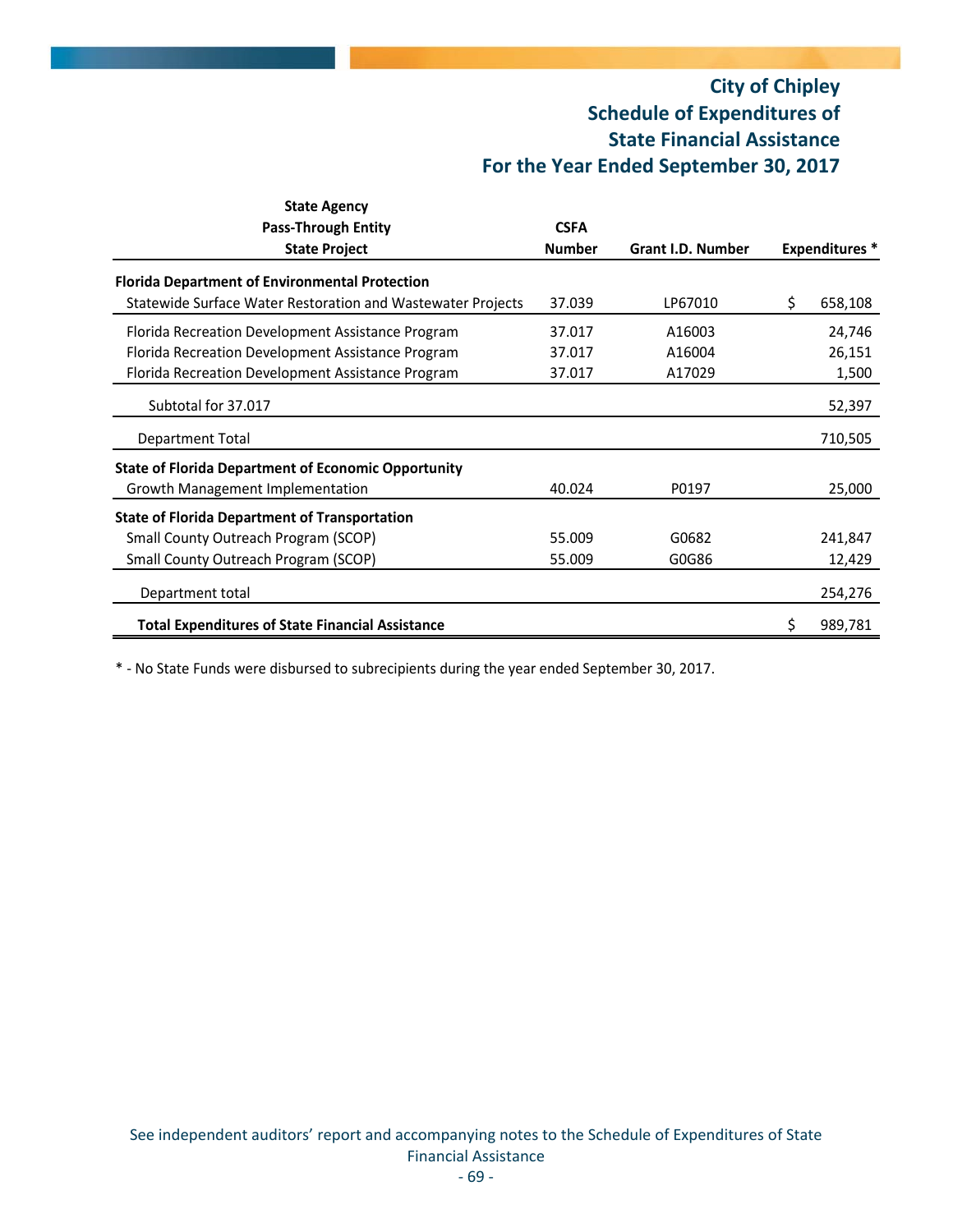# **City of Chipley Notes to Schedule of Expenditures of State Financial Assistance For the Year Ended September 30, 2017**

### **NOTE 1 – BASIS OF PRESENTATION**

The accompanying Schedule of State Financial Assistance (the Schedule) summarizes the state project expenditures under the State of Florida for the year ended September 30, 2017. The amounts reported as state grant expenditures were obtained from the City's general ledger. Because the Schedule presents only a selected portion of the operations of the City, it is not intended to and does not present the financial position, changes in net assets and cash flows of the City.

For purposes of the Schedule, State Financial Assistance includes all grants, contracts, and similar agreements entered into directly with the State and other pass through entities. Payments received for goods or services provided as a vendor do not constitute State Financial Assistance for purposes of the Schedule. The City has obtained Catalog of State Financial Assistance (CSFA) numbers to ensure that all programs have been identified in the Schedule.

# **NOTE 2 – RELATIONSHIP OF THE SCHEDULE TO PROGRAM FINANCIAL REPORTS**

The amounts reflected in the financial reports submitted to the awarding state and/or pass‐through agencies and the Schedule may differ. Some of the factors that may account for any difference include the following:

- The City's fiscal year end may differ from the program's year end.
- Accruals recognized in the Schedule, because of year end procedures, may not be reported in the program financial reports until the next program reporting period.
- Fixed asset purchases and the resultant depreciation charges are recognized as fixed assets in the City's financial statements and as expenditures in the program financial reports and the Schedule.

### **NOTE 3 – BASIS OF ACCOUNTING**

This Schedule was prepared on the modified accrual basis of accounting. The modified accrual basis differs from the full accrual basis of accounting in that expenditures for property and equipment are expensed when incurred, rather than being capitalized and depreciated over their useful lives, and expenditures for the principal portion of debt service are expensed when incurred, rather than being applied to reduce the outstanding principal portion of debt, which conforms to the basis of reporting to grantors for reimbursement under the terms of the City's state grants.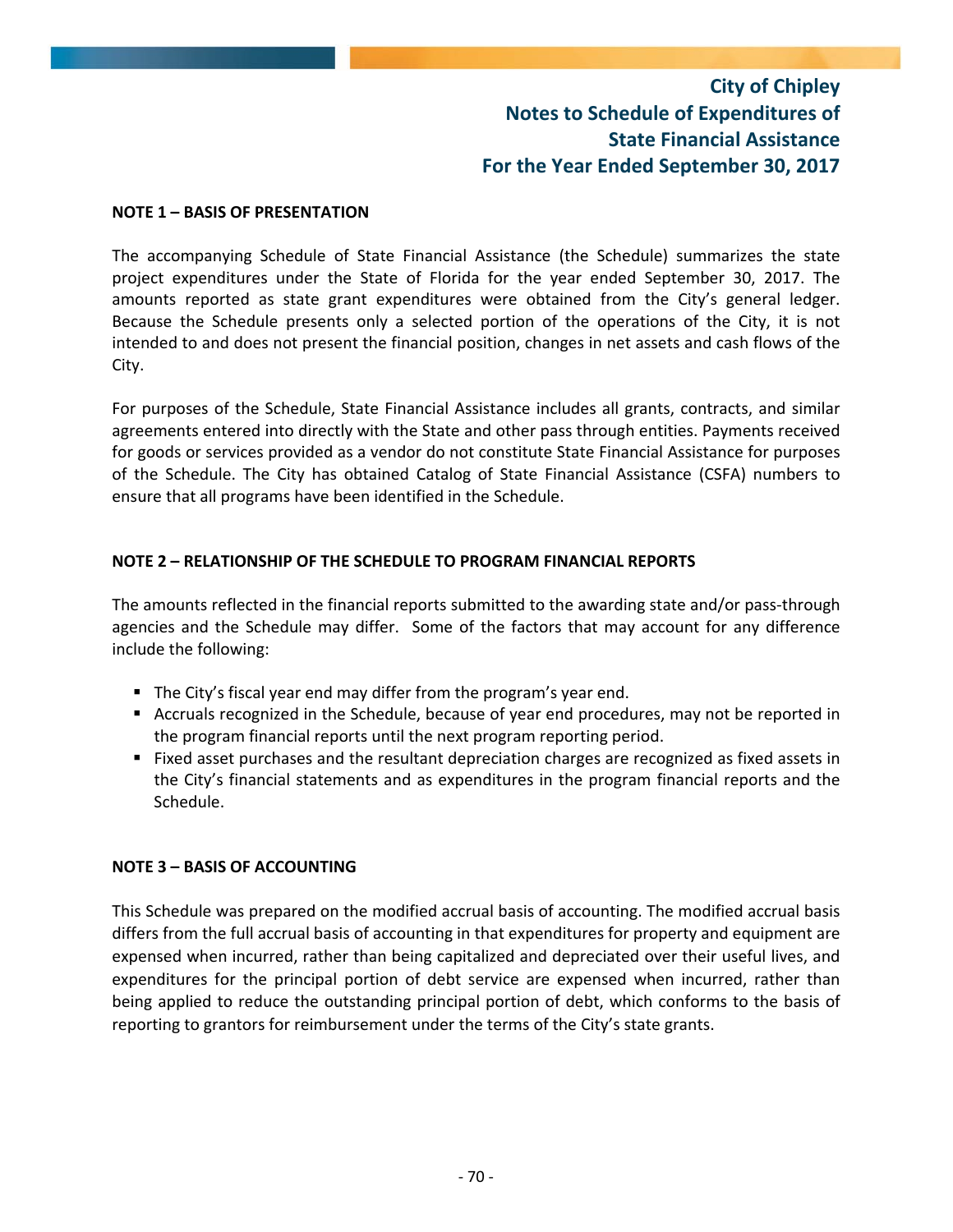# **City of Chipley Notes to Schedule of Expenditures of State Financial Assistance For the Year Ended September 30, 2017**

### **NOTE 4 – CONTINGENCIES**

Grant monies received and disbursed by the City are for specific purposes and are subject to review by the grantor agencies. Such audits may result in requests for reimbursement due to disallowed expenditures. Based upon prior experience, the City does not believe that such disallowance, if any, would have a material effect on the financial position of the City. As of September 30, 2017, there were no material questioned or disallowed costs as a result of grant audits in process or completed.

### **NOTE 5 – SUBRECIPIENTS**

The City did not provide state funds to subrecipients for the fiscal year ended September 30, 2017.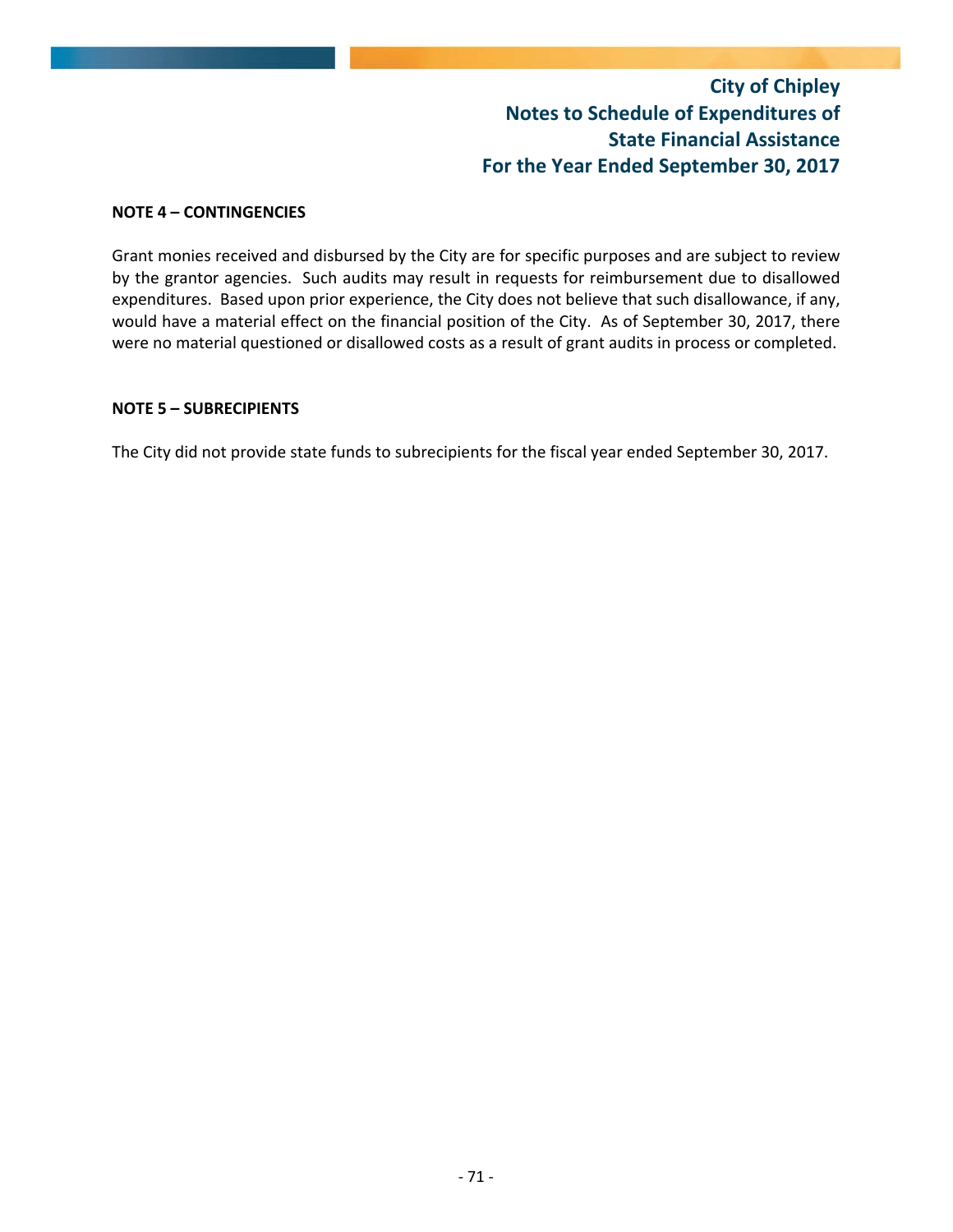# **City of Chipley Schedule of Findings and Questioned Costs For the Year Ended September 30, 2017**

### **Section I ‐ Summary of Auditors' Results**

| <b>Financial Statements</b><br>Type of auditors' report issued: Unmodified<br>Internal control over financial reporting:<br>• Material weakness(es) identified<br>•Significant deficiency(ies) identified that are<br>considered to be material weaknesses?<br>Noncompliance material to financial statements noted? | not                          | X.<br>yes<br>yes<br>yes | X —<br>X. | no<br>none reported<br>no |  |
|----------------------------------------------------------------------------------------------------------------------------------------------------------------------------------------------------------------------------------------------------------------------------------------------------------------------|------------------------------|-------------------------|-----------|---------------------------|--|
| <b>State Projects</b><br>Internal control over major projects:<br>• Material weakness(es) identified?<br>•Significant deficiency(ies) identified that are<br>considered to be material weakness(es)?                                                                                                                 | not                          | yes<br>yes              | X.<br>X — | no<br>none reported       |  |
| Type of auditors' report issued on compliance for major State projects: Unmodified                                                                                                                                                                                                                                   |                              |                         |           |                           |  |
| Any audit findings disclosed that are required to be reported<br>in accordance with Chapter 10.550, Rules of the State of<br>Florida Office of the Auditor General?<br>Identification of major programs:                                                                                                             |                              | yes                     | X.        | no                        |  |
| <b>CFSA Number(s)</b>                                                                                                                                                                                                                                                                                                | <b>Name of State Project</b> |                         |           |                           |  |

| 37.039 | Statewide Surface Water Restoration and Wastewater Projects |
|--------|-------------------------------------------------------------|
|        |                                                             |
|        | . <b>.</b> .                                                |

Dollar threshold used to distinguish between type A and type B State Projects? \$296,934

Auditee qualifies as low‐risk auditee? yes X no

# **Section II – Financial Statements Findings**

# **2017‐001 Financial Statement Preparation Knowledge**

**Condition** – The external auditors' assistance was necessary to prepare the financial statements including note disclosures in accordance with generally accepted accounting principles.

**Criteria** ‐ Auditing Standards Board AU‐C Section 265 requires auditors to disclose for reports substantially drafted by external auditors whether or not the entity's institutional experience, background and knowledge of Governmental Accounting and Financial Accounting Standards prohibits the entity from preparing the financial statements internally including full note disclosures as required by those standards.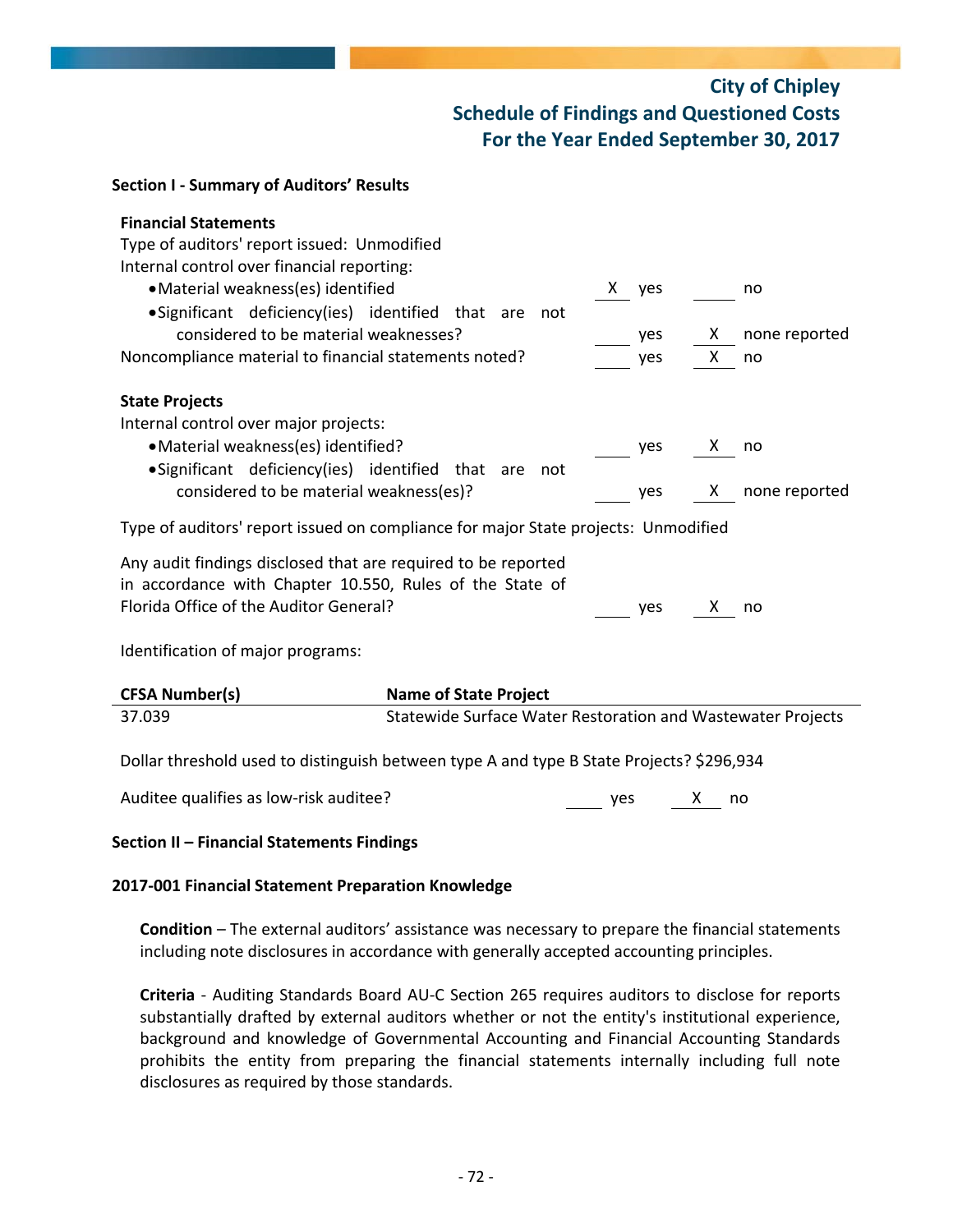# **City of Chipley Schedule of Findings and Questioned Costs For the Year Ended September 30, 2017**

### **Section II – Financial Statements Findings (Continued)**

**Cause** – Lack of time and continuing education necessary to prepare financial statements in accordance with Governmental Accounting and Financial Accounting Standards including full note disclosures as required by those standards.

Effect - The finding could adversely affect the City of Chipley's ability to internally prepare financial statements in accordance with generally accepted accounting principles.

**Recommendation** - We recommend City personnel continue to develop their knowledge of generally accepted accounting principles in order to ultimately prepare or provide technical reviews of the financial statements.

**Views of Responsible Officials and Planned Corrective Action –** See Management's Response Letter beginning at page 76.

### **Section III –State Projects Findings and Questioned Costs**

No such findings noted.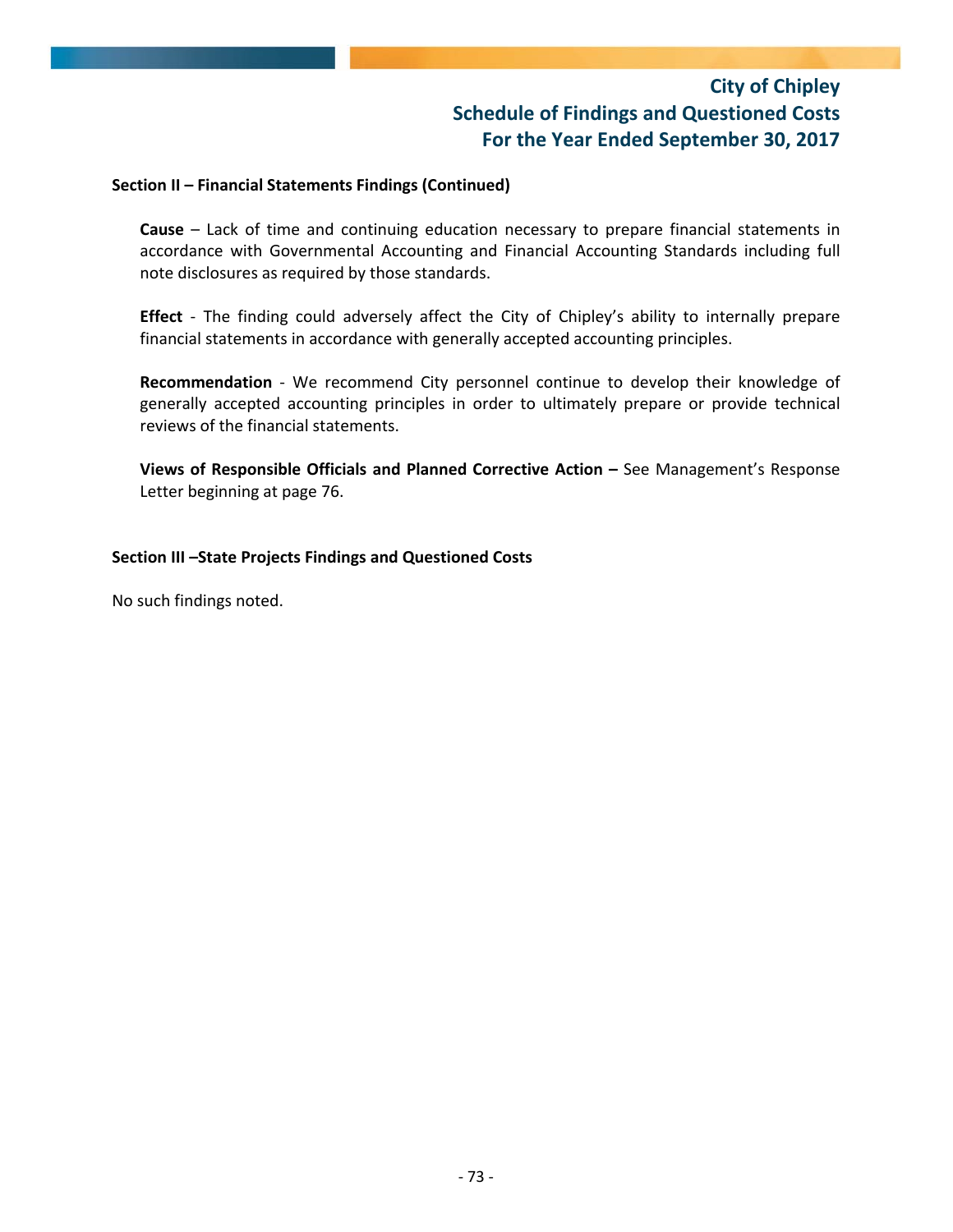

(334) 347-0088 (334) 347-7650 (fax) www.cricpa.com

### **MANAGEMENT LETTER**

Honorable Mayor and Members of the City Council City of Chipley, Florida

### **Report on the Financial Statements**

We have audited the financial statements of the City of Chipley, Florida (the "City") as of and for the fiscal year ended September 30, 2017, and have issued our report thereon dated June 28, 2018.

### **Auditors Responsibility**

We conducted our audit in accordance with auditing standards generally accepted in the United States of America; the standards applicable to financial audits contained in *Government Auditing Standards*, issued by the Comptroller General of the United States; and Chapter 10.550, Rules of the Auditor General.

### **Other Reports and Schedule**

We have issued our Independent Auditors' Report on Internal Control over Financial Reporting and Compliance and Other Matters Based on an Audit of Financial Statements Performed in Accordance with *Government Auditing Standards*; Independent Auditors' Report on Compliance for Each Major State Project and Report on Internal Control over Compliance, Schedule of Findings and Questioned Costs; and Independent Accountant's Report on an examination conducted in accordance with *AICPA Professional Standards*, AT‐C Section 315, regarding compliance requirements in accordance with Chapter 10.550, Rules of the Auditor General. Disclosures in those reports and schedule, which are dated June 28, 2018, should be considered in conjunction with this management letter.

### **Prior Audit Findings**

Section 10.554(1)(i)1, Rules of the Auditor General, requires that we determine whether or not corrective actions have been taken to address findings and recommendations made in the preceding annual financial audit report. There were no recommendations made in the preceding audit report.

### **Financial Condition**

Section 10.554(1)(i)5.a. and 10.556(7), Rules of the Auditor General, require that we apply appropriate procedures and report the results of our determination as to whether or not the City has met one or more of the conditions described in Section 218.503(1), Florida Statutes, and identification of the specific condition(s) met. In connection with our audit, we determined that the City did not meet any of the conditions described in Section 218.503(1), Florida Statutes.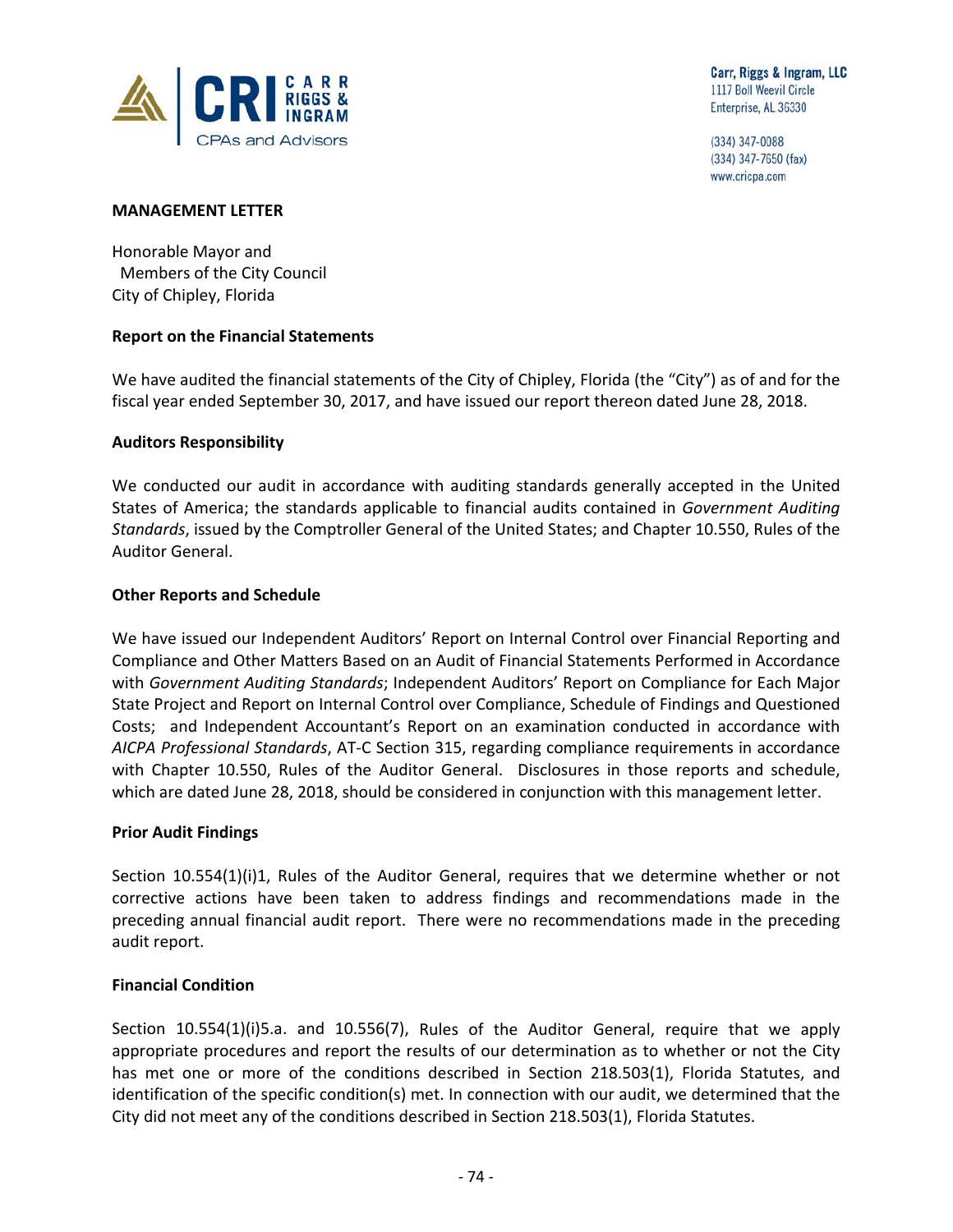Pursuant to Sections 10.554(1)(i)5.c. and 10.556(8), Rules of the Auditor General, we applied financial condition assessment procedures. It is management's responsibility to monitor the City's financial condition, and our financial condition assessment was based in part on representations made by management and the review of financial information provided by same.

### **Annual Financial Report**

Section 10.554(1)(i)5.b. and 10.556(7), Rules of the Auditor General, require that we apply appropriate procedures and report the results of our determination as to whether the annual financial report for the City for the fiscal year ended September 30, 2017, filed with the Florida Department of Financial Services pursuant to Section 218.32(1)(a), Florida Statutes, is in agreement with the annual financial audit report for the fiscal year ended September 30, 2017. In connection with our audit, we determined that these two reports were in agreement.

### **Other Matters**

Section 10.554(1)(i)2., Rules of the Auditor General, requires that we address in the management letter any recommendations to improve financial management. In connection with our audit, we did not have any such recommendations, other than those disclosed in the Schedule of Findings and Questioned Cost.

Section 10.554(1)(i)3., Rules of the Auditor General, requires that we address noncompliance with provisions of contracts or grant agreements, or abuse, that have occurred, or are likely to have occurred, that have an effect on the financial statements that is less than material but which warrants the attention of those charged with governance. In connection with our audit, we did not have any such findings.

# **Purpose of this Letter**

Our management letter is intended solely for the information and use of the Legislative Auditing Committee, members of the Florida Senate and the Florida House of Representatives, the Florida Auditor General, Federal and other granting agencies, and applicable management, and is not intended to be and should not be used by anyone other than these specified parties.

Cary Rigge & Ingram, L.L.C.

CARR, RIGGS & INGRAM, L.L.C.

Enterprise, Alabama

June 28, 2018